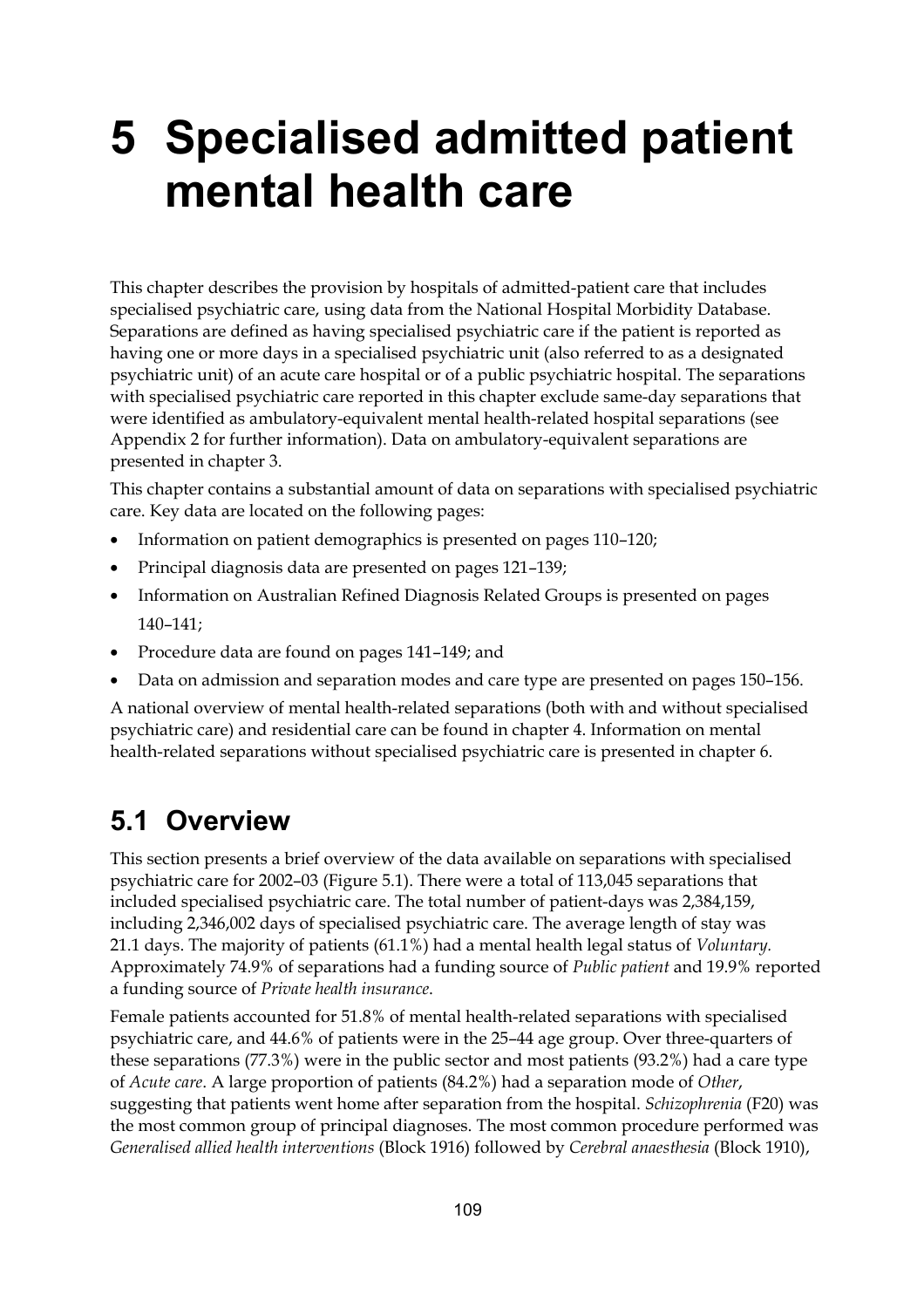and the most commonly reported AR–DRG was *Major affective disorders age less than 70 without catastrophic or severe complications or comorbidities* (U63B).

# **5.2 Patient demographics**

This section presents demographic data collected for separations with specialised psychiatric care for 2002–03. These data reflect the level of utilisation of hospital services by specific population groups. Where tables in this section include average length of stay data, there are equivalent median length of stay data available at <www.aihw.gov.au.>

### **Age and sex**

Table 5.1 presents the age and sex distribution of mental health-related separations with specialised psychiatric care. There were 54,412 separations reported for male patients and 58,609 for female patients. Despite this, there were more patient-days reported for male patients, 1,259,586 days compared with 1,122,955 days for female patients. Patients who received specialised psychiatric care were most likely between 25 and 34 years, which accounted for 24.0% of separations for both males and females.

### **Mental health legal status**

Mental health legal status reported for separations with specialised psychiatric care from 1998–99 to 2002–03 by hospital sector is illustrated in Table 5.2. Overall, there were fluctuations in the proportions of separations in each of the mental health legal status categories during this period. There was a 44.2% decrease in the proportion of separations in the 'Not reported' category, from 11.7% in 1998–99 to 6.5% of separations in 2002–03. During the same period there was a corresponding increase in the proportion with a mental health legal status of voluntary (from 57.3% to 61.1%) and a small increase in involuntary separations.

Across hospital sectors, excluding 'Not reported' separations, the greater change was observed in voluntary separations in public psychiatric hospitals (a 32.2% increase in the 5-year period), from 37.3% of specialised psychiatric care separations in 1998–99 to 49.4% in 2002–03. This corresponded with a decrease in separations with a mental health legal status of 'Not reported' from 12.4% in 1998–99 to zero in 2002–03. This trend was similar in the private hospital sector where the proportions of 'Not reported' separations dropped by 28.0% in the 5-year period and voluntary separations increased by 18.2%. A different pattern was evident in public acute hospitals where the proportion of voluntary separations decreased by 4.2% over the period (although the actual numbers of separations increased) and the proportion of involuntary separations increased by 12.9%.

The relatively high number of separations with unreported mental health legal status can obscure trends and should be taken into consideration when analysing the data.

The proportion of separations with specialised psychiatric care for which involuntary mental health legal status was recorded was different for male and female patients. In 2002–03, for male patients, 38.7% of separations had an involuntary status reported, whereas 26.6% of separations for female patients were involuntary (Table 5.3). Male patients had a larger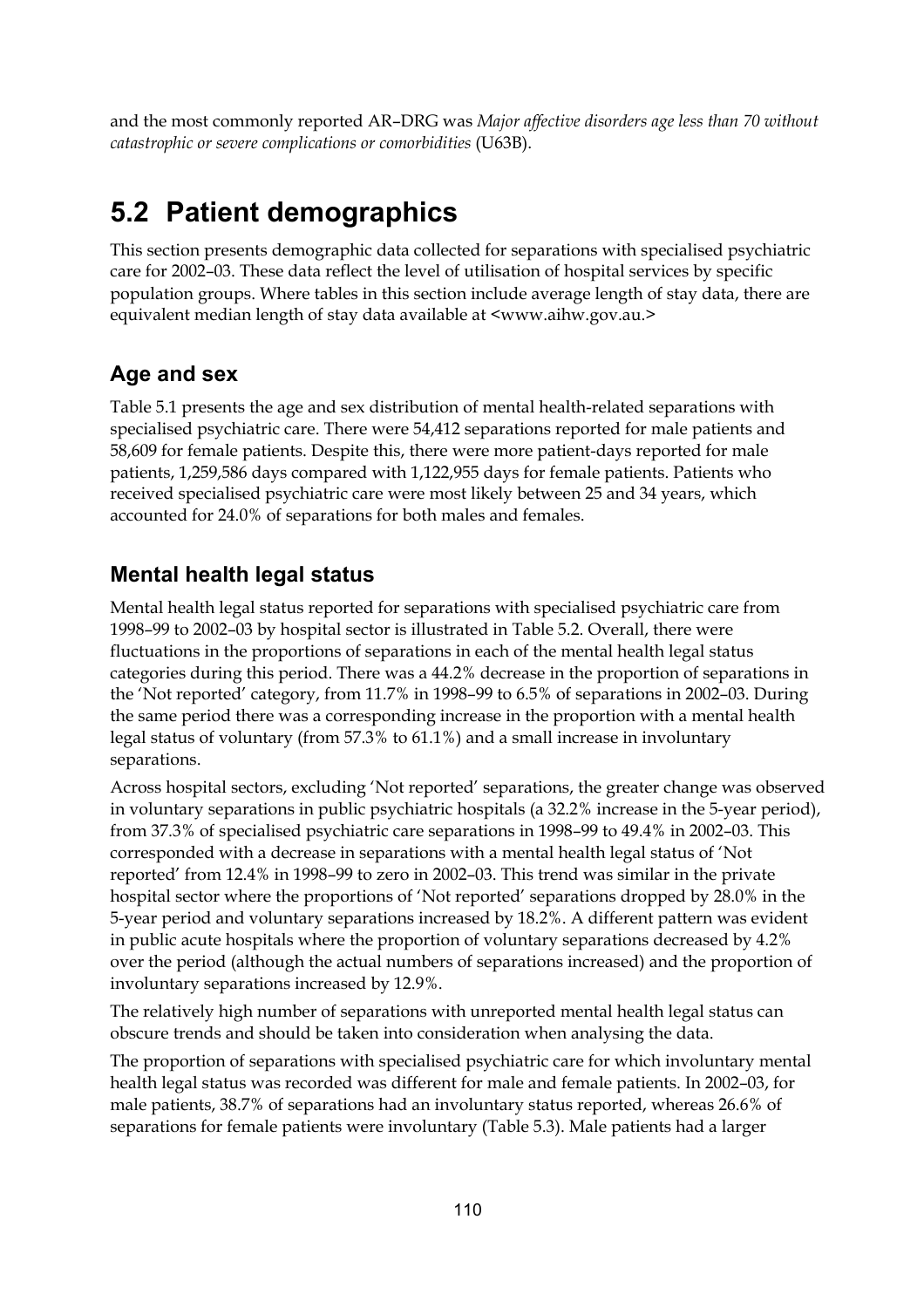proportion of separations with an involuntary status than female patients for every age group except the under 15 years age group.

Table 5.4 outlines the mental health legal status reported for separations with specialised psychiatric care by hospital type during 2002–03. The data on mental health legal status are collected to indicate whether a patient has been involuntarily detained. The legislative arrangements under which patients can be involuntarily detained differ between jurisdictions and these differences may be reflected in the proportion of separations reported as involuntary for each jurisdiction. Private hospitals in New South Wales, Victoria and South Australia do not have beds gazetted for use by involuntary patients. For all private hospital separations, *Mental health legal status* was recorded as 'Not reported' in Victoria. Therefore caution should be used in the interpretation of these data.

The mental health legal status recorded for separations with specialised psychiatric care from public psychiatric hospitals was more often involuntary (50.6%) than separations from public acute (40.1%) and private hospitals (0.8%).

### **Area of usual residence**

Table 5.5 reports the number of separations by the patient's state or territory and Remoteness Area of usual residence. Generally, there were fewer specialised separations per 1,000 population for patients whose residential area was a remote or outer regional area than for patients from major cities and inner regional areas. There were 5.8 separations per 1,000 population for patients from major cities compared with 5.9 from inner regional areas, 4.3 from outer regional areas, 3.0 from remote areas and 2.7 from very remote areas.

Figure 1.14 presents the number of overnight separations with and without specialised psychiatric care per 1,000 population by Remoteness Area.

### **Aboriginal and Torres Strait Islander peoples**

Table 5.6 presents the number of mental health-related separations with specialised psychiatric care, patient-days and psychiatric care days by Indigenous status for 2002–03. Indigenous Australians include Aboriginal and/or Torres Strait Islander peoples (see Glossary). The quality of data on Aboriginal and Torres Strait Islander status varies by jurisdiction, and so these figures should be used with caution. Further detail about the quality of these data can be found in *Australian Hospital Statistics 2002–03* (AIHW 2004d).

There were 10.0 separations with specialised psychiatric care per 1,000 population for Aboriginal and Torres Strait Islander peoples compared with 5.6 for other Australians. The rates for overnight separations with specialised psychiatric care followed the same pattern as for total separations and are presented in Figure 1.15.

In major cities, the proportion of separations for Aboriginal and Torres Strait Islander peoples that included specialised psychiatric care was slightly larger compared with other Australians (1,655 (65.5%) and 74,049 (64.1%) of mental health-related separations, respectively; see Tables 5.6 and 6.3). However, in regional and remote areas the proportion of separations for Aboriginal and Torres Strait Islander peoples that included specialised psychiatric care was lower than for other Australians. In inner regional areas, Aboriginal and Torres Strait Islander peoples received specialised psychiatric care during 807 (54.2%) of mental health-related separations compared with 21,767 (55.8%) for other Australians. Similarly, Aboriginal and Torres Strait Islander peoples residing in remote areas received less specialised psychiatric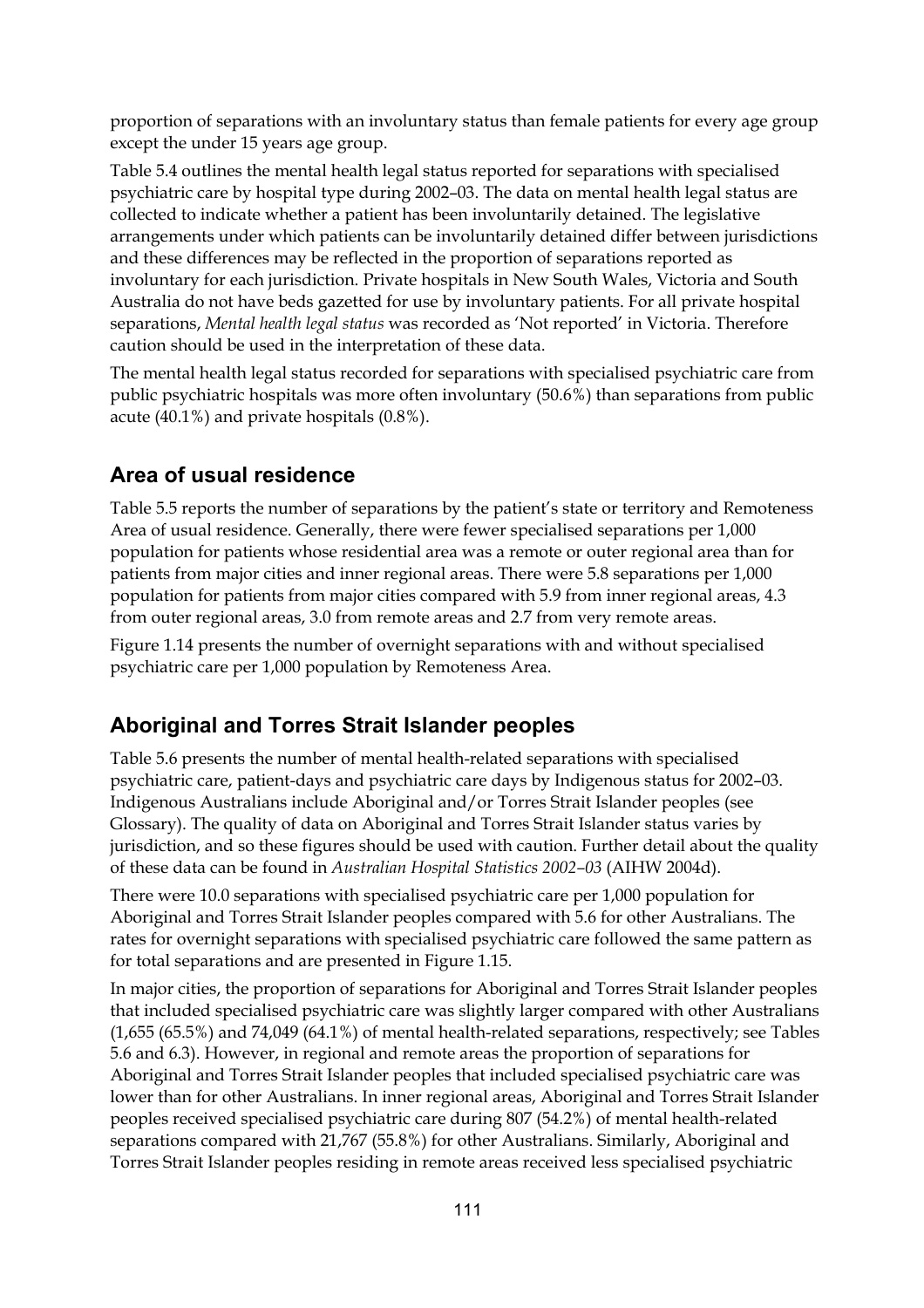care (21.9% of mental health-related separations) than other Australians (25.9% of mental health-related separations).

The average length of stay for overnight separations with specialised psychiatric care for patients identified as Aboriginal or Torres Strait Islander patients was 20.6 days compared with 22.9 patient-days for other Australians.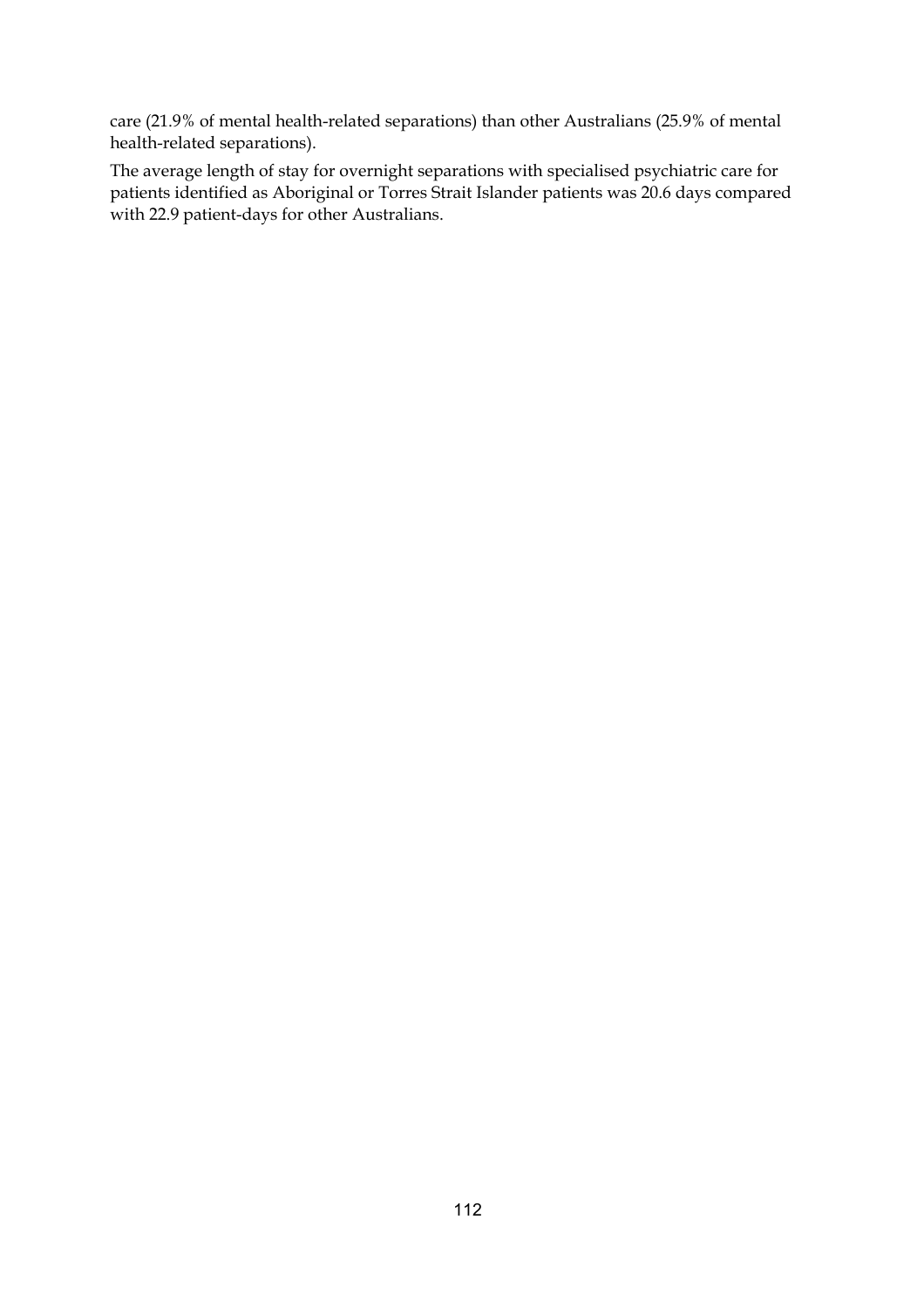

(b) Public patients includes those whose funding source was reported as *Australian Health Care Agreements* or *Reciprocal health care agreements* .

n.p. Not published

 *Note:* ALOS—average length of stay, W—with, W/O—without, Cat—catastrophic, CC—complication or comorbidity, Sev—severe, ECT—electroconvulsive therapy, MHLS—mental health legal status.

**Figure 5.1: Data reported for mental health-related separations with specialised psychiatric care, all hospitals, Australia, 2002–03**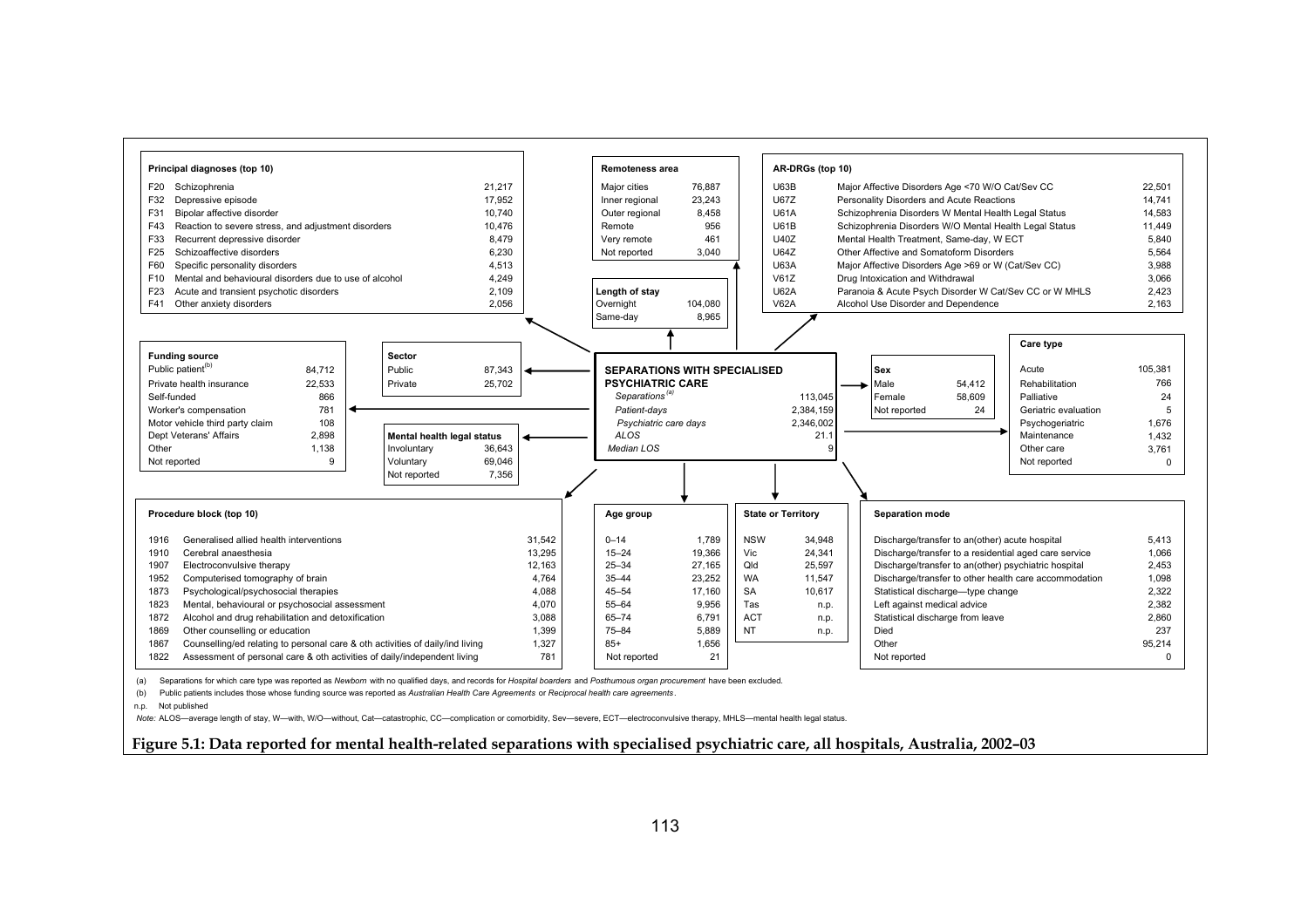|                                   | Under 15 | $15 - 24$ | $25 - 34$ | $35 - 44$                    | $45 - 54$ | $55 - 64$ | 65 and over | <b>Total</b> |
|-----------------------------------|----------|-----------|-----------|------------------------------|-----------|-----------|-------------|--------------|
|                                   |          |           |           |                              |           |           |             |              |
|                                   |          |           |           | Male                         |           |           |             |              |
| Separations                       |          |           |           |                              |           |           |             |              |
| Same-day                          | 53       | 323       | 405       | 583                          | 648       | 371       | 846         | 3,229        |
| Overnight                         | 792      | 9,512     | 14,439    | 10,558                       | 7,180     | 4,119     | 4,583       | 51,183       |
| Total                             | 845      | 9,835     | 14,844    | 11,141                       | 7,828     | 4,490     | 5,429       | 54,412       |
| Patient-days                      | 25,021   | 225,465   | 334,208   | 223,091                      | 173,670   | 111,870   | 166,261     | 1,259,586    |
| Specialised psychiatric care days | 24,863   | 222,965   | 327,850   | 219,603                      | 169,332   | 107,734   | 162,651     | 1,234,998    |
|                                   |          |           |           | Female                       |           |           |             |              |
| Separations                       |          |           |           |                              |           |           |             |              |
| Same-day                          | 130      | 549       | 719       | 1,014                        | 967       | 774       | 1,583       | 5,736        |
| Overnight                         | 814      | 8,980     | 11,601    | 11,097                       | 8,365     | 4,692     | 7,324       | 52,873       |
| Total                             | 944      | 9,529     | 12,320    | 12,111                       | 9,332     | 5,466     | 8,907       | 58,609       |
| Patient-days                      | 10,656   | 153,115   | 231,825   | 210,978                      | 164,080   | 119,434   | 232,867     | 1,122,955    |
| Specialised psychiatric care days | 10,182   | 150,889   | 230,040   | 208,381                      | 162,237   | 118,061   | 229,596     | 1,109,386    |
|                                   |          |           |           | Total persons <sup>(b)</sup> |           |           |             |              |
| Separations                       |          |           |           |                              |           |           |             |              |
| Same-day                          | 183      | 872       | 1,124     | 1,597                        | 1,615     | 1,145     | 2,429       | 8,965        |
| Overnight                         | 1,606    | 18,494    | 26,041    | 21,655                       | 15,545    | 8,811     | 11,907      | 104,080      |
| Total                             | 1,789    | 19,366    | 27,165    | 23,252                       | 17,160    | 9,956     | 14,336      | 113,045      |
| Patient-days                      | 35,677   | 378,604   | 566,093   | 434,069                      | 337,750   | 231,304   | 399,128     | 2,384,159    |
| Specialised psychiatric care days | 35,045   | 373,878   | 557,950   | 427,984                      | 331,569   | 225,795   | 392,247     | 2,346,002    |

**Table 5.1: Mental health-related separations(a) with specialised psychiatric care, by age group and sex, Australia 2002–03** 

(a) Separations for which care type was reported as *Newborn* with no qualified days, and records for *Hospital boarders* and *Posthumous organ procurement* have been excluded.

(b) Includes separations for which sex was not reported.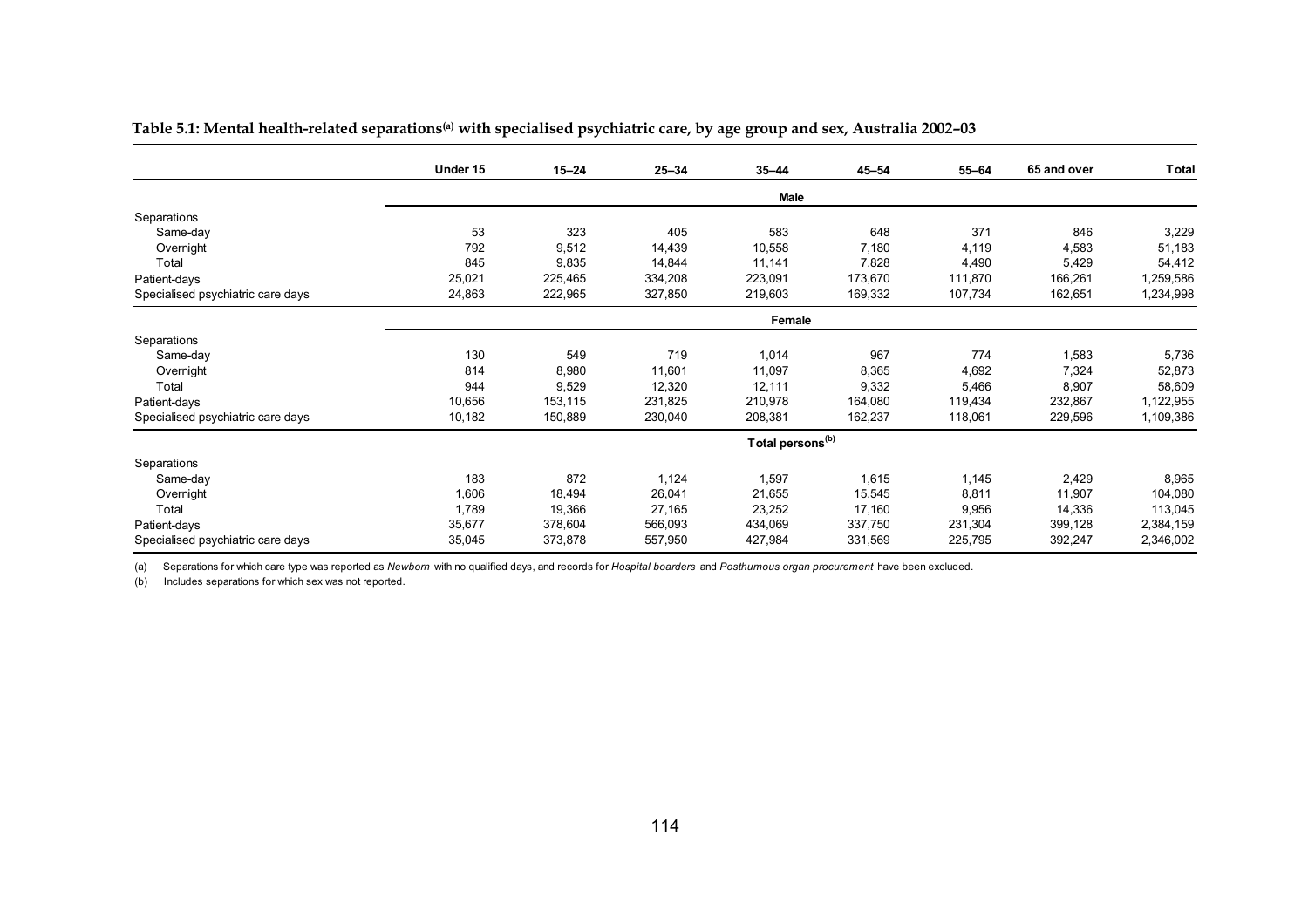| Mental health legal status         | 1998-99 | 1999-00 | $2000 - 01$ | $2001 - 02$ | $2002 - 03$ |
|------------------------------------|---------|---------|-------------|-------------|-------------|
| <b>Public acute hospitals</b>      |         |         |             |             |             |
| Involuntary                        | 22,888  | 25,258  | 22,328      | 25,691      | 29,595      |
| Voluntary                          | 39,957  | 41,846  | 44,915      | 45,370      | 43,880      |
| Not reported                       | 1,589   | 1,311   | 832         | 830         | 353         |
| Total public acute hospitals       | 64,434  | 68,415  | 68,075      | 71,891      | 73,828      |
| <b>Private hospitals</b>           |         |         |             |             |             |
| Involuntary                        | 280     | 207     | 499         | 390         | 204         |
| Voluntary                          | 13,479  | 12,915  | 18,345      | 18,645      | 18,495      |
| Not reported                       | 8,381   | 9,202   | 5,990       | 6,166       | 7,003       |
| Total private hospitals            | 22,140  | 22,324  | 24,834      | 25,201      | 25,702      |
| Public psychiatric hospitals       |         |         |             |             |             |
| Involuntary                        | 9,691   | 9,362   | 7,492       | 6,448       | 6,844       |
| Voluntary                          | 7,190   | 6,411   | 7,651       | 7,429       | 6,671       |
| Not reported                       | 2,382   | 329     | 0           | 0           | $\mathbf 0$ |
| Total public psychiatric hospitals | 19,263  | 16,102  | 15,143      | 13,877      | 13,515      |
| All hospitals                      |         |         |             |             |             |
| Involuntary                        | 32,859  | 34,827  | 30,319      | 32,529      | 36,643      |
| Voluntary                          | 60,626  | 61,172  | 70,911      | 71,444      | 69,046      |
| Not reported                       | 12,352  | 10,842  | 6,822       | 6,996       | 7,356       |
| Total                              | 105,837 | 106,841 | 108,052     | 110,969     | 113,045     |

Table 5.2: Separations<sup>(a)</sup> with specialised psychiatric care, by mental health legal status and hospital type, Australia, 1998-99 to 2002-03

(a) Separations for which care type was reported as *Newborn* with no qualified days, and records for *Hospital boarders* and *Posthumous organ procurement* have been excluded.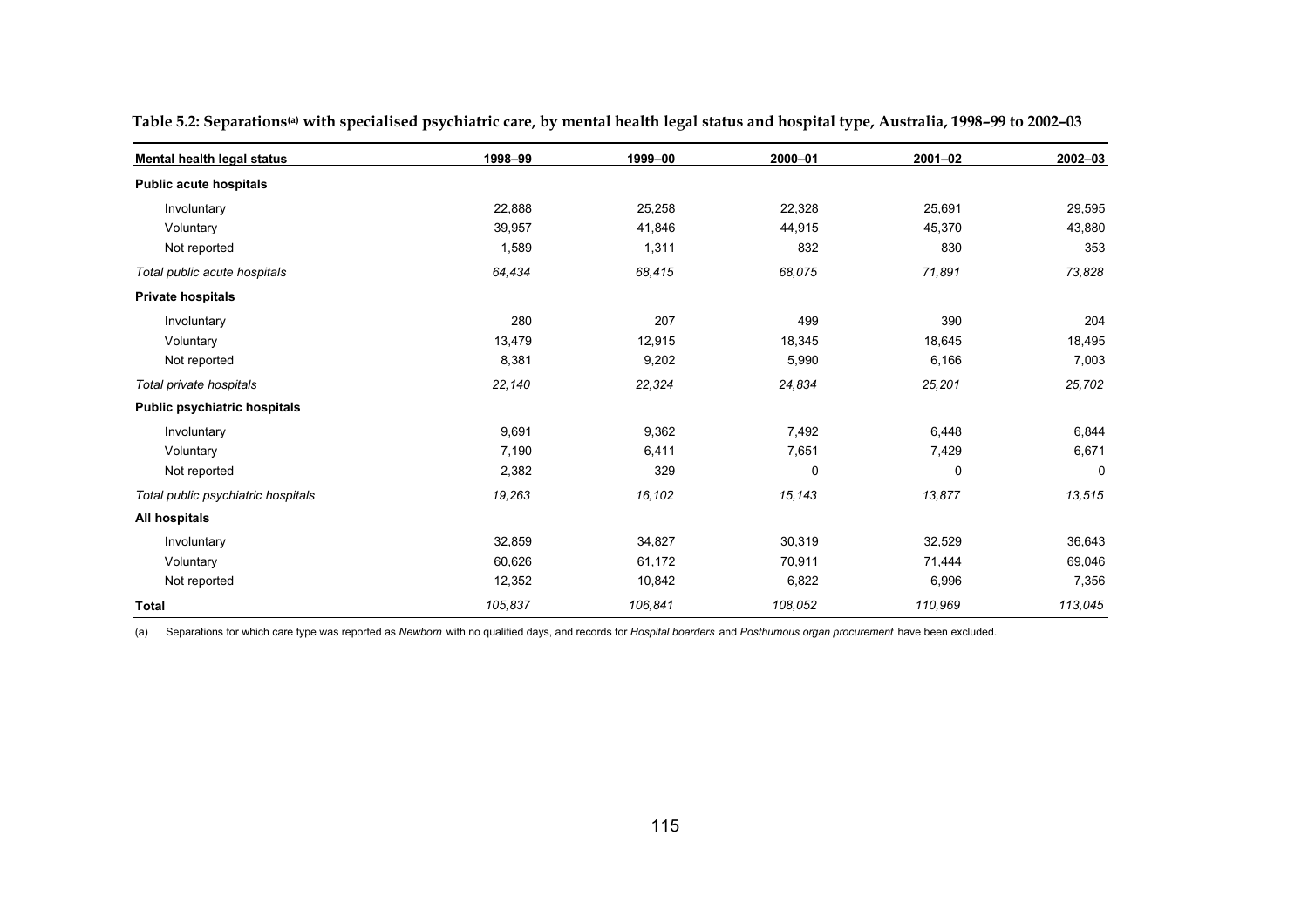|                      | Involuntary |                | Voluntary      |           | Not reported |                                                                                                                                                                                                                                                                                                                                              | <b>Total</b> |           |
|----------------------|-------------|----------------|----------------|-----------|--------------|----------------------------------------------------------------------------------------------------------------------------------------------------------------------------------------------------------------------------------------------------------------------------------------------------------------------------------------------|--------------|-----------|
|                      | Same day    | Overnight      | Same day       | Overnight | Same day     | Overnight                                                                                                                                                                                                                                                                                                                                    | Same day     | Overnight |
| <b>Males</b>         |             |                |                |           |              |                                                                                                                                                                                                                                                                                                                                              |              |           |
| Under 15 years       | 3           | 62             | 50             | 725       | 0            | 5                                                                                                                                                                                                                                                                                                                                            | 53           | 792       |
| $15-24$ years        | 64          | 4,688          | 222            | 4,599     | 37           | 225<br>323<br>11<br>303<br>405<br>66<br>391<br>583<br>65<br>477<br>648<br>26<br>305<br>371<br>43<br>396<br>846<br>2,102<br>3,229<br>130<br>16<br>$\mathbf{1}$<br>66<br>490<br>549<br>802<br>719<br>92<br>920<br>1,014<br>882<br>967<br>87<br>478<br>774<br>78<br>820<br>1,583<br>5,736<br>4,408<br>21<br>$\overline{1}$<br>183<br>715<br>872 |              | 9,512     |
| $25 - 34$ years      | 121         | 7,090          | 273            | 7,046     |              |                                                                                                                                                                                                                                                                                                                                              |              | 14,439    |
| 35-44 years          | 63          | 4,388          | 454            | 5,779     |              |                                                                                                                                                                                                                                                                                                                                              |              | 10,558    |
| 45-54 years          | 36          | 2,333          | 547            | 4,370     |              |                                                                                                                                                                                                                                                                                                                                              |              | 7,180     |
| 55-64 years          | 32          | 1,053          | 313            | 2,761     |              | 248                                                                                                                                                                                                                                                                                                                                          |              | 4,119     |
| 65 or older          | 36          | 1,083          | 767            | 3,104     |              |                                                                                                                                                                                                                                                                                                                                              |              | 4,583     |
| Total males          | 355         | 20,697         | 2,626          | 28,384    |              |                                                                                                                                                                                                                                                                                                                                              |              | 51,183    |
| <b>Females</b>       |             |                |                |           |              |                                                                                                                                                                                                                                                                                                                                              |              |           |
| Under 15 years       | 3           | 100            | 126            | 698       |              |                                                                                                                                                                                                                                                                                                                                              |              | 814       |
| 15-24 years          | 64          | 2,779          | 419            | 5,711     |              |                                                                                                                                                                                                                                                                                                                                              |              | 8,980     |
| 25-34 years          | 68          | 3,847          | 546            | 6,952     | 105          |                                                                                                                                                                                                                                                                                                                                              |              | 11,601    |
| 35-44 years          | 63          | 3,410          | 859            | 6,767     |              |                                                                                                                                                                                                                                                                                                                                              |              | 11,097    |
| 45-54 years          | 56          | 2,305          | 743            | 5,178     | 168          |                                                                                                                                                                                                                                                                                                                                              |              | 8,365     |
| 55-64 years          | 25          | 1,258          | 662            | 2,956     |              |                                                                                                                                                                                                                                                                                                                                              |              | 4,692     |
| 65 or older          | 79          | 1,519          | 1,426          | 4,985     |              |                                                                                                                                                                                                                                                                                                                                              |              | 7,324     |
| <b>Total females</b> | 358         | 15,218         | 4,781          | 33,247    | 597          |                                                                                                                                                                                                                                                                                                                                              |              | 52,873    |
| Total <sup>(b)</sup> |             |                |                |           |              |                                                                                                                                                                                                                                                                                                                                              |              |           |
| Under 15 years       | 6           | 162            | 176            | 1,423     |              |                                                                                                                                                                                                                                                                                                                                              |              | 1,606     |
| $15-24$ years        | 128         | 7,469          | 641            | 10,310    | 103          |                                                                                                                                                                                                                                                                                                                                              |              | 18,494    |
| $25 - 34$ years      | 189         | 10,937         | 819            | 13,998    | 116          | 1,106                                                                                                                                                                                                                                                                                                                                        | 1,124        | 26,041    |
| 35-44 years          | 126         | 7,798<br>1,313 |                | 12,546    | 158          | 1,311                                                                                                                                                                                                                                                                                                                                        | 1,597        | 21,655    |
| 45-54 years          | 92          | 4,638          | 1,290<br>9,548 |           | 233          | 1,359                                                                                                                                                                                                                                                                                                                                        | 1,615        | 15,545    |
| 55-64 years          | 57          | 2,311<br>975   |                | 5,717     | 113          | 783                                                                                                                                                                                                                                                                                                                                          | 1,145        | 8,811     |
| 65 or older          | 115         | 2,602          | 2,193          | 8,089     | 121          | 1,216                                                                                                                                                                                                                                                                                                                                        | 2,429        | 11,907    |
| <b>Total persons</b> | 713         | 35,930         | 7,407          | 61,639    | 845          | 6,511                                                                                                                                                                                                                                                                                                                                        | 8,965        | 104,080   |

Table 5.3: Separations<sup>(a)</sup> with specialised psychiatric care, by mental health legal status, sex and age group, Australia, 2002-03

(a) Separations for which care type was reported as *Newborn* with no qualified days, and records for *Hospital boarders* and *Posthumous organ procurement* have been excluded.

(b) Includes separations for which sex was not reported.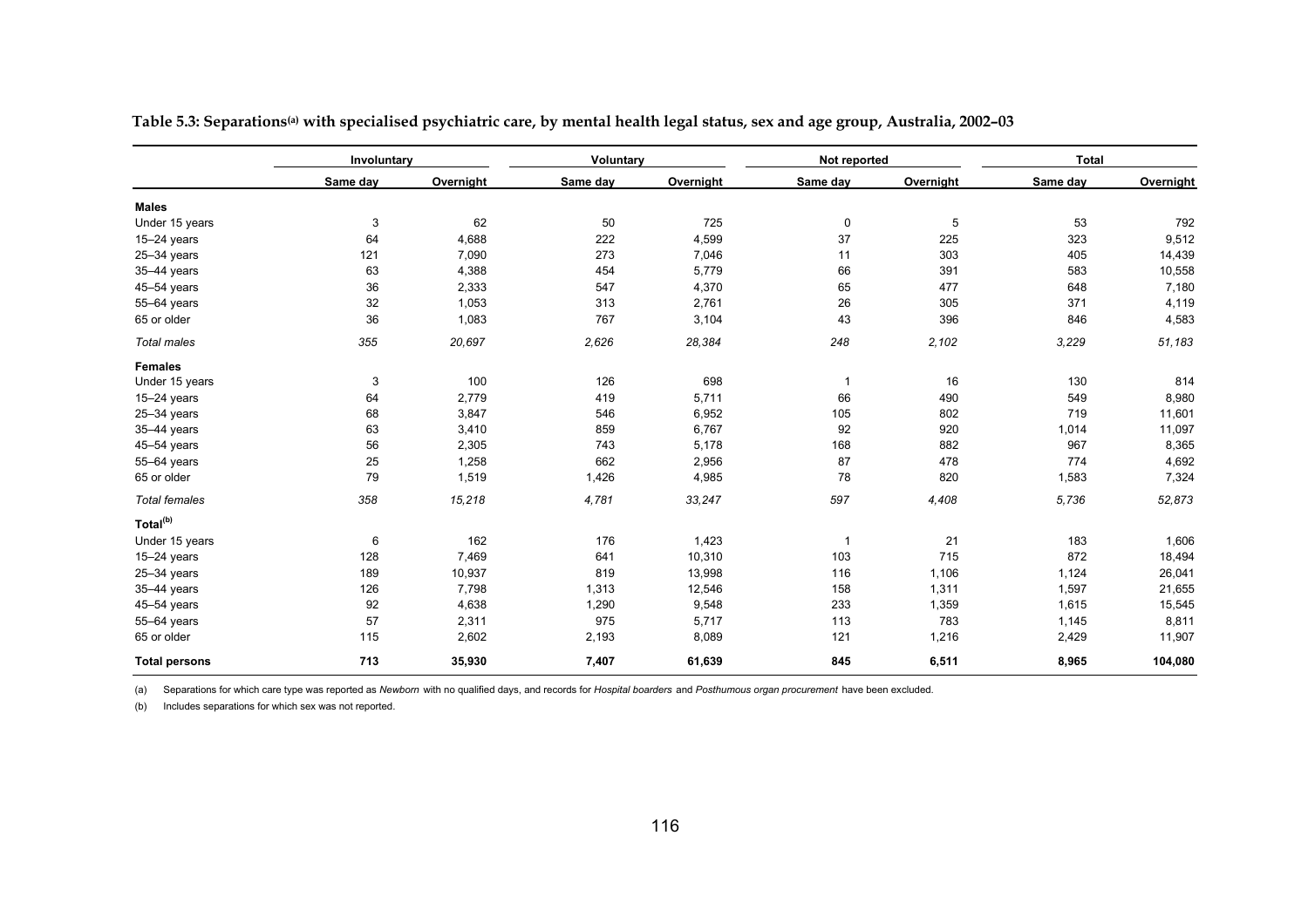|                       | <b>NSW</b>  | <b>Vic</b>  | Qld            | <b>WA</b> | <b>SA</b>              | Tas         | <b>ACT</b>  | <b>NT</b>      | <b>Total</b>   |
|-----------------------|-------------|-------------|----------------|-----------|------------------------|-------------|-------------|----------------|----------------|
|                       |             |             |                |           | Public acute hospitals |             |             |                |                |
| Same-day separations  |             |             |                |           |                        |             |             |                |                |
| Involuntary           | 104         | 108         | 215            | 52        | 46                     | 100         | 0           | $\overline{c}$ | 627            |
| Voluntary             | 1,093       | 235         | 1,714          | 189       | 507                    | 504         | 78          | 3              | 4,323          |
| Not reported          | 0           | 0           | 0              | 0         | $\mathbf 0$            | 0           | $\mathbf 0$ | 12             | 12             |
| Total same-day        | 1,197       | 343         | 1,929          | 241       | 553                    | 604         | 78          | 17             | 4,962          |
| Overnight separations |             |             |                |           |                        |             |             |                |                |
| Involuntary           | 7,969       | 8,513       | 7,582          | 1,760     | 1,698                  | 850         | 398         | 198            | 28,968         |
| Voluntary             | 10,961      | 8,308       | 9,642          | 4,621     | 3,435                  | 1,368       | 838         | 384            | 39,557         |
| Not reported          | 0           | 114         | $\mathbf 0$    | 0         | $\mathbf 0$            | $\mathbf 0$ | $\mathbf 0$ | 227            | 341            |
| Total overnight       | 18,930      | 16,935      | 17,224         | 6,381     | 5,133                  | 2,218       | 1,236       | 809            | 68,866         |
| All separations       |             |             |                |           |                        |             |             |                |                |
| Involuntary           | 8,073       | 8,621       | 7,797          | 1,812     | 1,744                  | 950         | 398         | 200            | 29,595         |
| Voluntary             | 12,054      | 8,543       | 11,356         | 4,810     | 3,942                  | 1,872       | 916         | 387            | 43,880         |
| Not reported          | 0           | 114         | $\mathbf 0$    | 0         | 0                      | $\mathbf 0$ | 0           | 239            | 353            |
| Total                 | 20,127      | 17,278      | 19,153         | 6,622     | 5,686                  | 2,822       | 1,314       | 826            | 73,828         |
|                       |             |             |                |           | Private hospitals      |             |             |                |                |
| Same-day separations  |             |             |                |           |                        |             |             |                |                |
| Involuntary           | 0           | $\pmb{0}$   | $\overline{7}$ | 0         | $\mathbf 0$            | n.p.        | n.p.        | n.p.           | $\overline{7}$ |
| Voluntary             | 737         | 0           | 1,140          | 292       | 346                    | n.p.        | n.p.        | n.p.           | 2,515          |
| Not reported          | 0           | 833         | $\mathbf 0$    | 0         | $\Omega$               | n.p.        | n.p.        | n.p.           | 833            |
| Total same-day        | 737         | 833         | 1,147          | 292       | 346                    | n.p.        | n.p.        | n.p.           | 3,355          |
| Overnight separations |             |             |                |           |                        |             |             |                |                |
| Involuntary           | 0           | 0           | 69             | 126       | $\overline{2}$         | n.p.        | n.p.        | n.p.           | 197            |
| Voluntary             | 6,396       | $\mathbf 0$ | 4,763          | 2,568     | 1,876                  | n.p.        | n.p.        | n.p.           | 15,980         |
| Not reported          | 0           | 5,796       | 0              | 0         | 0                      | n.p.        | n.p.        | n.p.           | 6,170          |
| Total overnight       | 6,396       | 5,796       | 4,832          | 2,694     | 1,878                  | n.p.        | n.p.        | n.p.           | 22,347         |
| All separations       |             |             |                |           |                        |             |             |                |                |
| Involuntary           | $\mathbf 0$ | $\pmb{0}$   | 76             | 126       | $\overline{2}$         | n.p.        | n.p.        | n.p.           | 204            |
| Voluntary             | 7,133       | 0           | 5,903          | 2,860     | 2,222                  | n.p.        | n.p.        | n.p.           | 18,495         |
| Not reported          | 0           | 6,629       | $\mathbf 0$    | 0         | 0                      | n.p.        | n.p.        | n.p.           | 7,003          |
| Total                 | 7.133       | 6.629       | 5,979          | 2,986     | 2,224                  | n.p.        | n.p.        | n.p.           | 25,702         |

Table 5.4: Separations<sup>(a)</sup> with specialised psychiatric care, by mental health legal status and hospital type, states and territories<sup>(b)</sup>, 2002-03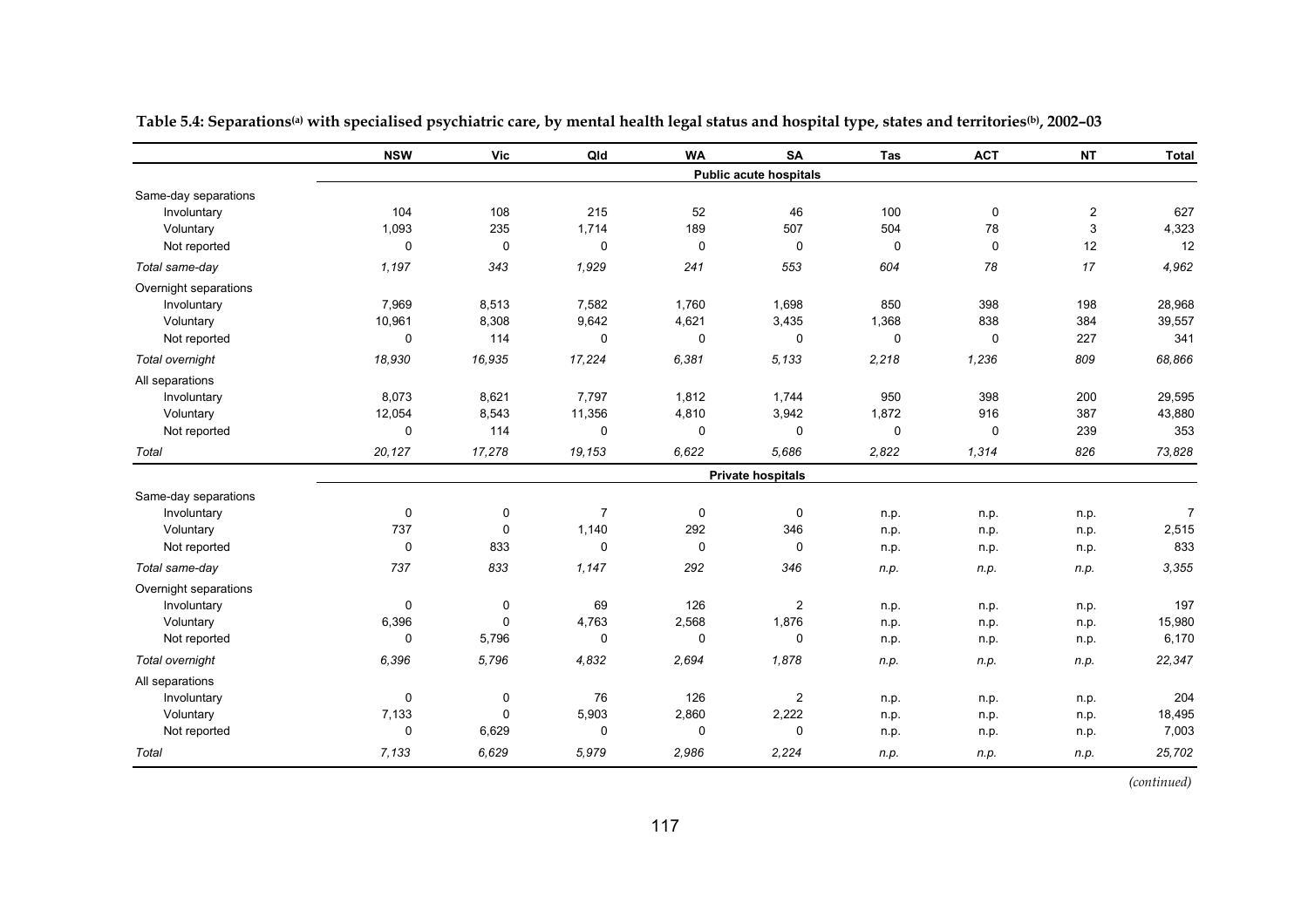|                       | <b>NSW</b>  | Vic              | Qld              | <b>WA</b>   | <b>SA</b>                                   | Tas            | <b>ACT</b>           | <b>NT</b>     | <b>Total</b> |
|-----------------------|-------------|------------------|------------------|-------------|---------------------------------------------|----------------|----------------------|---------------|--------------|
|                       |             |                  |                  |             | Public psychiatric hospitals <sup>(c)</sup> |                |                      |               |              |
| Same-day separations  |             |                  |                  |             |                                             |                |                      |               |              |
| Involuntary           | 40          | $\boldsymbol{2}$ | $\boldsymbol{2}$ | 14          | 21                                          | 0              | $\sim$ $\sim$        | $\sim$ $\sim$ | 79           |
| Voluntary             | 332         | 0                | $\mathbf{1}$     | 5           | 227                                         | $\overline{4}$ | $\sim$ $\sim$        | $\sim$ $\sim$ | 569          |
| Not reported          | 0           | 0                | $\mathbf 0$      | 0           | 0                                           | 0              | $\ddot{\phantom{1}}$ | $\sim$        | 0            |
| Total same-day        | 372         | $\overline{c}$   | 3                | 19          | 248                                         | 4              | $\ddot{\phantom{0}}$ | $\sim$        | 648          |
| Overnight separations |             |                  |                  |             |                                             |                |                      |               |              |
| Involuntary           | 2,882       | 342              | 322              | 1,344       | 1,851                                       | 24             | $\sim$ $\sim$        | $\sim$ $\sim$ | 6,765        |
| Voluntary             | 4,434       | 90               | 140              | 576         | 608                                         | 254            | $\sim$ $\sim$        | $\sim$ $\sim$ | 6,102        |
| Not reported          | 0           | $\mathbf 0$      | 0                | 0           | 0                                           | $\mathbf 0$    | $\sim$               | $\sim$        | $\mathbf 0$  |
| Total overnight       | 7,316       | 432              | 462              | 1,920       | 2,459                                       | 278            | $\cdot$ .            | $\sim$ $\sim$ | 12,867       |
| All separations       |             |                  |                  |             |                                             |                |                      |               |              |
| Involuntary           | 2,922       | 344              | 324              | 1,358       | 1,872                                       | 24             | $\sim$ $\sim$        | $\sim$ $\sim$ | 6,844        |
| Voluntary             | 4,766       | 90               | 141              | 581         | 835                                         | 258            | $\sim$ $\sim$        | $\sim$        | 6,671        |
| Not reported          | $\mathbf 0$ | $\mathbf 0$      | 0                | $\mathbf 0$ | $\mathbf 0$                                 | $\mathbf 0$    | $\sim$ $\sim$        | $\sim$        | $\mathbf 0$  |
| Total                 | 7,688       | 434              | 465              | 1,939       | 2,707                                       | 282            | $\sim$ $\sim$        | $\sim$ $\sim$ | 13,515       |
|                       |             |                  |                  |             | <b>All hospitals</b>                        |                |                      |               |              |
| Same-day separations  |             |                  |                  |             |                                             |                |                      |               |              |
| Involuntary           | 144         | 110              | 224              | 66          | 67                                          | n.p.           | n.p.                 | n.p.          | 713          |
| Voluntary             | 2,162       | 235              | 2,855            | 486         | 1,080                                       | n.p.           | n.p.                 | n.p.          | 7,407        |
| Not reported          | $\mathbf 0$ | 833              | 0                | $\mathbf 0$ | $\mathbf 0$                                 | n.p.           | n.p.                 | n.p.          | 845          |
| Total same-day        | 2,306       | 1,178            | 3.079            | 552         | 1,147                                       | n.p.           | n.p.                 | n.p.          | 8,965        |
| Overnight separations |             |                  |                  |             |                                             |                |                      |               |              |
| Involuntary           | 10,851      | 8,855            | 7,973            | 3,230       | 3,551                                       | n.p.           | n.p.                 | n.p.          | 35,930       |
| Voluntary             | 21,791      | 8,398            | 14,545           | 7,765       | 5,919                                       | n.p.           | n.p.                 | n.p.          | 61,639       |
| Not reported          | $\mathbf 0$ | 5,910            | 0                | 0           | 0                                           | n.p.           | n.p.                 | n.p.          | 6,511        |
| Total overnight       | 32,642      | 23,163           | 22,518           | 10,995      | 9,470                                       | n.p.           | n.p.                 | n.p.          | 104,080      |
| All separations       |             |                  |                  |             |                                             |                |                      |               |              |
| Involuntary           | 10,995      | 8,965            | 8,197            | 3,296       | 3,618                                       | n.p.           | n.p.                 | n.p.          | 36,643       |
| Voluntary             | 23,953      | 8,633            | 17,400           | 8,251       | 6,999                                       | n.p.           | n.p.                 | n.p.          | 69,046       |
| Not reported          | 0           | 6,743            | $\mathbf 0$      | $\mathbf 0$ | 0                                           | n.p.           | n.p.                 | n.p.          | 7,356        |
| <b>Total</b>          | 34.948      | 24,341           | 25.597           | 11,547      | 10,617                                      | n.p.           | n.p.                 | n.p.          | 113,045      |

**Table 5.4 (continued): Separations(a) with specialised psychiatric care, by mental health legal status and hospital type, states and territories(b), 2002–03**

(b) Interpretation of differences between jurisdictions needs to be undertaken with care, as they may reflect different service delivery and admission practices, and/or differences in the types of establishments categorised as hospitals.

(c) Victoria has only one public psychiatric hospital which is a forensic facility and therefore not strictly comparable with public psychiatric hospitals in other jurisdictions.

n.p. Not published.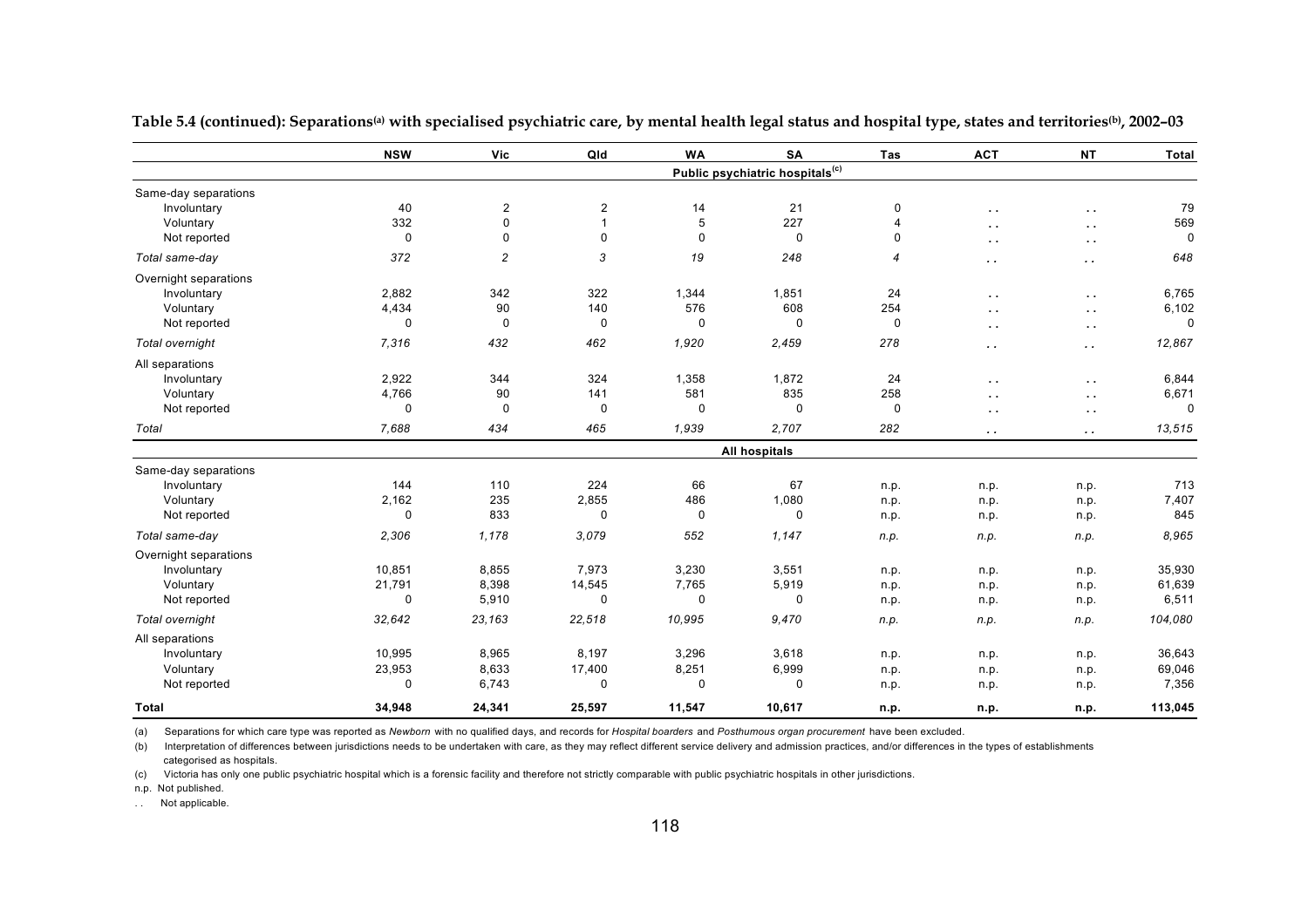| Remoteness Area of usual                   |            |                      |            |            |                                                 |                      |                      |                      |                      |
|--------------------------------------------|------------|----------------------|------------|------------|-------------------------------------------------|----------------------|----------------------|----------------------|----------------------|
| residence <sup>(b)</sup>                   | <b>NSW</b> | Vic                  | Qld        | WA         | SΑ                                              | Tas                  | <b>ACT</b>           | NT                   | Total <sup>(c)</sup> |
|                                            |            |                      |            |            | <b>Public acute hospitals</b>                   |                      |                      |                      |                      |
| Major cities                               | 11,924     | 12,132               | 11,082     | 5,140      | 4,947                                           | $\ddotsc$            | 1,200                | . .                  | 46,425               |
| Inner regional                             | 6,429      | 3,718                | 4,700      | 747        | 355                                             | 2,045                | 0                    | $\ddot{\phantom{a}}$ | 18,001               |
| Outer regional                             | 1,240      | 1,023                | 2,499      | 448        | 257                                             | 759                  | и.                   | 466                  | 6,692                |
| Remote                                     | 53         | 21                   | 206        | 76         | 56                                              | 22                   | $\ddot{\phantom{a}}$ | 154                  | 588                  |
| Very remote                                | 17         | $\ddot{\phantom{0}}$ | 97         | 21         | 15                                              | 7                    | $\ddot{\phantom{a}}$ | 154                  | 315                  |
| Not reported                               | 502        | 6                    | 5          | 169        | 2                                               | 0                    | 8                    | 9                    | 1,807                |
| Total                                      | 20,165     | 16,900               | 18,589     | 6,601      | 5.632                                           | 2,833                | 1,208                | 783                  | 73,828               |
|                                            |            |                      |            |            | <b>Private hospitals</b>                        |                      |                      |                      |                      |
| Major cities                               | 6,098      | 5,897                | 4,324      | 2,560      | 1,872                                           | n.p.                 | n.p.                 | n.p.                 | 21,030               |
| Inner regional                             | 1,039      | 653                  | 1,089      | 225        | 214                                             | n.p.                 | n.p.                 | n.p.                 | 3,327                |
| Outer regional                             | 246        | 61                   | 290        | 115        | 107                                             | n.p.                 | n.p.                 | n.p.                 | 859                  |
| Remote                                     | 14         | 2                    | 42         | 43         | 13                                              | n.p.                 | n.p.                 | n.p.                 | 118                  |
| Very remote                                | 3          | . .                  | 13         | 27         | 10                                              | n.p.                 | n.p.                 | n.p.                 | 56                   |
| Not reported                               | 16         | 3                    | 3          | 25         | 0                                               | n.p.                 | n.p.                 | n.p.                 | 312                  |
| Total                                      | 7,416      | 6,616                | 5,761      | 2,995      | 2,216                                           | n.p.                 | n.p.                 | n.p.                 | 25,702               |
|                                            |            |                      |            |            | <b>Public psychiatric hospitals</b>             |                      |                      |                      |                      |
| Major cities                               | 5,512      | 392                  | 212        | 1,366      | 1,932                                           | $\ddot{\phantom{a}}$ | 18                   | ò.                   | 9,432                |
| Inner regional                             | 1,063      | 52                   | 125        | 118        | 307                                             | 249                  | 0                    | ò.                   | 1,915                |
| Outer regional                             | 363        | 8                    | 105        | 146        | 247                                             | 34                   | г.                   | 4                    | 907                  |
| Remote                                     | 73         | $\mathbf{1}$         | 12         | 102        | 59                                              | 1                    | $\ddotsc$            | 2                    | 250                  |
| Very remote                                | 10         | Ω.                   | 6          | 46         | 28                                              | 0                    | г.                   | 0                    | 90                   |
| Not reported                               | 476        | 0                    | 1          | 144        | 0                                               | 0                    | 0                    | 0                    | 921                  |
| Total                                      | 7,497      | 453                  | 461        | 1,922      | 2,573                                           | 284                  | 18                   | 6                    | 13,515               |
|                                            |            |                      |            |            | All hospitals                                   |                      |                      |                      |                      |
| Major cities                               | 23,534     | 18,421               | 15,618     | 9,066      | 8,751                                           | n.p.                 | n.p.                 | n.p.                 | 76,887               |
| Inner regional                             | 8,531      | 4,423                | 5,914      | 1,090      | 876                                             | n.p.                 | n.p.                 | n.p.                 | 23,243               |
| Outer regional                             | 1,849      | 1,092                | 2,894      | 709        | 611                                             | n.p.                 | n.p.                 | n.p.                 | 8,458                |
| Remote                                     | 140        | 24                   | 260        | 221        | 128                                             | n.p.                 | n.p.                 | n.p.                 | 956                  |
| Very remote                                | 30         | 0                    | 116        | 94         | 53                                              | n.p.                 | n.p.                 | n.p.                 | 461                  |
| Not reported                               | 994        | 9                    | 9          | 338        | 2                                               | n.p.                 | n.p.                 | n.p.                 | 3,040                |
| Total                                      | 35,078     | 23,969               | 24,811     | 11,518     | 10,421                                          | n.p.                 | n.p.                 | n.p.                 | 113,045              |
| Same-day separations per 1,000 population  |            |                      |            |            | Age-standardised separation rate <sup>(d)</sup> |                      |                      |                      |                      |
| Major cities                               | 0.4        | 0.3                  | 1.1        | 0.3        | 0.9                                             | $\sim$ .             | 0.2                  | $\ddot{\phantom{a}}$ | 0.5                  |
| Inner regional                             | 0.3        | 0.1                  | 0.8        | 0.2        | 0.4                                             | 1.6                  | 0.0                  | $\ddotsc$            | 0.5                  |
| Outer regional                             | 0.1        | 0.1                  | 0.2        | 0.2        | 0.3                                             | 0.7                  | $\ddot{\phantom{a}}$ | 0.1                  | 0.2                  |
| Remote                                     | 0.0        | 0.0                  | 0.2        | 0.0        | 0.1                                             | 0.0                  | $\ddot{\phantom{a}}$ | 0.0                  | 0.0                  |
| Very remote                                | 0.0        | $\ddot{\phantom{1}}$ | 0.0        | 0.0        | 0.2                                             | 0.7                  | $\epsilon$ .         | 0.1                  | 0.1                  |
| Total                                      | 0.3        | 0.2                  | 0.8        | 0.3        | 0.7                                             | 1.3                  | 0.2                  | 0.1                  | 0.5                  |
| Overnight separations per 1,000 population |            |                      |            |            |                                                 |                      |                      |                      |                      |
| Major cities                               | 4.5        | 4.7                  | 6.8        | 6.3        | 7.0                                             | $\ddot{\phantom{a}}$ | 4.4                  | $\ddot{\phantom{a}}$ | 5.3                  |
| Inner regional                             | 6.3        | 4.4                  | 5.6        | 4.5        | 4.3                                             | 6.4                  | 0.0                  | $\bar{a}$ .          | 5.5                  |
| Outer regional                             | 4.0        | 4.5                  | 4.3        | 3.7        | 3.2                                             | 4.7                  | $\ddotsc$            | 4.2                  | 4.1                  |
| Remote                                     | 3.7        | 4.4                  | 2.7        | 2.4        | 2.8                                             | 3.3                  | $\sim$ .             | 3.8                  | 3.0                  |
| Very remote                                | 3.9        | $\ddot{\phantom{0}}$ | 2.2        | 1.9        | 3.7                                             | 2.0                  | $\sim$ .             | 3.2                  | 2.6                  |
| Total                                      | 4.9        | 4.7                  | 5.9        | 5.7        | 6.1                                             | 5.8                  | 4.4                  | 3.9                  | 5.3                  |
| All separations per 1,000 population       |            |                      |            |            |                                                 |                      |                      |                      |                      |
| Major cities                               | 4.9        | 5.0                  | 7.9        | 6.6        | 7.9                                             | $\epsilon$ .         | 4.6                  | $\sim$ .             | 5.8                  |
| Inner regional                             | 6.5        | 4.5                  | 6.4        | 4.8        | 4.8                                             | 8.1                  | 0.0                  | $\ddotsc$            | 5.9                  |
| Outer regional                             | 4.1        | 4.5                  | 4.5        | 4.0        | 3.6                                             | 5.4                  | $\ddotsc$            | 4.4                  | 4.3                  |
| Remote                                     | 3.8<br>4.0 | 4.3                  | 2.9<br>2.3 | 2.5<br>1.9 | 2.9                                             | 3.3<br>2.8           | $\ddot{\phantom{a}}$ | 3.8<br>3.4           | 3.0<br>2.7           |
| Very remote<br>Total                       | 5.3        | $\bar{z}$ .<br>4.9   | 6.7        | 6.0        | 3.9<br>6.8                                      | 7.1                  | $\sim$ .<br>4.6      | 4.1                  | 5.8                  |
|                                            |            |                      |            |            |                                                 |                      |                      |                      |                      |

**Table 5.5: Mental health-related separations(a) with specialised psychiatric care, by Remoteness Area of usual residence of the patient, by hospital type and state or territory of usual residence, 2002–03**

(a) Separations for which care type was reported as *Newborn* with no qualified days, and records for *Hospital boarders* and

*Posthumous organ procurement* have been excluded.

(b) Defined according to the ABS's *Remoteness Area Classification,* 2001 Census edition. See Glossary for more information.

(c) Includes separations for which the state of usual residence was Other territories or not reported.

(d) Rates were indirectly age-standardised using the estimated resident population as at 30 June 2001.

n.p. Not published.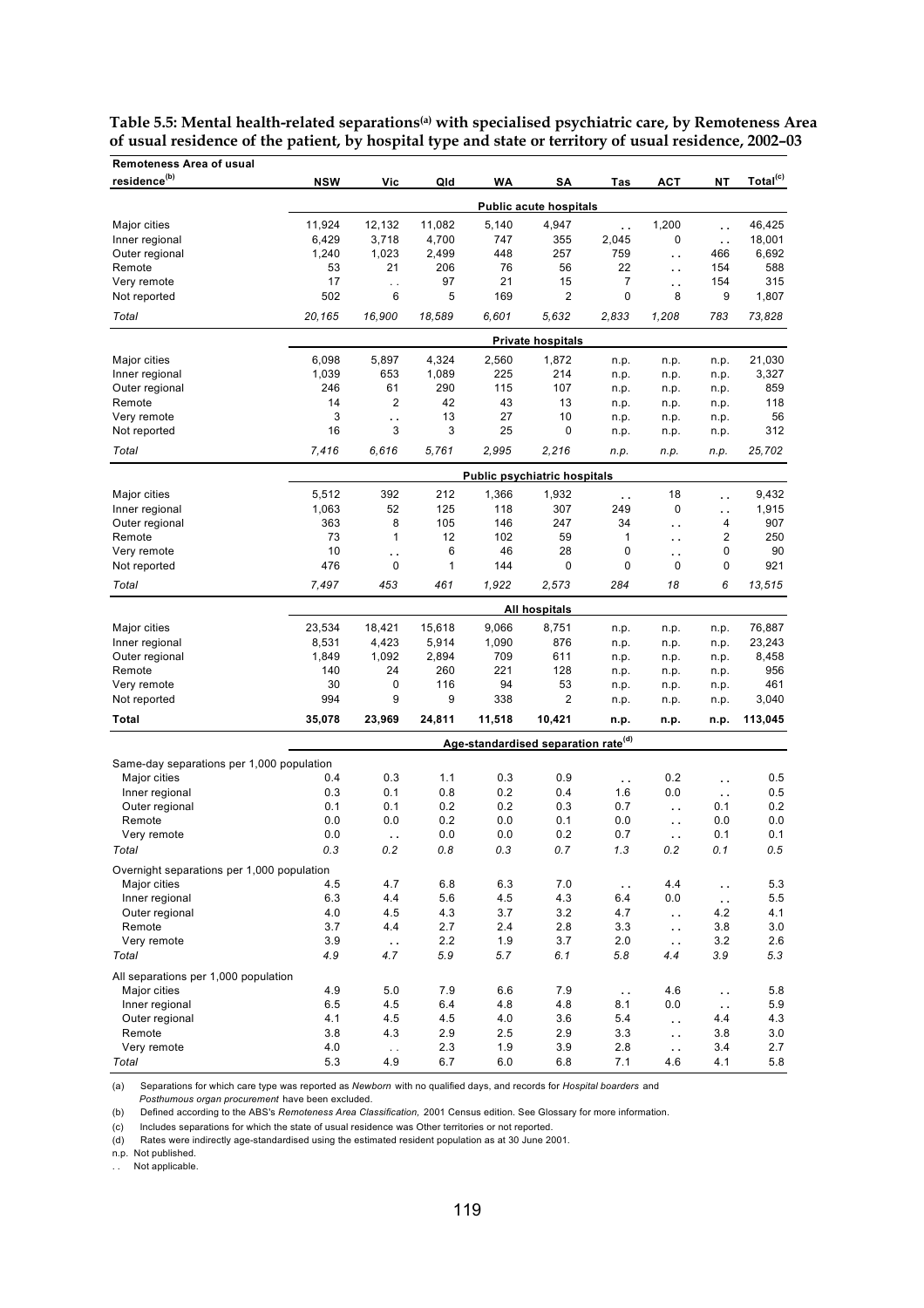|                                                             |                                                                                                                                                                                                                                                                                                                                                                                                                                                                                                                                                                                                                                                                                                                                                                                                                                                                                                                                                                                                                                                                                                                                                                                                                                                                                                                                                                                                                                                                                                                                                                                                                   |            |  | length | Average Psychiatric care<br>days per |
|-------------------------------------------------------------|-------------------------------------------------------------------------------------------------------------------------------------------------------------------------------------------------------------------------------------------------------------------------------------------------------------------------------------------------------------------------------------------------------------------------------------------------------------------------------------------------------------------------------------------------------------------------------------------------------------------------------------------------------------------------------------------------------------------------------------------------------------------------------------------------------------------------------------------------------------------------------------------------------------------------------------------------------------------------------------------------------------------------------------------------------------------------------------------------------------------------------------------------------------------------------------------------------------------------------------------------------------------------------------------------------------------------------------------------------------------------------------------------------------------------------------------------------------------------------------------------------------------------------------------------------------------------------------------------------------------|------------|--|--------|--------------------------------------|
| <b>Remoteness Area of usual</b><br>residence <sup>(b)</sup> |                                                                                                                                                                                                                                                                                                                                                                                                                                                                                                                                                                                                                                                                                                                                                                                                                                                                                                                                                                                                                                                                                                                                                                                                                                                                                                                                                                                                                                                                                                                                                                                                                   |            |  |        | overnight                            |
|                                                             | <b>Separations</b><br><b>Psychiatric</b><br>of stay<br>Same-day<br>Overnight<br><b>Total</b><br><b>Patient-days</b><br>care days<br>(overnight)<br>Aboriginal and/or Torres Strait Islander peoples <sup>(c)</sup><br>21.2<br>60<br>1,595<br>1,655<br>33.936<br>33,727<br>16.2<br>12<br>807<br>12,906<br>795<br>12,770<br>20.3<br>17<br>771<br>788<br>15,643<br>15,493<br>25.7<br>3<br>6,258<br>6,245<br>243<br>246<br>14.2<br>239<br>235<br>3,346<br>3,321<br>4<br>$\overline{2}$<br>40.3<br>154<br>156<br>6,202<br>6,201<br>20.6<br>98<br>3,793<br>3,891<br>78,291<br>77,757<br>210.6<br>0.3<br>9.6<br>10.0<br>209.0<br>$\sim$ $\sim$<br>Other Australians <sup>(e)</sup><br>6,349<br>74,049<br>24.2<br>67,700<br>1,644,560<br>1,616,478<br>17.9<br>1,798<br>19,969<br>21,767<br>359,584<br>352,530<br>25.6<br>370<br>180,912<br>179,438<br>7,054<br>7,424<br>22.2<br>11<br>632<br>643<br>14.037<br>13,828<br>200<br>18.8<br>6<br>194<br>3,655<br>3,622<br>56<br>57,724<br>21.6<br>2,697<br>2,753<br>58,180<br>22.9<br>98,246<br>106,836<br>2,260,928<br>2,223,620<br>8,590<br>0.4<br>5.6<br>5.1<br>117.4<br>115.5<br>$\sim$ $\sim$<br><b>Total</b><br>24.1<br>6,583<br>70,304<br>76,887<br>1,702,843<br>1,674,305<br>17.9<br>1,892<br>21,351<br>23,243<br>383,342<br>376,122<br>24.8<br>200,303<br>198,660<br>395<br>8,063<br>8,458<br>22.6<br>23<br>933<br>956<br>21,116<br>20,894<br>10<br>16.4<br>451<br>461<br>7,424<br>7,362<br>23.2<br>62<br>69,131<br>68,659<br>2,978<br>3,040<br>22.8<br>8,965<br>104,080<br>113,045<br>2,346,002<br>2,384,159<br>5.3<br>0.5<br>5.8<br>121.5<br>119.5<br>$\sim$ $\sim$ | separation |  |        |                                      |
|                                                             |                                                                                                                                                                                                                                                                                                                                                                                                                                                                                                                                                                                                                                                                                                                                                                                                                                                                                                                                                                                                                                                                                                                                                                                                                                                                                                                                                                                                                                                                                                                                                                                                                   |            |  |        |                                      |
| Major cities                                                |                                                                                                                                                                                                                                                                                                                                                                                                                                                                                                                                                                                                                                                                                                                                                                                                                                                                                                                                                                                                                                                                                                                                                                                                                                                                                                                                                                                                                                                                                                                                                                                                                   |            |  |        | 21.1                                 |
| Inner regional                                              |                                                                                                                                                                                                                                                                                                                                                                                                                                                                                                                                                                                                                                                                                                                                                                                                                                                                                                                                                                                                                                                                                                                                                                                                                                                                                                                                                                                                                                                                                                                                                                                                                   |            |  |        | 16.0                                 |
| Outer regional                                              |                                                                                                                                                                                                                                                                                                                                                                                                                                                                                                                                                                                                                                                                                                                                                                                                                                                                                                                                                                                                                                                                                                                                                                                                                                                                                                                                                                                                                                                                                                                                                                                                                   |            |  |        | 20.1                                 |
| Remote                                                      |                                                                                                                                                                                                                                                                                                                                                                                                                                                                                                                                                                                                                                                                                                                                                                                                                                                                                                                                                                                                                                                                                                                                                                                                                                                                                                                                                                                                                                                                                                                                                                                                                   |            |  |        | 25.7                                 |
| Very remote                                                 |                                                                                                                                                                                                                                                                                                                                                                                                                                                                                                                                                                                                                                                                                                                                                                                                                                                                                                                                                                                                                                                                                                                                                                                                                                                                                                                                                                                                                                                                                                                                                                                                                   |            |  |        | 14.1                                 |
| Not reported                                                |                                                                                                                                                                                                                                                                                                                                                                                                                                                                                                                                                                                                                                                                                                                                                                                                                                                                                                                                                                                                                                                                                                                                                                                                                                                                                                                                                                                                                                                                                                                                                                                                                   |            |  |        | 40.3                                 |
| Total                                                       |                                                                                                                                                                                                                                                                                                                                                                                                                                                                                                                                                                                                                                                                                                                                                                                                                                                                                                                                                                                                                                                                                                                                                                                                                                                                                                                                                                                                                                                                                                                                                                                                                   |            |  |        | 20.5                                 |
| Per 1,000 population <sup>(d)</sup>                         |                                                                                                                                                                                                                                                                                                                                                                                                                                                                                                                                                                                                                                                                                                                                                                                                                                                                                                                                                                                                                                                                                                                                                                                                                                                                                                                                                                                                                                                                                                                                                                                                                   |            |  |        | $\sim$                               |
|                                                             |                                                                                                                                                                                                                                                                                                                                                                                                                                                                                                                                                                                                                                                                                                                                                                                                                                                                                                                                                                                                                                                                                                                                                                                                                                                                                                                                                                                                                                                                                                                                                                                                                   |            |  |        |                                      |
| Major cities                                                |                                                                                                                                                                                                                                                                                                                                                                                                                                                                                                                                                                                                                                                                                                                                                                                                                                                                                                                                                                                                                                                                                                                                                                                                                                                                                                                                                                                                                                                                                                                                                                                                                   |            |  |        | 23.8                                 |
| Inner regional                                              |                                                                                                                                                                                                                                                                                                                                                                                                                                                                                                                                                                                                                                                                                                                                                                                                                                                                                                                                                                                                                                                                                                                                                                                                                                                                                                                                                                                                                                                                                                                                                                                                                   |            |  |        | 17.6                                 |
| Outer regional                                              |                                                                                                                                                                                                                                                                                                                                                                                                                                                                                                                                                                                                                                                                                                                                                                                                                                                                                                                                                                                                                                                                                                                                                                                                                                                                                                                                                                                                                                                                                                                                                                                                                   |            |  |        | 25.4                                 |
| Remote                                                      |                                                                                                                                                                                                                                                                                                                                                                                                                                                                                                                                                                                                                                                                                                                                                                                                                                                                                                                                                                                                                                                                                                                                                                                                                                                                                                                                                                                                                                                                                                                                                                                                                   |            |  |        | 21.9                                 |
| Very remote                                                 |                                                                                                                                                                                                                                                                                                                                                                                                                                                                                                                                                                                                                                                                                                                                                                                                                                                                                                                                                                                                                                                                                                                                                                                                                                                                                                                                                                                                                                                                                                                                                                                                                   |            |  |        | 18.6                                 |
| Not reported                                                |                                                                                                                                                                                                                                                                                                                                                                                                                                                                                                                                                                                                                                                                                                                                                                                                                                                                                                                                                                                                                                                                                                                                                                                                                                                                                                                                                                                                                                                                                                                                                                                                                   |            |  |        | 21.4                                 |
| Total                                                       |                                                                                                                                                                                                                                                                                                                                                                                                                                                                                                                                                                                                                                                                                                                                                                                                                                                                                                                                                                                                                                                                                                                                                                                                                                                                                                                                                                                                                                                                                                                                                                                                                   |            |  |        | 22.5                                 |
| Per 1,000 population <sup>(d)</sup>                         |                                                                                                                                                                                                                                                                                                                                                                                                                                                                                                                                                                                                                                                                                                                                                                                                                                                                                                                                                                                                                                                                                                                                                                                                                                                                                                                                                                                                                                                                                                                                                                                                                   |            |  |        | $\ddot{\phantom{1}}$                 |
|                                                             |                                                                                                                                                                                                                                                                                                                                                                                                                                                                                                                                                                                                                                                                                                                                                                                                                                                                                                                                                                                                                                                                                                                                                                                                                                                                                                                                                                                                                                                                                                                                                                                                                   |            |  |        |                                      |
| Major cities                                                |                                                                                                                                                                                                                                                                                                                                                                                                                                                                                                                                                                                                                                                                                                                                                                                                                                                                                                                                                                                                                                                                                                                                                                                                                                                                                                                                                                                                                                                                                                                                                                                                                   |            |  |        | 23.7                                 |
| Inner regional                                              |                                                                                                                                                                                                                                                                                                                                                                                                                                                                                                                                                                                                                                                                                                                                                                                                                                                                                                                                                                                                                                                                                                                                                                                                                                                                                                                                                                                                                                                                                                                                                                                                                   |            |  |        | 17.5                                 |
| Outer regional                                              |                                                                                                                                                                                                                                                                                                                                                                                                                                                                                                                                                                                                                                                                                                                                                                                                                                                                                                                                                                                                                                                                                                                                                                                                                                                                                                                                                                                                                                                                                                                                                                                                                   |            |  |        | 24.6                                 |
| Remote                                                      |                                                                                                                                                                                                                                                                                                                                                                                                                                                                                                                                                                                                                                                                                                                                                                                                                                                                                                                                                                                                                                                                                                                                                                                                                                                                                                                                                                                                                                                                                                                                                                                                                   |            |  |        | 22.4                                 |
| Very remote                                                 |                                                                                                                                                                                                                                                                                                                                                                                                                                                                                                                                                                                                                                                                                                                                                                                                                                                                                                                                                                                                                                                                                                                                                                                                                                                                                                                                                                                                                                                                                                                                                                                                                   |            |  |        | 16.3                                 |
| Not reported                                                |                                                                                                                                                                                                                                                                                                                                                                                                                                                                                                                                                                                                                                                                                                                                                                                                                                                                                                                                                                                                                                                                                                                                                                                                                                                                                                                                                                                                                                                                                                                                                                                                                   |            |  |        | 23.0                                 |
| <b>Total</b>                                                |                                                                                                                                                                                                                                                                                                                                                                                                                                                                                                                                                                                                                                                                                                                                                                                                                                                                                                                                                                                                                                                                                                                                                                                                                                                                                                                                                                                                                                                                                                                                                                                                                   |            |  |        | 22.5                                 |
| Per 1,000 population <sup>(d)</sup>                         |                                                                                                                                                                                                                                                                                                                                                                                                                                                                                                                                                                                                                                                                                                                                                                                                                                                                                                                                                                                                                                                                                                                                                                                                                                                                                                                                                                                                                                                                                                                                                                                                                   |            |  |        | $\sim$                               |

**Table 5.6: Mental health-related separations(a) with specialised psychiatric care, by Indigenous status and Remoteness Area of usual residence, Australia, 2002–03** 

(a) Separations for which care type was reported as *Newborn* with no qualified days, and records for *Hospital boarders* and *Posthumous organ procurement* have been excluded.

(b) Defined according to the ABS's *Remoteness Area Classification*, 2001 Census edition. See Glossary for more information.

 not Aboriginal origin, Aboriginal and Torres Strait Islander origin and patients identified as of Aboriginal or Torres Strait Islander origin without further specification. (c) Includes separations of patients identified as being either of Aboriginal but not Torres Strait Islander origin, Torres Strait Islander but

(d) Rates were indirectly age-standardised using the estimated resident population as at 30 June 2001.

(e) Does not include separations for patients for which Aboriginal and Torres Strait Islander status was not reported.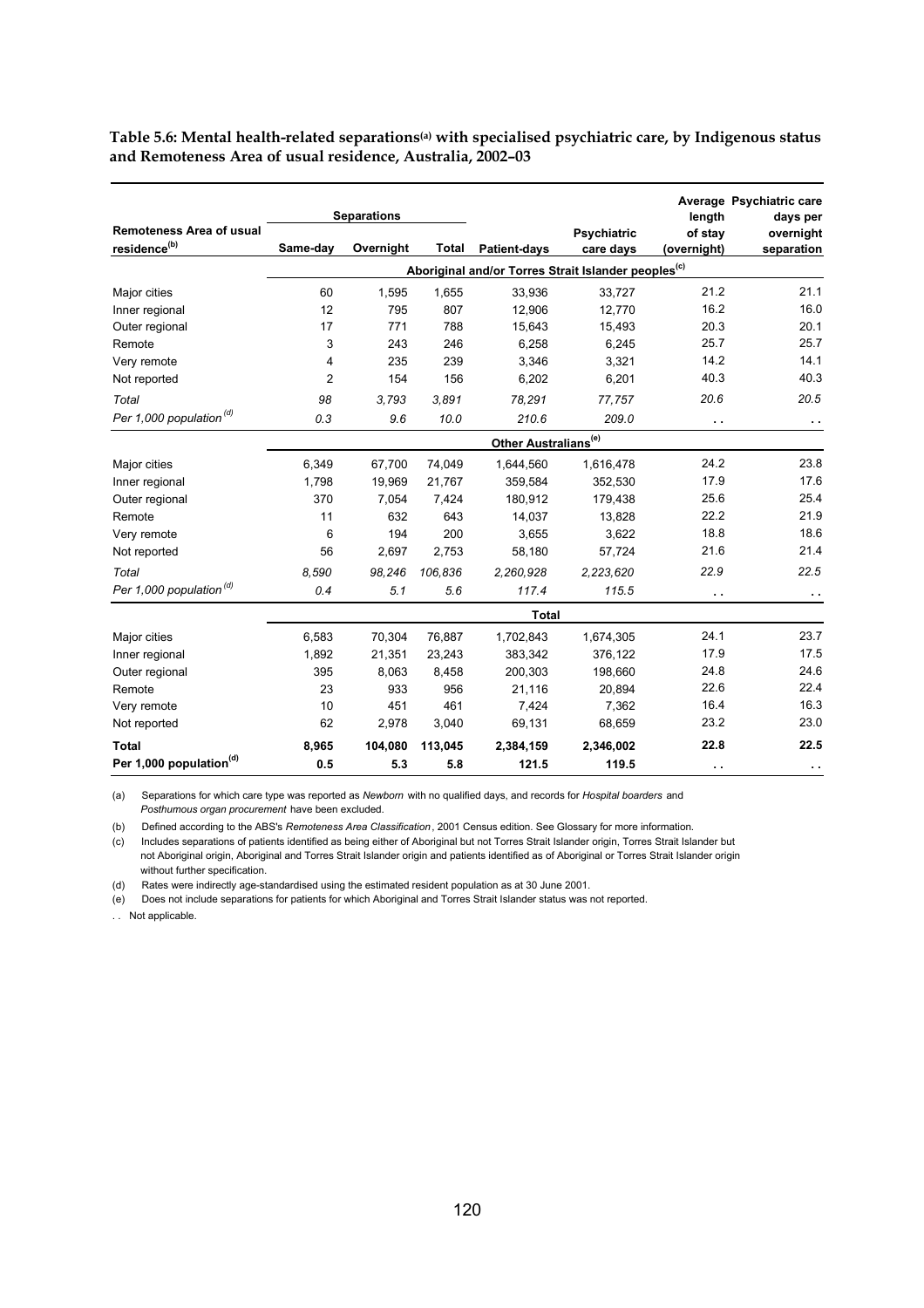# **5.3 Principal diagnosis**

This section presents the principal diagnoses recorded for mental health-related separations with specialised psychiatric care, using various groupings of ICD-10–AM diagnosis codes.

### **Overview**

Table 5.7 presents principal diagnosis information by hospital type for the years 1998–99 to 2002–03.

Separations with the principal diagnosis group *Depressive episode* (F32) increased by 21.0% between 1998–99 and 2002–03 (from 13.1% of all mental health-related separations with specialised psychiatric care to 15.9%) (Table 5.7). The increase was greatest in the private hospital sector (50.1%). In public acute hospitals, separations with the principal diagnosis group *Recurrent depressive disorders* (F33) decreased from 6.8% to 4.8% of separations in this sector. In public psychiatric hospitals, separations for the principal diagnosis groups *Dementia* (F00–F03), *Mental and behavioural disorders due to use of alcohol* (F10) and *Mental and behavioural disorders due to other psychoactive substance use* (F11–F19) all notably decreased from 1998–99 to 2002–03 (by 54.0%, 51.9% and 50.5% respectively).

In 2002–03, principal diagnoses of *Schizophrenia* (F20) accounted for the highest number of overnight separations with specialised psychiatric care (20,767, or 20.0%) and principal diagnoses of *Depressive episode* (F32) had the second largest number (14,693, or 14.1%) (Table 5.8). *Depressive episode* (F32) accounted for the largest number of specialised care same-day separations (3,259 or 36.4%); and the second largest number was for *Recurrent depressive disorders* (F33, 2,390 or 26.7%).

Separations with the principal diagnosis of *Schizophrenia* (F20) accounted for the greatest number of patient-days and psychiatric care days for separations with specialised psychiatric care, with 836,599 or 35.1% of patient-days and 820,895 or 35.0% of total psychiatric care days. The next largest number of days was reported for *Depressive episode* (F32) (242,391 patient days and 238,801 psychiatric care days).

Table 5.8 also reports the proportion of mental health-related separations with specialised psychiatric care by principal diagnosis in ICD-10-AM groupings. Over 80% of separations with *Schizophrenia* (F20), *Schizoaffective disorders* (F25), *Obsessive-compulsive disorders* (F42), *Specific personality disorders* (F60), *Bipolar affective disorders* (F31) and *Persistent mood (affective) disorders* (F34) had specialised psychiatric care, whereas for disorders such as *Dementia*  (F00–F03), *Somatoform and other neurotic disorders* (F45, F48), *Other organic mental disorders* (F04–F09) and *Other behavioural syndromes associated with physiological disturbances and physical factors* (F51–F59), the proportion with specialised psychiatric care was relatively low (16.4%, 23.3%, 22.5% and 18.7% respectively).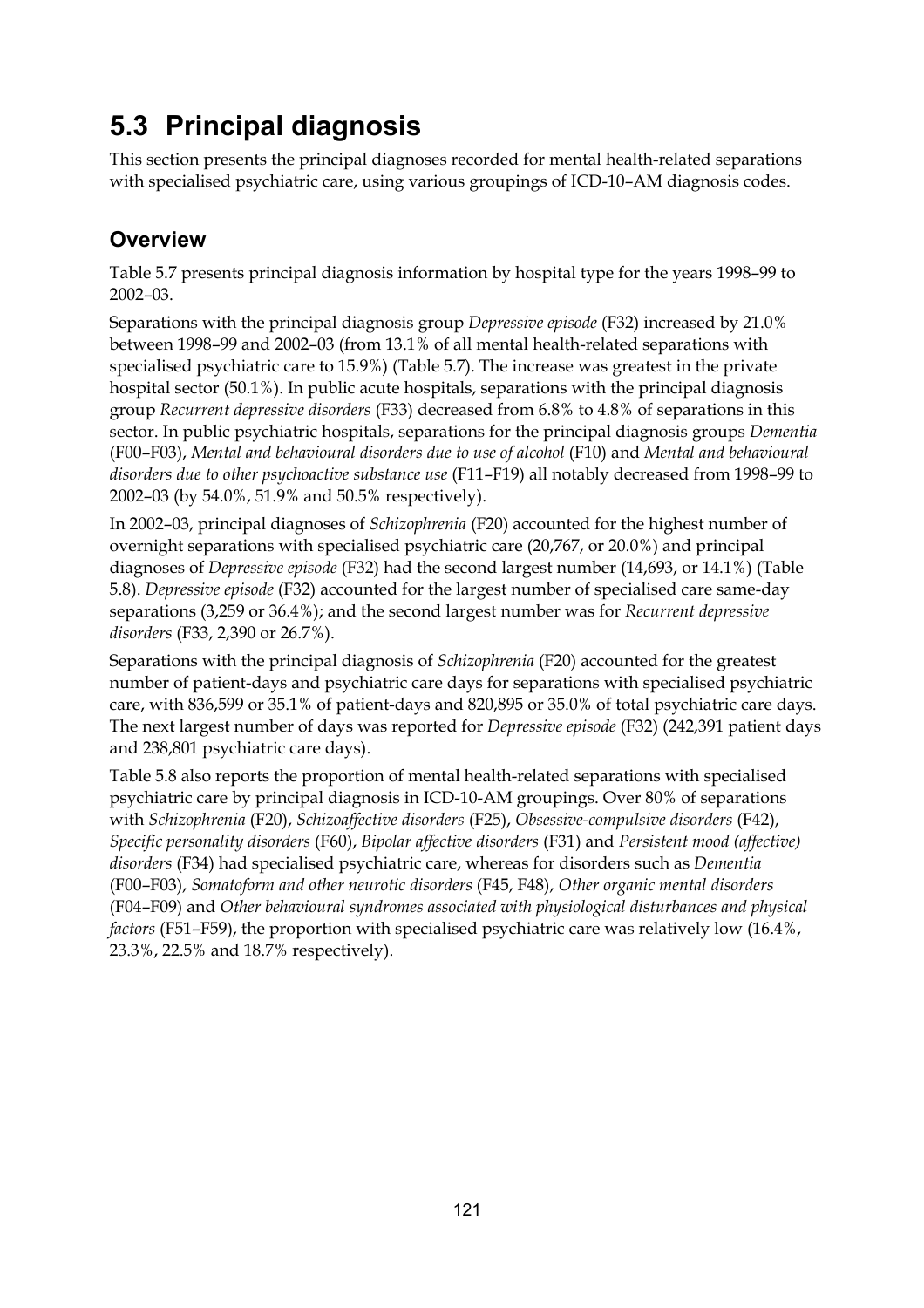#### **Box 5.1: Specialised psychiatric care and principal diagnoses**

*Data presented in Tables 4.5, 5.8 and 6.5 indicate that the proportion of separations and patient-days that include specialised psychiatric care varied between principal diagnosis chapters or groups. The principal diagnosis codes used to define mental health-related separations were selected using a range of criteria and include diagnosis groups for which patients are commonly cared for by services other than specialised mental health services.* 

*For example, the proportions of overnight separations with specialised psychiatric care and principal diagnoses of* Sleep disorders *(1.6%),* Mental disorders and diseases of the nervous system complicating pregnancy, childbirth and the puerperium *(4.0%),* Other symptoms and signs involving general sensations and perceptions *(10.2%) and* Dementia *(16.6%), were relatively low. In comparison, overnight separations with principal diagnoses of* Schizoaffective disorders *(93.4%)*  Schizophrenia *(90.0%),* Persistent mood (affective) disorders *(90.5%) and* Bipolar affective disorders *(87.9%) had relatively high proportions with specialised psychiatric care.* 

*A similar pattern is apparent in the proportion of patient-days that were psychiatric care days. High proportions of patient-days for separations with principal diagnoses of* Schizophrenia *(95.7%),* Schizoaffective disorders *(95.7%), and* Bipolar affective disorders *(93.5%) were psychiatric care days. The proportions of patient-days that were psychiatric care days were comparatively low for separations with principal diagnoses of* Sleep disorders *(1.3%),* Mental disorders and diseases of the nervous system complicating pregnancy, childbirth and the puerperium *(12.8%),* Other factors related to substance use *(13.2%) and* Dementia *(28.8%), were comparatively low.* 

*These patterns should be considered when data on the provision of specialised psychiatric care are considered.* 

#### **Hospital type**

The distribution of mental health-related separations with specialised psychiatric care for 2002–03 by principal diagnosis for each hospital type is presented in Table 5.9. Of all public acute hospital separations with specialised psychiatric care, approximately 23% had a principal diagnosis in the *Schizophrenia* (F20) grouping, which also accounted for approximately 33% of reported public acute hospital patient-days and psychiatric care days. Approximately 14% had principal diagnoses of *Depressive episode* (F32), which accounted for about 11% of public acute hospital patient-days and psychiatric care days.

Separations with principal diagnoses of *Depressive episode* (F32) accounted for around 25% of all private hospital separations, patient-days and psychiatric care days. Separations with principal diagnoses of *Recurrent depressive disorders* (F33) were the next largest group, accounting for approximately 18% of all private hospital separations and about 16% of patientdays and psychiatric care days. The most common same-day separations with specialised psychiatric care in private hospitals were those with principal diagnoses of *Depressive episode* (F32) (40.9%) and *Recurrent depressive disorders* (F33) (37.2%). For overnight separations with specialised psychiatric care, the corresponding figures were 22.8% for *Depressive episode,* 15.6% for *Recurrent depressive disorders* and 10.7% for *Reaction to severe stress and adjustment disorders*.

Over 25% of all public psychiatric hospital separations with specialised psychiatric care and 51.5% of all psychiatric care days in public psychiatric hospitals were attributed to principal diagnoses of *Schizophrenia* (F20). Principal diagnoses of *Schizophrenia* (F20) also accounted for the largest proportion of specialised overnight separations and patient-days in public psychiatric hospitals (26.9% and 52.0% respectively).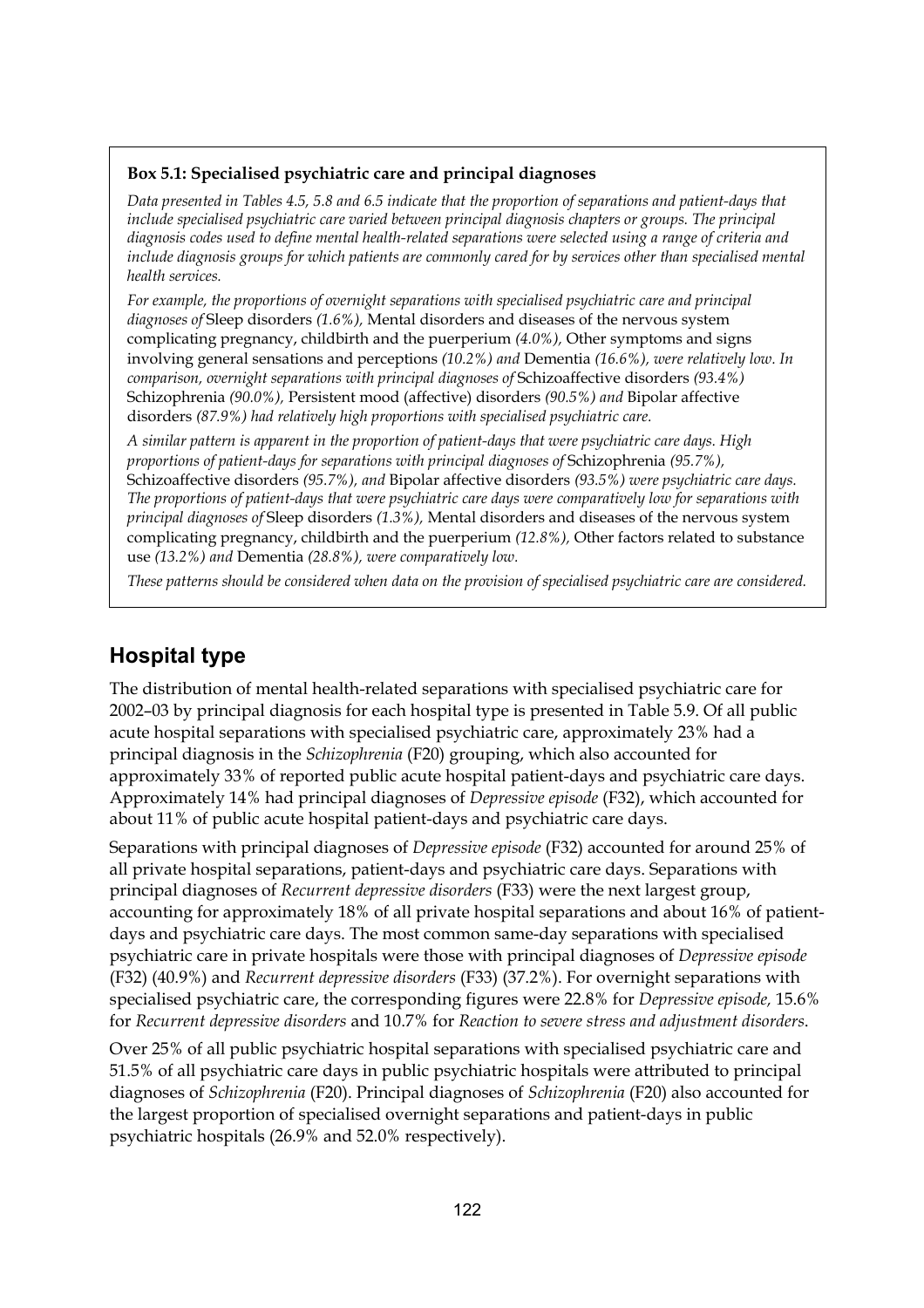Figures 1.20 and 1.22 present data on mental health-related separations by principal diagnosis for public and private hospitals, respectively. Figure 1.21 presents the proportions of mental health-related separations that included specialised psychiatric care for public and private hospitals.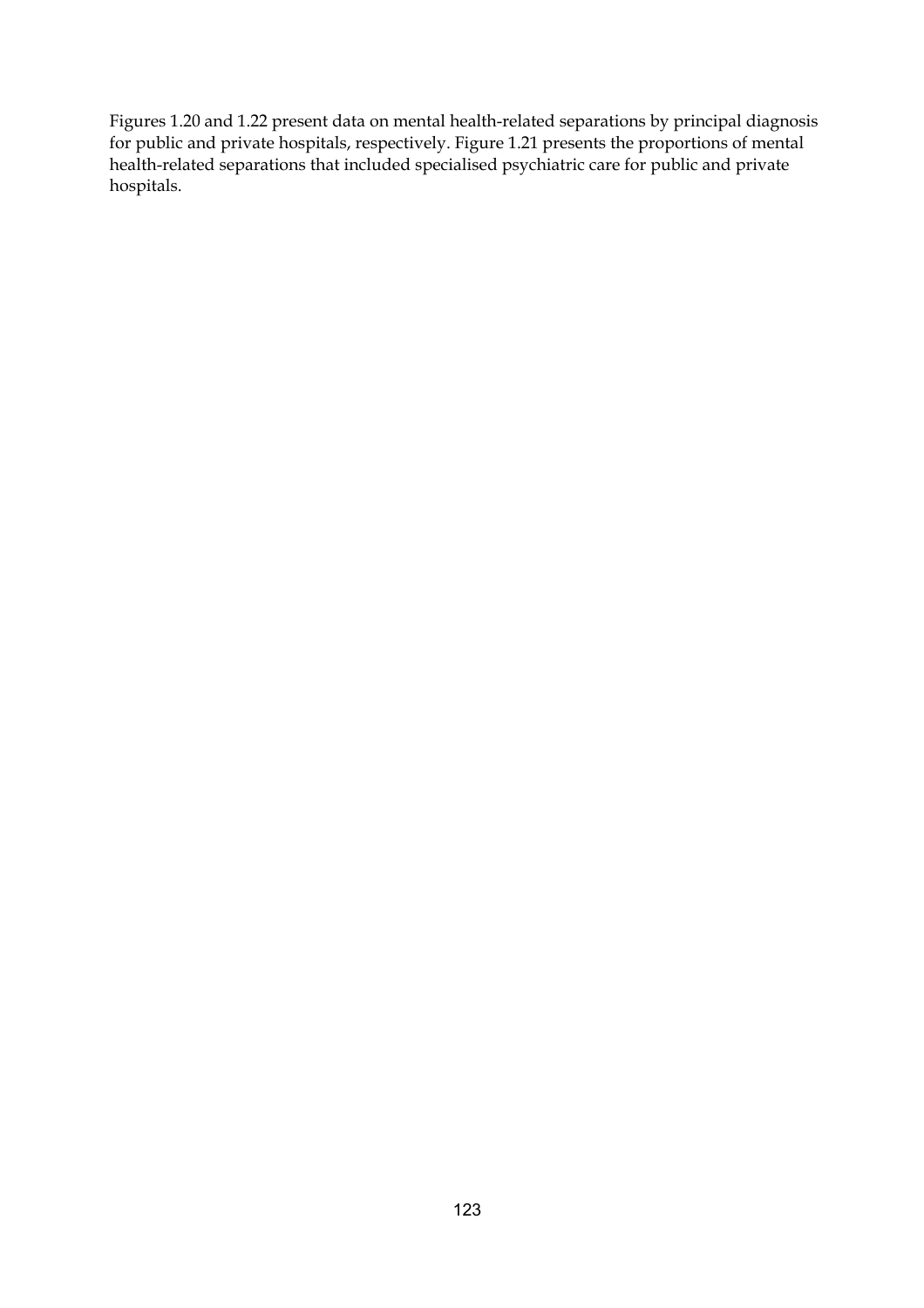| Table 5.7: Separations@n) with specialised psychiatric care, by principal diagnosis in ICD-10-AM groupings and hospital type, Australia, 1998–99 to |  |  |
|-----------------------------------------------------------------------------------------------------------------------------------------------------|--|--|
| 2002-03                                                                                                                                             |  |  |

|                            |                                                                          | <b>Public acute hospitals</b> |                |                |                |                | <b>Private hospitals</b> |                |                |                |                |
|----------------------------|--------------------------------------------------------------------------|-------------------------------|----------------|----------------|----------------|----------------|--------------------------|----------------|----------------|----------------|----------------|
| <b>Principal diagnosis</b> |                                                                          | 1998-99                       | 1999-00        | 2000-01        | 2001-02        | 2002-03        | 1998-99                  | 1999-00        | 2000-01        | 2001-02        | 2002-03        |
| F00-F03                    | Dementia                                                                 | 808                           | 818            | 806            | 769            | 696            | 162                      | 139            | 171            | 141            | 130            |
| F04-F09                    | Other organic mental disorders                                           | 769                           | 720            | 705            | 678            | 625            | 192                      | 220            | 199            | 158            | 158            |
| F <sub>10</sub>            | Mental and behavioural disorders due to use of alcohol                   | 1,506                         | 1.572          | 1,530          | 1,478          | 1,541          | 1,610                    | 1,874          | 2,154          | 2,321          | 2,245          |
| F11-F19                    | Mental and behav disorders due to other psychoactive substances use      | 2,509                         | 3,110          | 3,195          | 3,434          | 3,180          | 1,240                    | 1,442          | 1,489          | 1,207          | 1,086          |
| F20                        | Schizophrenia                                                            | 13,879                        | 14,845         | 15,064         | 15,830         | 16,632         | 1,006                    | 1,060          | 1,264          | 1,283          | 1,110          |
| F21, F24, F28-F29          | Schizotypal and other delusional disorders                               | 1,374                         | 1,393          | 1,335          | 1,506          | 1,387          | 85                       | 92             | 86             | 87             | 93             |
| F22                        | Persistent delusional disorders                                          | 835                           | 1.014          | 843            | 863            | 944            | 115                      | 127            | 138            | 116            | 125            |
| F <sub>23</sub>            | Acute and transient psychotic disorders                                  | 1,396                         | 1,468          | 1,361          | 1,709          | 1,650          | 97                       | 115            | 141            | 148            | 98             |
| F <sub>25</sub>            | Schizoaffective disorders                                                | 3,267                         | 3,261          | 3,354          | 3,951          | 4,330          | 663                      | 671            | 785            | 851            | 989            |
| F30                        | Manic episode                                                            | 567                           | 603            | 560            | 602            | 615            | 88                       | 85             | 116            | 84             | 76             |
| F31                        | <b>Bipolar affective disorders</b>                                       | 6,272                         | 6,771          | 6,712          | 6,884          | 7,197          | 1,632                    | 1,711          | 2,121          | 2,260          | 2,356          |
| F32                        | Depressive episode                                                       | 8,726                         | 9,623          | 9,730          | 9,910          | 10,267         | 3,712                    | 4,631          | 5,677          | 6,113          | 6,470          |
| F33                        | Recurrent depressive disorders                                           | 4,386                         | 3,706          | 3,450          | 3,289          | 3,571          | 4,754                    | 3,998          | 4,218          | 4,276          | 4,730          |
| F34                        | Persistent mood (affective) disorders                                    | 1,176                         | 1,053          | 997            | 1,063          | 1,027          | 492                      | 374            | 327            | 435            | 362            |
| F38, F39                   | Other and unspecified mood (affective) disorders                         | 116                           | 120            | 86             | 107            | 134            | 42                       | 64             | 37             | 37             | 42             |
| F40                        | Phobic anxiety disorders                                                 | 53                            | 93             | 67             | 67             | 57             | 50                       | 63             | 94             | 117            | 60             |
| F41                        | Other anxiety disorders                                                  | 550                           | 832            | 715            | 761            | 892            | 597                      | 882            | 949            | 1,001          | 1,016          |
| F42                        | Obsessive-compulsive disorders                                           | 231                           | 225            | 183            | 186            | 192            | 127                      | 148            | 159            | 160            | 153            |
| F43                        | Reaction to severe stress and adjustment disorders                       | 6,000                         | 6,767          | 6,829          | 6,796          | 6,814          | 1,939                    | 2,490          | 2,635          | 2,524          | 2,520          |
| F44                        | Dissociative (conversion) disorders                                      | 217                           | 182            | 220            | 142            | 163            | 219                      | 248            | 264            | 303            | 288            |
| F45, F48                   | Somatoform and other neurotic disorders                                  | 280                           | 104            | 110            | 82             | 96             | 74                       | 71             | 60             | 55             | 62             |
| F50                        | Eating disorders                                                         | 749                           | 689            | 620            | 608            | 557            | 507                      | 443            | 454            | 462            | 482            |
| F51-F59                    | Other behav syndromes associated w physiol dist & phys factors           | 191                           | 297            | 225            | 249            | 192            | 105                      | 171            | 208            | 154            | 102            |
| F60                        | Specific personality disorders                                           | 3,266                         | 3,568          | 3,668          | 3,734          | 3,372          | 395                      | 455            | 441            | 433            | 403            |
| F61-F69                    | Disorders of adult personality and behaviour                             | 105                           | 183            | 198            | 176            | 189            | 73                       | 98             | 74             | 86             | 68             |
| F70-F79                    | Mental retardation                                                       | 92                            | 124            | 144            | 124            | 148            | $\overline{7}$           | 2              | $\overline{7}$ | $\overline{4}$ | 3              |
| F80-F89                    | Disorders of pscychological development                                  | 124                           | 110            | 125            | 120            | 142            | 13                       | 13             | 14             | 12             | 11             |
| F90                        | Hyperkinetic disorders                                                   | 106                           | 132            | 181            | 89             | 66             | $\overline{7}$           | 5              | 19             | 8              | 8              |
| F91                        | Conduct disorders                                                        | 385                           | 385            | 436            | 337            | 310            | 37                       | 9              | 31             | 14             | $\overline{7}$ |
| F92-F98                    | Other & unspec disorders w onset childhood adolescence                   | 193                           | 179            | 170            | 144            | 133            | 19                       | 12             | 16             | 8              | 8              |
| F99                        | Mental disorder not otherwise specified                                  | 18                            | 68             | 52             | 120            | 185            | 3                        | $\overline{4}$ | $\mathbf{1}$   | $\mathbf 0$    | 9              |
| G30                        | Alzheimer's disease                                                      | 189                           | 392            | 392            | 489            | 514            | 39                       | 71             | 73             | 70             | 89             |
| G47                        | Sleep disorders                                                          | 9                             | 6              | 5              | 3              | 12             | 258                      | 71             | 9              | 20             | 57             |
| O99.3                      | Mental disorders & dis of the nerv sys complic preg, child & puerp       | 179                           | 88             | 90             | 63             | 66             | 188                      | 8              | $\overline{7}$ | $\overline{4}$ | 5              |
| R44                        | Other symptoms & signs involving general sensations and perceptions      | 30                            | 33             | 24             | 21             | 27             | 4                        | $\overline{2}$ | 3              | $\Omega$       | 3              |
| R45                        | Symptoms & signs involving emotional state                               | 14                            | 35             | 39             | 46             | 59             | $\mathbf 0$              | $\overline{4}$ | 5              | $\overline{c}$ | 5              |
| <b>R48</b>                 | Dyslexia and other symbolic dysfunctions, not elsewhere classified       | $\overline{2}$                | $\mathbf 0$    | $\mathbf 0$    | $\mathbf 0$    | $\overline{1}$ | $\Omega$                 | 0              | $\mathbf 0$    | $\mathbf 0$    | $\mathbf 0$    |
|                            | Other factors related to mental and behavioural disorders <sup>(b)</sup> | 393                           | 460            | 364            | 290            | 287            | 8                        | $\overline{2}$ | 6              | 3              | 15             |
|                            | Other factors related to substance use <sup>(c)</sup>                    | $\overline{1}$                | $\overline{1}$ | $\overline{1}$ | $\overline{2}$ | 3              | $\mathbf{1}$             | 85             | $\overline{7}$ | $\Omega$       | 0              |
|                            | Other <sup>(d)</sup>                                                     | 3,471                         | 3,385          | 3,489          | 5,169          | 5,555          | 1,580                    | 364            | 375            | 244            | 258            |
| Total                      |                                                                          | 64.434                        | 68,415         | 68,075         | 71,891         | 73,828         | 22,140                   | 22,324         | 24,834         | 25,201         | 25,702         |

| (continued) |  |
|-------------|--|
|             |  |
|             |  |
|             |  |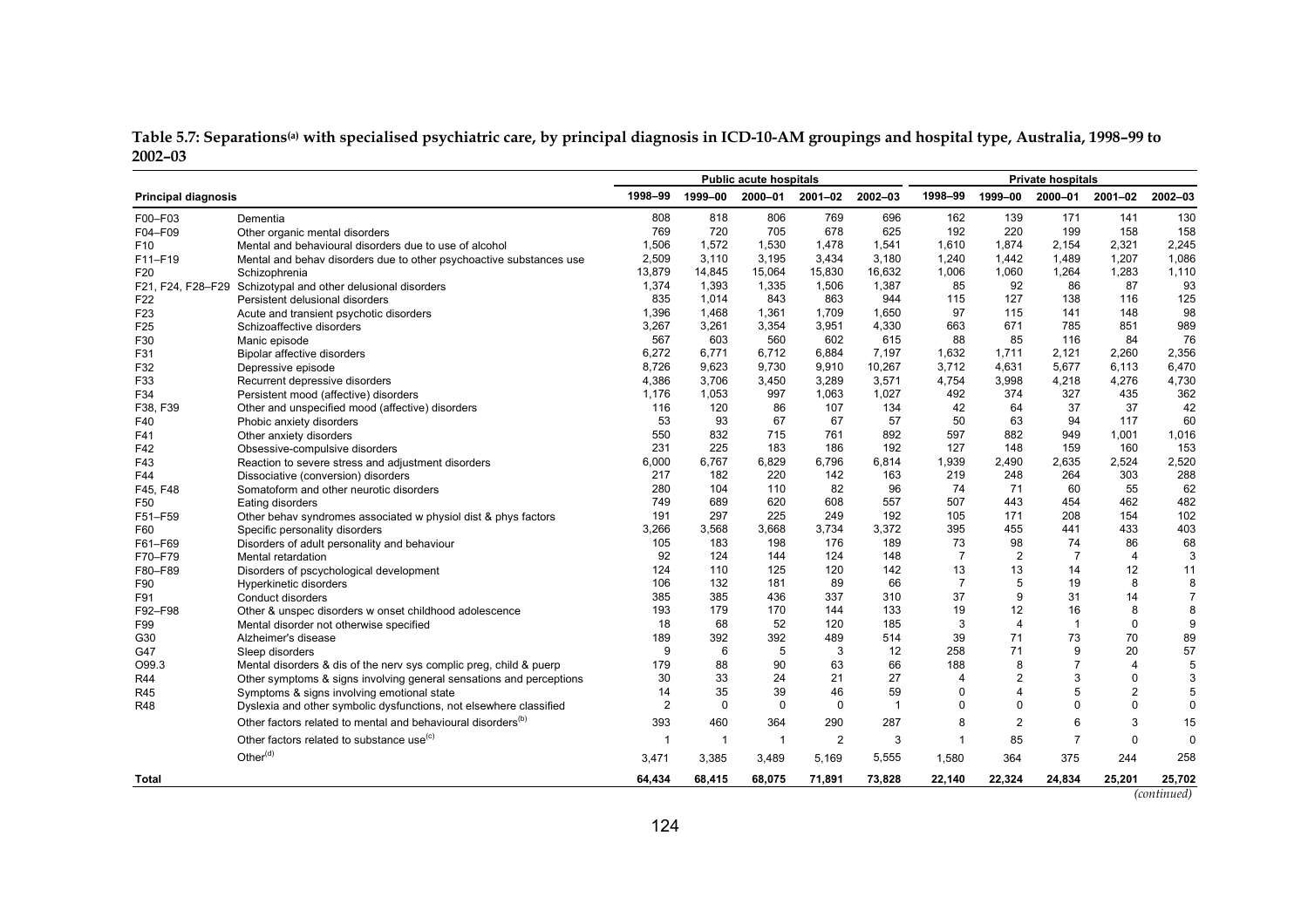**Table 5.7 (continued): Separations(a) with specialised psychiatric care, by principal diagnosis in ICD-10-AM groupings and hospital type, Australia, 1998–99 to 2002–03** 

|                            |                                                                          | <b>Public psychiatric hospitals</b> |                |                |                |              | All hospitals  |             |             |             |                |
|----------------------------|--------------------------------------------------------------------------|-------------------------------------|----------------|----------------|----------------|--------------|----------------|-------------|-------------|-------------|----------------|
| <b>Principal diagnosis</b> |                                                                          | 1998-99                             | 1999-00        | 2000-01        | $2001 - 02$    | 2002-03      | 1998-99        | 1999-00     | 2000-01     | $2001 - 02$ | 2002-03        |
| F00-F03                    | Dementia                                                                 | 707                                 | 464            | 305            | 210            | 228          | 1,677          | 1,421       | 1,282       | 1,120       | 1,054          |
| F04-F09                    | Other organic mental disorders                                           | 327                                 | 263            | 202            | 179            | 172          | 1,288          | 1,203       | 1,106       | 1,015       | 955            |
| F10                        | Mental and behavioural disorders due to use of alcohol                   | 1,371                               | 788            | 535            | 487            | 463          | 4,487          | 4,234       | 4,219       | 4,286       | 4,249          |
| F11-F19                    | Mental and behav disorders due to other psychoactive substances use      | 2,254                               | 1.614          | 965            | 935            | 783          | 6,003          | 6,166       | 5,649       | 5,576       | 5,049          |
| F20                        | Schizophrenia                                                            | 4.076                               | 3.867          | 3,422          | 3.562          | 3.475        | 18,961         | 19,772      | 19,750      | 20,675      | 21,217         |
| F21, F24, F28-F29          | Schizotypal and other delusional disorders                               | 364                                 | 278            | 466            | 321            | 293          | 1,823          | 1,763       | 1,887       | 1,914       | 1,773          |
| F22                        | Persistent delusional disorders                                          | 234                                 | 230            | 184            | 199            | 161          | 1,184          | 1,371       | 1,165       | 1,178       | 1,230          |
| F23                        | Acute and transient psychotic disorders                                  | 343                                 | 333            | 206            | 333            | 361          | 1.836          | 1.916       | 1.708       | 2.190       | 2,109          |
| F25                        | Schizoaffective disorders                                                | 819                                 | 845            | 782            | 879            | 911          | 4,749          | 4,777       | 4,921       | 5,681       | 6,230          |
| F30                        | Manic episode                                                            | 161                                 | 158            | 130            | 121            | 89           | 816            | 846         | 806         | 807         | 780            |
| F31                        | <b>Bipolar affective disorders</b>                                       | 1,704                               | 1,585          | 1,441          | 1,239          | 1,187        | 9,608          | 10,067      | 10,274      | 10,383      | 10,740         |
| F32                        | Depressive episode                                                       | 1,451                               | 1,451          | 1,382          | 1.143          | 1,215        | 13,889         | 15,705      | 16,789      | 17,166      | 17,952         |
| F33                        | Recurrent depressive disorders                                           | 334                                 | 218            | 231            | 164            | 178          | 9,474          | 7.922       | 7.899       | 7.729       | 8,479          |
| F34                        | Persistent mood (affective) disorders                                    | 174                                 | 169            | 214            | 176            | 170          | 1,842          | 1,596       | 1,538       | 1,674       | 1,559          |
| F38, F39                   | Other and unspecified mood (affective) disorders                         | 27                                  | 14             | $\overline{7}$ | 27             | 20           | 185            | 198         | 130         | 171         | 196            |
| F40                        | Phobic anxiety disorders                                                 | 28                                  | 20             | 47             | 36             | 11           | 131            | 176         | 208         | 220         | 128            |
| F41                        | Other anxiety disorders                                                  | 71                                  | 69             | 83             | 126            | 148          | 1,218          | 1,783       | 1,747       | 1,888       | 2,056          |
| F42                        | Obsessive-compulsive disorders                                           | 61                                  | 31             | 48             | 111            | 63           | 419            | 404         | 390         | 457         | 408            |
| F43                        | Reaction to severe stress and adjustment disorders                       | 1.804                               | 1.543          | 1.594          | 1.420          | 1.142        | 9.743          | 10,800      | 11,058      | 10.740      | 10,476         |
| F44                        | Dissociative (conversion) disorders                                      | 36                                  | 37             | 50             | 11             | 20           | 472            | 467         | 534         | 456         | 471            |
| F45, F48                   | Somatoform and other neurotic disorders                                  | 19                                  | 24             | 15             | $\overline{7}$ | 9            | 373            | 199         | 185         | 144         | 167            |
| F50                        | Eating disorders                                                         | 28                                  | 9              | 23             | 37             | 26           | 1,284          | 1,141       | 1,097       | 1,107       | 1,065          |
| F51-F59                    | Other behav syndromes associated w physiol dist & phys factors           | 106                                 | 23             | 22             | 59             | 14           | 402            | 491         | 455         | 462         | 308            |
| F60                        | Specific personality disorders                                           | 1.179                               | 1.008          | 863            | 653            | 738          | 4,840          | 5,031       | 4,972       | 4,820       | 4,513          |
| F61-F69                    | Disorders of adult personality and behaviour                             | 39                                  | 60             | 56             | 52             | 57           | 217            | 341         | 328         | 314         | 314            |
| F70-F79                    | Mental retardation                                                       | 66                                  | 73             | 83             | 66             | 43           | 165            | 199         | 234         | 194         | 194            |
| F80-F89                    | Disorders of pscychological development                                  | 50                                  | 27             | 34             | 46             | 113          | 187            | 150         | 173         | 178         | 266            |
| F90                        | Hyperkinetic disorders                                                   | 36                                  | 10             | 42             | 16             | 19           | 149            | 147         | 242         | 113         | 93             |
| F91                        | Conduct disorders                                                        | 32                                  | 59             | 254            | 87             | 66           | 454            | 453         | 721         | 438         | 383            |
| F92-F98                    | Other & unspec disorders w onset childhood adolescence                   | 55                                  | 28             | 62             | 40             | 49           | 267            | 219         | 248         | 192         | 190            |
| F99                        | Mental disorder not otherwise specified                                  | 90                                  | 38             | 3              | 6              | $\mathbf{1}$ | 111            | 110         | 56          | 126         | 195            |
| G30                        | Alzheimer's disease                                                      | 83                                  | 79             | 108            | 125            | 163          | 311            | 542         | 573         | 684         | 766            |
| G47                        | Sleep disorders                                                          | $\Omega$                            | $\mathbf 0$    | $\Omega$       | $\Omega$       | $\mathbf 0$  | 267            | 77          | 14          | 23          | 69             |
| O99.3                      | Mental disorders & dis of the nerv sys complic preg, child & puerp       |                                     |                | $\overline{2}$ |                | 5            | 368            | 97          | 99          | 68          | 76             |
| <b>R44</b>                 | Other symptoms & signs involving general sensations and perceptions      | $\overline{c}$                      | $\Omega$       | $\overline{7}$ | $\mathbf 1$    | $\mathbf{1}$ | 36             | 35          | 34          | 22          | 31             |
| R45                        | Symptoms & signs involving emotional state                               |                                     | $\overline{2}$ | $\overline{2}$ | $\overline{2}$ | $\mathbf 0$  | 15             | 41          | 46          | 50          | 64             |
| <b>R48</b>                 | Dyslexia and other symbolic dysfunctions, not elsewhere classified       | $\Omega$                            | $\mathbf 0$    | $\mathbf 0$    | $\Omega$       | $\Omega$     | $\overline{2}$ | $\mathbf 0$ | $\mathbf 0$ | $\mathbf 0$ | $\overline{1}$ |
|                            | Other factors related to mental and behavioural disorders <sup>(b)</sup> | 49                                  | 49             | 341            | 241            | 262          | 450            | 511         | 711         | 534         | 564            |
|                            | Other factors related to substance use <sup>(c)</sup>                    | 96                                  | 112            | $\mathbf 0$    | $\overline{1}$ | 6            | 98             | 198         | 8           | 3           | 9              |
|                            | Other $(d)$                                                              | 985                                 | 523            | 932            | 758            | 853          | 6,036          | 4,272       | 4,796       | 6,171       | 6.666          |
|                            | Total                                                                    | 19.263                              | 16.102         | 15.143         | 13,877         | 13,515       | 105,837        | 106.841     | 108.052     | 110.969     | 113,045        |

(b) Includes Z00.4, Z03.2, Z04.6, Z09.3, Z13.3, Z54.3, Z61.9, Z63.1, Z63.8, Z63.9, Z65.8, Z65.9, Z76.0.

(c) Includes Z50.2, Z50.3, Z71.4, Z71.5.

(d) All other codes not included in the mental health principal diagnosis as listed in Appendix 3.

*Note:* behav—behavioural, subst—substances, w—with, phys—physical, dist—disturbances, dis—diseases, nerv sys—nervous system, complic—complicating, preg—pregnancy, child—childbirth, puerp—puerperium, physiol–physiological, unspec–unspecified.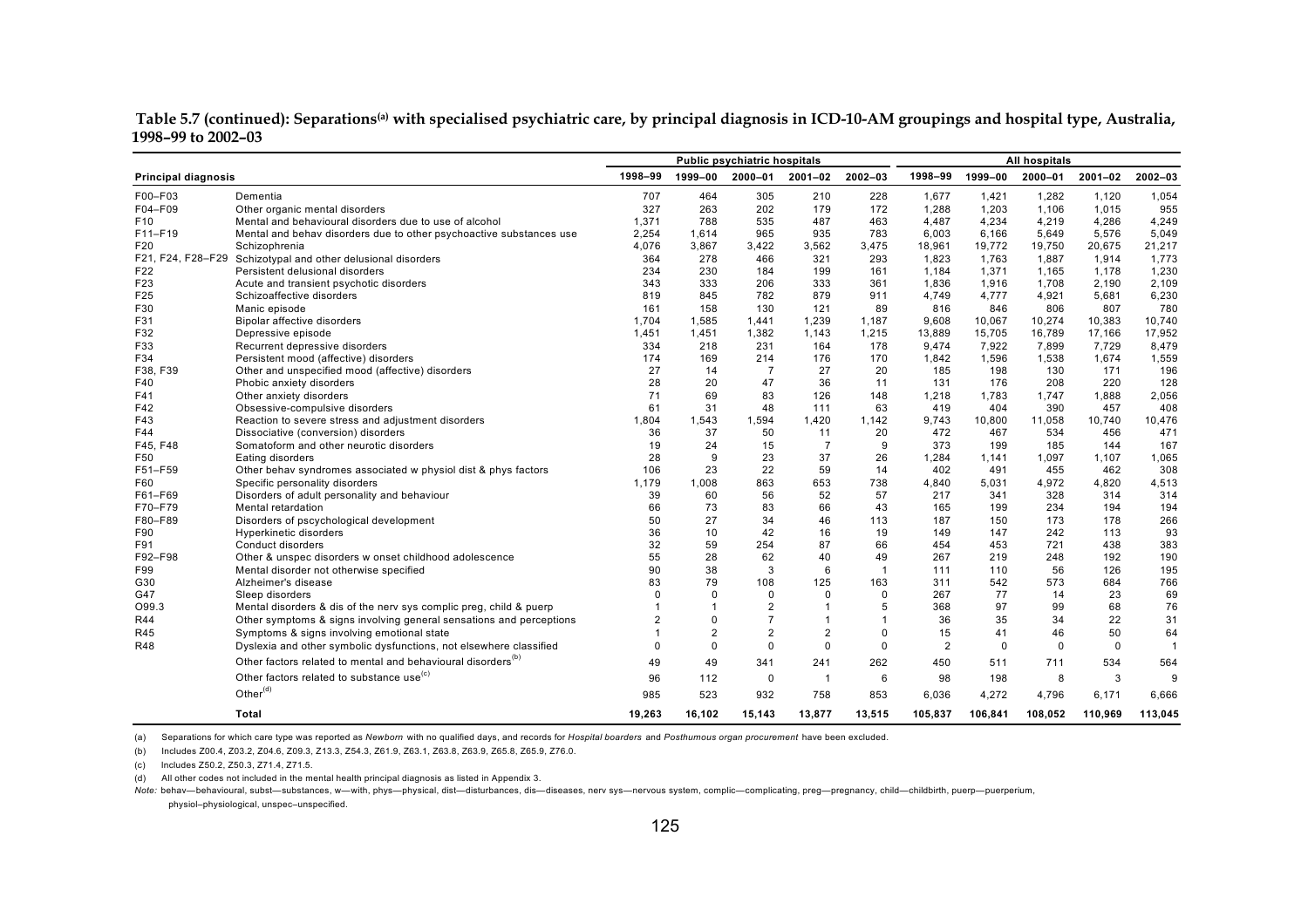#### Table 5.8: Separations<sup>(a)</sup>, patient days and psychiatric care days for separations with specialised psychiatric care, by principal diagnosis in ICD-10-AM **groupings, Australia, 2002–03**

|                            |                                                                          |                |                            | <b>Separations</b> |                      |                |                            |                 |                       |                     | Average<br>length of | Psychiatric<br>care days |
|----------------------------|--------------------------------------------------------------------------|----------------|----------------------------|--------------------|----------------------|----------------|----------------------------|-----------------|-----------------------|---------------------|----------------------|--------------------------|
|                            |                                                                          | Same-          |                            |                    | $\%$                 |                | %                          | <b>Patient-</b> | Psychiatric % patient |                     | stay                 | per sep                  |
| <b>Principal diagnosis</b> |                                                                          |                | day % total <sup>(b)</sup> | Overnight          | total <sup>(b)</sup> |                | Total total <sup>(b)</sup> | days            | care days             | days <sup>(c)</sup> | (o'night)            | (o'night)                |
| F00-F03                    | Dementia                                                                 | 11             | 6                          | 1,043              | 17                   | 1,054          | 16                         | 50.169          | 49.716                | 28.8                | 48.1                 | 47.7                     |
| F04-F09                    | Other organic mental disorders                                           | 25             | 12                         | 930                | 23                   | 955            | 23                         | 46,515          | 46,150                | 53.4                | 50.0                 | 49.6                     |
| F <sub>10</sub>            | Mental and behavioural disorders due to use of alcohol                   | 74             | 8                          | 4.175              | 25                   | 4.249          | 24                         | 54.074          | 53,227                | 43.1                | 12.9                 | 12.7                     |
| $F11-F19$                  | Mental and behav disorders due to other psychoactive substances use      | 81             | 15                         | 4,968              | 49                   | 5,049          | 47                         | 49,901          | 49,523                | 62.0                | 10.0                 | 10.0                     |
| F20                        | Schizophrenia                                                            | 450            | 25                         | 20,767             | 90                   | 21,217         | 85                         | 836,599         | 820,895               | 95.7                | 40.3                 | 39.5                     |
|                            | F21, F24, F28-F29 Schizotypal and other delusional disorders             | 93             | 23                         | 1,680              | 76                   | 1,773          | 68                         | 26,791          | 26,437                | 89.7                | 15.9                 | 15.7                     |
| F22                        | Persistent delusional disorders                                          | 43             | 26                         | 1,187              | 77                   | 1,230          | 72                         | 23,996          | 22,673                | 84.6                | 20.2                 | 19.1                     |
| F23                        | Acute and transient psychotic disorders                                  | 109            | 18                         | 2,000              | 75                   | 2,109          | 65                         | 26.640          | 26,128                | 88.1                | 13.3                 | 13.0                     |
| F25                        | Schizoaffective disorders                                                | 356            | 37                         | 5,874              | 93                   | 6,230          | 86                         | 141.832         | 141.186               | 95.7                | 24.1                 | 24.0                     |
| F30                        | Manic episode                                                            | 12             | 9                          | 768                | 78                   | 780            | 70                         | 12,283          | 12,091                | 88.6                | 16.0                 | 15.7                     |
| F31                        | Bipolar affective disorders                                              | 752            | 47                         | 9,988              | 88                   | 10.740         | 83                         | 201.575         | 199.912               | 93.5                | 20.1                 | 19.9                     |
| F32                        | Depressive episode                                                       | 3,259          | 52                         | 14,693             | 65                   | 17,952         | 62                         | 242,391         | 238,801               | 79.2                | 16.3                 | 16.0                     |
| F33                        | Recurrent depressive disorders                                           | 2,390          | 54                         | 6,089              | 78                   | 8,479          | 70                         | 113,362         | 112,468               | 85.3                | 18.2                 | 18.1                     |
| F34                        | Persistent mood (affective) disorders                                    | 41             | 69                         | 1.518              | 91                   | 1,559          | 90                         | 18.532          | 18,312                | 92.3                | 12.2                 | 12.0                     |
| F38, F39                   | Other and unspecified mood (affective) disorders                         | 6              | 40                         | 190                | 81                   | 196            | 78                         | 2,706           | 2,694                 | 90.4                | 14.2                 | 14.1                     |
| F40                        | Phobic anxiety disorders                                                 | 5              | 42                         | 123                | 70                   | 128            | 68                         | 1,873           | 1,855                 | 80.0                | 15.2                 | 15.0                     |
| F41                        | Other anxiety disorders                                                  | 139            | 40                         | 1,917              | 28                   | 2,056          | 29                         | 30,500          | 29,876                | 55.0                | 15.8                 | 15.5                     |
| F42                        | Obsessive-compulsive disorders                                           | 42             | 78                         | 366                | 85                   | 408            | 84                         | 6,358           | 6,276                 | 90.0                | 17.3                 | 17.0                     |
| F43                        | Reaction to severe stress and adjustment disorders                       | 342            | 30                         | 10,134             | 72                   | 10,476         | 69                         | 83,113          | 82,471                | 77.6                | 8.2                  | 8.1                      |
| F44                        | Dissociative (conversion) disorders                                      | 27             | 30                         | 444                | 34                   | 471            | 34                         | 5.567           | 5,450                 | 53.6                | 12.5                 | 12.2                     |
| F45, F48                   | Somatoform and other neurotic disorders                                  | $\overline{4}$ | $\overline{2}$             | 163                | 31                   | 167            | 23                         | 2,595           | 2,565                 | 56.1                | 15.9                 | 15.7                     |
| F50                        | Eating disorders                                                         | 61             | 65                         | 1,004              | 59                   | 1,065          | 60                         | 28,984          | 28,317                | 66.1                | 28.8                 | 28.1                     |
| F51-F59                    | Other behav syndromes associated w physiol dist & phys factors           | 11             | 22                         | 297                | 19                   | 308            | 19                         | 4,313           | 4,300                 | 40.9                | 14.5                 | 14.4                     |
| F60                        | Specific personality disorders                                           | 104            | 40                         | 4,409              | 85                   | 4,513          | 83                         | 39,530          | 38,854                | 91.3                | 8.9                  | 8.8                      |
| F61-F69                    | Disorders of adult personality and behaviour                             | 10             | 33                         | 304                | 63                   | 314            | 61                         | 15,392          | 15,372                | 90.2                | 50.6                 | 50.5                     |
| F70-F79                    | Mental retardation                                                       | 3              | 6                          | 191                | 73                   | 194            | 63                         | 55.401          | 55.368                | 98.0                | 290.0                | 289.9                    |
| F80-F89                    | Disorders of pscychological development                                  | 74             | 17                         | 192                | 38                   | 266            | 28                         | 4.023           | 3.947                 | 62.9                | 20.6                 | 20.2                     |
| F90                        | Hyperkinetic disorders                                                   | -1             | $\overline{7}$             | 92                 | 68                   | 93             | 62                         | 1,183           | 1,171                 | 82.6                | 12.8                 | 12.7                     |
| F91                        | Conduct disorders                                                        | 13             | 21                         | 370                | 56                   | 383            | 53                         | 2,665           | 2,650                 | 68.7                | 7.2                  | 7.1                      |
| F92-F98                    | Other & unspec disorders w onset childhood adolescence                   | 15             | 41                         | 175                | 33                   | 190            | 34                         | 2,303           | 2,166                 | 57.7                | 13.1                 | 12.3                     |
| F99                        | Mental disorder not otherwise specified                                  | 13<br>3        | 19<br>$\overline{7}$       | 182                | 73                   | 195            | 61                         | 7,080           | 7,072                 | 97.0                | 38.8                 | 38.8                     |
| G30                        | Alzheimer's disease                                                      |                |                            | 763                | 26                   | 766            | 26                         | 53,409          | 53,094                | 48.7                | 70.0                 | 69.6                     |
| G47                        | Sleep disorders                                                          | $\Omega$       | $\Omega$                   | 69                 | $\overline{2}$       | 69             | $\overline{2}$             | 220             | 189                   | 1.3                 | 3.2                  | 2.7                      |
| O99.3                      | Mental disorders & dis of the nerv sys complic preg, child & puerp       |                | $\overline{1}$             | 75                 | $\overline{4}$       | 76             | $\overline{4}$             | 1,157           | 1,064                 | 12.8                | 15.4                 | 14.2                     |
| R44                        | Other symptoms & signs involving general sensations and perceptions      | $\overline{2}$ | 5                          | 29                 | 10                   | 31             | 10                         | 263             | 249                   | 14.3                | 9.0                  | 8.5                      |
| R45                        | Symptoms & signs involving emotional state                               | 6<br>$\Omega$  | 13                         | 58                 | 22                   | 64             | 21                         | 324             | 300                   | 25.2                | 5.5                  | 5.1                      |
| <b>R48</b>                 | Dyslexia and other symbolic dysfunctions, not elsewhere classified       |                | $\mathbf 0$                | $\mathbf{1}$       | 9                    | $\overline{1}$ | 8                          | 26              | 26                    | 18.7                | 26.0                 | 26.0                     |
|                            | Other factors related to mental and behavioural disorders <sup>(d)</sup> | 15             | 21                         | 549                | 58                   | 564            | 55                         | 3.862           | 3.812                 | 60.6                | 7.0                  | 6.9                      |
|                            | Other factors related to substance use <sup>(e)</sup>                    | $\Omega$       | $\mathbf 0$                | 9                  | $\overline{1}$       | 9              | $\overline{1}$             | 762             | 737                   | 13.2                | 84.7                 | 81.9                     |
|                            | Other <sup>(f)</sup>                                                     | 372            | 100                        | 6,294              | 100                  | 6.666          | 100                        | 185,890         | 178,608               | 96.1                | 29.5                 | 28.3                     |
| Total                      |                                                                          | 8,965          | 40.9                       | 104,080            | 61.1                 | 113.045        | 58.8                       | 2,384,159       | 2,346,002             | 79.6                | 22.8                 | 22.5                     |

(a) Separations for which care type was reported as *Newborn* with no qualified days, and records for *Hospital boarders* and *Posthumous organ procurement* have been excluded.

(b) The proportion of mental health-related separations with these diagnoses that had specialised psychiatric care.

(c) The proportion of mental health-related patient days with these diagnoses that were psychiatric care days.

(d) Includes Z00.4, Z03.2, Z04.6, Z09.3, Z13.3, Z54.3, Z61.9, Z63.1, Z63.8, Z63.9, Z65.8, Z65.9, Z76.0.

(e) Includes Z50.2, Z50.3, Z71.4, Z71.5.

(f) All other codes not included in the mental health principal diagnosis as listed in Appendix 3.<br>Note: behav—behavioural, unspec—unspecified, w—with, phys—physical, dist—disturbances, dis—diseases, nerv sys—nervous syste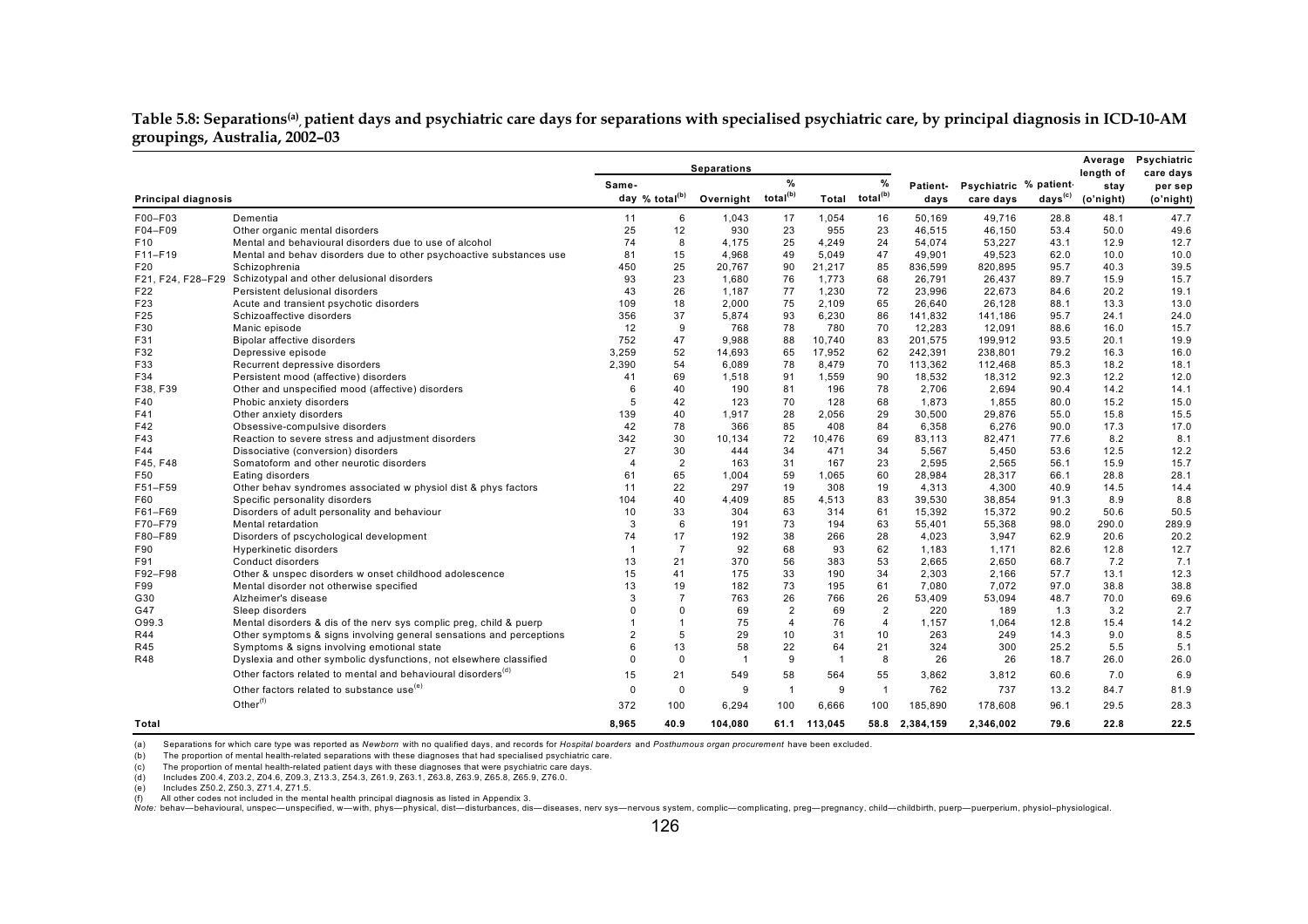**Table 5.9: Separations(a), patient-days and psychiatric care days for separations with specialised psychiatric care, by principal diagnosis in ICD-10-AM groupings and hospital type, Australia, 2002–03** 

|                            |                                                                          |                  |                    | <b>Public acute hospitals</b> |                  |                      | <b>Private hospitals</b> |                    |              |                 |             |
|----------------------------|--------------------------------------------------------------------------|------------------|--------------------|-------------------------------|------------------|----------------------|--------------------------|--------------------|--------------|-----------------|-------------|
|                            |                                                                          |                  | <b>Separations</b> |                               |                  |                      |                          | <b>Separations</b> |              |                 |             |
|                            |                                                                          |                  |                    |                               |                  | Patient- Psychiatric |                          |                    |              | <b>Patient-</b> | Psychiatric |
| <b>Principal diagnosis</b> |                                                                          | Same-day         | Overnight          | <b>Total</b>                  | days             | care days            |                          | Same-day Overnight | <b>Total</b> | days            | care days   |
| F00-F03                    | Dementia                                                                 | 8                | 688                | 696                           | 23,939           | 23,614               | $\overline{2}$           | 128                | 130          | 3,702           | 3,597       |
| F04-F09                    | Other organic mental disorders                                           | 22               | 603                | 625                           | 13,908           | 13.575               | $\overline{1}$           | 157                | 158          | 2.992           | 2,989       |
| F <sub>10</sub>            | Mental and behavioural disorders due to use of alcohol                   | 49               | 1,492              | 1,541                         | 11,614           | 11,326               | 15                       | 2,230              | 2,245        | 33,460          | 33,027      |
| F11-F19                    | Mental and behav disorders due to other psychoactive substances use      | 53               | 3,127              | 3,180                         | 24,229           | 24,011               | 18                       | 1,068              | 1,086        | 16,214          | 16,202      |
| F20                        | Schizophrenia                                                            | 358              | 16,277             | 16,635                        | 343,693          | 342,059              | 81                       | 1,029              | 1,110        | 22,163          | 22,153      |
|                            | F21, F24, F28-F29 Schizotypal and other delusional disorders             | 32               | 1,355              | 1,387                         | 19,636           | 19,437               | $\Omega$                 | 93                 | 93           | 1,685           | 1,685       |
| F <sub>22</sub>            | Persistent delusional disorders                                          | 39               | 905                | 944                           | 15,284           | 15.163               | 3                        | 122                | 125          | 2,210           | 2,189       |
| F23                        | Acute and transient psychotic disorders                                  | 77               | 1,573              | 1,650                         | 19,443           | 19.112               | 16                       | 82                 | 98           | 2.097           | 2,097       |
| F <sub>25</sub>            | Schizoaffective disorders                                                | 204              | 4,126              | 4,330                         | 86,917           | 86,476               | 144                      | 845                | 989          | 15,890          | 15,875      |
| F30                        | Manic episode                                                            | 8                | 608                | 616                           | 9,533            | 9,369                | 3                        | 73                 | 76           | 1,146           | 1,146       |
| F31                        | Bipolar affective disorders                                              | 499              | 6,698              | 7,197                         | 124,813          | 123,532              | 246                      | 2,110              | 2,356        | 40,516          | 40,314      |
| F32                        | Depressive episode                                                       | 1.835            | 8,434              | 10,269                        | 111,605          | 109,388              | 1,371                    | 5,099              | 6.470        | 106,134         | 105,201     |
| F33                        | Recurrent depressive disorders                                           | 1.140            | 2,431              | 3,571                         | 40,440           | 39,757               | 1,248                    | 3,482              | 4,730        | 68,164          | 68,025      |
| F34                        | Persistent mood (affective) disorders                                    | 36               | 992                | 1,028                         | 7,787            | 7,726                | $\overline{2}$           | 360                | 362          | 6,606           | 6,448       |
| F38, F39                   | Other and unspecified mood (affective) disorders                         | $\boldsymbol{4}$ | 130                | 134                           | 1,653            | 1,642                | -1                       | 41                 | 42           | 776             | 776         |
| F40                        | Phobic anxiety disorders                                                 | 3                | 54                 | 57                            | 747              | 747                  | $\mathbf{1}$             | 59                 | 60           | 928             | 928         |
| F41                        | Other anxiety disorders                                                  | 39               | 854                | 893                           | 10,166           | 9.999                | 34                       | 982                | 1,016        | 16,949          | 16,928      |
| F42                        | Obsessive-compulsive disorders                                           | $\overline{4}$   | 188                | 192                           | 2,545            | 2,507                | 2                        | 151                | 153          | 3,357           | 3,357       |
| F43                        | Reaction to severe stress and adjustment disorders                       | 196              | 6,620              | 6,816                         | 36,765           | 36,215               | 119                      | 2,401              | 2,520        | 39,130          | 39,062      |
| F44                        | Dissociative (conversion) disorders                                      | 26               | 137                | 163                           | 1,284            | 1,246                | $\mathbf{1}$             | 287                | 288          | 4,103           | 4,024       |
| F45. F48                   | Somatoform and other neurotic disorders                                  | 3                | 93                 | 96                            | 1,324            | 1,301                | $\pmb{0}$                | 62                 | 62           | 1,180           | 1,177       |
| F50                        | Eating disorders                                                         | 53               | 504                | 557                           | 13,509           | 12,986               | $\overline{7}$           | 475                | 482          | 14,365          | 14,260      |
| F51-F59                    | Other behav syndromes associated w physiol dist & phys factors           | 8                | 184                | 192                           | 2,203            | 2,193                | 3                        | 99                 | 102          | 1,776           | 1,773       |
| F60                        | Specific personality disorders                                           | 83               | 3,289              | 3,372                         | 19,464           | 19,190               | 6                        | 397                | 403          | 5,561           | 5,536       |
| F61-F69                    | Disorders of adult personality and behaviour                             | 3                | 186                | 189                           | 1,832            | 1,813                | 5                        | 63                 | 68           | 1,196           | 1,195       |
| F70-F79                    | Mental retardation                                                       | $\overline{2}$   | 146                | 148                           | 1.707            | 1.688                | $\Omega$                 | 3                  | 3            | 43              | 43          |
| F80-F89                    | Disorders of pscychological development                                  | 3                | 139                | 142                           | 1,856            | 1,849                | $\Omega$                 | 11                 | 11           | 197             | 197         |
| F90                        | Hyperkinetic disorders                                                   | 1                | 65                 | 66                            | 851              | 849                  | $\Omega$                 | 8                  | 8            | 161             | 161         |
| F91                        | Conduct disorders                                                        | 13               | 297                | 310                           | 2,314            | 2,299                | $\Omega$                 | $\overline{7}$     | 7            | 107             | 107         |
| F92-F98                    | Other & unspec disorders w onset childhood adolescence                   | 3                | 130                | 133                           | 1,731            | 1,629                | $\Omega$                 | 8                  | 8            | 133             | 133         |
| F99                        | Mental disorder not otherwise specified                                  | $\overline{7}$   | 178                | 185                           | 7,058            | 7,050                | 6                        | 3                  | 9            | 21              | 21          |
| G30                        | Alzheimer's disease                                                      | 3                | 511                | 514                           | 25,288           | 25,009               | $\Omega$                 | 89                 | 89           | 2.158           | 2,158       |
| G47                        | Sleep disorders                                                          | U                | 12                 | 12                            | 56               | 56                   | $\Omega$                 | 57                 | 57           | 164             | 133         |
| O99.3                      | Mental disorders & dis of the nerv sys complic preg, child & puerp       | $\Omega$         | 66                 | 66                            | 1,004            | 911                  | $\mathbf{1}$             | $\overline{4}$     | 5            | 42              | 42          |
| R44                        | Other symptoms & signs involving general sensations and perceptions      | $\overline{2}$   | 25                 | 27                            | 204              | 190                  | $\Omega$                 | 3                  | 3            | 14              | 14          |
| R45                        | Symptoms & signs involving emotional state                               | 4                | 55                 | 59                            | 300              | 276                  | $\overline{2}$           | 3                  | 5            | 24              | 24          |
| <b>R48</b>                 | Dyslexia and other symbolic dysfunctions, not elsewhere classified       | 0                | $\overline{1}$     | $\overline{1}$                | 26               | 26                   | $\Omega$                 | 0                  | 0            | 0               | $\mathbf 0$ |
|                            | Other factors related to mental and behavioural disorders <sup>(b)</sup> | 7                | 280                | 287                           | 1,841            | 1,834                | 6                        | 9                  | 15           | 163             | 163         |
|                            | Other factors related to substance use <sup>(c)</sup>                    | $\mathbf 0$      | 3                  | 3                             | 13               | 13                   | $\mathbf 0$              | 0                  | $\mathbf 0$  | $\mathbf 0$     | $\Omega$    |
|                            | Other <sup>(d)</sup>                                                     | 135              | 5,410              | 5,545                         | 68,942           | 63,020               | 11                       | 247                | 258          | 4,969           | 4,400       |
| Total                      |                                                                          | 4,962            | 68,866             |                               | 73,828 1,057,524 | 1,041,083            | 3,355                    | 22,347             | 25,702       | 420,496         | 417,560     |
|                            |                                                                          |                  |                    |                               |                  |                      |                          |                    |              |                 |             |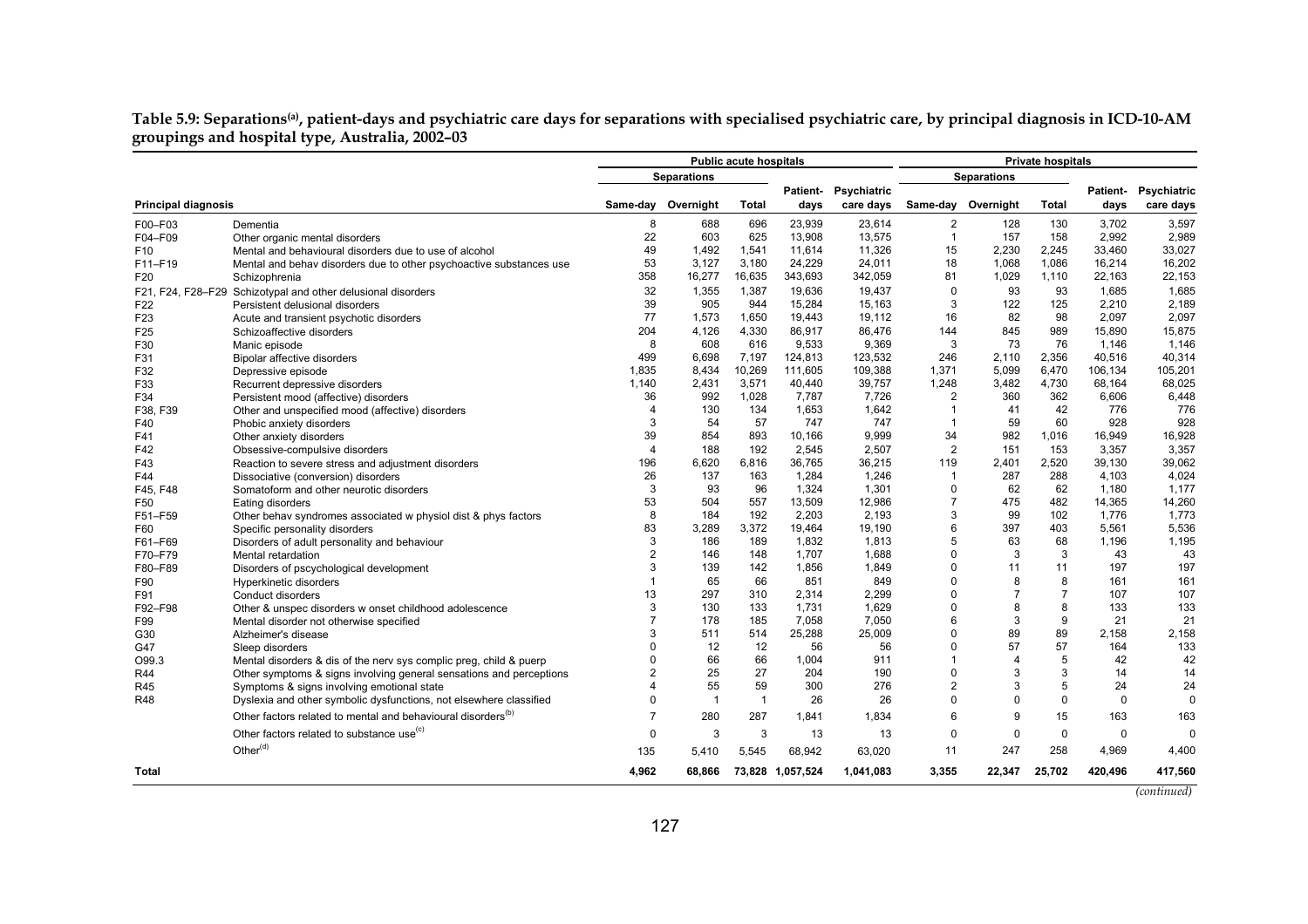**Table 5.9 (continued): Separations(a), patient-days and psychiatric care days for separations with specialised psychiatric care, by principal diagnosis in ICD-10-AM groupings and hospital type, Australia, 2002–03**

|                            |                                                                                                                               |                      | Public psychiatric hospitals |                |                 |                                   |                      |                    | All hospitals   |                  |                          |
|----------------------------|-------------------------------------------------------------------------------------------------------------------------------|----------------------|------------------------------|----------------|-----------------|-----------------------------------|----------------------|--------------------|-----------------|------------------|--------------------------|
|                            |                                                                                                                               |                      | <b>Separations</b>           |                |                 |                                   |                      | <b>Separations</b> |                 |                  |                          |
| Principal diagnosis        |                                                                                                                               |                      | Same-day Overnight           | Total          | days            | Patient- Psychiatric<br>care days |                      | Same-day Overnight | Total           | Patient-<br>days | Psychiatric<br>care days |
|                            |                                                                                                                               |                      |                              |                |                 |                                   |                      |                    |                 |                  |                          |
| F00-F03                    | Dementia                                                                                                                      | 1                    | 227                          | 228            | 22,528          | 22,505                            | 11                   | 1,043              | 1,054           | 50,169           | 49,716                   |
| F04-F09<br>F <sub>10</sub> | Other organic mental disorders                                                                                                | $\overline{2}$<br>10 | 170<br>453                   | 172<br>463     | 29,615<br>9.000 | 29,586<br>8.874                   | 25<br>74             | 930<br>4.175       | 955             | 46,515<br>54.074 | 46,150                   |
| F11-F19                    | Mental and behavioural disorders due to use of alcohol<br>Mental and behav disorders due to other psychoactive substances use | 10                   | 773                          | 783            | 9,458           | 9,310                             | 81                   | 4,968              | 4,249<br>5,049  | 49,901           | 53,227<br>49,523         |
| F20                        | Schizophrenia                                                                                                                 | 11                   | 3,464                        | 3,475          | 471,026         | 456,966                           | 450                  | 20,770             | 21,220          | 836,882          | 821,178                  |
|                            | F21, F24, F28-F29 Schizotypal and other delusional disorders                                                                  | 61                   | 232                          | 293            | 5,470           |                                   | 93                   | 1,680              | 1,773           | 26,791           | 26,437                   |
| F22                        | Persistent delusional disorders                                                                                               | $\overline{1}$       | 160                          | 161            | 6,502           | 5,315<br>5,321                    | 43                   | 1,187              | 1,230           | 23,996           | 22,673                   |
| F23                        | Acute and transient psychotic disorders                                                                                       | 16                   | 345                          | 361            | 5,100           | 4,919                             | 109                  | 2,000              | 2,109           | 26,640           | 26,128                   |
| F25                        | Schizoaffective disorders                                                                                                     | 8                    | 903                          | 911            | 39,025          | 38,835                            | 356                  | 5,874              | 6,230           | 141,832          | 141,186                  |
| F30                        | Manic episode                                                                                                                 | 1                    | 88                           | 89             | 1,612           | 1,584                             | 12                   | 769                | 781             | 12,291           | 12,099                   |
| F31                        | Bipolar affective disorders                                                                                                   | $\overline{7}$       | 1,180                        | 1,187          | 36,246          | 36,066                            | 752                  | 9,988              | 10,740          | 201,575          | 199,912                  |
| F32                        | Depressive episode                                                                                                            | 54                   | 1,161                        | 1,215          | 24,676          | 24,236                            | 3,260                | 14,694             | 17,954          | 242,415          | 238,825                  |
| F33                        | Recurrent depressive disorders                                                                                                | $\overline{2}$       | 176                          | 178            | 4,758           | 4,686                             | 2,390                | 6,089              | 8,479           | 113,362          | 112.468                  |
| F34                        | Persistent mood (affective) disorders                                                                                         |                      | 166                          | 170            | 4,140           | 4,139                             | 42                   | 1,518              | 1,560           | 18,533           | 18,313                   |
| F38, F39                   | Other and unspecified mood (affective) disorders                                                                              |                      | 19                           | 20             | 277             | 276                               | 6                    | 190                | 196             | 2,706            | 2,694                    |
| F40                        | Phobic anxiety disorders                                                                                                      | $\overline{1}$       | 10                           | 11             | 198             | 180                               | 5                    | 123                | 128             | 1,873            | 1,855                    |
| F41                        | Other anxiety disorders                                                                                                       | 66                   | 82                           | 148            | 3.413           | 2,977                             | 139                  | 1,918              | 2.057           | 30.528           | 29,904                   |
| F42                        | Obsessive-compulsive disorders                                                                                                | 36                   | 27                           | 63             | 456             | 412                               | 42                   | 366                | 408             | 6,358            | 6,276                    |
| F43                        | Reaction to severe stress and adjustment disorders                                                                            | 27                   | 1,115                        | 1,142          | 7,220           | 7,196                             | 342                  | 10,136             | 10,478          | 83,115           | 82,473                   |
| F44                        | Dissociative (conversion) disorders                                                                                           | $\Omega$             | 20                           | 20             | 180             | 180                               | 27                   | 444                | 471             | 5.567            | 5.450                    |
| F45. F48                   | Somatoform and other neurotic disorders                                                                                       |                      | 8                            | 9              | 91              | 87                                | $\overline{4}$       | 163                | 167             | 2.595            | 2,565                    |
| F50                        | Eating disorders                                                                                                              |                      | 25                           | 26             | 1.110           | 1,071                             | 61                   | 1,004              | 1,065           | 28,984           | 28,317                   |
| F51-F59                    | Other behav syndromes associated w physiol dist & phys factors                                                                | $\Omega$             | 14                           | 14             | 334             | 334                               | 11                   | 297                | 308             | 4,313            | 4,300                    |
| F60                        | Specific personality disorders                                                                                                | 15                   | 723                          | 738            | 14,505          | 14,128                            | 104                  | 4,409              | 4,513           | 39,530           | 38,854                   |
| F61-F69                    | Disorders of adult personality and behaviour                                                                                  | $\overline{2}$       | 55                           | 57             | 12,364          | 12,364                            | 10                   | 304                | 314             | 15,392           | 15,372                   |
| F70-F79                    | Mental retardation                                                                                                            | 1                    | 42                           | 43             | 53,651          | 53,637                            | 3                    | 191                | 194             | 55,401           | 55,368                   |
| F80-F89<br>F90             | Disorders of pscychological development                                                                                       | 71<br>$\Omega$       | 42<br>19                     | 113<br>19      | 1,970           | 1,901                             | 74                   | 192<br>92          | 266<br>93       | 4,023            | 3,947<br>1.171           |
| F91                        | Hyperkinetic disorders<br>Conduct disorders                                                                                   | $\Omega$             | 66                           | 66             | 171<br>244      | 161<br>244                        | $\overline{1}$<br>13 | 370                | 383             | 1.183<br>2.665   | 2,650                    |
| F92-F98                    | Other & unspec disorders w onset childhood adolescence                                                                        | 12                   | 37                           | 49             | 439             | 404                               | 15                   | 175                | 190             | 2,303            | 2,166                    |
| F99                        | Mental disorder not otherwise specified                                                                                       | $\Omega$             | $\overline{1}$               | $\overline{1}$ | $\overline{1}$  |                                   | 13                   | 182                | 195             | 7,080            | 7,072                    |
| G30                        | Alzheimers disease                                                                                                            | O                    | 163                          | 163            | 25,963          | 25,927                            | 3                    | 763                | 766             | 53.409           | 53,094                   |
| G47                        | Sleep disorders                                                                                                               |                      | $\Omega$                     | $\mathbf 0$    | $\Omega$        | $\Omega$                          | $\Omega$             | 69                 | 69              | 220              | 189                      |
| O99.3                      | Mental disorders & dis of the nerv sys complic preg, child & puerp                                                            |                      | 5                            | 5              | 111             | 111                               | $\overline{1}$       | 75                 | 76              | 1,157            | 1,064                    |
| R44                        | Other symptoms & signs involving general sensations and perceptions                                                           | $\Omega$             |                              | $\overline{1}$ | 45              | 45                                | $\overline{2}$       | 29                 | 31              | 263              | 249                      |
| <b>R45</b>                 | Symptoms & signs involving emotional state                                                                                    | U                    | $\Omega$                     | $\mathbf 0$    | $\Omega$        | $\Omega$                          | 6                    | 58                 | 64              | 324              | 300                      |
| R48                        | Dyslexia and other symbolic dysfunctions, not elsewhere classified                                                            | $\Omega$             | $\Omega$                     | $\mathbf 0$    | $\mathbf 0$     | $\Omega$                          | 0                    | $\overline{1}$     | $\overline{1}$  | 26               | 26                       |
|                            | Other factors related to mental and behavioural disorders <sup>(b)</sup>                                                      | $\overline{2}$       | 260                          | 262            | 1,858           | 1,815                             | 15                   | 549                | 564             | 3,862            | 3,812                    |
|                            | Other factors related to substance use <sup>(c)</sup>                                                                         | 0                    | 6                            | 6              | 749             | 724                               | 0                    | 9                  | 9               | 762              | 737                      |
|                            | Other <sup>(d)</sup>                                                                                                          | 224                  | 629                          | 853            | 111,633         | 110,842                           | 370                  | 6,286              | 6,656           | 185,544          | 178,262                  |
|                            | Total                                                                                                                         | 648                  | 12.867                       | 13,515         | 906.139         | 887.359                           | 8.965                |                    | 104.080 113.045 | 2.384.159        | 2.346.002                |

(a) Separations for which care type was reported as *Newborn* with no qualified days, and records for *Hospital boarders* and *Posthumous organ procurement* have been excluded.

(b) Includes Z00.4, Z03.2, Z04.6, Z09.3, Z13.3, Z54.3, Z61.9, Z63.1, Z63.8, Z63.9, Z65.8, Z65.9, Z76.0.

(c) Includes Z50.2, Z50.3, Z71.4, Z71.5.

(d) All other codes not included in the mental health principal diagnosis as listed in Appendix 3.

Note: behav-behavioural, w-with, phys-physical, dist-disturbances, dis-diseases, nerv sys-nervous system, complic-complicating, physiol-physiological, preg-pregnancy, child-childbirth, puerp-puerperium, unspec-unspecified.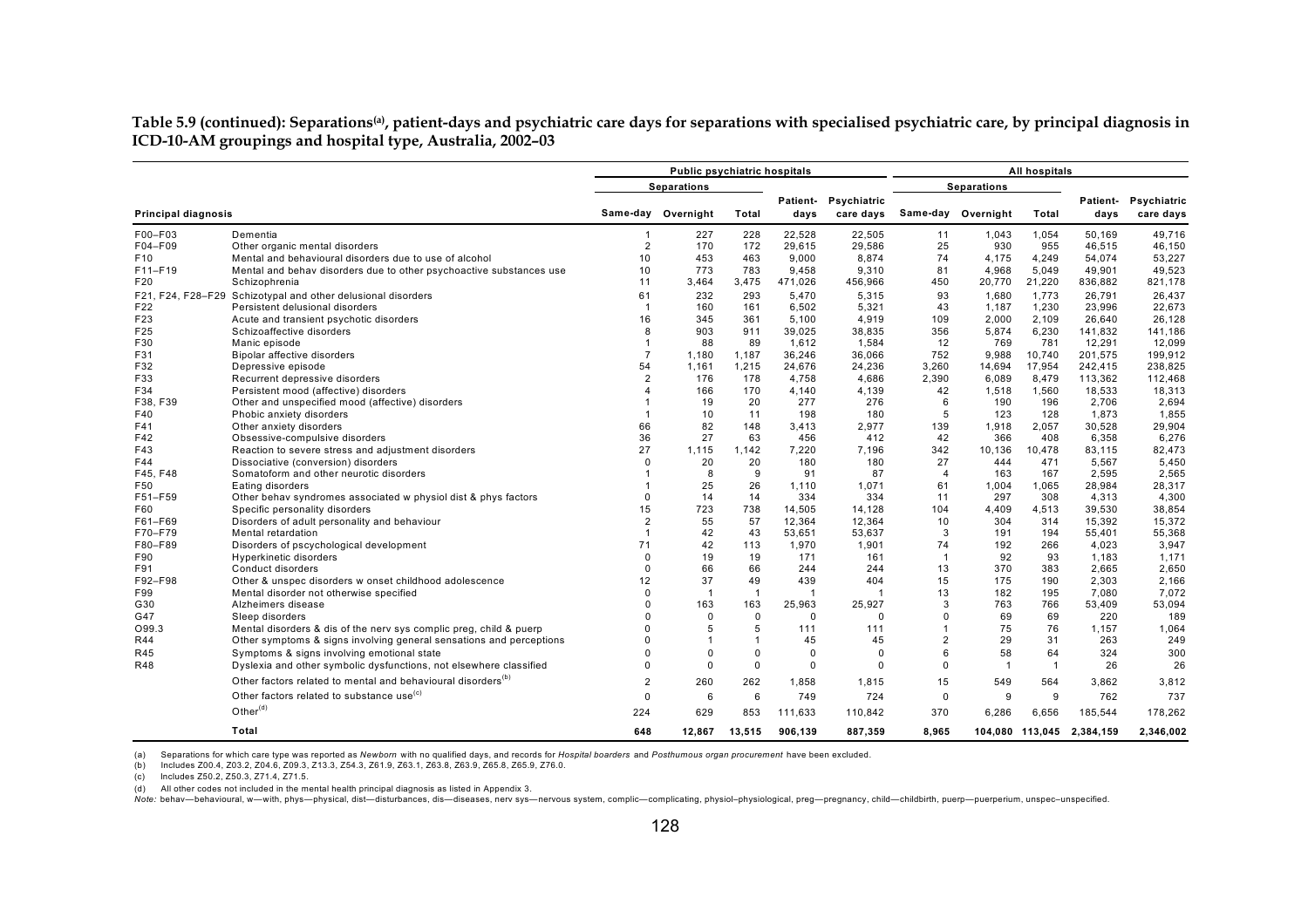### **Age and sex**

Tables 5.10 and 5.11 describe the distribution of mental health-related separations with specialised care by sex, age group and principal diagnosis.

#### **Separations for male patients**

For male patients, *Schizophrenia* (F20) was the most frequently recorded principal diagnosis group, reported for 26.2% of separations (14,275 separations) (Table 5.10). This was followed by *Depressive episode* (F32) and *Reaction to severe stress and adjustment disorders* (F43), which accounted for 12.8% and 9.7% of separations (6,948 and 5,292) respectively. Male separations with principal diagnoses of *Schizophrenia* (F20) were more than double those for female patients.

Separations of male patients aged 25–34 years were concentrated in the principal diagnosis group of *Schizophrenia* (F20, 5,383 separations or 36.3% of specialised separations for male patients aged 25–34 years). This age group contributed the largest number of specialised male separations with a principal diagnosis group of Schizophrenia (F20) (37.7%).

#### **Separations for female patients**

For female patients, principal diagnoses of *Depressive episode* (F32) contributed the largest number of separations (11,004 or 18.8%), followed by *Schizophrenia* (F20) (6,927 or 11.8%) and *Bipolar affective disorders* (F31, 6,422 or 11.0%) (Table 5.11). The number of separations with principal diagnoses of *Depressive episode* (F32) for females was approximately 1.6 times greater than the number for male patients, and accounted for over 12.7% of specialised separations for female patients aged less than 15 years. This proportion increased with age to 26.6% in the age group 65 years and over.

Separations with principal diagnoses of *Eating disorders* (F50) predominantly involved female patients (1,037 separations compared with 28 separations for male patients). These separations were largest in the younger age groups. Over half (64.6%) of the separations in this category were reported in the 15–24 years age group.

### **Aboriginal and Torres Strait Islander peoples**

Table 5.12 details the number of separations, patient-days and psychiatric care days by principal diagnosis for Aboriginal and Torres Strait Islander peoples in 2002–03. The quality of Aboriginal and Torres Strait Islander status data varies, so these figures should be used with caution. Further detail about the quality of these data can be found in *Australian Hospital Statistics 2002–03* (AIHW 2004d).

Separations with the principal diagnosis of *Schizophrenia* (F20) (27.7%), *Reaction to severe stress and adjustment disorders* (F43) (10.8%) and *Mental and behavioural disorders due to other psychoactive substances use* (F11–F19) (10.3%) accounted for the largest proportions of mental health-related separations with specialised psychiatric care for Aboriginal and Torres Strait Islander peoples. In comparison, separations in this category for all patients with *Schizophrenia* (F20), *Reaction to severe stress and adjustment disorders* (F43) and *Mental and behavioural disorders due to other psychoactive substances use* (F11–F19) principal diagnoses accounted for 18.8%, 9.3% and 4.5% respectively (Table 5.8).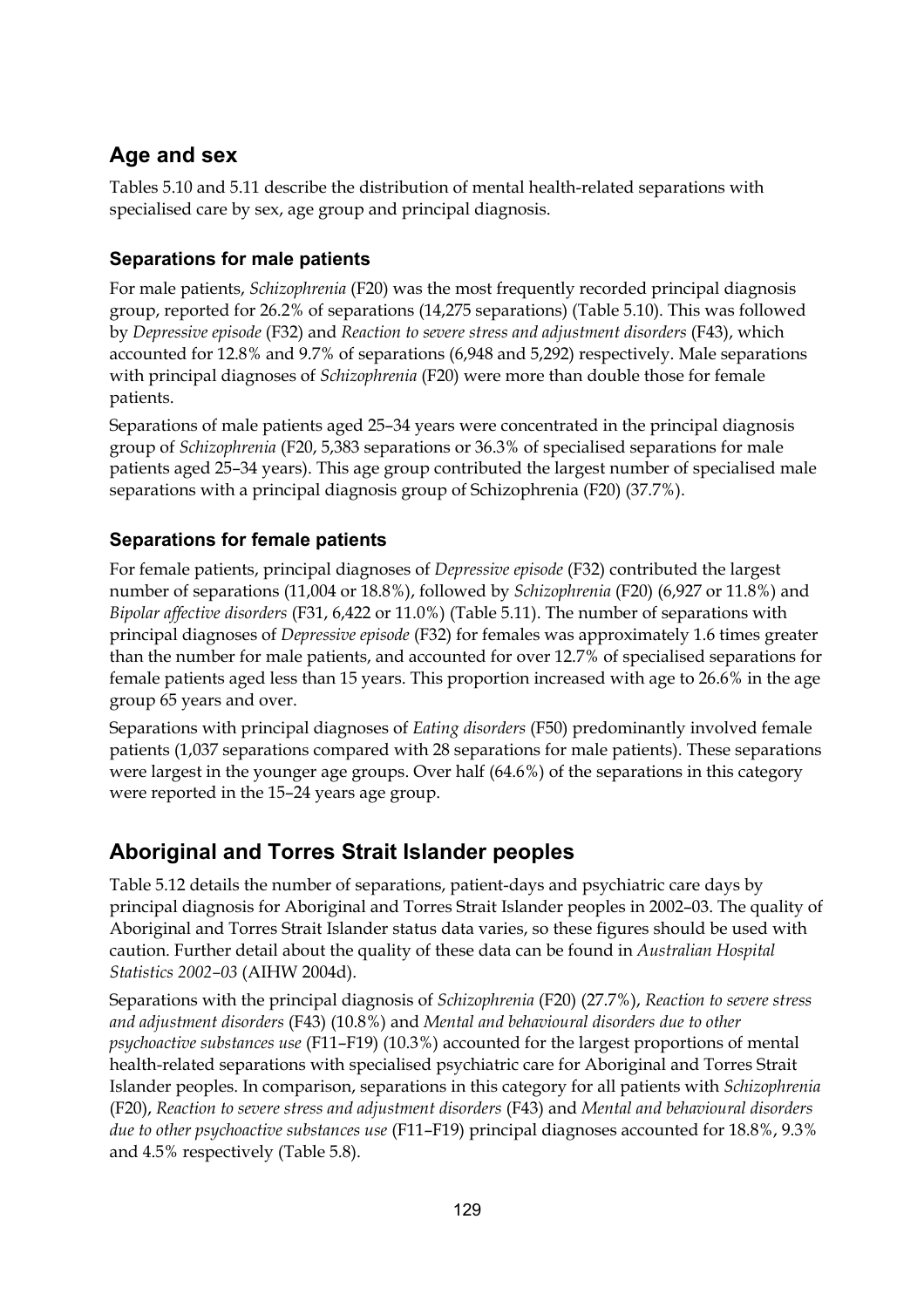*Schizophrenia* (F20) accounted for the largest proportion of patient-days (47.3%) and specialised psychiatric care days (47.5%) for Aboriginal and Torres Strait Islander peoples. Separations for all patients with principal diagnoses of *Schizophrenia* (F20) accounted for 35.1% of patient-days and 35.0% of specialised psychiatric care days (Table 5.8).

#### **Mental health legal status**

Table 5.13 presents information on separations with specialised psychiatric care by principal diagnosis, mental health legal status and hospital type. In public acute hospitals, 63.5% of separations with principal diagnoses of *Manic episode* (F30) were involuntary and 58.3% of public acute separations with principal diagnoses of *Schizophrenia* (F20) were involuntary.

In private hospitals, 1.1% of all separations had a mental health legal status of involuntary. Principal diagnoses of *Conduct disorders* (F91), *Schizotypal and other delusional disorders* (F21, F24, F28–F89) and *Persistent delusional disorders* (F22) had the highest rates of involuntary status, but these accounted for less than 1% of private hospital separations with specialised psychiatric care. Due to variations between jurisdictions in the reporting of mental health legal status for private sector hospitals, caution should be used when interpreting these data.

In public psychiatric hospitals, 50.6% of separations with specialised psychiatric care were involuntary. For principal diagnosis groups with a high volume of public psychiatric separations, the highest proportions of involuntary separations were reported for *Schizophrenia* (F20) (65.2%), *Schizoaffective disorders* (F25) (62.9%) and *Mental and behavioural disorders due to other psychoactive substances use* (F11–F19) (62.5%).

#### **Mental health-related comorbidity**

Diagnoses are reported to the National Hospital Morbidity Database as either principal diagnoses (that is, diagnoses chiefly responsible for occasioning the episodes of care, see Glossary), or as additional diagnoses. Comorbidity in this section refers to separations with both a mental health principal diagnosis and an additional diagnosis of a mental health-related disorder.

Separations, patient-days and psychiatric care days for separations with and without specialised psychiatric are summarised in Table 4.4.

Separations, patient-days and psychiatric care days for separations with specialised psychiatric care and a mental health-related additional diagnosis by principal diagnosis in ICD–10–AM chapter groupings are reported in Table 5.14. Of 113,045 separations with specialised psychiatric care, 56,596 separations reported a mental health-related additional diagnosis. About 91% of separations with a mental health-related additional diagnosis and specialised psychiatric care had a principal diagnosis in the *Mental and behavioural disorders*  chapter of ICD–10–AM.

Table 5.15 shows separations with specialised psychiatric care by principal diagnosis and the presence of a mental health-related additional diagnosis. The mental health-related principal diagnoses most likely to have a mental health-related additional diagnosis were *Alzheimer's disease* (G30, 726 separations or 94.8%), *Persistent mood (affective) disorders* (F34, 1,116 separations or 71.6%) and *Hyperkinetic disorders* (F90, 66 separations or 71.0%). Principal diagnoses of *Mental disorders & diseases of the nervous system complicating pregnancy, childbirth & puerperium* (O99.3), which require a mental health-related additional diagnosis to be recorded, had 75 separations or 98.7% with a mental health-related additional diagnosis.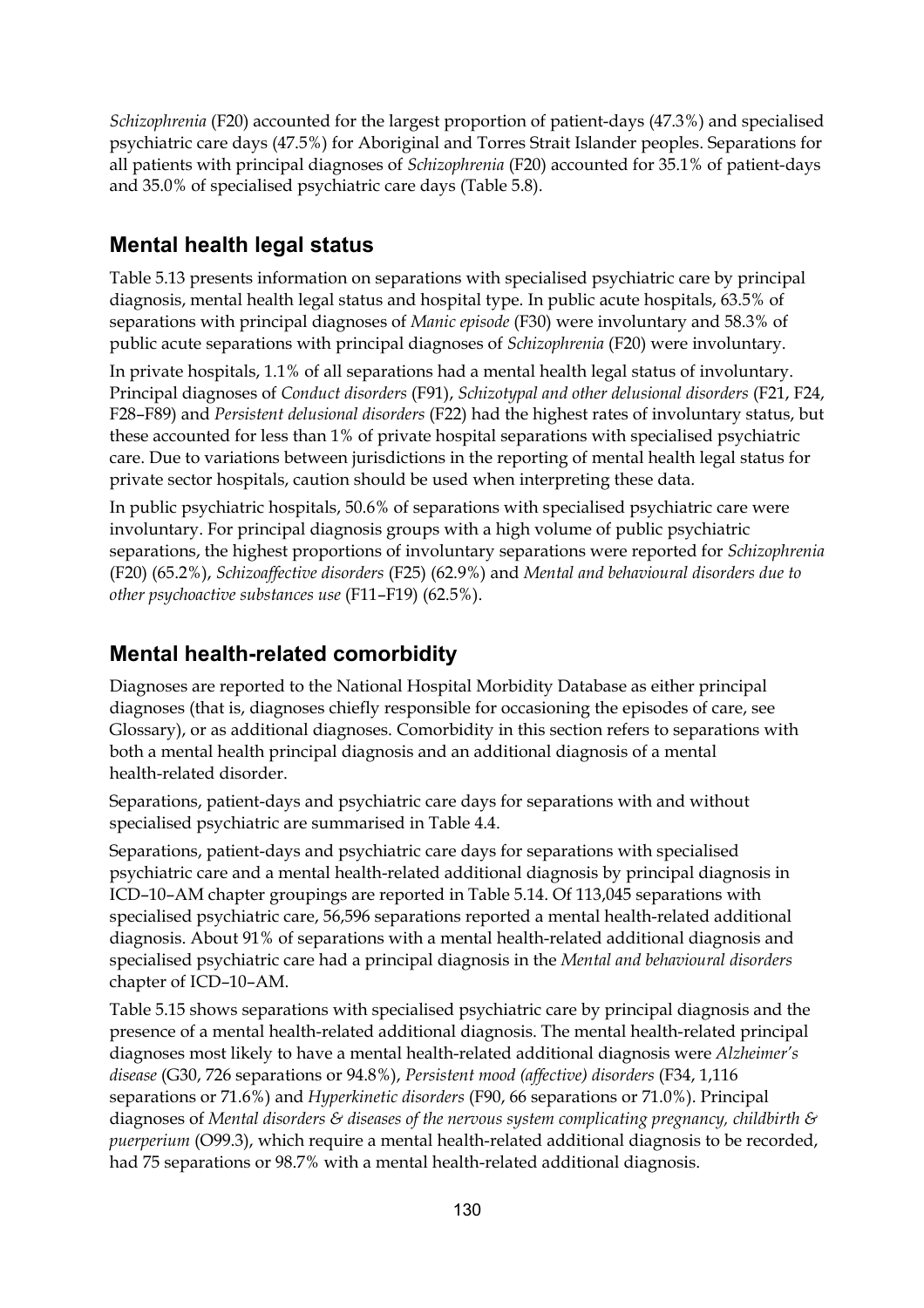Table 5.16 shows the top five additional mental health-related diagnoses for separations which have both a principal mental health-related diagnosis and an additional mental health-related diagnosis.

Of the 9,298 separations with specialised psychiatric care that had principal diagnoses of *Mental and behavioural disorders due to psychoactive substances use* (F10–F19), the most common additional mental health-related diagnoses were *Specific personality disorders* (F60, 1,393 separations) followed by *Depressive episode* (F32, 882 separations) and *Reaction to severe stress and adjustment disorders* (F43, 662 separations).

Of the 32,552 separations with specialised psychiatric care that had principal diagnoses of *Schizophrenia, schizotypal and delusional disorders* (F20–F29), the most common additional mental health-related diagnoses were *Mental and behavioural disorders due to other psychoactive substances use* (F11–F19, 9,714 separations) followed by *Mental and behavioural disorders due to use of alcohol* (F10, 3,011 separations) and *Specific personality disorders* (F60, 2,077 separations).

Of the 39,706 separations with specialised psychiatric care that had a principal diagnosis of *Mood (affective) disorders* (F30–F39), the most common additional mental health-related diagnoses were *Mental and behavioural disorders due to other psychoactive substance use* (F11–F19, 4,872 separations) followed by *Specific personality disorders* (F60, 4,160 separations) and *Mental and behavioural disorders due to use of alcohol* (F10, 3,599 separations).

Of the 13,706 separations with specialised psychiatric care that had principal diagnoses of *Neurotic, stress-related and somatoform disorder* (F40–F49), the most common additional mental health-related diagnoses were *Mental and behavioural disorders due to other psychoactive substance use* (F11–F19, 2,819 separations) followed by *Specific personality disorders* (F60, 2,703 separations) and *Mental and behavioural disorders due to use of alcohol* (F10, 2,395 separations).

#### **Separations with an external cause indicating self-harm**

Table 5.17 outlines the separations, patient-days and psychiatric care days for mental health-related separations with specialised psychiatric care for which an external cause of injury or poisoning in the *Intentional self-harm* (X60–X84) grouping was reported. There were 5,518 separations in this category, including 2,064 with principal diagnoses other than those used to define mental health-related principal diagnoses for this report. Approximately 52% of these 2,064 separations (1,075 separations) had principal diagnoses of *Poisoning by drugs, medicaments and biological substances* (T36–T50).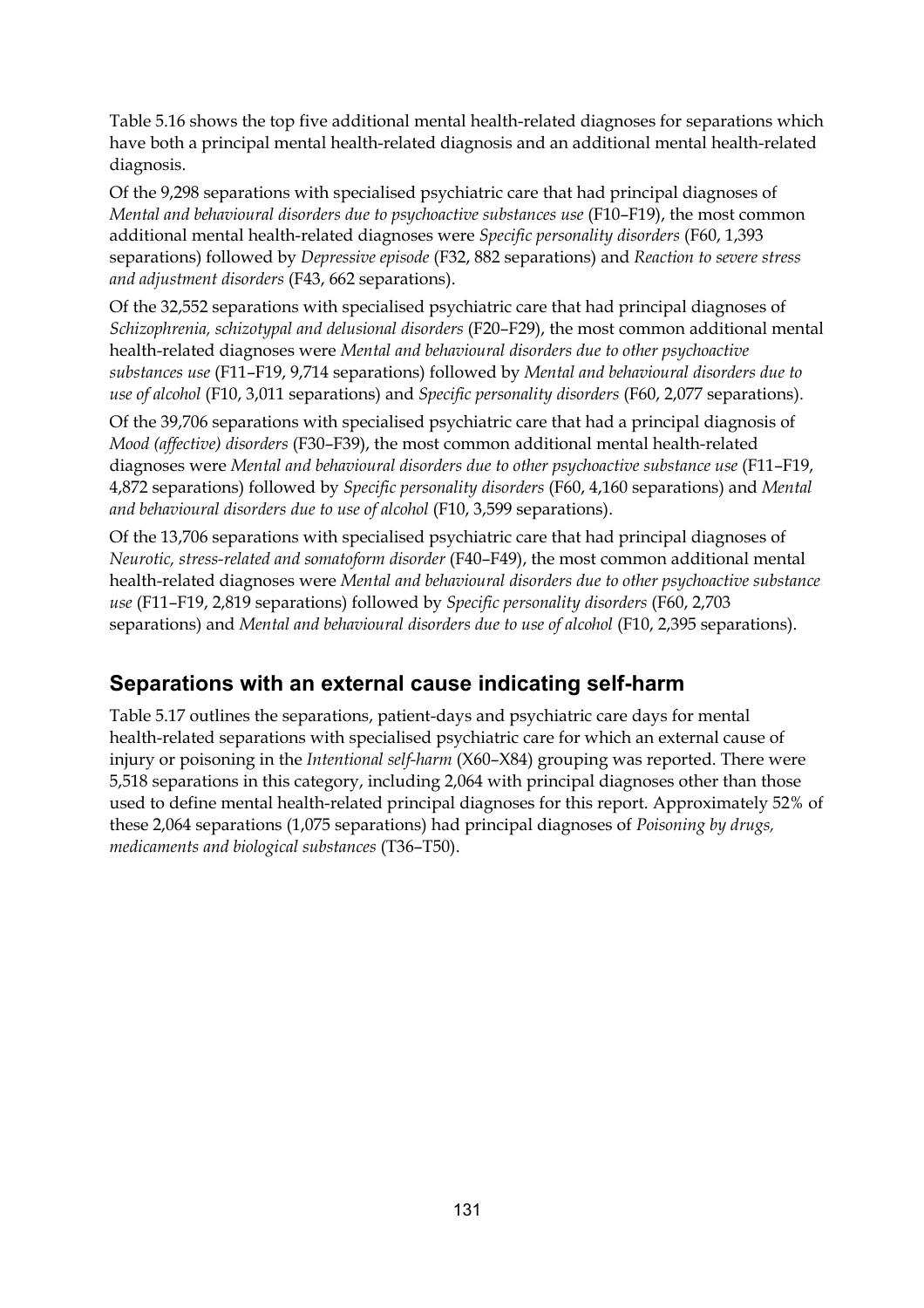| <b>Principal diagnosis</b> |                                                                          | Under 15       | $15 - 24$      | $25 - 34$      | $35 - 44$      | $45 - 54$               | $55 - 64$      | 65 and<br>over | Total  |
|----------------------------|--------------------------------------------------------------------------|----------------|----------------|----------------|----------------|-------------------------|----------------|----------------|--------|
| F00-F03                    | Dementia                                                                 | 1              | $\mathbf 0$    | $\overline{1}$ | 7              | 10                      | 48             | 540            | 607    |
| F04-F09                    | Other organic mental disorders                                           | 3              | 63             | 90             | 86             | 84                      | 57             | 148            | 531    |
| F <sub>10</sub>            | Mental and behavioural disorders due to use of alcohol                   | 0              | 194            | 489            | 667            | 772                     | 407            | 165            | 2,694  |
| F11-F19                    | Mental and behav disorders due to other psychoactive substances use      | 6              | 1,403          | 1,373          | 532            | 121                     | 27             | 10             | 3,472  |
| F20                        | Schizophrenia                                                            | 18             | 3,214          | 5,383          | 3,191          | 1,579                   | 574            | 316            | 14,275 |
|                            | F21, F24, F28-F29 Schizotypal and other delusional disorders             | 15             | 384            | 319            | 143            | 59                      | 22             | 28             | 970    |
| F22                        | Persistent delusional disorders                                          | $\Omega$       | 76             | 173            | 168            | 88                      | 54             | 81             | 640    |
| F <sub>23</sub>            | Acute and transient psychotic disorders                                  | 10             | 399            | 380            | 202            | 70                      | 29             | 17             | 1,107  |
| F25                        | Schizoaffective disorders                                                | $\mathbf{1}$   | 426            | 964            | 660            | 381                     | 163            | 124            | 2,719  |
| F30                        | Manic episode                                                            | 2              | 86             | 67             | 73             | 54                      | 31             | 39             | 352    |
| F31                        | Bipolar affective disorders                                              | 11             | 485            | 1,070          | 1,068          | 774                     | 525            | 384            | 4,317  |
| F32                        | Depressive episode                                                       | 31             | 755            | 1,227          | 1,444          | 1,328                   | 857            | 1,306          | 6,948  |
| F33                        | Recurrent depressive disorders                                           | $\overline{2}$ | 133            | 244            | 374            | 591                     | 405            | 746            | 2,495  |
| F34                        | Persistent mood (affective) disorders                                    | $\overline{7}$ | 85             | 151            | 151            | 95                      | 36             | 17             | 542    |
| F38, F39                   | Other and unspecified mood (affective) disorders                         | 3              | 14             | 29             | 11             | 10                      | 11             | 3              | 81     |
| F40                        | Phobic anxiety disorders                                                 | 6              | 6              | 8              | 6              | $\overline{4}$          | 3              | $\mathbf 0$    | 33     |
| F41                        | Other anxiety disorders                                                  | 83             | 90             | 128            | 116            | 133                     | 72             | 85             | 707    |
| F42                        | Obsessive-compulsive disorders                                           | 6              | 48             | 54             | 39             | 19                      | 8              | 3              | 177    |
| F43                        | Reaction to severe stress and adjustment disorders                       | 76             | 884            | 1,310          | 1,165          | 1,021                   | 636            | 200            | 5,292  |
| F44                        | Dissociative (conversion) disorders                                      | 2              | 8              | 11             |                | 9                       | $\overline{2}$ | 3              | 42     |
| F45, F48                   | Somatoform and other neurotic disorders                                  | 3              | 8              | 12             | 13             | 10                      | $\overline{4}$ | $\overline{4}$ | 54     |
| F50                        | Eating disorders                                                         | $\overline{2}$ | 20             | 3              | $\overline{2}$ | $\overline{\mathbf{1}}$ | $\Omega$       | $\Omega$       | 28     |
| F51-F59                    | Other behav syndromes associated w physiol dist & phys factors           |                | 0              | $\overline{2}$ |                | 5                       | $\overline{4}$ | $\overline{4}$ | 23     |
| F60                        | Specific personality disorders                                           | 7              | 313            | 484            | 279            | 109                     | 20             | 12             | 1,224  |
| F61-F69                    | Disorders of adult personality and behaviour                             | $\overline{2}$ | 35             | 64             | 41             | 14                      | 13             | 8              | 177    |
| F70-F79                    | Mental retardation                                                       | 3              | 27             | 28             | 20             | 9                       | 10             | 3              | 100    |
| F80-F89                    | Disorders of pscychological development                                  | 67             | 88             | 26             | 6              | 6                       | $\overline{1}$ | $\overline{1}$ | 195    |
| F90                        | Hyperkinetic disorders                                                   | 48             | 12             | 6              |                | 0                       | $\Omega$       | $\mathbf 0$    | 67     |
| F91                        | Conduct disorders                                                        | 151            | 83             | 5              | 6              | 3                       | $\overline{1}$ | 3              | 252    |
| F92-F98                    | Other & unspec disorders w onset childhood adolescence                   | 81             | 12             | 5              |                | $\mathbf 1$             | $\Omega$       | $\mathbf 0$    | 100    |
| F99                        | Mental disorder not otherwise specified                                  | $\overline{2}$ | 17             | 21             | 11             | 6                       | 5              | 28             | 90     |
| G30                        | Alzheimer's disease                                                      | 0              | $\mathbf 0$    | $\mathbf 0$    | $\Omega$       | 3                       | 27             | 333            | 363    |
| G47                        | Sleep disorders                                                          | 0              |                | 3              |                | 8                       | 29             | 10             | 58     |
| <b>R44</b>                 | Other symptoms & signs involving general sensations and perceptions      | 0              | $\overline{2}$ | 5              | 6              | $\overline{2}$          | $\overline{2}$ | $\mathbf 0$    | 17     |
| R45                        | Symptoms & signs involving emotional state                               | 0              | 14             | 9              | 5              | 3                       | $\overline{2}$ | $\mathbf 0$    | 33     |
|                            | Other factors related to mental and behavioural disorders <sup>(b)</sup> | 113            | 17             | 36             | 51             | 24                      | $\overline{7}$ | 9              | 257    |
|                            | Other factors related to substance use <sup>(c)</sup>                    | 0              | 2              | $\overline{1}$ | -1             |                         | $\mathbf{1}$   | $\mathbf 0$    | 6      |
|                            | Other <sup>(d)</sup>                                                     | 82             | 431            | 663            | 574            | 421                     | 397            | 799            | 3,367  |
|                            | <b>Total</b>                                                             | 845            | 9,835          | 14,844         | 11,141         | 7,828                   | 4,490          | 5,429          | 54,412 |

Table 5.10: Separations<sup>(a)</sup> with specialised psychiatric care for male patients, by principal diagnosis in ICD-10-AM groupings and age group, Australia, **2002–03**

(b) Includes Z00.4, Z03.2, Z04.6, Z09.3, Z13.3, Z54.3, Z61.9, Z63.1, Z63.8, Z63.9, Z65.8, Z65.9, Z76.0.

(c) Includes Z50.2, Z50.3, Z71.4, Z71.5.

(d) All other codes not included in the mental health principal diagnosis as listed in Appendix 3.

*Note:* Abbreviations: behav—behavioural, unspec—unspecified, w—with, phys—physical, dist—disturbances, dis—diseases, nerv sys—nervous system, physiol–physiological.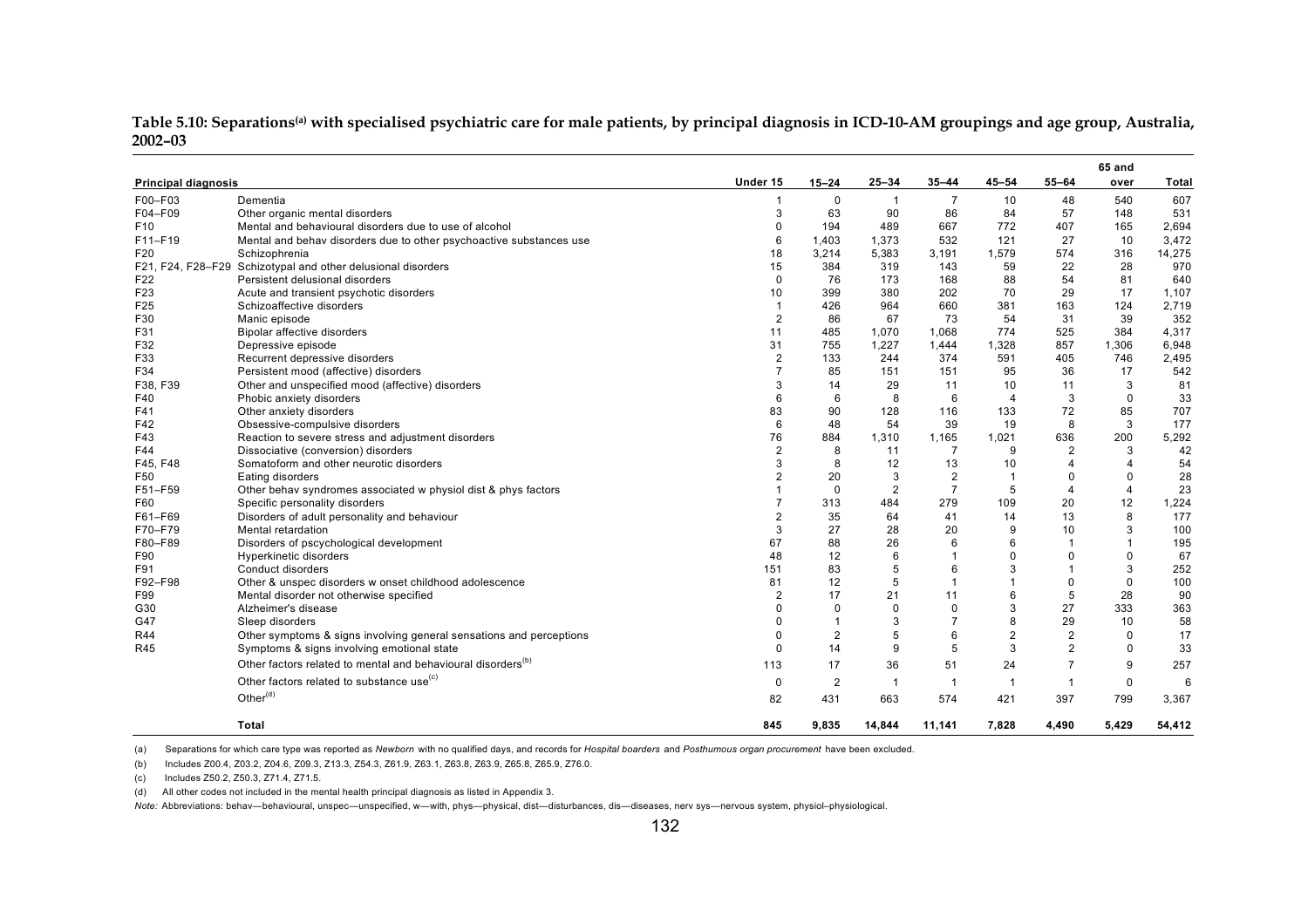|                            |                                                                          |                |                |                |                       |                |                | 65 and                  |                |
|----------------------------|--------------------------------------------------------------------------|----------------|----------------|----------------|-----------------------|----------------|----------------|-------------------------|----------------|
| <b>Principal diagnosis</b> |                                                                          | Under 15       | $15 - 24$      | $25 - 34$      | 35–44                 | $45 - 54$      | $55 - 64$      | over                    | Total          |
| F00-F03                    | Dementia                                                                 | 0              | $\mathbf 0$    | $\mathbf 0$    | $\overline{7}$        | 6              | 22             | 412                     | 447            |
| F04-F09                    | Other organic mental disorders                                           | $\mathbf{1}$   | 13             | 46             | 65                    | 65             | 47             | 187                     | 424            |
| F <sub>10</sub>            | Mental and behavioural disorders due to use of alcohol                   |                | 108            | 282            | 438                   | 452            | 207            | 67                      | 1,555          |
| F11-F19                    | Mental and behav disorders due to other psychoactive substances use      | $\overline{7}$ | 569            | 583            | 259                   | 109            | 31             | 19                      | 1,577          |
| F <sub>20</sub>            | Schizophrenia                                                            | 15             | 1,076          | 1.817          | 1,630                 | 1.091          | 677            | 621                     | 6,927          |
|                            | F21, F24, F28-F29 Schizotypal and other delusional disorders             | 15             | 265            | 209            | 125                   | 103            | 31             | 55                      | 803            |
| F22                        | Persistent delusional disorders                                          | $\overline{2}$ | 29             | 92             | 124                   | 115            | 66             | 162                     | 590            |
| F <sub>23</sub>            | Acute and transient psychotic disorders                                  | 12             | 247            | 294            | 192                   | 141            | 61             | 53                      | 1,000          |
| F <sub>25</sub>            | Schizoaffective disorders                                                | 3              | 397            | 886            | 818                   | 728            | 440            | 238                     | 3,510          |
| F30                        | Manic episode                                                            | $\mathbf{1}$   | 67             | 105            | 102                   | 76             | 39             | 38                      | 428            |
| F31                        | Bipolar affective disorders                                              | 13             | 534            | 1,339          | 1,518                 | 1,153          | 954            | 911                     | 6,422          |
| F32                        | Depressive episode                                                       | 120            | 1,437          | 1,955          | 2.182                 | 1,753          | 1,190          | 2,367                   | 11,004         |
| F33                        | Recurrent depressive disorders                                           | $\overline{7}$ | 319            | 650            | 1,114                 | 1,319          | 791            | 1,784                   | 5,984          |
| F34                        | Persistent mood (affective) disorders                                    | 41             | 281            | 196            | 214                   | 173            | 72             | 40                      | 1,017          |
| F38, F39                   | Other and unspecified mood (affective) disorders                         | 8              | 25             | 28             | 27                    | 9              | 8              | 10                      | 115            |
| F40                        | Phobic anxiety disorders                                                 | $\overline{7}$ | 21             | 14             | 20                    | 14             | 9              | 10                      | 95             |
| F41                        | Other anxiety disorders                                                  | 54             | 139            | 190            | 221                   | 259            | 165            | 321                     | 1,349          |
| F42                        | Obsessive-compulsive disorders                                           | 8              | 91             | 52             | 31                    | 29             | 11             | 9                       | 231            |
| F43                        | Reaction to severe stress and adjustment disorders                       | 141            | 1,305          | 1,321          | 1,291                 | 759            | 197            | 170                     | 5,184          |
| F44                        | Dissociative (conversion) disorders                                      | 26             | 47             | 95             | 122                   | 104            | 28             | $\overline{7}$          | 429            |
| F45, F48                   | Somatoform and other neurotic disorders                                  | 5              | 27             | 15             | 20                    | 20             | $\overline{7}$ | 19                      | 113            |
| F50                        | Eating disorders                                                         | 57             | 670            | 188            | 70                    | 48             | $\overline{2}$ | $\overline{2}$          | 1,037          |
| F51-F59                    | Other behav syndromes associated w physiol dist & phys factors           | 0              | 52             | 162            | 62                    | $\overline{2}$ | 6              | $\overline{1}$          | 285            |
| F60                        | Specific personality disorders                                           | 16             | 1,028          | 1,078          | 762                   | 328            | 52             | 25                      | 3,289          |
| F61-F69                    | Disorders of adult personality and behaviour                             | 3              | 36             | 27             | 32                    | 30             | 5              | 4                       | 137            |
| F70-F79                    | Mental retardation                                                       |                | 34             | 28             | 15                    | 8              | 5              | 3                       | 94             |
| F80-F89                    | Disorders of pscychological development                                  | 40             | 11             | 13             | $\overline{1}$        | $\overline{2}$ | $\overline{4}$ | $\mathbf 0$             | 71             |
| F90                        | Hyperkinetic disorders                                                   | 13             | 9              | 3              | $\Omega$              |                | $\Omega$       | $\mathbf 0$             | 26             |
| F91                        | Conduct disorders                                                        | 64             | 49             | 9              | $\boldsymbol{\Delta}$ | $\overline{2}$ | $\mathbf{1}$   | $\overline{\mathbf{c}}$ | 131            |
| F92-F98                    | Other & unspec disorders w onset childhood adolescence                   | 66             | 18             | 3              | $\overline{2}$        | $\mathbf{1}$   | $\mathbf 0$    | $\mathbf 0$             | 90             |
| F99                        | Mental disorder not otherwise specified                                  | Δ              | 19             | 9              | 10                    | 3              | 11             | 49                      | 105            |
| G30                        | Alzheimer's disease                                                      |                | $\Omega$       | 0              | $\Omega$              |                | 27             | 375                     | 403            |
| G47                        | Sleep disorders                                                          |                | -1             | $\overline{2}$ | $\mathbf{1}$          |                | $\Omega$       | 5                       | 11             |
| O99.3                      | Mental disorders & dis of the nerv sys complic preg, child & puerp       |                | 18             | 42             | 12                    |                | $\Omega$       | $\Omega$                | 76             |
| R44                        | Other symptoms & signs involving general sensations and perceptions      |                | $\overline{4}$ | $\overline{2}$ | 3                     | $\Omega$       | $\Omega$       | 4                       | 14             |
| R45                        | Symptoms & signs involving emotional state                               |                | 18             | 6              | 3                     | 0              | $\overline{2}$ | $\mathbf{1}$            | 31             |
| <b>R48</b>                 | Dyslexia and other symbolic dysfunctions, not elsewhere classified       | 0              | $\mathbf 0$    | $\mathbf 0$    | $\mathbf 0$           | $\mathbf 0$    | $\mathbf{1}$   | $\mathbf 0$             | $\overline{1}$ |
|                            |                                                                          |                |                |                |                       |                |                |                         |                |
|                            | Other factors related to mental and behavioural disorders <sup>(b)</sup> | 110            | 31             | 51             | 82                    | 21             | 8              | 4                       | 307            |
|                            | Other factors related to substance use <sup>(c)</sup>                    | 0              | $\overline{1}$ | $\mathbf{1}$   | $\mathbf 0$           | $\Omega$       | -1             | $\mathbf 0$             | 3              |
|                            | Other $(d)$                                                              | 80             | 533            | 527            | 532                   | 402            | 288            | 932                     | 3,294          |
|                            | Total                                                                    | 944            | 9,529          | 12,320         | 12.111                | 9,332          | 5.466          | 8.907                   | 58,609         |

Table 5.11: Separations<sup>(a)</sup> with specialised psychiatric care for female patients, by principal diagnosis in ICD-10-AM groupings and age group, **Australia, 2002–03**

(b) Includes Z00.4, Z03.2, Z04.6, Z09.3, Z13.3, Z54.3, Z61.9, Z63.1, Z63.8, Z63.9, Z65.8, Z65.9, Z76.0.

(c) Includes Z50.2, Z50.3, Z71.4, Z71.5.

(d) All other codes not included in the mental health principal diagnoses as listed in Appendix 3.

Note: behav-behavioural, unspec-unspecified, w-with, phys-physical, dist-disturbances, dis-diseases, nerv sys-nervous system, complic-complicating, preg-pregnancy, child-childbirth, puerp-puerperium, physiol-physiological.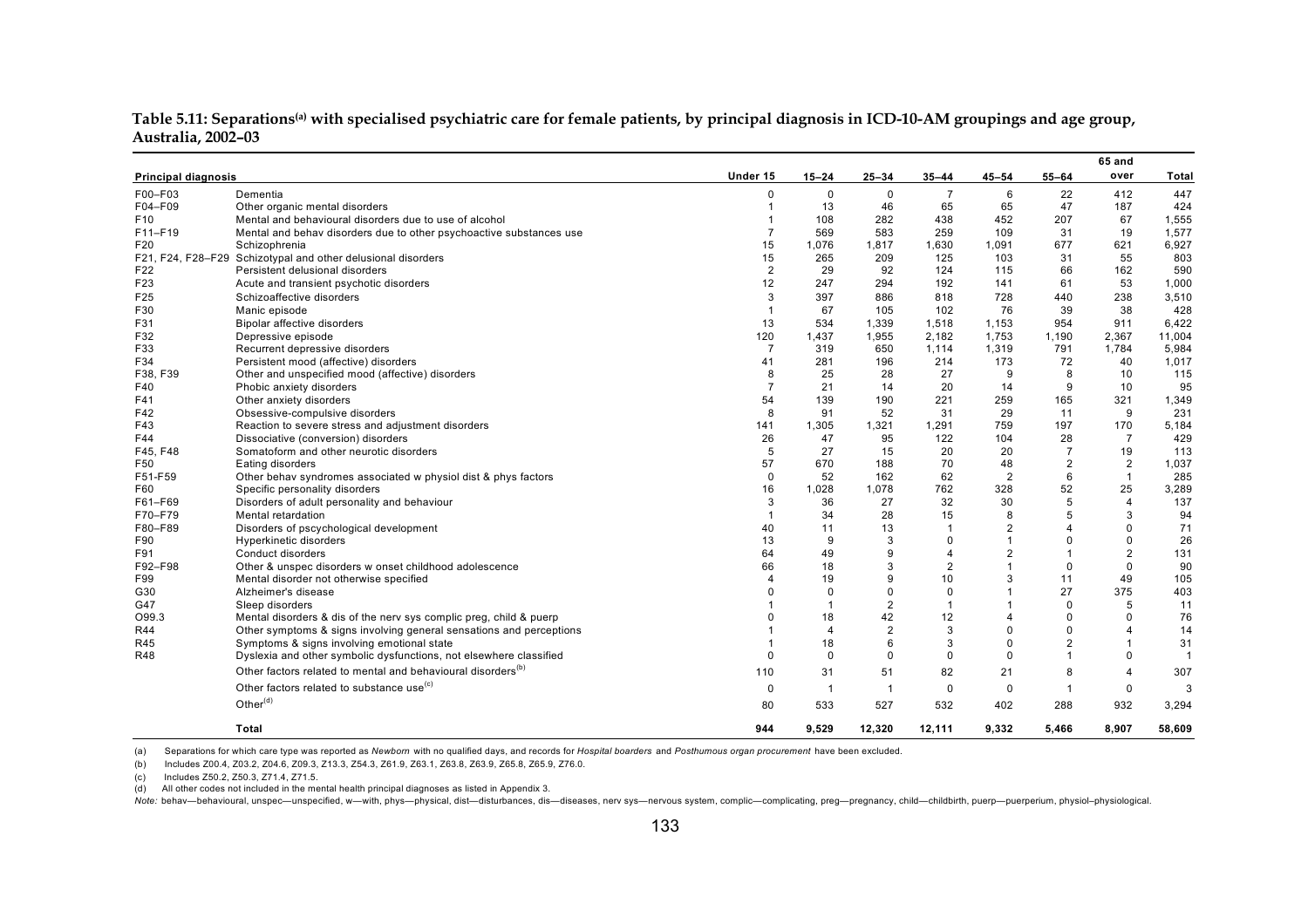|                            |                                                                          |                | <b>Separations</b> |                |                |                          |  |
|----------------------------|--------------------------------------------------------------------------|----------------|--------------------|----------------|----------------|--------------------------|--|
| <b>Principal diagnosis</b> |                                                                          | Same-dav       | Overnight          | Total          | Patient-days   | Psychiatric<br>care days |  |
|                            |                                                                          |                |                    |                |                |                          |  |
| F00-F03                    | Dementia                                                                 | $\Omega$       | 9                  | 9              | 197            | 197                      |  |
| F04-F09                    | Other organic mental disorders                                           | $\Omega$       | 37                 | 37             | 1,612          | 1,610                    |  |
| F <sub>10</sub>            | Mental and behavioural disorders due to use of alcohol                   | $\overline{7}$ | 213                | 220            | 3,443          | 3,439                    |  |
| F11-F19                    | Mental and behav disorders due to other psychoactive substances use      | 6              | 395                | 401            | 3,629          | 3,610                    |  |
| F20                        | Schizophrenia                                                            | 16             | 1,062              | 1,078          | 37,018         | 36.956                   |  |
|                            | F21, F24, F28-F29 Schizotypal and other delusional disorders             | $\overline{2}$ | 115                | 117            | 2,208          | 2,195                    |  |
| F22                        | Persistent delusional disorders                                          |                | 36                 | 37             | 514            | 511                      |  |
| F23                        | Acute and transient psychotic disorders                                  |                | 117                | 118            | 1.149          | 1.142                    |  |
| F25                        | Schizoaffective disorders                                                | 3              | 218                | 221            | 4,169          | 4,159                    |  |
| F30                        | Manic episode                                                            | $\overline{2}$ | 25                 | 27             | 279            | 278                      |  |
| F31                        | Bipolar affective disorders                                              | $\overline{2}$ | 212                | 214            | 4,275          | 4,263                    |  |
| F32                        | Depressive episode                                                       | 30             | 340                | 370            | 3,295          | 3,251                    |  |
| F33                        | Recurrent depressive disorders                                           |                | 65                 | 66             | 615            | 615                      |  |
| F34                        | Persistent mood (affective) disorders                                    |                | 42                 | 43             | 300            | 299                      |  |
| F38, F39                   | Other and unspecified mood (affective) disorders                         | $\Omega$       | 6                  | 6              | 63             | 63                       |  |
| F40                        | Phobic anxiety disorders                                                 | $\Omega$       | $\overline{4}$     | 4              | 63             | 63                       |  |
| F41                        | Other anxiety disorders                                                  | $\Omega$       | 18                 | 18             | 210            | 203                      |  |
| F43                        | Reaction to severe stress and adjustment disorders                       | 12             | 407                | 419            | 2,240          | 2,226                    |  |
| F44                        | Dissociative (conversion) disorders                                      | $\mathbf{1}$   | 0                  | $\mathbf{1}$   | -1             | $\mathbf{1}$             |  |
| F45, F48                   | Somatoform and other neurotic disorders                                  | $\Omega$       | 2                  | $\overline{2}$ | 8              | 8                        |  |
| F50                        | Eating disorders                                                         | $\Omega$       | 8                  | 8              | 158            | 79                       |  |
| F51-F59                    | Other behav syndromes associated w physiol dist & phys factors           | $\Omega$       | 9                  | 9              | 95             | 95                       |  |
| F60                        | Specific personality disorders                                           |                | 174                | 175            | 1,155          | 1,135                    |  |
| F61-F69                    | Disorders of adult personality and behaviour                             |                | 12                 | 13             | 95             | 95                       |  |
| F70-F79                    | Mental retardation                                                       |                | 12                 | 13             | 3.084          | 3,082                    |  |
| F80-F89                    | Disorders of pscychological development                                  | $\Omega$       | $\overline{4}$     | 4              | 53             | 53                       |  |
| F90                        | Hyperkinetic disorders                                                   | $\Omega$       | $\overline{2}$     | $\overline{c}$ | 6              | 6                        |  |
| F91                        | Conduct disorders                                                        |                | 19                 | 20             | 80             | 80                       |  |
| F92-F98                    | Other & unspec disorders w onset childhood adolescence                   | $\Omega$       | $\overline{7}$     | $\overline{7}$ | 289            | 244                      |  |
| F99                        | Mental disorder not otherwise specified                                  | $\overline{2}$ | 5                  | $\overline{7}$ | 9              | 9                        |  |
| G30                        | Alzheimer's disease                                                      | $\Omega$       |                    | 1              | 21             | 21                       |  |
| G47                        | Sleep disorders                                                          | $\Omega$       |                    | 1              | 6              | 6                        |  |
| O99.3                      | Mental disorders & dis of the nerv sys complic preg, child & puerp       | $\Omega$       | $\overline{7}$     | $\overline{7}$ | 141            | 135                      |  |
| <b>R44</b>                 | Other symptoms & signs involving general sensations and perceptions      |                |                    | $\overline{2}$ | $\overline{2}$ | $\overline{2}$           |  |
| <b>R45</b>                 | Symptoms & signs involving emotional state                               | $\Omega$       | 6                  | 6              | 16             | 15                       |  |
|                            | Other factors related to mental and behavioural disorders <sup>(b)</sup> |                |                    |                |                | 138                      |  |
|                            |                                                                          | 2              | 20                 | 22             | 139            |                          |  |
|                            | Other factors related to substance use <sup>(c)</sup>                    | $\Omega$       | 3                  | 3              | 40             | 40                       |  |
|                            | Other $(d)$                                                              | Δ              | 179                | 183            | 7,614          | 7,433                    |  |
|                            | Total                                                                    | 98             | 3,793              | 3,891          | 78,291         | 77,757                   |  |

Table 5.12: Mental health-related separations<sup>(a)</sup>, patient days and psychiatric care days for separations with specialised psychiatric care reported for **Aboriginal and Torres Strait Islander peoples, by principal diagnosis in ICD-10-AM groupings, Australia, 2002–03**

(a) Separations for which care type was reported as *Newborn* with no qualified days, and records for *Hospital boarders* and *Posthumous organ procurement* have been excluded.

(b) Includes Z00.4, Z03.2, Z04.6, Z09.3, Z13.3, Z54.3, Z61.9, Z63.1, Z63.8, Z63.9, Z65.8, Z65.9, Z76.0.

(c) Includes Z50.2, Z50.3, Z71.4, Z71.5.

(d) All other codes not included in the mental health principal diagnosis as listed in Appendix 3.

*Note:* behav—behavioural, w—with, phys—physical, dist—disturbances, dis—diseases, nerv sys—nervous system, complic—complicating, unspec–unspecified, preg—pregnancy, child—childbirth, puerp—puerperium, physiol–physiological.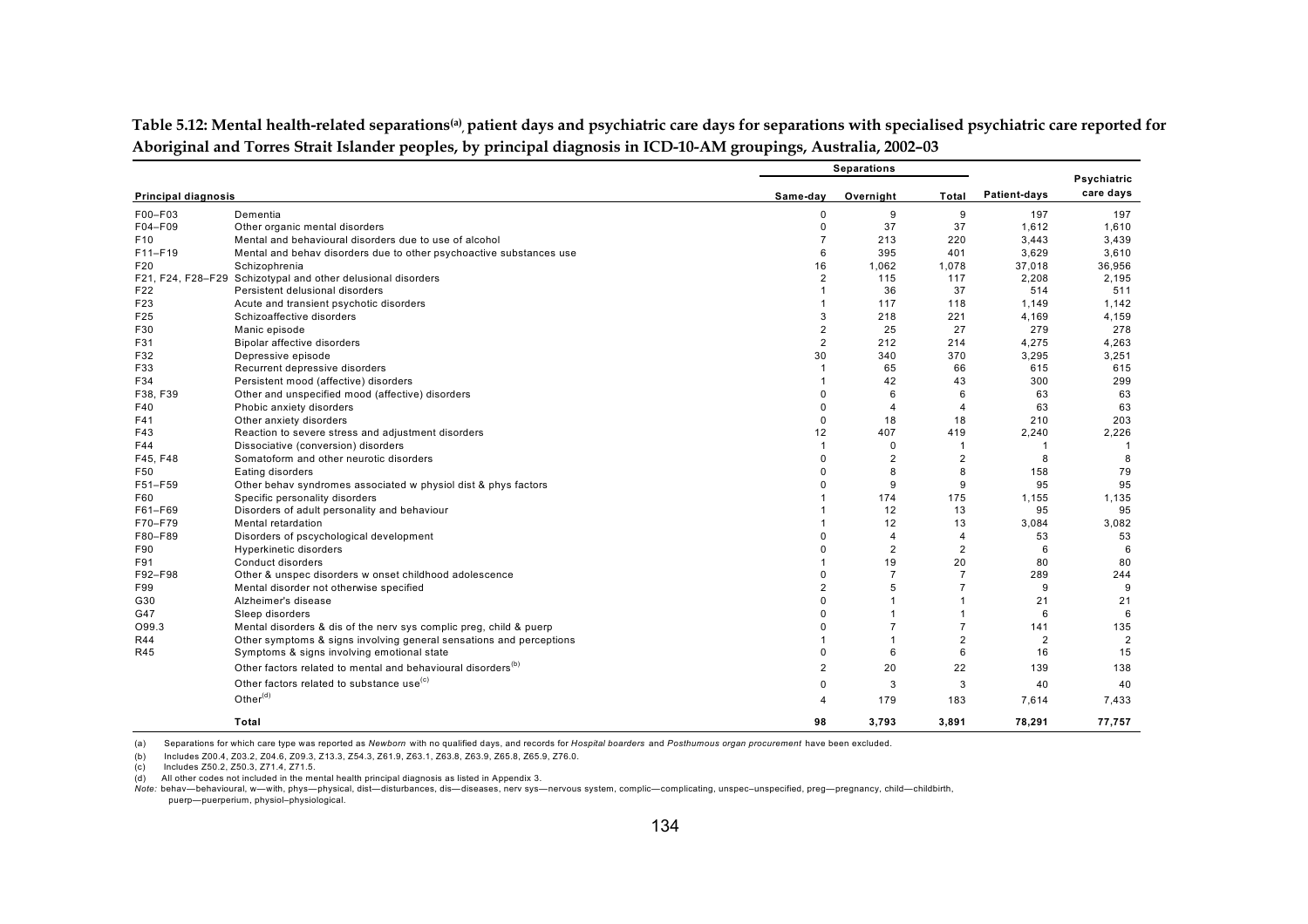#### Table 5.13: Separations<sup>(a)</sup> with specialised psychiatric care by mental health legal status and principal diagnosis in ICD-10-AM groupings, and hospital **type, Australia, 2002–03**

|                            |                                                                          | <b>Public acute</b> |                | Private                 |                | <b>Public psychiatric</b> |                |                | Total                  |                |
|----------------------------|--------------------------------------------------------------------------|---------------------|----------------|-------------------------|----------------|---------------------------|----------------|----------------|------------------------|----------------|
| <b>Principal diagnosis</b> |                                                                          | Involuntary         | Voluntary      | Involuntary             | Voluntary      | Involuntary               | Voluntary      | Involuntary    | Voluntary Not reported |                |
| F00-F03                    | Dementia                                                                 | 308                 | 368            | 0                       | 60             | 71                        | 157            | 379            | 585                    | 90             |
| F04-F09                    | Other organic mental disorders                                           | 277                 | 343            | 4                       | 88             | 100                       | 72             | 381            | 503                    | 71             |
| F <sub>10</sub>            | Mental and behavioural disorders due to use of alcohol                   | 544                 | 980            | 3                       | 1,597          | 227                       | 236            | 774            | 2.813                  | 662            |
| F11-F19                    | Mental and behav disorders due to other psychoactive substances use      | 1.681               | 1.471          | 13                      | 894            | 489                       | 294            | 2.183          | 2.659                  | 207            |
| F20                        | Schizophrenia                                                            | 9.669               | 6.924          | 50                      | 817            | 2.265                     | 1.210          | 11,984         | 8.951                  | 282            |
|                            | F21, F24, F28-F29 Schizotypal and other delusional disorders             | 756                 | 625            | $\overline{7}$          | 62             | 124                       | 169            | 887            | 856                    | 30             |
| F22                        | Persistent delusional disorders                                          | 518                 | 422            | 6                       | 86             | 119                       | 42             | 643            | 550                    | 37             |
| F <sub>23</sub>            | Acute and transient psychotic disorders                                  | 968                 | 677            | 3                       | 79             | 245                       | 116            | 1,216          | 872                    | 21             |
| F <sub>25</sub>            | Schizoaffective disorders                                                | 2,401               | 1,907          | 9                       | 670            | 573                       | 338            | 2,983          | 2,915                  | 332            |
| F30                        | Manic episode                                                            | 387                 | 222            | 3                       | 58             | 61                        | 28             | 451            | 308                    | 21             |
| F31                        | Bipolar affective disorders                                              | 3,755               | 3,418          | 37                      | 1,496          | 693                       | 494            | 4,485          | 5,408                  | 847            |
| F32                        | Depressive episode                                                       | 2,345               | 7,883          | 29                      | 4,866          | 380                       | 835            | 2,754          | 13,584                 | 1,614          |
| F33                        | Recurrent depressive disorders                                           | 685                 | 2,875          | 5                       | 3,211          | 57                        | 121            | 747            | 6,207                  | 1,525          |
| F34                        | Persistent mood (affective) disorders                                    | 203                 | 819            |                         | 278            | 55                        | 115            | 259            | 1.212                  | 88             |
| F38, F39                   | Other and unspecified mood (affective) disorders                         | 51                  | 83             | $\Omega$                | 31             | $\overline{7}$            | 13             | 58             | 127                    | 11             |
| F40                        | Phobic anxiety disorders                                                 | $\overline{7}$      | 50             | $\Omega$                | 44             | $\overline{1}$            | 10             | 8              | 104                    | 16             |
| F41                        | Other anxiety disorders                                                  | 119                 | 769            | 3                       | 688            | 16                        | 132            | 138            | 1,589                  | 329            |
| F42                        | Obsessive-compulsive disorders                                           | 40                  | 152            | $\Omega$                | 77             | 5                         | 58             | 45             | 287                    | 76             |
| F43                        | Reaction to severe stress and adjustment disorders                       | 1.771               | 5,004          | 13                      | 1,942          | 573                       | 569            | 2,357          | 7,515                  | 604            |
| F44                        | Dissociative (conversion) disorders                                      | 47                  | 116            | $\overline{\mathbf{1}}$ | 244            | 13                        | $\overline{7}$ | 61             | 367                    | 43             |
| F45, F48                   | Somatoform and other neurotic disorders                                  | 31                  | 65             |                         | 53             | 3                         | 6              | 35             | 124                    | -8             |
| F50                        | Eating disorders                                                         | 114                 | 443            | 4                       | 374            | 11                        | 15             | 129            | 832                    | 104            |
| F51-F59                    | Other behav syndromes associated w physiol dist & phys factors           | 49                  | 142            | $\Omega$                | 79             | 9                         | 5              | 58             | 226                    | 24             |
| F60                        | Specific personality disorders                                           | 1.082               | 2,287          | 4                       | 269            | 327                       | 411            | 1,413          | 2.967                  | 133            |
| F61-F69                    | Disorders of adult personality and behaviour                             | 51                  | 137            | 3                       | 61             | 22                        | 35             | 76             | 233                    | 5              |
| F70-F79                    | Mental retardation                                                       | 64                  | 84             | $\Omega$                | $\overline{2}$ | 23                        | 20             | 87             | 106                    |                |
| F80-F89                    | Disorders of pscychological development                                  | 32                  | 110            | $\Omega$                | $\overline{7}$ | 20                        | 93             | 52             | 210                    |                |
| F90                        | <b>Hyperkinetic disorders</b>                                            | 6                   | 60             | $\Omega$                | 8              | $\Omega$                  | 19             | 6              | 87                     | $\mathsf{C}$   |
| F91                        | Conduct disorders                                                        | 80                  | 230            |                         | 6              | 11                        | 55             | 92             | 291                    | $\Omega$       |
| F92-F98                    | Other & unspec disorders w onset childhood adolescence                   | 9                   | 124            | $\Omega$                | 5              | $\overline{7}$            | 42             | 16             | 171                    | 3              |
| F99                        | Mental disorder not otherwise specified                                  | 78                  | 104            | $\Omega$                | 6              |                           | $\Omega$       | 79             | 110                    | 6              |
| G30                        | Alzheimer's disease                                                      | 160                 | 322            | $\Omega$                | 52             | 63                        | 100            | 223            | 474                    | 69             |
| G47                        | Sleep disorders                                                          | $\overline{1}$      | 11             |                         | 54             | $\Omega$                  | $\Omega$       | $\overline{2}$ | 65                     | $\overline{2}$ |
| O99.3                      | Mental disorders & dis of the nerv sys complic preg, child & puerp       | 30                  | 36             |                         | $\overline{2}$ | $\overline{4}$            |                | 35             | 39                     | $\overline{2}$ |
| R44                        | Other symptoms & signs involving general sensations and perceptions      | $\overline{4}$      | 23             | $\Omega$                | 3              | $\Omega$                  |                | $\overline{4}$ | 27                     | $\Omega$       |
| R45                        | Symptoms & signs involving emotional state                               | 20                  | 38             | $\Omega$                | 3              | $\Omega$                  | $\Omega$       | 20             | 41                     | 3              |
| <b>R48</b>                 | Dyslexia and other symbolic dysfunctions, not elsewhere classified       | $\Omega$            | $\overline{1}$ | $\Omega$                | $\Omega$       | $\Omega$                  | $\Omega$       | 0              | $\overline{1}$         | $\mathsf{C}$   |
|                            | Other factors related to mental and behavioural disorders <sup>(b)</sup> | 34                  | 252            |                         | 9              | 11                        | 251            | 46             | 512                    | 6              |
|                            |                                                                          |                     |                |                         |                |                           |                |                |                        |                |
|                            | Other factors related to substance use <sup>(c)</sup>                    | $\mathbf 0$         | 3              | $\Omega$                | $\mathbf 0$    | $\overline{1}$            | 5              | -1             | 8                      | $\Omega$       |
|                            | Other <sup>(d)</sup>                                                     | 1,218               | 4,300          |                         | 214            | 257                       | 596            | 1,476          | 5,110                  | 80             |
|                            | Total                                                                    | 29.595              | 43.880         | 204                     | 18.495         | 6.844                     | 6.671          | 36.643         | 69.046                 | 7.356          |

(a) Separations for which care type was reported as *Newborn* with no qualified days, and records for *Hospital boarders* and *Posthumous organ procurement* have been excluded.

(b) Includes Z00.4, Z03.2, Z04.6, Z09.3, Z13.3, Z54.3, Z61.9, Z63.1, Z63.8, Z63.9, Z65.8, Z65.9, Z76.0.

(c) Includes Z50.2, Z50.3, Z71.4, Z71.5.

(d) All other codes not included in the mental health principal diagnosis as listed in Appendix 3.

Note: behav-behavioural, unspec-unspecified, w-with, phys-physical, dist-disturbances, dis-diseases, nerv sys-nervous system, complic-complicating, preg-pregnancy, child-childbirth, puerp-puerperium, physiol-physiological.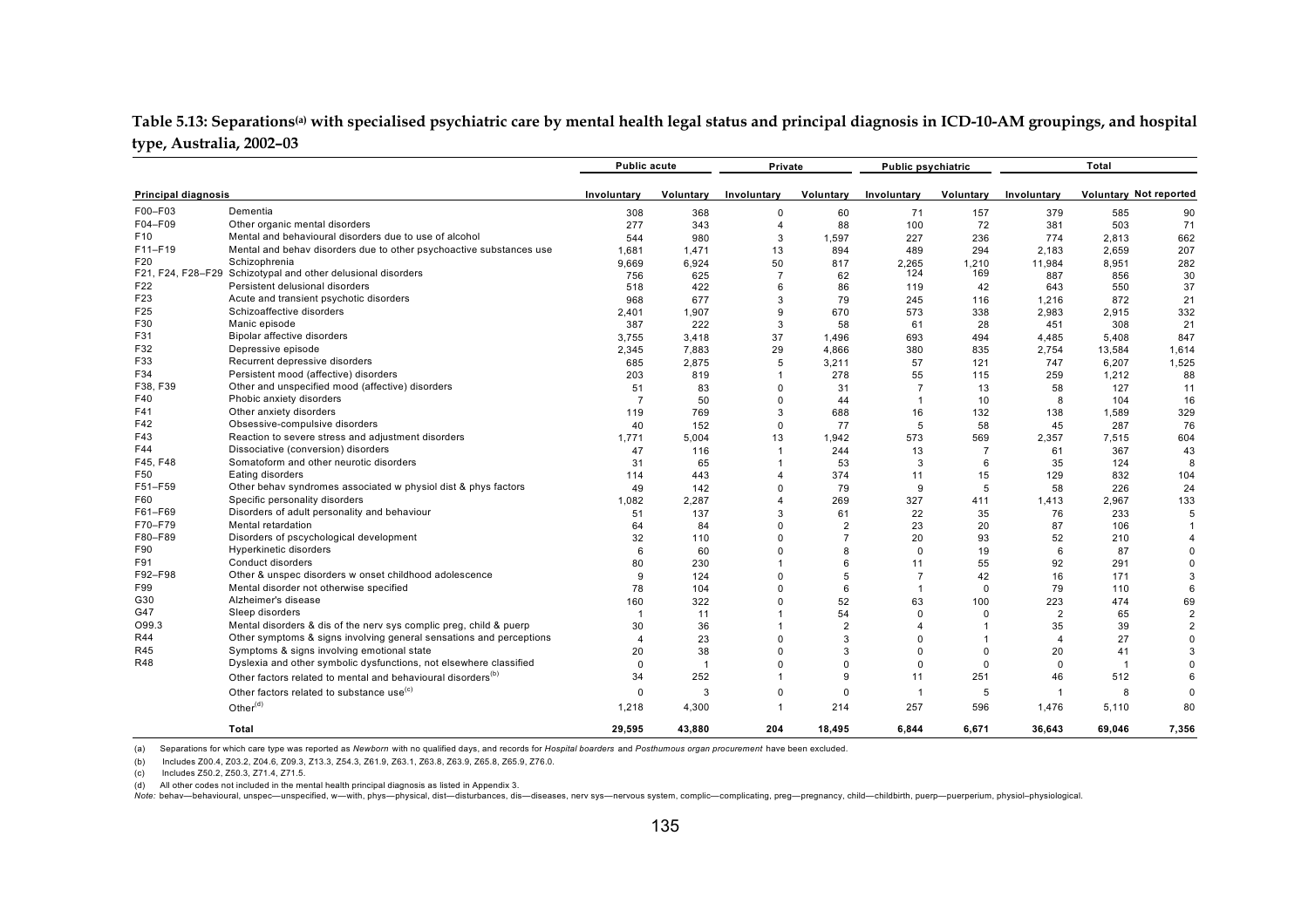Table 5.14: Separations<sup>(a)</sup>, patient-days and psychiatric care days for separations with specialised psychiatric care, with a mental health-related **additional diagnosis, by principal diagnosis in ICD-10-AM chapter groupings, Australia, 2002–03**

|                            |                                                                                                     | <b>Separations</b> |           |        |                           | Psychiatric   |
|----------------------------|-----------------------------------------------------------------------------------------------------|--------------------|-----------|--------|---------------------------|---------------|
| <b>Principal diagnosis</b> |                                                                                                     | Same-day           | Overnight |        | <b>Total Patient-days</b> | care days     |
| A00-B99                    | Certain infectious and parasitic diseases                                                           |                    | 10        | 10     | 230                       | 216           |
| C00-D48                    | Neoplasms                                                                                           |                    | 19        | 19     | 655                       | 401           |
| D50-D89                    | Diseases of the blood and blood-forming organs and certain disorders involving the immune mechanism |                    | 15        | 15     | 122                       | 113           |
| E00-E90                    | Endocrine nutritional and metabolic diseases                                                        |                    | 59        | 59     | 1,216                     | 883           |
| F00-F99                    | Mental and behavioural disorders                                                                    | 1,749              | 49,948    | 51,697 | 962,389                   | 954,667       |
| G00-G99                    | Diseases of the nervous system                                                                      |                    | 944       | 948    | 54,975                    | 54,363        |
| H00-H59                    | Diseases of the eye and adnexa                                                                      |                    | 2         | 2      | 12                        | 12            |
| H60-H95                    | Diseases of the ear and mastoid process                                                             |                    | 3         | 3      | 20                        | 19            |
| $IOO-I99$                  | Diseases of the circulatory system                                                                  |                    | 77        | 77     | 1,750                     | 1,083         |
| $JOO - J99$                | Diseases of the respiratotory system                                                                |                    | 54        | 55     | 3,892                     | 3,535         |
| K00-K93                    | Diseases of the digestive system                                                                    |                    | 59        | 59     | 901                       | 636           |
| L00-L99                    | Diseases of the skin and subcutaneous tissue                                                        |                    | 20        | 21     | 448                       | 390           |
| M00-M99                    | Diseases of the musculoskeletal system and connective tissue                                        |                    | 36        | 36     | 749                       | 583           |
| N00-N99                    | Diseases of the genitourinary system                                                                |                    | 39        | 39     | 666                       | 518           |
| O00-O99                    | Pregnancy childbirth and the puerperium                                                             |                    | 85        | 86     | 1,286                     | 1,139         |
| P00-P96                    | Certain conditions originating in the perinatal period                                              |                    | 0         | 0      | $\sim$ $\sim$             | $\sim$ $\sim$ |
| Q00-Q99                    | Congenital malformations deformations and chromosomal abnormalities                                 |                    | 5         | 5      | 1,129                     | 1.129         |
| R00-R99                    | Symptoms signs and abnormal clinical and laboratory findings not elsewhere classified               |                    | 162       | 162    | 1.746                     | 1,626         |
| S00-T98                    | Injury poisoning and certain other consequences of external causes                                  | 49                 | 2,156     | 2,205  | 19,466                    | 17,306        |
| Z00-Z99                    | Factors influencing health status and contact with health services                                  | 244                | 854       | 1,098  | 106,324                   | 106,053       |
| <b>Total</b>               |                                                                                                     | 2,049              | 54,547    | 56.596 | 1,157,976                 | 1,144,672     |

(a) Separations for which care type was reported as *Newborn* with no qualified days, and records for *Hospital boarders* and *Posthumous organ procurement* have been excluded.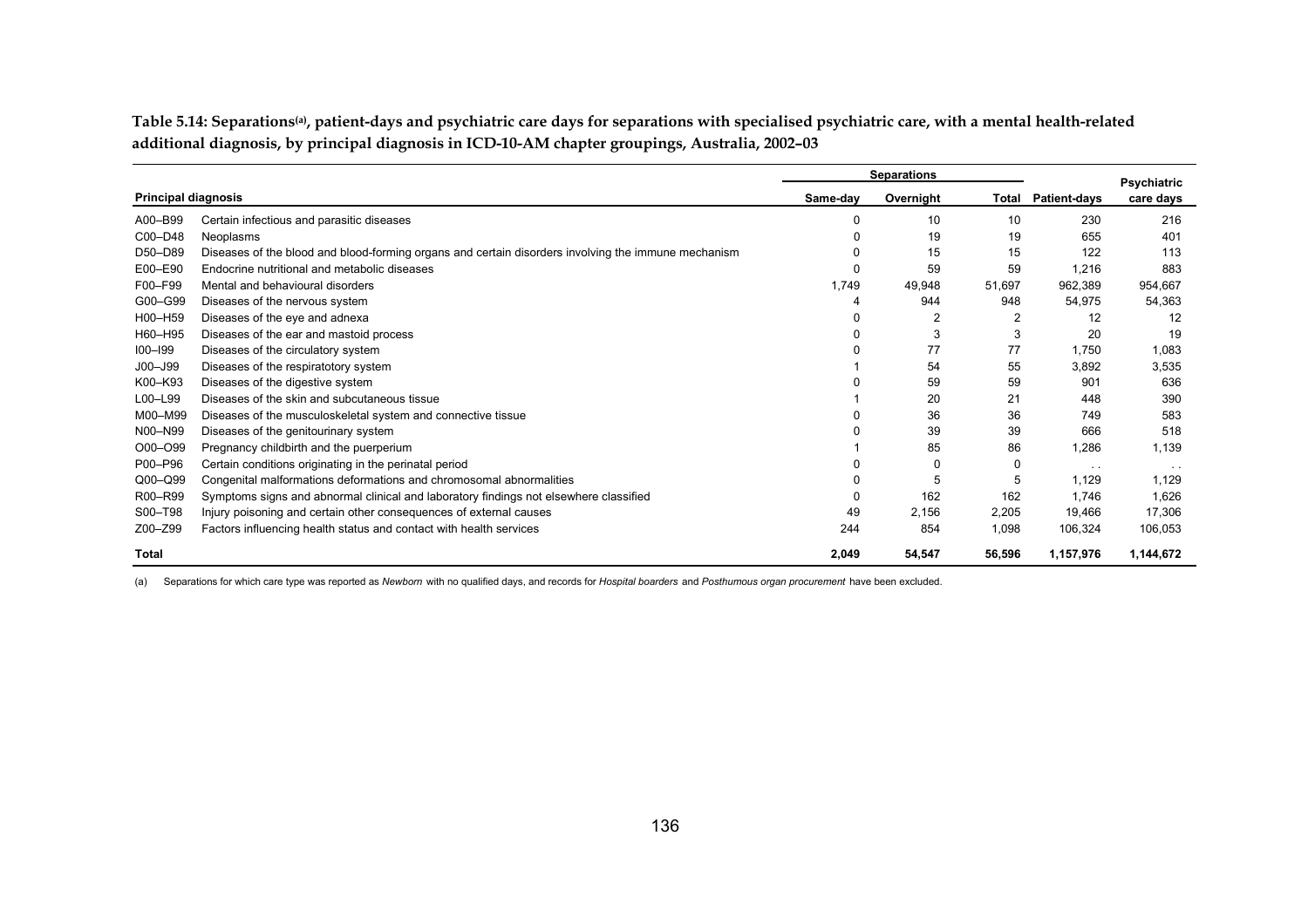**Table 5.15: Separations(a), patient-days and psychiatric care days for separations with specialised psychiatric care, by principal diagnosis in ICD-10-AM groupings and presence of an additional mental health-related condition, Australia, 2002–03**

|                            |                                                                          |                         | With no other mental health-related diagnosis |                |           | With a mental health-related additional diagnosis |                   |                |                    | Average        |                  |             |           |
|----------------------------|--------------------------------------------------------------------------|-------------------------|-----------------------------------------------|----------------|-----------|---------------------------------------------------|-------------------|----------------|--------------------|----------------|------------------|-------------|-----------|
|                            |                                                                          |                         | <b>Separations</b>                            |                |           |                                                   | Average<br>length |                | <b>Separations</b> |                |                  |             | length    |
|                            |                                                                          |                         |                                               |                |           | Patient- Psychiatric                              | of stay           |                |                    |                | <b>Patient-</b>  | Psychiatric | of stay   |
| <b>Principal diagnosis</b> |                                                                          |                         | Same-day Overnight                            | Total          | days      | care days                                         | (o'night)         |                | Same-day Overnight | Total          | days             | care days   | (o'night) |
| F00-F03                    | Dementia                                                                 | 6                       | 566                                           | 572            | 30,110    | 30,000                                            | 53.2              | 5              | 477                | 482            | 20,059           | 19,716      | 42.0      |
| F04-F09                    | Other organic mental disorders                                           | $\overline{4}$          | 383                                           | 387            | 10,621    | 10,494                                            | 27.7              | 21             | 547                | 568            | 35,894           | 35,656      | 65.6      |
| F <sub>10</sub>            | Mental and behavioural disorders due to use of alcohol                   | 32                      | 1,341                                         | 1,373          | 17,647    | 17,501                                            | 13.1              | 42             | 2,834              | 2,876          | 36,427           | 35,726      | 12.8      |
| F11-F19                    | Mental and behav disorders due to other psychoactive substances use      | 36                      | 1,596                                         | 1,632          | 15,257    | 15,108                                            | 9.5               | 45             | 3,372              | 3,417          | 34,644           | 34,415      | 10.3      |
| F20                        | Schizophrenia                                                            | 324                     | 11.762                                        | 12,086         | 561,251   | 546,351                                           | 47.7              | 126            | 9.005              | 9.131          | 275.348          | 274.544     | 30.6      |
| F21, F24, F28-F29          | Schizotypal and other delusional disorders                               | 25                      | 847                                           | 872            | 13,109    | 12,857                                            | 15.4              | 68             | 833                | 901            | 13,682           | 13,580      | 16.3      |
| F22                        | Persistent delusional disorders                                          | 26                      | 660                                           | 686            | 12,843    | 11,578                                            | 19.4              | 17             | 527                | 544            | 11,153           | 11,095      | 21.1      |
| F <sub>23</sub>            | Acute and transient psychotic disorders                                  | 62                      | 969                                           | 1,031          | 13,361    | 13,127                                            | 13.7              | 47             | 1,031              | 1,078          | 13,279           | 13,001      | 12.8      |
| F <sub>25</sub>            | Schizoaffective disorders                                                | 290                     | 3,302                                         | 3.592          | 77.881    | 77,451                                            | 23.5              | 66             | 2.572              | 2.638          | 63,951           | 63.735      | 24.8      |
| F30                        | Manic episode                                                            | 6                       | 402                                           | 408            | 6.917     | 6.772                                             | 17.2              | 6              | 366                | 372            | 5.366            | 5.319       | 14.6      |
| F31                        | Bipolar affective disorders                                              | 656                     | 6,176                                         | 6.832          | 122,306   | 121,569                                           | 19.7              | 96             | 3,812              | 3.908          | 79.269           | 78.343      | 20.8      |
| F32                        | Depressive episode                                                       | 2.848                   | 7,169                                         | 10,017         | 122,450   | 120,652                                           | 16.7              | 411            | 7,524              | 7,935          | 119,941          | 118.149     | 15.9      |
| F33                        | Recurrent depressive disorders                                           | 2.138                   | 3,483                                         | 5,621          | 62,828    | 62,333                                            | 17.4              | 252            | 2.606              | 2.858          | 50,534           | 50,135      | 19.3      |
| F34                        | Persistent mood (affective) disorders                                    | 20                      | 423                                           | 443            | 4,471     | 4,442                                             | 10.5              | 21             | 1,095              | 1,116          | 14,061           | 13,870      | 12.8      |
| F38, F39                   | Other and unspecified mood (affective) disorders                         | $\overline{\mathbf{4}}$ | 84                                            | 88             | 1,044     | 1,037                                             | 12.4              | $\overline{2}$ | 106                | 108            | 1,662            | 1,657       | 15.7      |
| F40                        | Phobic anxiety disorders                                                 | $\overline{4}$          | 44                                            | 48             | 594       | 586                                               | 13.4              | $\mathbf{1}$   | 79                 | 80             | 1,279            | 1,269       | 16.2      |
| F41                        | Other anxiety disorders                                                  | 95                      | 767                                           | 862            | 11,561    | 11,133                                            | 14.9              | 44             | 1,150              | 1,194          | 18,939           | 18,743      | 16.4      |
| F42                        | Obsessive-compulsive disorders                                           | $\overline{2}$          | 126                                           | 128            | 2,202     | 2,159                                             | 17.5              | 40             | 240                | 280            | 4,156            | 4,117       | 17.2      |
| F43                        | Reaction to severe stress and adjustment disorders                       | 88                      | 3,035                                         | 3,123          | 21,448    | 21,141                                            | 7.0               | 254            | 7,099              | 7,353          | 61,665           | 61,330      | 8.7       |
| F44                        | Dissociative (conversion) disorders                                      | 19                      | 126                                           | 145            | 1,698     | 1,679                                             | 13.3              | 8              | 318                | 326            | 3,869            | 3,771       | 12.1      |
| F45. F48                   | Somatoform and other neurotic disorders                                  | $\overline{2}$          | 47                                            | 49             | 555       | 551                                               | 11.8              | $\overline{2}$ | 116                | 118            | 2.040            | 2.014       | 17.6      |
| F50                        | Eating disorders                                                         | 44                      | 453                                           | 497            | 13,124    | 12,795                                            | 28.9              | 17             | 551                | 568            | 15,860           | 15,522      | 28.8      |
| F51-F59                    | Other behav syndromes associated w physiol dist & phys factors           | 8                       | 185                                           | 193            | 2.652     | 2.644                                             | 14.3              | 3              | 112                | 115            | 1.661            | 1.656       | 14.8      |
| F60                        | Specific personality disorders                                           | 41                      | 1.677                                         | 1,718          | 12,717    | 12,238                                            | 7.6               | 63             | 2,732              | 2,795          | 26,813           | 26.616      | 9.8       |
| F61-F69                    | Disorders of adult personality and behaviour                             | $\overline{2}$          | 91                                            | 93             | 1.180     | 1,168                                             | 12.9              | 8              | 213                | 221            | 14,212           | 14,204      | 66.7      |
| F70-F79                    | Mental retardation                                                       | $\overline{2}$          | 91                                            | 93             | 26,401    | 26,375                                            | 290.1             | $\mathbf{1}$   | 100                | 101            | 29,000           | 28,993      | 290.0     |
| F80-F89                    | Disorders of pscychological development                                  | $\overline{2}$          | 96                                            | 98             | 1,029     | 958                                               | 10.7              | 72             | 96                 | 168            | 2.994            | 2,989       | 30.4      |
| F90                        | <b>Hyperkinetic disorders</b>                                            | $\Omega$                | 27                                            | 27             | 265       | 255                                               | 9.8               | $\overline{1}$ | 65                 | 66             | 918              | 916         | 14.1      |
| F91                        | Conduct disorders                                                        | 8                       | 140                                           | 148            | 841       | 835                                               | 6.0               | 5              | 230                | 235            | 1,824            | 1,815       | 7.9       |
| F92-F98                    | Other & unspec disorders w onset childhood adolescence                   | 14                      | 59                                            | 73             | 549       | 526                                               | 9.1               | $\overline{1}$ | 116                | 117            | 1,754            | 1,640       | 15.1      |
| F99                        | Mental disorder not otherwise specified                                  | q                       | 158                                           | 167            | 6,945     | 6,941                                             | 43.9              | $\overline{4}$ | 24                 | 28             | 135              | 131         | 5.5       |
| G30                        | Alzheimer's disease                                                      |                         | 40                                            | 40             | 7,772     | 7,750                                             | 194.3             | 3              | 723                | 726            | 45,637           | 45,344      | 63.1      |
| G47                        | Sleep disorders                                                          | $\Omega$                | 55                                            | 55             | 78        | 78                                                | 1.4               | $\Omega$       | 14                 | 14             | 142              | 111         | 10.1      |
| O99.3                      | Mental disorders & dis of the nerv sys complic preg. child & puerp       |                         | $\overline{1}$                                | $\overline{1}$ | 77        | 76                                                | 77.0              | $\overline{1}$ | 74                 | 75             | 1.080            | 988         | 14.6      |
| R44                        | Other symptoms & signs involving general sensations and perceptions      | $\overline{2}$          | 13                                            | 15             | 153       | 145                                               | 11.6              | $\Omega$       | 16                 | 16             | 110              | 104         | 6.9       |
| R45                        | Symptoms & signs involving emotional state                               | 6                       | 24                                            | 30             | 53        | 52                                                | 2.0               | $\Omega$       | 34                 | 34             | 271              | 248         | 8.0       |
| <b>R48</b>                 | Dyslexia and other symbolic dysfunctions, not elsewhere classified       | $\Omega$                | $\Omega$                                      | $\mathbf 0$    | 0         | $\Omega$                                          | $\sim$ $\sim$     | $\Omega$       | $\overline{1}$     | $\overline{1}$ | 26               | 26          | 26.0      |
|                            | Other factors related to mental and behavioural disorders <sup>(b)</sup> | 14                      | 507                                           | 521            | 3.637     | 3,592                                             | 7.1               | $\mathbf{1}$   | 42                 | 43             | 225              | 220         | 5.3       |
|                            | Other factors related to substance use <sup>(c)</sup>                    | $\Omega$                | 3                                             | 3              | 33        | 8                                                 | 11.0              | $\Omega$       | 6                  | 6              | 729              | 729         | 121.5     |
|                            | Other $(d)$                                                              | 77                      | 2,605                                         | 2,682          | 38,523    | 36,373                                            | 14.8              | 295            | 3.689              | 3.984          | 147,367          | 142,235     | 39.9      |
|                            | Total                                                                    | 6.916                   | 49.533                                        | 56.449         | 1,226,183 | 1,201,330                                         | 24.6              | 2.049          | 54,547             |                | 56,596 1,157,976 | 1,144,672   | 21.2      |

(a) Separations for which care type was reported as *Newborn* with no qualified days, and records for *Hospital boarders* and *Posthumous organ procurement* have been excluded.

(b) Includes Z00.4, Z03.2, Z04.6, Z09.3, Z13.3, Z54.3, Z61.9, Z63.1, Z63.8, Z63.9, Z65.8, Z65.9, Z76.0.

(c) Includes Z50.2, Z50.3, Z71.4, Z71.5.

(d) All other codes not included in the mental health principal diagnosis as listed in Appendix 3.

Note: unspec-unspecified, w—with, phys-physical, dist-disturbances, dis-diseases, nerv sys-nervous system, complic-complicating, preg-pregnancy, behav-behavioural, child-childbirth, physiol-physiological.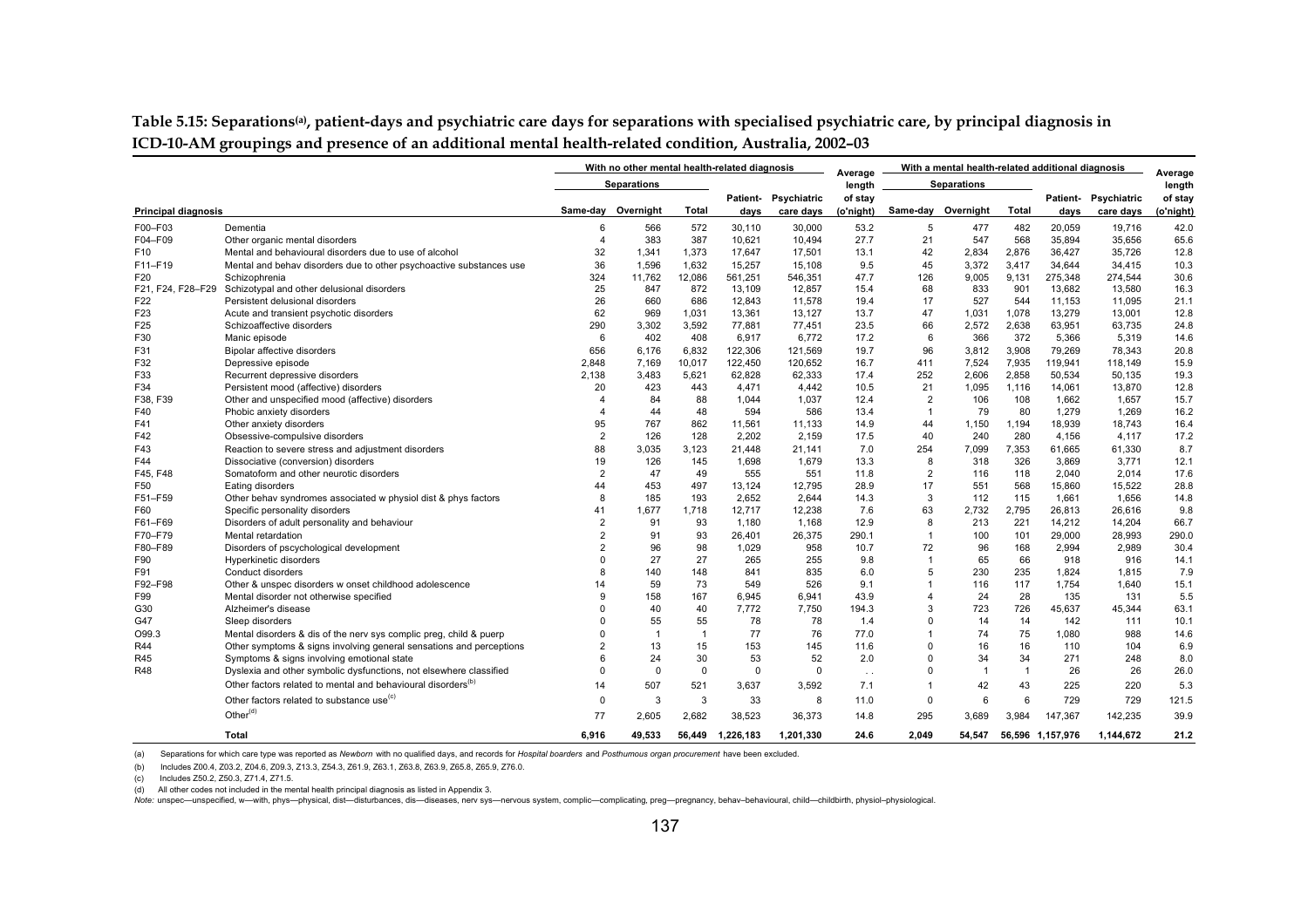**Table 5.16: Separations(a), patient-days and psychiatric care days for the top five additional mental health-related diagnoses for separations with specialised psychiatric care, by selected mental health-related principal diagnosis, Australia, 2002–03**

|                            |                                                                                   |                | <b>Separations</b> |        |                         |                          | Average<br>length of | Average<br>length of |
|----------------------------|-----------------------------------------------------------------------------------|----------------|--------------------|--------|-------------------------|--------------------------|----------------------|----------------------|
| <b>Principal diagnosis</b> |                                                                                   |                | Same-day Overnight | Total  | <b>Patient-</b><br>days | Psychiatric<br>care days | stav<br>(o'night)    | psychiatric<br>care  |
|                            | Mental and behavioural disorders due to psychoactive substances use (F10-F19)     |                |                    |        |                         |                          |                      |                      |
|                            | Top five additional diagnoses <sup>(b)</sup>                                      |                |                    |        |                         |                          |                      |                      |
| F60                        | Specific personality disorders                                                    | 15             | 1,378              | 1,393  | 12,692                  | 12,589                   | 9.2                  | 9.1                  |
| F32                        | Depressive episode                                                                | 10             | 872                | 882    | 11.828                  | 11,377                   | 13.6                 | 13.0                 |
| F43                        | Reaction to severe stress and adjustment disorders                                | 6              | 656                | 662    | 7,201                   | 7,156                    | 11.0                 | 10.9                 |
| F20                        | Schizophrenia                                                                     | $\overline{7}$ | 382                | 389    | 5,831                   | 5,802                    | 15.2                 | 15.2                 |
|                            | Other factors related to mental and behavioural disorders <sup>(c)</sup>          | 3              | 367                | 370    | 3,762                   | 3,746                    | 10.2                 | 10.2                 |
|                            | Total                                                                             | 155            | 9,143              | 9,298  | 103,975                 | 102,750                  | 11.4                 | 11.2                 |
|                            | Schizophrenia, schizotypal and delusional disorders (F20-F29)                     |                |                    |        |                         |                          |                      |                      |
|                            | Top five additional diagnoses <sup>(b)</sup>                                      |                |                    |        |                         |                          |                      |                      |
|                            | F11-F19 Mental and behavioural disorders due to other psychoactive substances use | 79             | 9,635              | 9,714  | 213,700                 | 212,842                  | 22.2                 | 22.1                 |
| F <sub>10</sub>            | Mental and behavioural disorders due to use of alcohol                            | 24             | 2,987              | 3,011  | 73,435                  | 73,108                   | 24.6                 | 24.5                 |
| F60                        | Specific personality disorders                                                    | 17             | 2,060              | 2,077  | 48.898                  | 48,793                   | 23.7                 | 23.7                 |
| F32                        | Depressive episode                                                                | 79             | 968                | 1,047  | 19,557                  | 19,404                   | 20.1                 | 20.0                 |
|                            | Other factors related to mental and behavioural disorders <sup>(c)</sup>          | 8              | 1,021              | 1,029  | 20,795                  | 20,631                   | 20.4                 | 20.2                 |
|                            | Total                                                                             | 1,051          | 31,508             | 32,559 | 1.055,858               | 1.037.319                | 33.5                 | 32.9                 |
|                            | Mood (affective) disorders (F30-F39)                                              |                |                    |        |                         |                          |                      |                      |
|                            | Top five additional diagnoses <sup>(b)</sup>                                      |                |                    |        |                         |                          |                      |                      |
|                            | F11-F19 Mental and behavioural disorders due to other psychoactive substances use | 127            | 4,745              | 4,872  | 70,399                  | 69,903                   | 14.8                 | 14.7                 |
| F60                        | Specific personality disorders                                                    | 144            | 4,016              | 4,160  | 63,350                  | 62,835                   | 15.7                 | 15.6                 |
| F <sub>10</sub>            | Mental and behavioural disorders due to use of alcohol                            | 98             | 3,501              | 3,599  | 47,942                  | 47,418                   | 13.7                 | 13.5                 |
| F43                        | Reaction to severe stress and adjustment disorders                                | 93             | 2,220              | 2,313  | 31,188                  | 30,793                   | 14.0                 | 13.8                 |
| F41                        | Other anxiety disorders                                                           | 131            | 1,829              | 1,960  | 36,130                  | 35,790                   | 19.7                 | 19.5                 |
|                            | Total                                                                             | 6,460          | 33,246             | 39,706 | 590,849                 | 584,278                  | 17.6                 | 17.4                 |
|                            | Neurotic, stress-related and somatoform disorder (F40-F49)                        |                |                    |        |                         |                          |                      |                      |
|                            | Top five additional diagnoses <sup>(b)</sup>                                      |                |                    |        |                         |                          |                      |                      |
|                            | F11-F19 Mental and behavioural disorders due to other psychoactive substances use | 58             | 2,761              | 2,819  | 17,390                  | 17,230                   | 6.3                  | 6.2                  |
| F60                        | Specific personality disorders                                                    | 45             | 2,658              | 2,703  | 21,003                  | 20,880                   | 7.9                  | 7.8                  |
| F <sub>10</sub>            | Mental and behavioural disorders due to use of alcohol                            | 50             | 2,345              | 2,395  | 21,334                  | 21,213                   | 9.1                  | 9.0                  |
| F32                        | Depressive episode                                                                | 126            | 1,916              | 2,042  | 27,446                  | 27,199                   | 14.3                 | 14.1                 |
|                            | Other factors related to mental and behavioural disorders <sup>(c)</sup>          | 30             | 1,124              | 1,154  | 8,894                   | 8,835                    | 7.9                  | 7.8                  |
|                            | Total                                                                             | 559            | 13,147             | 13,706 | 130,006                 | 128.493                  | 9.8                  | 9.7                  |

(a) Separations for which care type was reported as *Newborn* with no qualified days, and records for *Hospital boarders* and *Posthumous organ procurement* have been excluded.

(b) Where the additional diagnosis is different from the principal diagnosis.

(c) Includes Z00.4, Z03.2, Z04.6, Z09.3, Z13.3, Z54.3, Z61.9, Z63.1, Z63.8, Z63.9, Z65.8, Z65.9, Z76.0.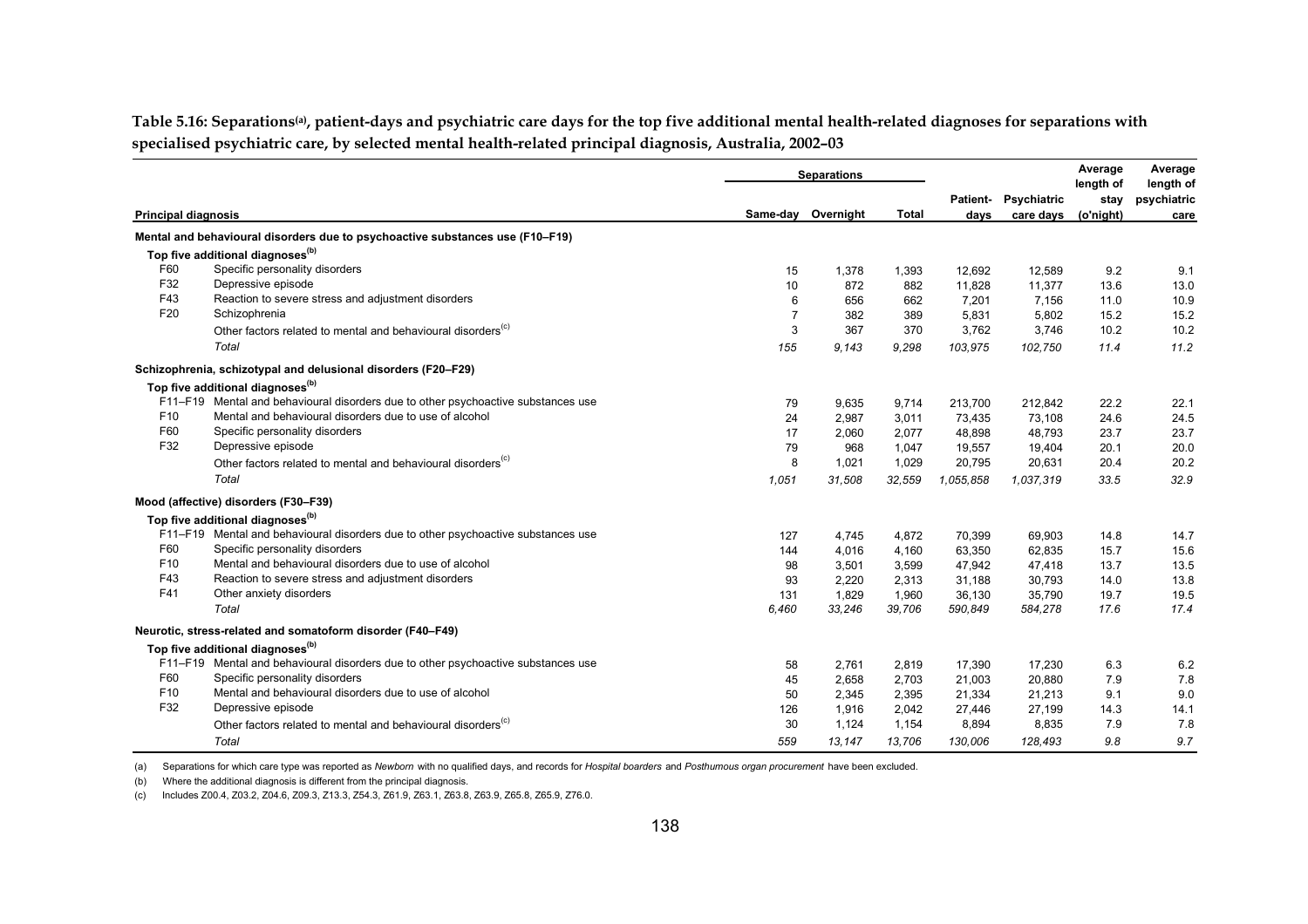|                            |                                                                                  | <b>Separations</b> |                |                | Psychiatric  |              |
|----------------------------|----------------------------------------------------------------------------------|--------------------|----------------|----------------|--------------|--------------|
| <b>Principal diagnosis</b> |                                                                                  | Same-day           | Overnight      | Total          | Patient-days | care days    |
| F00-F03                    | Dementia                                                                         | 0                  | $\overline{2}$ | $\overline{2}$ | 50           | 46           |
| F04-F09                    | Other organic mental disorders                                                   | 0                  | 18             | 18             | 376          | 369          |
| F <sub>10</sub>            | Mental and behavioural disorders due to use of alcohol                           | 3                  | 100            | 103            | 651          | 634          |
| F11-F19                    | Mental and behav disorders due to other psychoactive substances use              | 3                  | 84             | 87             | 653          | 632          |
| F20                        | Schizophrenia                                                                    | 0                  | 270            | 270            | 4.928        | 4,848        |
|                            | F21, F24, F28-F29 Schizotypal and other delusional disorders                     |                    | 34             | 35             | 644          | 623          |
| F22                        | Persistent delusional disorders                                                  | 0                  | 17             | 17             | 300          | 299          |
| F23                        | Acute and transient psychotic disorders                                          |                    | 22             | 23             | 256          | 244          |
| F25                        | Schizoaffective disorders                                                        |                    | 72             | 73             | 2.131        | 2,102        |
| F30                        | Manic episode                                                                    | 0                  | 6              | 6              | 98           | 98           |
| F31                        | Bipolar affective disorders                                                      | $\overline{1}$     | 151            | 152            | 2,313        | 2,268        |
| F32                        | Depressive episode                                                               | 17                 | 764            | 781            | 12,314       | 11,949       |
| F33                        | Recurrent depressive disorders                                                   | 0                  | 263            | 263            | 5,058        | 4,932        |
| F34                        | Persistent mood (affective) disorders                                            | 1                  | 121            | 122            | 1,228        | 1,113        |
| F38, F39                   | Other and unspecified mood (affective) disorders                                 | 0                  | 10             | 10             | 88           | 86           |
| F40                        | Phobic anxiety disorders                                                         | $\Omega$           | $\overline{4}$ | $\overline{4}$ | 58           | 58           |
| F41                        | Other anxiety disorders                                                          | 0                  | 39             | 39             | 586          | 575          |
| F42                        | Obsessive-compulsive disorders                                                   | $\Omega$           | 13             | 13             | 237          | 235          |
| F43                        | Reaction to severe stress and adjustment disorders                               | 24                 | 676            | 700            | 4.737        | 4,496        |
| F44                        | Dissociative (conversion) disorders                                              | 0                  | 38             | 38             | 733          | 726          |
| F45, F48                   | Somatoform and other neurotic disorders                                          | 1                  | 13             | 14             | 94           | 92           |
| F50                        | Eating disorders                                                                 | 0                  | 41             | 41             | 1,722        | 1,606        |
| F51-F59                    | Other behav syndromes associated with physiological dist and physical factors    | 0                  | $\overline{2}$ | $\overline{2}$ | 25           | 24           |
| F60                        | Specific personality disorders                                                   | 10                 | 571            | 581            | 4,509        | 4,394        |
| F60-F69                    | Disorders of adult personality and behaviour                                     | 0                  | 26             | 26             | 133          | 124          |
| F70-F79                    | Mental retardation                                                               | $\Omega$           | $\overline{2}$ | $\overline{2}$ | 65           | 64           |
| F80-F89                    | Disorders of pscychological development                                          | 0                  | $\mathbf{1}$   |                | 13           | 13           |
| F90                        | <b>Hyperkinetic disorders</b>                                                    | 0                  | $\overline{1}$ |                | 3            | 3            |
| F91                        | Conduct disorders                                                                | $\Omega$           | 10             | 10             | 94           | 92           |
| F92-F98                    | Other and unspecified disorders with onset in childhood or adolescence           | U                  | 6              | 6              | 298          | 245          |
| F99                        | Mental disorder not otherwise specified                                          |                    | $\overline{7}$ | 8              | 46           | 42           |
| O99.3                      | Mental disorders & dis of the nerv sys complic preg, child & puerp               |                    |                | $\overline{2}$ | 6            | 6            |
| <b>R44</b>                 | Mental disorders & dis of the nerv sys complic pregnancy, childhood & puerperium |                    | $\Omega$       |                |              | $\mathbf{1}$ |
| R45                        | Symptoms & signs involving emotional state                                       | 0                  |                |                | 5            | 5            |
|                            | Other factors related to mental and behavioural disorders <sup>(b)</sup>         | 0                  | $\overline{2}$ | 2              | 27           | 23           |
|                            | Other factors related to substance use <sup>(c)</sup>                            |                    |                |                |              |              |
|                            |                                                                                  | 0                  | 0              | $\Omega$       | $\Omega$     | $\Omega$     |
|                            | Other $(d)$                                                                      | 46                 | 2,018          | 2,064          | 16,917       | 15,009       |
|                            | Total                                                                            | 112                | 5,406          | 5,518          | 61,397       | 58,076       |

**Table 5.17: Separation statistics for separations(a) with specialised psychiatric care, with an external cause of injury or poisoning reported as intentional self-harm, by principal diagnosis in ICD-10-AM groupings, Australia, 2002–03**

(a) Separations for which care type was reported as *Newborn* with no qualified days, and records for *Hospital boarders* and *Posthumous organ procurement* have been excluded.

(b) Includes Z00.4, Z03.2, Z04.6, Z09.3, Z13.3, Z54.3, Z61.9, Z63.1, Z63.8, Z63.9, Z65.8, Z65.9, Z76.0.

(c) Includes Z50.2, Z50.3, Z71.4, Z71.5.

(d) All other codes not included in the mental health principal diagnosis as listed in Appendix 3.

Note: behav—behavioural, unspec—unspecified, w—with, phys—physical, dist—disturbances, dis—diseases, nerv sys—nervous system, complic—complicating, preg—pregnancy, child—childbirth, puerp—puerperium.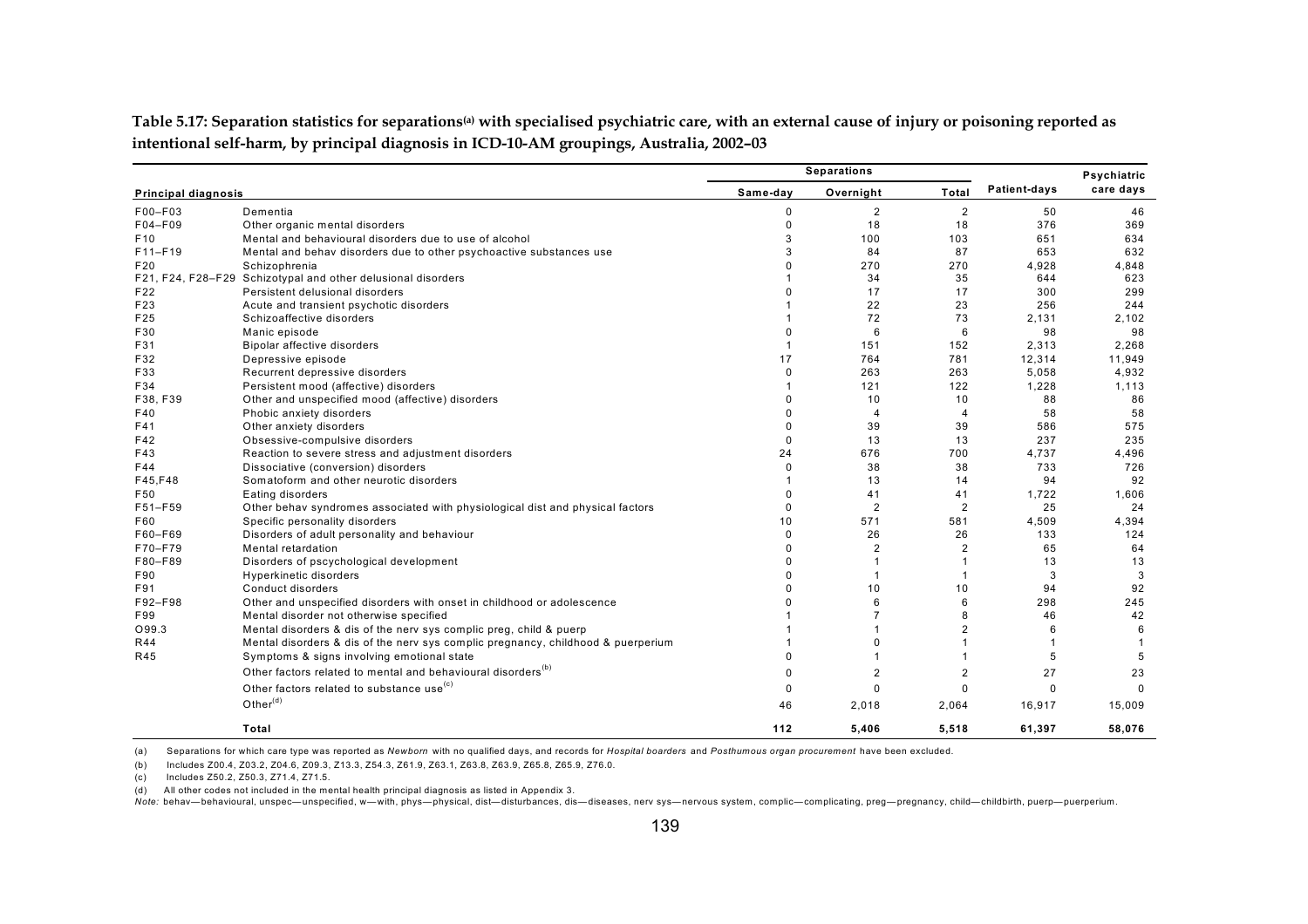# **5.4 Australian Refined Diagnosis Related Groups**

Australian Refined Diagnosis Related Groups (AR–DRGs) categorise acute admitted-patient episodes into groups with similar clinical conditions and resource requirements. These categories were designed to provide a clinically meaningful way of relating the number and types of patients treated in a hospital to the resources required by the hospital. This report uses AR–DRG version 5.0 (DHAC 2000a, 2000b). Although the AR–DRGs are designed to be homogeneous groups with respect to resources, AR–DRGs relevant to some mental health care are less homogeneous than most other AR–DRG types.

#### **Overview**

The 30 most frequently reported AR–DRGs for mental health-related separations with specialised psychiatric care are detailed in Table 5.18. The largest number of same-day separations was reported for U40Z *Mental health treatment, same day, with electroconvulsive therapy* (5,840 separations or 73.3% of same-day separations).

The largest number of overnight separations was reported for U63B *Major affective disorders with age less than 70 and without catastrophic or severe complications and comorbidities*, which accounted for 23.1% (22,502 separations) of overnight separations. *Personality disorders and acute reactions* (U67Z), *Schizophrenia disorders with mental health legal status* (U61A) and *Schizophrenia disorders without mental health legal status* (U61B) were the AR–DRGs with the next largest number of separations.

Data for 2002–03 on the average and median length of stay by AR-DRG can be found in Tables A3.15 and A3.16 and on the Internet (under Internet-only tables) at <www.aihw.gov.au >.

#### **Hospital type**

Tables 5.19 to 5.21 outline the 30 most frequently reported AR–DRGs for mental health-related separations with specialised psychiatric care for each hospital type.

The largest number of overnight and total separations for public acute care hospitals were reported for *Major affective disorders with age less than 70 and without catastrophic or severe complications and comorbidities* (U63B, 13,019 separations) (Table 5.19*)*. *Mental health treatment, same day, with electroconvulsive therapy* (U40Z, 3,415 separations) was reported for the largest number of same-day separations for public acute hospitals. The largest number of patientdays and psychiatric care days in this category were reported for the AR–DRG *Schizophrenia disorders with mental health legal status* (U61A, 273,031 patient-days and 272,155 psychiatric care days).

In private hospitals, *Major affective disorders with age less than 70 and without catastrophic or severe complications and comorbidities* (U63B, 7,595 separations) had the largest numbers of overnight and total separations with specialised psychiatric care (Table 5.20). *Mental health treatment, same day, with electroconvulsive therapy* (U40Z) again had the largest numbers of same-day separations in this category (2,420 same-day separations). In private hospitals, the largest numbers of patient-days and psychiatric care days were reported for *Major affective disorders with age less than 70 and without catastrophic or severe complications and comorbidities* (U63B, 144,264 patient-days and 143,447 psychiatric care days).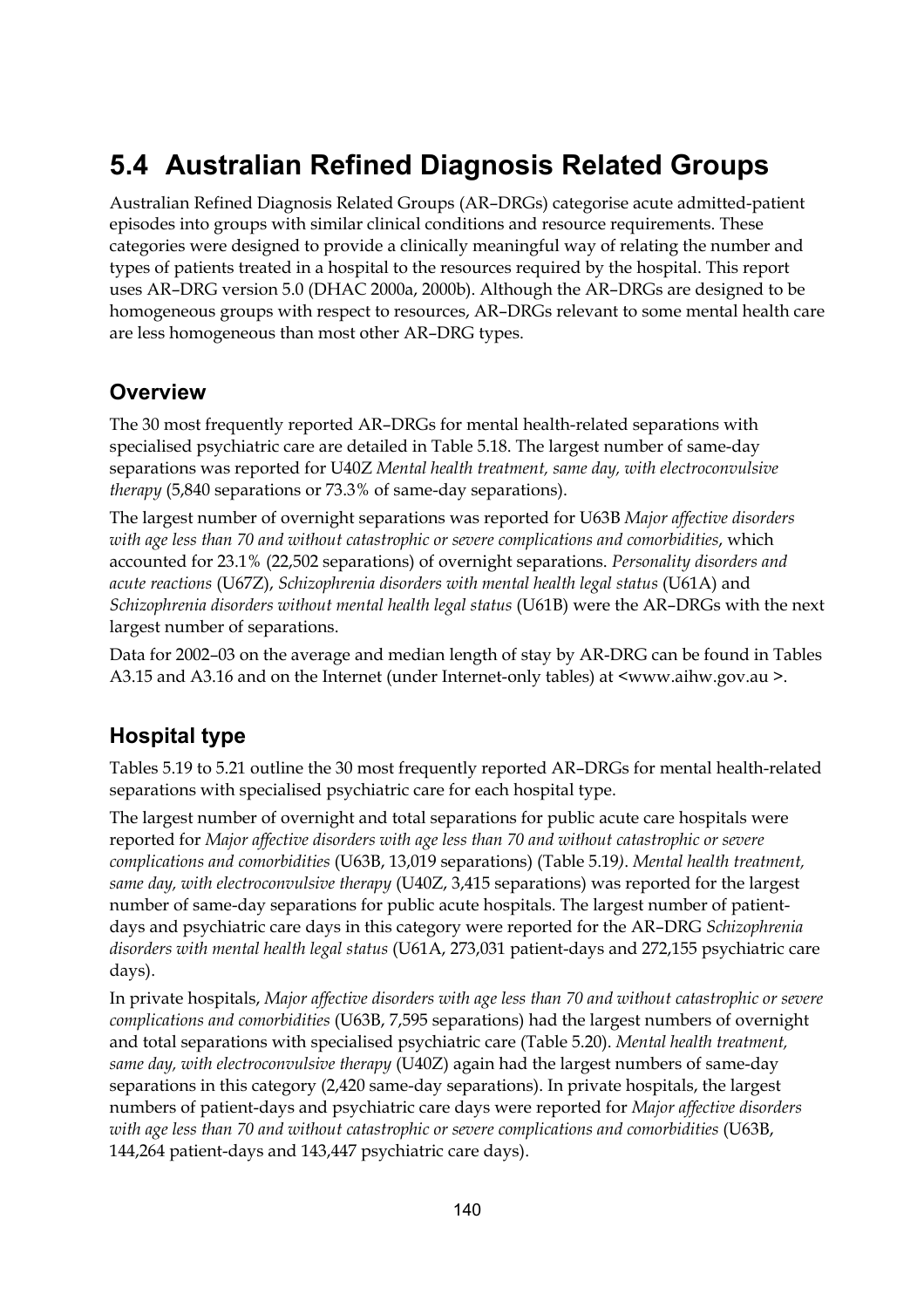Public psychiatric hospitals had a slightly different distribution of separations by AR–DRG, with *Schizophrenia disorders with mental health legal status* (U61A) having the largest number of overnight and total separations with specialised psychiatric care (2,597 separations or 22.3% of overnight separations), followed by *Personality disorders and acute reactions* (U67Z), 1,924 separations or 16.5% of overnight separations, (see Table 5.21). Over 44% of all patient-days and psychiatric care days in public psychiatric hospitals were for separations classified in the AR–DRG *Schizophrenia disorders with mental health legal status* (U61A).

# **5.5 Procedures**

The *National Health Data Dictionary,* version 11 (NHDC 2002), defines a procedure as a clinical intervention that is surgical in nature, carries a procedural risk, carries an anaesthetic risk, requires specialised training, and/or requires special facilities or equipment available only in an acute care setting. One or more procedures can be reported for each separation, but procedures are not undertaken for all hospital admissions.

Table 5.22 details the number of separations relating to the 30 procedures most frequently reported for mental health-related separations with specialised psychiatric care by hospital type. The most frequently reported procedures in public acute hospitals were *Allied health intervention, social work* (12,260 separations), *Allied health intervention, occupational therapy* (9,537 separations) and *Electroconvulsive therapy, 8 treatments or less* (5,118 separations). For private hospitals, the most frequently reported procedures were *Electroconvulsive therapy, 8 treatments or less* (4,697 separations), *General anaesthesia, ASA 99* (4,115 separations) and *Allied health intervention, psychology* (1,662 separations). For public psychiatric hospitals, the most frequently reported procedures were *Allied health intervention, social work* (5,225 separations), *Mental/behavioural assessment* (2,755 separations) and *Allied health intervention, occupational therapy* (2,669 separations).

The high number of anaesthesia-related procedure codes in these tables reflects the coding standard for ICD–10–AM, which requires that an individual anaesthesia procedure be coded each time a patient receives electroconvulsive therapy. American Society of Anaesthesiologists (ASA) Physical Status Classification scores were newly incorporated into ICD–10–AM 3rd edition. The ASA score is reflected in the last two digits of anaesthesia codes, with the first digit representing the ASA score and the second digit identifying whether the procedure was being performed as an emergency (see the Glossary for more information).

Note that where tables in this section include average length of stay data, there are equivalent median length of stay data available at <www.aihw.gov.au>.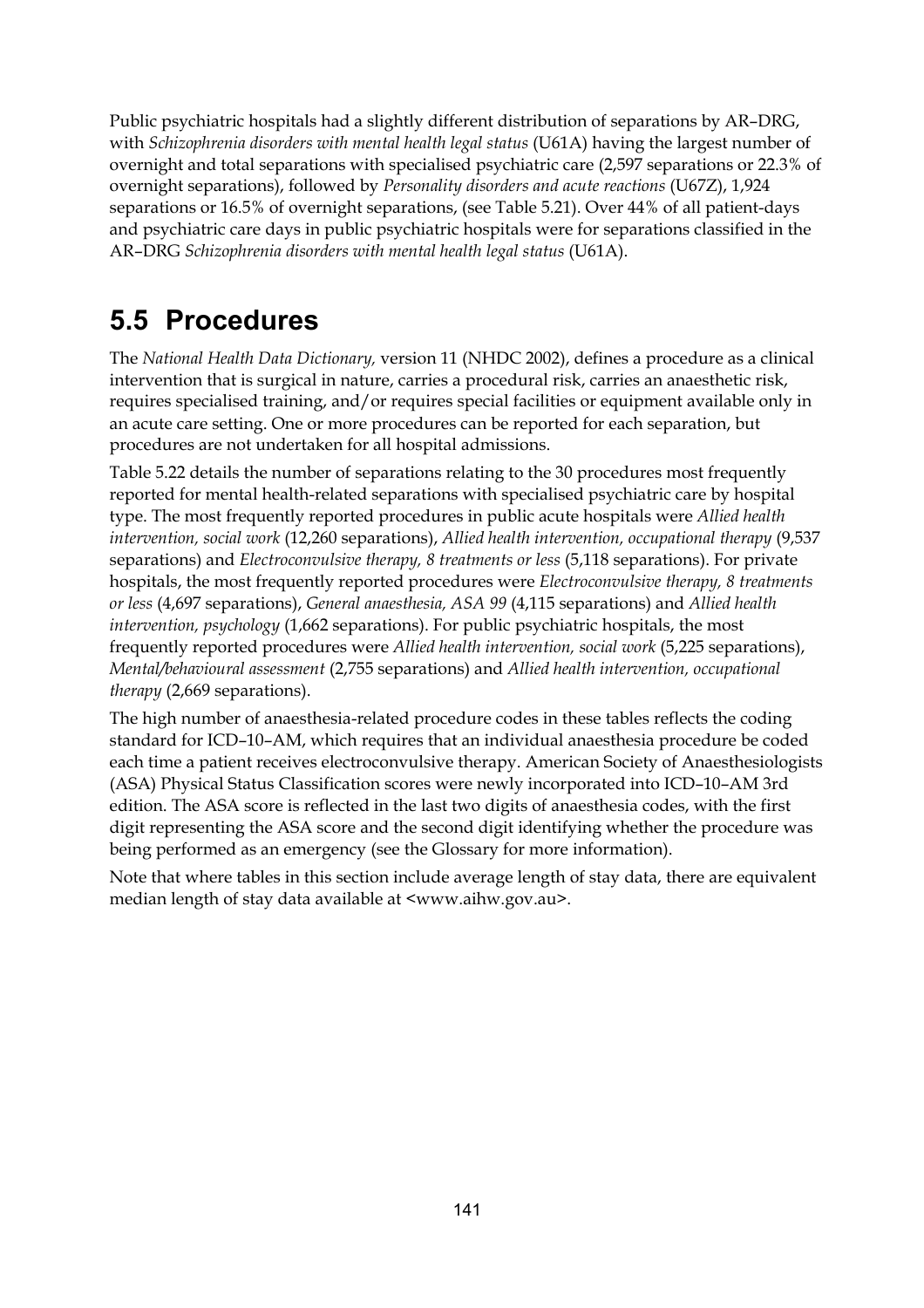| Table 5.18: The 30 most frequently reported AR-DRGs version 5.0 for separations with specialised psychiatric care, Australia, 2002–03 |
|---------------------------------------------------------------------------------------------------------------------------------------|
|---------------------------------------------------------------------------------------------------------------------------------------|

|                                                                                    |                |                    | <b>Separations</b> |                                 |           | <b>Patient-days</b>            |             | Psychiatric<br>care days per |
|------------------------------------------------------------------------------------|----------------|--------------------|--------------------|---------------------------------|-----------|--------------------------------|-------------|------------------------------|
|                                                                                    |                |                    |                    | Per 1.000                       | Patient-  | per 1,000                      | Psychiatric | 1,000                        |
| <b>AR-DRG Description</b>                                                          |                | Same-day Overnight |                    | Total population <sup>(b)</sup> |           | days population <sup>(b)</sup> | care days   | population <sup>(b)</sup>    |
| U63B Major Affective Disorders Age <70 W/O Catastrophic or Severe CC               | 0              | 22,502             | 22,502             | 1.14                            | 374,350   | 18.95                          | 371,057     | 18.78                        |
| U67Z Personality Disorders and Acute Reactions                                     | $\Omega$       | 14,743             | 14,743             | 0.75                            | 110,213   | 5.58                           | 108,905     | 5.51                         |
| U61A Schizophrenia Disorders W Mental Health Legal Status                          | 0              | 14,583             | 14,583             | 0.74                            | 457,103   | 23.14                          | 451,978     | 22.88                        |
| U61B Schizophrenia Disorders W/O Mental Health Legal Status                        | $\Omega$       | 11,451             | 11,451             | 0.58                            | 233,476   | 11.82                          | 231,863     | 11.74                        |
| U40Z Mental Health Treatment, Sameday, W ECT                                       | 5,840          | 0                  | 5,840              | 0.30                            | 5,840     | 0.30                           | 5,840       | 0.30                         |
| U64Z Other Affective and Somatoform Disorders                                      | 0              | 5,564              | 5,564              | 0.28                            | 69,000    | 3.49                           | 67,707      | 3.43                         |
| U63A Major Affective Disorders Age >69 or W (Catastrophic or Severe CC)            | 0              | 3,989              | 3,989              | 0.20                            | 96,992    | 4.91                           | 94,904      | 4.80                         |
| V61Z Drug Intoxication and Withdrawal                                              | 49             | 3,017              | 3,066              | 0.16                            | 25,728    | 1.30                           | 25,551      | 1.29                         |
| U62A Paranoia & Acute Psych Disorder W Cat/Sev CC or W Mental Health Legal Status  | 0              | 2,423              | 2,423              | 0.12                            | 38,079    | 1.93                           | 37,674      | 1.91                         |
| V62A Alcohol Use Disorder and Dependence                                           | 0              | 2,163              | 2,163              | 0.11                            | 27,240    | 1.38                           | 26,579      | 1.35                         |
| <b>U65Z Anxiety Disorders</b>                                                      | $\Omega$       | 1,867              | 1,867              | 0.09                            | 24,756    | 1.25                           | 24,455      | 1.24                         |
| U62B Paranoia & Acute Psych Disorder W/O Cat/Sev CC W/O Mental Health Legal Status | $\Omega$       | 1,847              | 1,847              | 0.09                            | 23,142    | 1.17                           | 22,708      | 1.15                         |
| U60Z Mental Health Treatment, Sameday, W/O ECT                                     | 1,789          | 0                  | 1,789              | 0.09                            | 1,789     | 0.09                           | 1,789       | 0.09                         |
| B63Z Dementia and Other Chronic Disturbances of Cerebral Function                  | 33             | 1,681              | 1,714              | 0.09                            | 64,104    | 3.24                           | 63,486      | 3.21                         |
| U66Z Eating and Obsessive-Compulsive Disorders                                     | 0              | 1,297              | 1,297              | 0.07                            | 32,239    | 1.63                           | 31,490      | 1.59                         |
| V64Z Other Drug Use Disorder and Dependence                                        | 23             | 1,213              | 1,236              | 0.06                            | 11,478    | 0.58                           | 11,302      | 0.57                         |
| V60B Alcohol Intoxication and Withdrawal W/O CC                                    | 37             | 1,103              | 1.140              | 0.06                            | 6,613     | 0.33                           | 6,527       | 0.33                         |
| X62B Poisoning/Toxic Effects of Drugs & Other Substances Age <60 W/O CC            | 20             | 915                | 935                | 0.05                            | 4,826     | 0.24                           | 4,416       | 0.22                         |
| X62A Poisoning/Toxic Effects of Drugs & Other Substances Age > 59 or W CC          | 16             | 900                | 916                | 0.05                            | 8,746     | 0.44                           | 7,736       | 0.39                         |
| Z64A Other Factors Influencing Health Status                                       | $\mathbf{0}$   | 904                | 904                | 0.05                            | 10,130    | 0.51                           | 9,680       | 0.49                         |
| B64B Delirium W/O Catastrophic CC                                                  | -1             | 412                | 413                | 0.02                            | 7,128     | 0.36                           | 6,933       | 0.35                         |
| U68Z Childhood Mental Disorders                                                    | 0              | 387                | 387                | 0.02                            | 4,980     | 0.25                           | 4,756       | 0.24                         |
| V63A Opioid Use Disorder and Dependence                                            | $\overline{2}$ | 311                | 313                | 0.02                            | 3,215     | 0.16                           | 3,198       | 0.16                         |
| O61Z Postpartum and Post Abortion W/O O.R. Procedure                               | 10             | 277                | 287                | 0.01                            | 4,202     | 0.21                           | 4,188       | 0.21                         |
| V60A Alcohol Intoxication and Withdrawal W CC                                      | 9              | 242                | 251                | 0.01                            | 3,330     | 0.17                           | 3,252       | 0.16                         |
| X60C Injuries Age <65                                                              | 14             | 237                | 251                | 0.01                            | 1,391     | 0.07                           | 1,318       | 0.07                         |
| B81B Other Disorders of the Nervous System W/O Catastrophic or Severe CC           | 3              | 213                | 216                | 0.01                            | 7,605     | 0.38                           | 7,540       | 0.38                         |
| E62C Respiratory Infections/Inflammations W/O CC                                   | 0              | 69                 | 69                 | < 0.01                          | 351       | 0.02                           | 329         | 0.02                         |
| E65B Chronic Obstructive Airways Disease W/O Catastrophic or Severe CC             | 0              | 66                 | 66                 | < 0.01                          | 451       | 0.02                           | 410         | 0.02                         |
| H08B Laparoscopic Cholecystectomy W/O Closed CDE W/O Cat or Sev CC                 | 1              | 59                 | 60                 | < 0.01                          | 103       | < 0.01                         | 100         | < 0.01                       |
| All other AR-DRGS                                                                  | 120            | 2,979              | 3,099              | 0.16                            | 58,247    | 2.95                           | 52,743      | 2.67                         |
| Total                                                                              | 7,967          | 97,414             | 105,381            | 5.33                            | 1,716,847 | 86.89                          | 1,690,414   | 85.56                        |

(a) Separations for which the care type was reported as *Acute*, *Newborn* with qualified days, or *Not reported*.

(b) Rates are crude rates based on the total Australian estimated resident population of 31 December 2002.

*Note:* W—with, W/O—without, CC—complications and comorbidities, ECT—electroconvulsive therapy, Cat/Sev—catastrophic or severe, O.R.—operating room, Psych—psychotic, CDE–common duct exploration.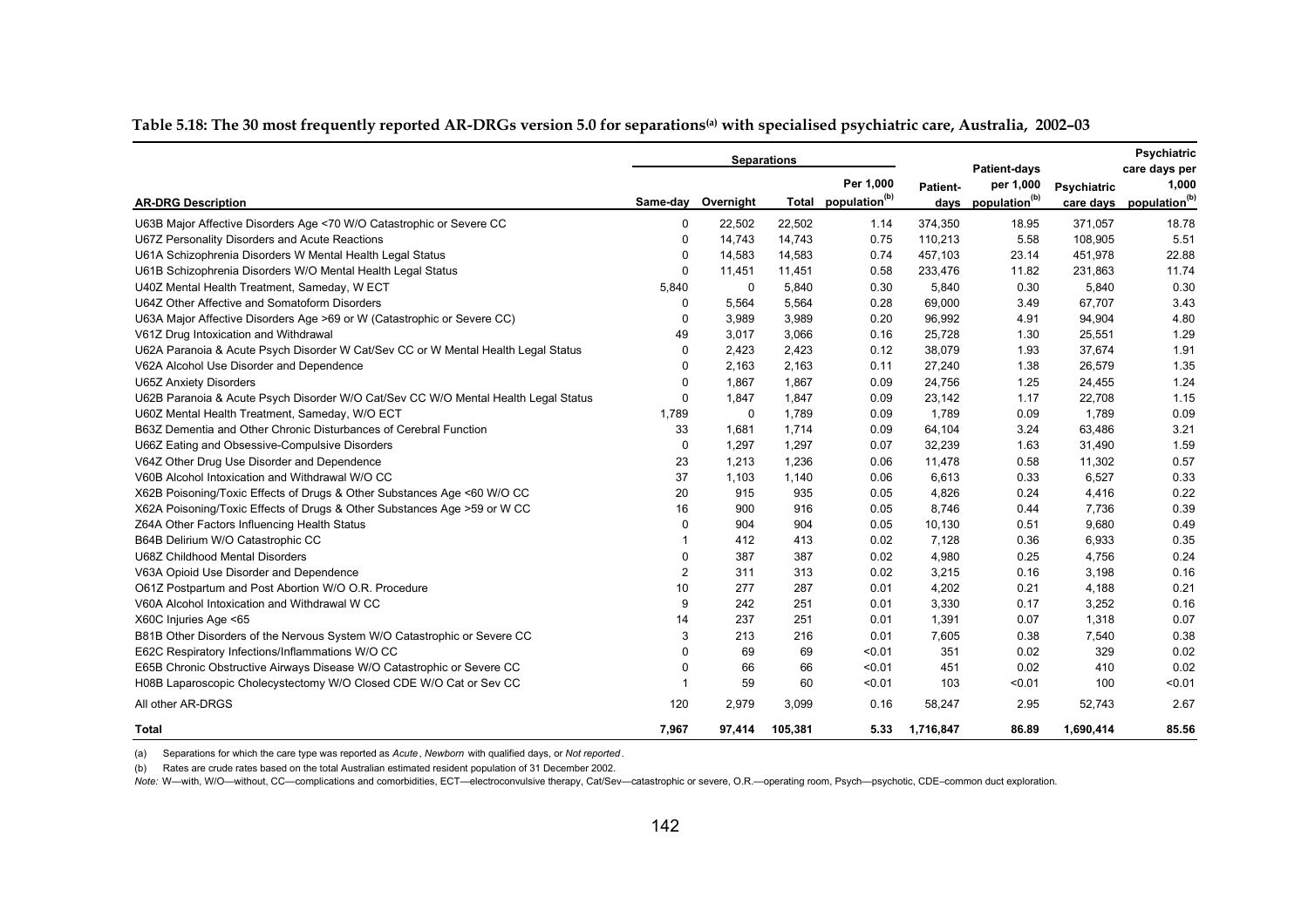Table 5.19: Separations, patient-days and psychiatric care days for separations<sup>(a)</sup> with specialised psychiatric care for the 30 most frequently reported **AR-DRGs version 5.0, public acute hospitals, Australia, 2002–03**

|                                                                                    | <b>Separations</b> |             |        |                                              | Total    | <b>Patient-days</b>             | Total                    | <b>Psychiatric</b><br>care days per |  |
|------------------------------------------------------------------------------------|--------------------|-------------|--------|----------------------------------------------|----------|---------------------------------|--------------------------|-------------------------------------|--|
| <b>AR-DRG</b> Description                                                          | Same-day           | Overnight   |        | Per 1,000<br>Total population <sup>(b)</sup> | patient- | per 1,000<br>days population(b) | psychiatric<br>care days | 1,000<br>population <sup>(b)</sup>  |  |
| U63B Major Affective Disorders Age <70 W/O Catastrophic or Severe CC               | 0                  | 13,019      | 13,019 | 0.66                                         | 190,915  | 9.66                            | 188,931                  | 9.56                                |  |
| U61A Schizophrenia Disorders W Mental Health Legal Status                          | 0                  | 11,920      | 11,920 | 0.60                                         | 273,031  | 13.82                           | 272,155                  | 13.77                               |  |
| U67Z Personality Disorders and Acute Reactions                                     | 0                  | 10,391      | 10,391 | 0.53                                         | 59,297   | 3.00                            | 58,472                   | 2.96                                |  |
| U61B Schizophrenia Disorders W/O Mental Health Legal Status                        | $\Omega$           | 8,379       | 8,379  | 0.42                                         | 126,420  | 6.40                            | 125,278                  | 6.34                                |  |
| U64Z Other Affective and Somatoform Disorders                                      | $\Omega$           | 3,915       | 3,915  | 0.20                                         | 41,078   | 2.08                            | 40,459                   | 2.05                                |  |
| U40Z Mental Health Treatment, Same-day, W ECT                                      | 3,415              | $\mathbf 0$ | 3,415  | 0.17                                         | 3,415    | 0.17                            | 3,415                    | 0.17                                |  |
| V61Z Drug Intoxication and Withdrawal                                              | 41                 | 2,430       | 2,471  | 0.13                                         | 19,699   | 1.00                            | 19,546                   | 0.99                                |  |
| U63A Major Affective Disorders Age >69 or W (Catastrophic or Severe CC)            | $\Omega$           | 2,213       | 2,213  | 0.11                                         | 53,447   | 2.71                            | 51,721                   | 2.62                                |  |
| U62A Paranoia & Acute Psych Disorder W Cat/Sev CC or W Mental Health Legal Status  | $\Omega$           | 1.979       | 1,979  | 0.10                                         | 29,649   | 1.50                            | 29,335                   | 1.48                                |  |
| U62B Paranoia & Acute Psych Disorder W/O Cat/Sev CC W/O Mental Health Legal Status | 0                  | 1,411       | 1,411  | 0.07                                         | 15,653   | 0.79                            | 15,454                   | 0.78                                |  |
| B63Z Dementia and Other Chronic Disturbances of Cerebral Function                  | 29                 | 1.127       | 1,156  | 0.06                                         | 35,892   | 1.82                            | 35,431                   | 1.79                                |  |
| U60Z Mental Health Treatment, Same-day, W/O ECT                                    | 1.080              | $\mathbf 0$ | 1,080  | 0.05                                         | 1,080    | 0.05                            | 1,080                    | 0.05                                |  |
| X62B Poisoning/Toxic Effects of Drugs & Other Substances Age <60 W/O CC            | 20                 | 892         | 912    | 0.05                                         | 4,550    | 0.23                            | 4,165                    | 0.21                                |  |
| X62A Poisoning/Toxic Effects of Drugs & Other Substances Age > 59 or W CC          | 15                 | 859         | 874    | 0.04                                         | 8,204    | 0.42                            | 7,239                    | 0.37                                |  |
| <b>U65Z Anxiety Disorders</b>                                                      | $\Omega$           | 780         | 780    | 0.04                                         | 7,899    | 0.40                            | 7,769                    | 0.39                                |  |
| V60B Alcohol Intoxication and Withdrawal W/O CC                                    | 30                 | 684         | 714    | 0.04                                         | 2,994    | 0.15                            | 2,922                    | 0.15                                |  |
| U66Z Eating and Obsessive-Compulsive Disorders                                     | $\Omega$           | 696         | 696    | 0.04                                         | 16,090   | 0.81                            | 15,529                   | 0.79                                |  |
| V62A Alcohol Use Disorder and Dependence                                           | $\Omega$           | 618         | 618    | 0.03                                         | 4,272    | 0.22                            | 4,136                    | 0.21                                |  |
| V64Z Other Drug Use Disorder and Dependence                                        | 10                 | 595         | 605    | 0.03                                         | 3,318    | 0.17                            | 3,261                    | 0.17                                |  |
| Z64A Other Factors Influencing Health Status                                       | $\Omega$           | 464         | 464    | 0.02                                         | 6,367    | 0.32                            | 6,359                    | 0.32                                |  |
| U68Z Childhood Mental Disorders                                                    | 0                  | 289         | 289    | 0.01                                         | 3,856    | 0.20                            | 3,746                    | 0.19                                |  |
| B64B Delirium W/O Catastrophic CC                                                  | -1                 | 267         | 268    | 0.01                                         | 3,720    | 0.19                            | 3,549                    | 0.18                                |  |
| X60C Injuries Age <65                                                              | 14                 | 233         | 247    | 0.01                                         | 1,352    | 0.07                            | 1,279                    | 0.06                                |  |
| O61Z Postpartum and Post Abortion W/O O.R. Procedure                               | $\overline{7}$     | 186         | 193    | < 0.01                                       | 2,366    | 0.12                            | 2,354                    | 0.12                                |  |
| B81B Other Disorders of the Nervous System W/O Catastrophic or Severe CC           | $\overline{2}$     | 168         | 170    | < 0.01                                       | 1,699    | 0.09                            | 1,654                    | 0.08                                |  |
| V60A Alcohol Intoxication and Withdrawal W CC                                      | 6                  | 144         | 150    | < 0.01                                       | 1,812    | 0.09                            | 1,754                    | 0.09                                |  |
| V63A Opioid Use Disorder and Dependence                                            | $\overline{2}$     | 79          | 81     | < 0.01                                       | 372      | 0.02                            | 368                      | 0.02                                |  |
| E62C Respiratory Infections/Inflammations W/O CC                                   | $\Omega$           | 69          | 69     | < 0.01                                       | 351      | 0.02                            | 329                      | 0.02                                |  |
| E65B Chronic Obstructive Airways Disease W/O Catastrophic or Severe CC             | 0                  | 65          | 65     | < 0.01                                       | 426      | 0.02                            | 396                      | 0.02                                |  |
| H08B Laparoscopic Cholecystectomy W/O Closed CDE W/O Cat or Sev CC                 |                    | 59          | 60     | < 0.01                                       | 103      | < 0.01                          | 100                      | < 0.01                              |  |
| All other AR-DRGS                                                                  | 81                 | 2,552       | 2,633  | 0.13                                         | 29,019   | 1.47                            | 24,476                   | 1.24                                |  |
| Total                                                                              | 4,754              | 66,483      | 71,237 | 3.61                                         | 948.346  | 48.00                           | 932,662                  | 47.20                               |  |

(a) Separations for which the care type was reported as *Acute*, *Newborn* with qualified days, or *Not reported*.

(b) Rates are crude rates based on the estimated resident population as at 31 December 2002.

Note: W—with, W/O—without, CC—complications and comorbidities, ECT—electroconvulsive therapy, Cat/Sev—catastrophic or severe, O.R.—operating room, Psych--psychotic, CDE-common duct exploration.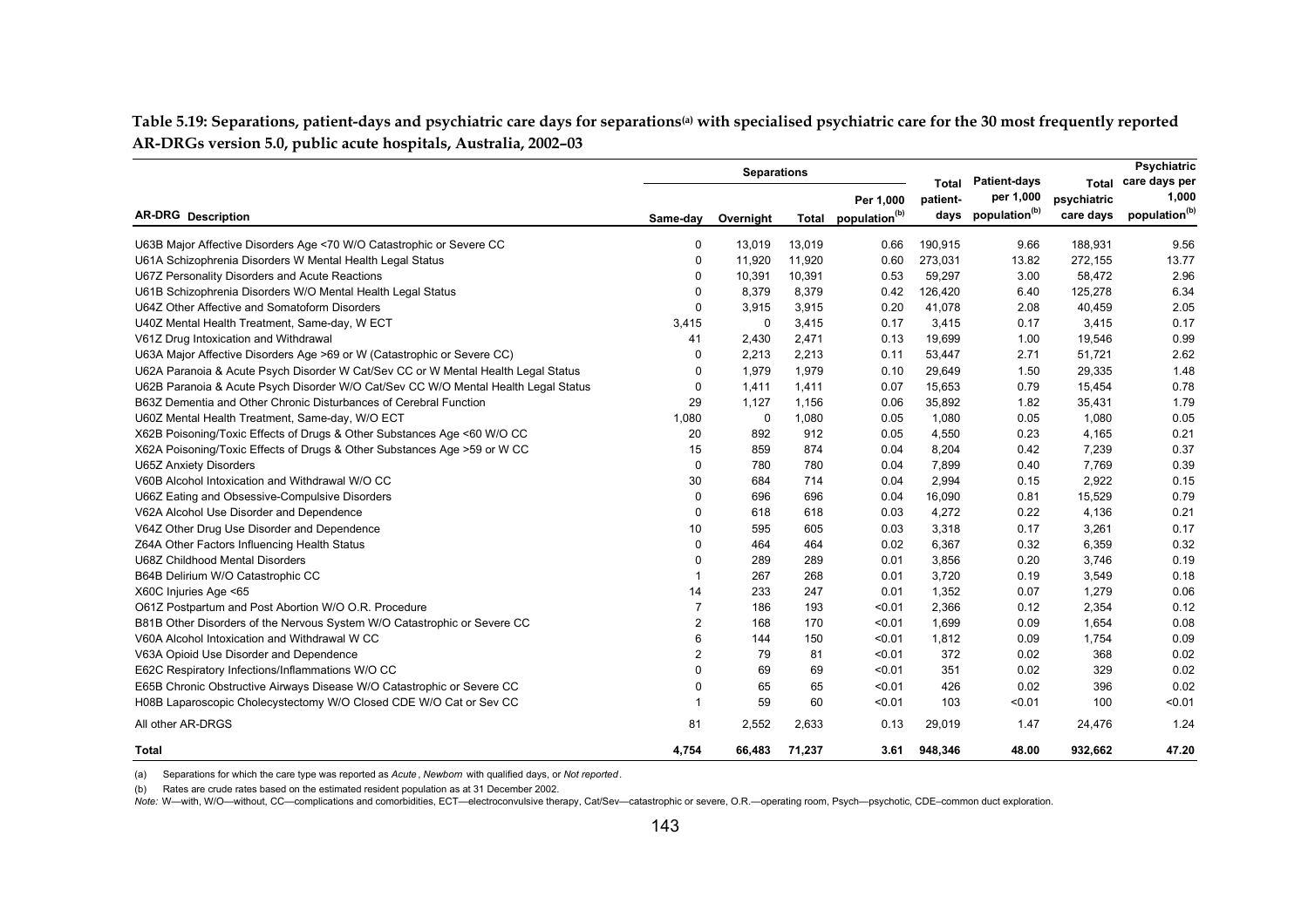Table 5.20: Separations, patient-days and psychiatric care days for separations<sup>(a)</sup> with specialised psychiatric care for the 30 most frequently reported **AR-DRGs version 5.0, private hospitals, Australia, 2002–03**

|                                                                                    | <b>Separations</b>    |           |        |                                 |              | <b>Patient-days</b>       |             | <b>Psychiatric</b><br>care days per |
|------------------------------------------------------------------------------------|-----------------------|-----------|--------|---------------------------------|--------------|---------------------------|-------------|-------------------------------------|
|                                                                                    |                       |           |        | Per 1,000                       | Patient-     | per 1,000                 | Psychiatric | 1,000                               |
| <b>AR-DRG Description</b>                                                          | Same-day              | Overnight |        | Total population <sup>(b)</sup> | days         | population <sup>(b)</sup> | care days   | population <sup>(b)</sup>           |
| U63B Major Affective Disorders Age <70 W/O Catastrophic or Severe CC               | 0                     | 7,595     | 7,595  | 0.38                            | 144,264      | 7.30                      | 143,447     | 7.26                                |
| U67Z Personality Disorders and Acute Reactions                                     | $\Omega$              | 2,428     | 2,428  | 0.12                            | 35,753       | 1.81                      | 35,658      | 1.80                                |
| U40Z Mental Health Treatment, Same-day, W ECT                                      | 2,420                 | 0         | 2,420  | 0.12                            | 2,420        | 0.12                      | 2,420       | 0.12                                |
| U61B Schizophrenia Disorders W/O Mental Health Legal Status                        | $\Omega$              | 1,631     | 1,631  | 0.08                            | 33,233       | 1.68                      | 33,208      | 1.68                                |
| U63A Major Affective Disorders Age >69 or W (Catastrophic or Severe CC)            | $\Omega$              | 1,479     | 1,479  | 0.07                            | 33,972       | 1.72                      | 33,616      | 1.70                                |
| V62A Alcohol Use Disorder and Dependence                                           | $\Omega$              | 1,401     | 1,401  | 0.07                            | 21,139       | 1.07                      | 20,727      | 1.05                                |
| U64Z Other Affective and Somatoform Disorders                                      | $\Omega$              | 1,238     | 1,238  | 0.06                            | 22,102       | 1.12                      | 21,841      | 1.11                                |
| <b>U65Z Anxiety Disorders</b>                                                      | $\Omega$              | 1,006     | 1,006  | 0.05                            | 15,841       | 0.80                      | 15,745      | 0.80                                |
| U66Z Eating and Obsessive-Compulsive Disorders                                     | $\Omega$              | 554       | 554    | 0.03                            | 14,965       | 0.76                      | 14,860      | 0.75                                |
| V64Z Other Drug Use Disorder and Dependence                                        | $\overline{7}$        | 391       | 398    | 0.02                            | 6,579        | 0.33                      | 6,570       | 0.33                                |
| U60Z Mental Health Treatment, Same-day, W/O ECT                                    | 332                   | 0         | 332    | 0.02                            | 332          | 0.02                      | 332         | 0.02                                |
| B63Z Dementia and Other Chronic Disturbances of Cerebral Function                  | 2                     | 234       | 236    | 0.01                            | 5,418        | 0.27                      | 5,313       | 0.27                                |
| U62B Paranoia & Acute Psych Disorder W/O Cat/Sev CC W/O Mental Health Legal Status | $\Omega$              | 218       | 218    | 0.01                            | 3,534        | 0.18                      | 3,513       | 0.18                                |
| V63A Opioid Use Disorder and Dependence                                            | $\Omega$              | 199       | 199    | 0.01                            | 2,632        | 0.13                      | 2,631       | 0.13                                |
| V60B Alcohol Intoxication and Withdrawal W/O CC                                    | $\overline{2}$        | 173       | 175    | < 0.01                          | 2.153        | 0.11                      | 2,152       | 0.11                                |
| V61Z Drug Intoxication and Withdrawal                                              | $\boldsymbol{\Delta}$ | 95        | 99     | < 0.01                          | 1.632        | 0.08                      | 1,632       | 0.08                                |
| O61Z Postpartum and Post Abortion W/O O.R. Procedure                               | 3                     | 77        | 80     | < 0.01                          | 1,502        | 0.08                      | 1,500       | 0.08                                |
| B64B Delirium W/O Catastrophic CC                                                  | $\Omega$              | 76        | 76     | < 0.01                          | 1,482        | 0.08                      | 1,477       | 0.07                                |
| U61A Schizophrenia Disorders W Mental Health Legal Status                          | $\Omega$              | 66        | 66     | < 0.01                          | 2,053        | 0.10                      | 2,053       | 0.10                                |
| V60A Alcohol Intoxication and Withdrawal W CC                                      | $\Omega$              | 57        | 57     | < 0.01                          | 768          | 0.04                      | 748         | 0.04                                |
| E63Z Sleep Apnoea                                                                  | $\Omega$              | 49        | 49     | < 0.01                          | 94           | < 0.01                    | 63          | < 0.01                              |
| X62A Poisoning/Toxic Effects of Drugs & Other Substances Age > 59 or W CC          |                       | 39        | 40     | < 0.01                          | 529          | 0.03                      | 484         | 0.02                                |
| U62A Paranoia & Acute Psych Disorder W Cat/Sev CC or W Mental Health Legal Status  | $\Omega$              | 25        | 25     | < 0.01                          | 688          | 0.03                      | 688         | 0.03                                |
| U68Z Childhood Mental Disorders                                                    | $\Omega$              | 23        | 23     | < 0.01                          | 416          | 0.02                      | 416         | 0.02                                |
| Z64A Other Factors Influencing Health Status                                       | $\Omega$              | 22        | 22     | < 0.01                          | 555          | 0.03                      | 555         | 0.03                                |
| V63B Opioid Use Disorder and Dependence, Left Against Medical Advice               | $\Omega$              | 21        | 21     | < 0.01                          | 137          | < 0.01                    | 135         | < 0.01                              |
| Z61Z Signs and Symptoms                                                            | $\mathbf 0$           | 17        | 17     | < 0.01                          | 345          | 0.02                      | 345         | 0.02                                |
| X62B Poisoning/Toxic Effects of Drugs & Other Substances Age <60 W/O CC            | $\Omega$              | 16        | 16     | < 0.01                          | 236          | 0.01                      | 211         | 0.01                                |
| B81B Other Disorders of the Nervous System W/O Catastrophic or Severe CC           | $\Omega$              | 10        | 10     | < 0.01                          | 161          | < 0.01                    | 155         | < 0.01                              |
| 168B Non-surgical Spinal Disorders W/O CC                                          | $\Omega$              | 9         | 9      | < 0.01                          | 261          | 0.01                      | 175         | < 0.01                              |
| All other AR-DRGS                                                                  | 25                    | 151       | 176    | < 0.01                          | 3.197        | 0.16                      | 2,792       | 0.14                                |
| Total                                                                              | 2.796                 | 19.300    | 22.096 |                                 | 1.12 358.393 | 18.14                     | 355.462     | 17.99                               |

(a) Separations for which the care type was reported as *Acute*, *Newborn* with qualified days, or *Not reported*.

(b) Rates are crude rates based on the estimated resident population as at 31 December 2002.

*Note:* W—with, W/O—without, CC—complications and comorbidities, ECT—electroconvulsive therapy, Cat/Sev—catastrophic or severe, O.R.—operating room, Psych—psychotic.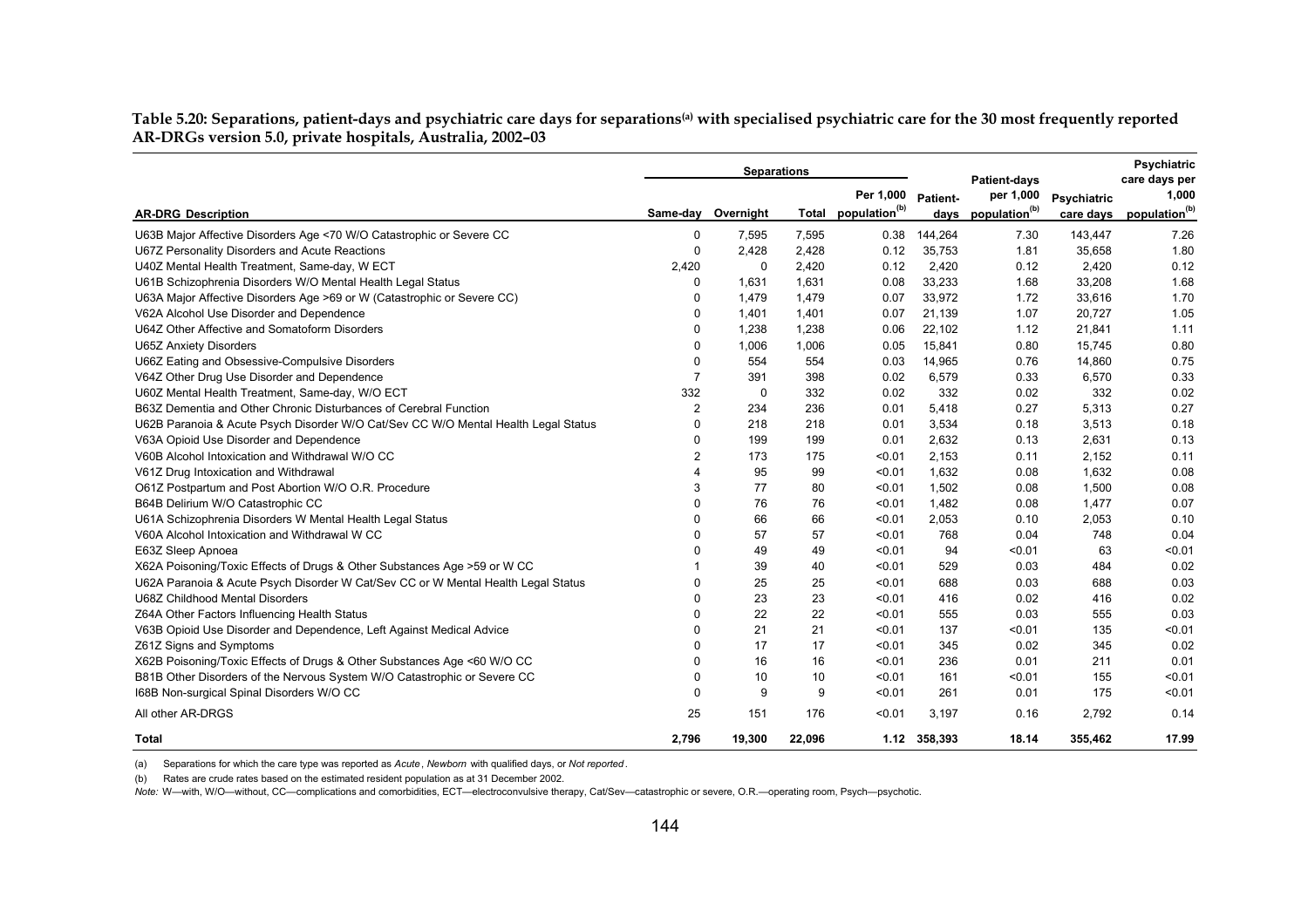Table 5.21: Separations, patient-days and psychiatric care days for separations<sup>(a)</sup> with specialised psychiatric care for the 30 most frequently reported **AR-DRGs version 5.0, public psychiatric hospitals, Australia, 2002–03**

|                                                                                    | <b>Separations</b> |                |                |                                 |          |                                  |             |                                    |
|------------------------------------------------------------------------------------|--------------------|----------------|----------------|---------------------------------|----------|----------------------------------|-------------|------------------------------------|
|                                                                                    |                    |                |                | Per 1,000                       | Patient- | <b>Patient-days</b><br>per 1,000 | Psychiatric | Psychiatric care<br>days per 1,000 |
| <b>AR-DRG</b> Description                                                          | Same-day           | Overnight      |                | Total population <sup>(b)</sup> | days     | population <sup>(b)</sup>        | care days   | population <sup>(b)</sup>          |
| U61A Schizophrenia Disorders W Mental Health Legal Status                          | 0                  | 2,597          | 2,597          | 0.13                            | 182,019  | 9.21                             | 177,770     | 9.00                               |
| U67Z Personality Disorders and Acute Reactions                                     | 0                  | 1,924          | 1,924          | 0.10                            | 15,163   | 0.77                             | 14,775      | 0.75                               |
| U63B Major Affective Disorders Age <70 W/O Catastrophic or Severe CC               | 0                  | 1,888          | 1,888          | 0.10                            | 39,171   | 1.98                             | 38,679      | 1.96                               |
| U61B Schizophrenia Disorders W/O Mental Health Legal Status                        | 0                  | 1,441          | 1,441          | 0.07                            | 73,823   | 3.74                             | 73,377      | 3.71                               |
| V61Z Drug Intoxication and Withdrawal                                              |                    | 492            | 496            | 0.03                            | 4,397    | 0.22                             | 4,373       | 0.22                               |
| U62A Paranoia & Acute Psych Disorder W Cat/Sev CC or W Mental Health Legal Status  | 0                  | 419            | 419            | 0.02                            | 7,742    | 0.39                             | 7,651       | 0.39                               |
| Z64A Other Factors Influencing Health Status                                       | 0                  | 418            | 418            | 0.02                            | 3,208    | 0.16                             | 2.766       | 0.14                               |
| U64Z Other Affective and Somatoform Disorders                                      | 0                  | 411            | 411            | 0.02                            | 5,820    | 0.29                             | 5,407       | 0.27                               |
| U60Z Mental Health Treatment, Same-day, W/O ECT                                    | 377                | $\mathbf 0$    | 377            | 0.02                            | 377      | 0.02                             | 377         | 0.02                               |
| B63Z Dementia and Other Chronic Disturbances of Cerebral Function                  | $\overline{2}$     | 320            | 322            | 0.02                            | 22,794   | 1.15                             | 22.742      | 1.15                               |
| U63A Major Affective Disorders Age >69 or W (Catastrophic or Severe CC)            | 0                  | 297            | 297            | 0.02                            | 9,573    | 0.48                             | 9,567       | 0.48                               |
| V60B Alcohol Intoxication and Withdrawal W/O CC                                    | 5                  | 246            | 251            | 0.01                            | 1,466    | 0.07                             | 1,453       | 0.07                               |
| V64Z Other Drug Use Disorder and Dependence                                        | 6                  | 227            | 233            | 0.01                            | 1,581    | 0.08                             | 1,471       | 0.07                               |
| U62B Paranoia & Acute Psych Disorder W/O Cat/Sev CC W/O Mental Health Legal Status | 0                  | 218            | 218            | 0.01                            | 3,955    | 0.20                             | 3.741       | 0.19                               |
| V62A Alcohol Use Disorder and Dependence                                           | 0                  | 144            | 144            | < 0.01                          | 1,829    | 0.09                             | 1,716       | 0.09                               |
| <b>U65Z Anxiety Disorders</b>                                                      | 0                  | 81             | 81             | < 0.01                          | 1,016    | 0.05                             | 941         | 0.05                               |
| U68Z Childhood Mental Disorders                                                    | $\Omega$           | 75             | 75             | < 0.01                          | 708      | 0.04                             | 594         | 0.03                               |
| B64B Delirium W/O Catastrophic CC                                                  | 0                  | 69             | 69             | < 0.01                          | 1,926    | 0.10                             | 1,907       | 0.10                               |
| U66Z Eating and Obsessive-Compulsive Disorders                                     | 0                  | 47             | 47             | < 0.01                          | 1,184    | 0.06                             | 1,101       | 0.06                               |
| V60A Alcohol Intoxication and Withdrawal W CC                                      | 3                  | 41             | 44             | < 0.01                          | 750      | 0.04                             | 750         | 0.04                               |
| B81B Other Disorders of the Nervous System W/O Catastrophic or Severe CC           |                    | 35             | 36             | < 0.01                          | 5,745    | 0.29                             | 5,731       | 0.29                               |
| V63A Opioid Use Disorder and Dependence                                            | 0                  | 33             | 33             | < 0.01                          | 211      | 0.01                             | 199         | 0.01                               |
| O61Z Postpartum and Post Abortion W/O O.R. Procedure                               | 0                  | 14             | 14             | < 0.01                          | 334      | 0.02                             | 334         | 0.02                               |
| B67B Degenerative Nervous System Disorders Age >59 W/O Cat or Sev CC               | 0                  | 8              | 8              | < 0.01                          | 2,012    | 0.10                             | 2,012       | 0.10                               |
| B67A Degenerative Nervous System Disorders W Cat or Sev CC                         | 0                  | $\overline{7}$ | $\overline{7}$ | < 0.01                          | 316      | 0.02                             | 316         | 0.02                               |
| X62B Poisoning/Toxic Effects of Drugs & Other Substances Age <60 W/O CC            | 0                  | $\overline{7}$ | $\overline{7}$ | < 0.01                          | 40       | < 0.01                           | 40          | < 0.01                             |
| B64A Delirium W Catastrophic CC                                                    |                    | 4              | 5              | < 0.01                          | 68       | < 0.01                           | 68          | < 0.01                             |
| B67C Degenerative Nervous System Disorders Age <60 W/O Cat or Sev CC               | 0                  | 5              | 5              | < 0.01                          | 445      | 0.02                             | 445         | 0.02                               |
| O66A Antenatal & Other Obstetric Admission                                         | 0                  | 5              | 5              | < 0.01                          | 111      | < 0.01                           | 111         | < 0.01                             |
| U40Z Mental Health Treatment, Same-day, W ECT                                      | 5                  | $\mathbf 0$    | 5              | < 0.01                          | 5        | < 0.01                           | 5           | < 0.01                             |
| All other AR-DRGS                                                                  | 13                 | 158            | 171            | < 0.01                          | 22,319   | 1.13                             | 21.871      | 1.11                               |
| Total                                                                              | 417                | 11.631         | 12,048         | 0.61                            | 410.108  | 20.76                            | 402.290     | 20.36                              |

(a) Separations for which the care type was reported as *Acute*, *Newborn* with qualified days, or *Not reported*.

(b) Rates are crude rates based on the estimated resident population as at 31 December 2002.

*Note:* W—with, W/O—without, CC—complications and comorbidities, ECT—electroconvulsive therapy, Cat/Sev—catastrophic or severe, O.R.—operating room, Psych—psychotic.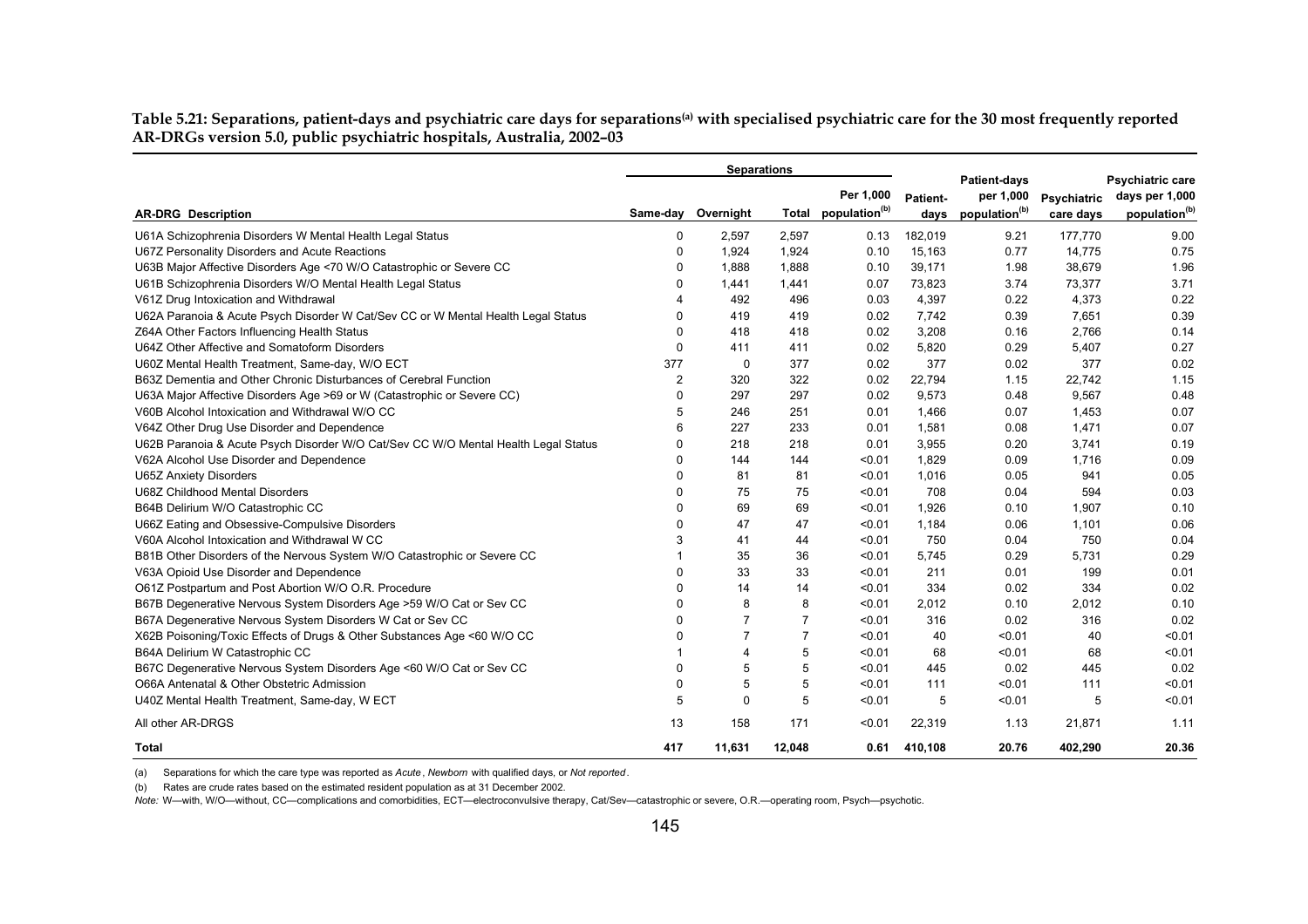|                      |                                                                            |                         | Separations for which the procedure<br>was reported |        |                               | ALOS (days)<br>Psychiatric excluding same- |        |                        |
|----------------------|----------------------------------------------------------------------------|-------------------------|-----------------------------------------------------|--------|-------------------------------|--------------------------------------------|--------|------------------------|
| Procedure            |                                                                            | Same-day                | Overnight                                           | Total  | <b>Patient-days</b>           | care days                                  | day    | procedures<br>reported |
|                      |                                                                            |                         |                                                     |        | <b>Public acute hospitals</b> |                                            |        |                        |
| 95550-01             | Allied health intervention, social work                                    | 71                      | 12,189                                              | 12,260 | 314,846                       | 308,022                                    | 25.8   | 12,270                 |
| 95550-02             | Allied health intervention, occupational therapy                           | 55                      | 9,482                                               | 9,537  | 268,287                       | 263,166                                    | 28.3   | 9,543                  |
| 93340-00             | Electroconvulsive therapy $[ECT] \leq 8$ treatments                        | 3,353                   | 1,765                                               | 5,118  | 44,566                        | 43,897                                     | 23.4   | 5,141                  |
| 92514-99             | General anaesthesia, ASA 99                                                | 3,001                   | 2,051                                               | 5,052  | 64,624                        | 63,093                                     | 30.0   | 13,161                 |
| 56001-00             | Computerised tomography of brain                                           | 23                      | 3,750                                               | 3,773  | 95,284                        | 92,092                                     | 25.4   | 3,787                  |
| 95550-03             | Allied health intervention, physiotherapy                                  | $\overline{7}$          | 2,930                                               | 2,937  | 85,700                        | 80,434                                     | 29.2   | 2,944                  |
| 95550-10             | Allied health intervention, psychology                                     | 21                      | 2,382                                               | 2,403  | 66,684                        | 65,806                                     | 28.0   | 2,405                  |
| 95550-00             | Allied health intervention, dietetics                                      | 58                      | 2,327                                               | 2,385  | 79,961                        | 76,620                                     | 34.3   | 2,390                  |
| 93340-01             | Electroconvulsive therapy [ECT] > 8 treatments                             | 243                     | 652                                                 | 895    | 36,589                        | 35,962                                     | 55.7   | 899                    |
| 92514-29             | General anaesthesia, ASA 29                                                | 318                     | 502                                                 | 820    | 13,259                        | 12,683                                     | 25.8   | 2,243                  |
| 95550-05             | Allied health intervention, speech pathology                               | -1                      | 590                                                 | 591    | 26,617                        | 25,064                                     | 45.1   | 592                    |
| 95550-04             | Allied health intervention, podiatry                                       | $\Omega$                | 548                                                 | 548    | 30,605                        | 30,143                                     | 55.8   | 549                    |
| 56007-00             | Computerised tomography of brain with intravenous contrast medium          | 0                       | 455                                                 | 455    | 12,109                        | 11,287                                     | 26.6   | 455                    |
| 92515-99             | Sedation, ASA 99                                                           | 42                      | 356                                                 | 398    | 10,964                        | 9,896                                      | 30.7   | 618                    |
| 90901-00             | Magnetic resonance imaging of brain                                        | $\overline{2}$          | 372                                                 | 374    | 14,223                        | 13,296                                     | 38.2   | 377                    |
| 95550-09             | Allied health intervention, pharmacy                                       | $\overline{2}$          | 360                                                 | 362    | 9,235                         | 8,629                                      | 25.6   | 362                    |
| 92514-19             | General anaesthesia, ASA 19                                                | 66                      | 229                                                 | 295    | 4,810                         | 4,678                                      | 20.7   | 884                    |
| 30026-00             | Repair of wound of skin and subcutaneous tissue of other site, superficial | 25                      | 251                                                 | 276    | 4,214                         | 4,048                                      | 16.7   | 328                    |
| 95550-11             | Allied health intervention, other                                          | $\mathbf 0$             | 270                                                 | 270    | 6,937                         | 6,589                                      | 25.7   | 270                    |
| 92514-39             | General anaesthesia, ASA 39                                                | 60                      | 189                                                 | 249    | 6,570                         | 5,759                                      | 34.4   | 680                    |
| 92003-00             | Alcohol detoxification                                                     | $\overline{1}$          | 231                                                 | 232    | 2,464                         | 2,355                                      | 10.7   | 232                    |
| 96175-00             | Mental/behavioural assessment                                              | 3                       | 209                                                 | 212    | 6,000                         | 5,721                                      | 28.7   | 212                    |
| 95550-12             | Allied health intervention, pastoral care                                  | $\Omega$                | 177                                                 | 177    | 7,046                         | 6,969                                      | 39.8   | 177                    |
| 96032-00             | Psychosocial assessment                                                    | 0                       | 158                                                 | 158    | 2,120                         | 2,089                                      | 13.4   | 158                    |
| 13706-02             | Transfusion of packed cells                                                | 2                       | 146                                                 | 148    | 2,736                         | 1,825                                      | 18.7   | 150                    |
| 13882-00             | Management of continuous ventilatory support, <= 24 hours                  | 1                       | 145                                                 | 146    | 1,885                         | 1,456                                      | 13.0   | 146                    |
| 30473-01             | Panendoscopy to duodenum with biopsy                                       | 0                       | 140                                                 | 140    | 4,271                         | 3,957                                      | 30.5   | 140                    |
| 13857-00             | Continuous ventilatory support, initiation outside of intensive care unit  |                         | 137                                                 | 138    | 2,267                         | 1,676                                      | 16.5   | 138                    |
| 95550-13             | Allied health intervention, music therapy                                  | $\Omega$                | 124                                                 | 124    | 4,572                         | 4,474                                      | 36.9   | 124                    |
| 92191-00             | Enteral infusion of nutritional substances                                 | $\overline{\mathbf{1}}$ | 116                                                 | 117    | 3,742                         | 3,279                                      | 32.3   | 117                    |
|                      | Other                                                                      | 131                     | 5,405                                               | 5,536  | 146,214                       | 125,902                                    | 27.0   | 5,971                  |
|                      | No procedure or not reported                                               | 1,138                   | 43,578                                              | 44,716 | 478,406                       | 474,607                                    | $\sim$ | $\sim$                 |
| Total <sup>(b)</sup> |                                                                            | 4,962                   | 68,866                                              | 73,828 | 1,057,524                     | 1,041,083                                  | 15.3   | 67,463                 |

#### Table 5.22: The 30 most frequently reported procedures for separations<sup>(a)</sup> with specialised psychiatric care, by hospital type, Australia, 2002-03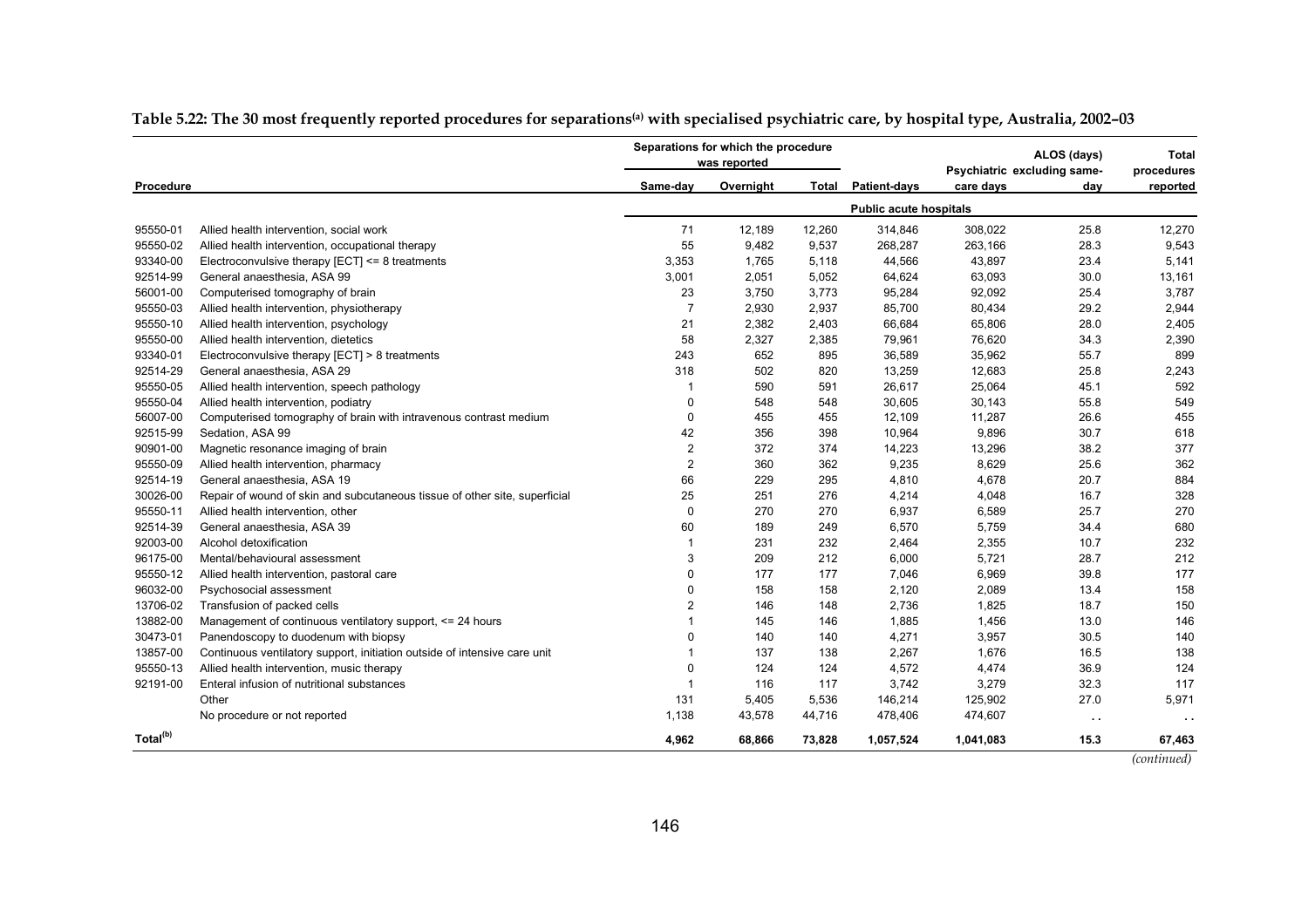Table 5.22 (continued): The 30 most frequently reported procedures for separations<sup>(a)</sup> with specialised psychiatric care, by hospital type, Australia, **2002–03**

|                      |                                                     |                         | Separations for which the procedure<br>was reported |              |                          | Psychiatric excluding same- | ALOS (days)   | <b>Total</b><br>procedures |
|----------------------|-----------------------------------------------------|-------------------------|-----------------------------------------------------|--------------|--------------------------|-----------------------------|---------------|----------------------------|
| Procedure            |                                                     | Same-day                | Overnight                                           | <b>Total</b> | <b>Patient-days</b>      | care days                   | day           | reported                   |
|                      |                                                     |                         |                                                     |              | <b>Private hospitals</b> |                             |               |                            |
| 93340-00             | Electroconvulsive therapy $[ECT] \leq 8$ treatments | 2,807                   | 1,890                                               | 4,697        | 32,310                   | 32,230                      | 16            | 4,723                      |
| 92514-99             | General anaesthesia, ASA 99                         | 2,339                   | 1,776                                               | 4,115        | 38,573                   | 38,376                      | 20            | 7,980                      |
| 95550-10             | Allied health intervention, psychology              | 41                      | 1,621                                               | 1,662        | 40,068                   | 39,810                      | 25            | 1,666                      |
| 96180-00             | Other psychotherapies or psychosocial therapies     | 9                       | 1,385                                               | 1,394        | 27,898                   | 27,862                      | 20            | 1,396                      |
| 96090-00             | Other counselling or education                      | $\overline{4}$          | 1,318                                               | 1,322        | 34,732                   | 33,865                      | 26            | 1,343                      |
| 95550-01             | Allied health intervention, social work             | 6                       | 1,223                                               | 1,229        | 35,807                   | 35,292                      | 29            | 1,230                      |
| 96185-00             | Supportive psychotherapy, not elsewhere classified  | 57                      | 1,113                                               | 1,170        | 23,266                   | 23,187                      | 21            | 1,173                      |
| 92003-00             | Alcohol detoxification                              | $\mathbf 0$             | 1,088                                               | 1,088        | 17,082                   | 17,027                      | 16            | 1,092                      |
| 95550-02             | Allied health intervention, occupational therapy    | -1                      | 1,018                                               | 1,019        | 28,068                   | 27,901                      | 28            | 1,019                      |
| 96101-00             | Cognitive behaviour therapy [CBT]                   | 6                       | 1,000                                               | 1,006        | 22,429                   | 22,217                      | 22            | 1,008                      |
| 96001-00             | Psychological skills training                       | $\overline{4}$          | 768                                                 | 772          | 17,896                   | 17,364                      | 23            | 782                        |
| 93340-01             | Electroconvulsive therapy [ECT] > 8 treatments      | 156                     | 582                                                 | 738          | 25,282                   | 25,179                      | 43            | 783                        |
| 95550-00             | Allied health intervention, dietetics               | 97                      | 628                                                 | 725          | 20,609                   | 20,156                      | 33            | 727                        |
| 96073-00             | Substance addiction counselling or education        | 9                       | 680                                                 | 689          | 13,806                   | 13,342                      | 20            | 715                        |
| 96175-00             | Mental/behavioural assessment                       | $\overline{\mathbf{1}}$ | 620                                                 | 621          | 14,175                   | 14,163                      | 23            | 637                        |
| 92514-29             | General anaesthesia, ASA 29                         | 323                     | 273                                                 | 596          | 8,043                    | 8,008                       | 28            | 1,998                      |
| 95550-11             | Allied health intervention, other                   | 26                      | 569                                                 | 595          | 10,061                   | 10,029                      | 18            | 595                        |
| 92004-00             | Alcohol rehabilitation and detoxification           | $\overline{2}$          | 581                                                 | 583          | 10,418                   | 10,377                      | 18            | 591                        |
| 95550-03             | Allied health intervention, physiotherapy           | $\overline{7}$          | 509                                                 | 516          | 15,504                   | 14,879                      | 30            | 517                        |
| 92006-00             | Drug detoxification                                 |                         | 444                                                 | 445          | 6,285                    | 6,284                       | 14            | 446                        |
| 96030-00             | Situational/occupational/environmental assessment   |                         | 412                                                 | 413          | 12,915                   | 12,249                      | 31            | 431                        |
| 96027-00             | Prescribed/self-selected medication assessment      |                         | 398                                                 | 399          | 10,210                   | 9,564                       | 26            | 401                        |
| 96032-00             | Psychosocial assessment                             |                         | 375                                                 | 376          | 11,780                   | 11,216                      | 31            | 382                        |
| 92514-19             | General anaesthesia, ASA 19                         | 211                     | 145                                                 | 356          | 4,071                    | 4,071                       | 27            | 913                        |
| 96034-00             | Alcohol and other drug assessment                   | $\mathbf 0$             | 289                                                 | 289          | 8,121                    | 7,602                       | 28            | 313                        |
| 92514-39             | General anaesthesia, ASA 39                         | 63                      | 218                                                 | 281          | 5,812                    | 5,780                       | 26            | 1,257                      |
| 96066-00             | Preventative counselling or education               | -1                      | 273                                                 | 274          | 7,254                    | 6,321                       | 27            | 289                        |
| 56001-00             | Computerised tomography of brain                    | $\overline{2}$          | 246                                                 | 248          | 6,542                    | 6,231                       | 27            | 249                        |
| 92007-00             | Drug rehabilitation and detoxification              | $\mathbf 0$             | 236                                                 | 236          | 4,355                    | 4,350                       | 18            | 239                        |
| 92002-00             | Alcohol rehabilitation                              | $\mathbf 0$             | 230                                                 | 230          | 5,646                    | 5,281                       | 25            | 234                        |
|                      | Other                                               | 31                      | 3,757                                               | 3,788        | 117,716                  | 109,655                     | 31            | 4,396                      |
|                      | No procedure or not reported                        | 204                     | 9,734                                               | 9,938        | 154,839                  | 154,568                     | $\sim$ $\sim$ | $\sim$ $\sim$              |
| Total <sup>(b)</sup> |                                                     | 3,355                   | 22,347                                              | 25,702       | 420,496                  | 417,560                     | 18.7          | 39,525                     |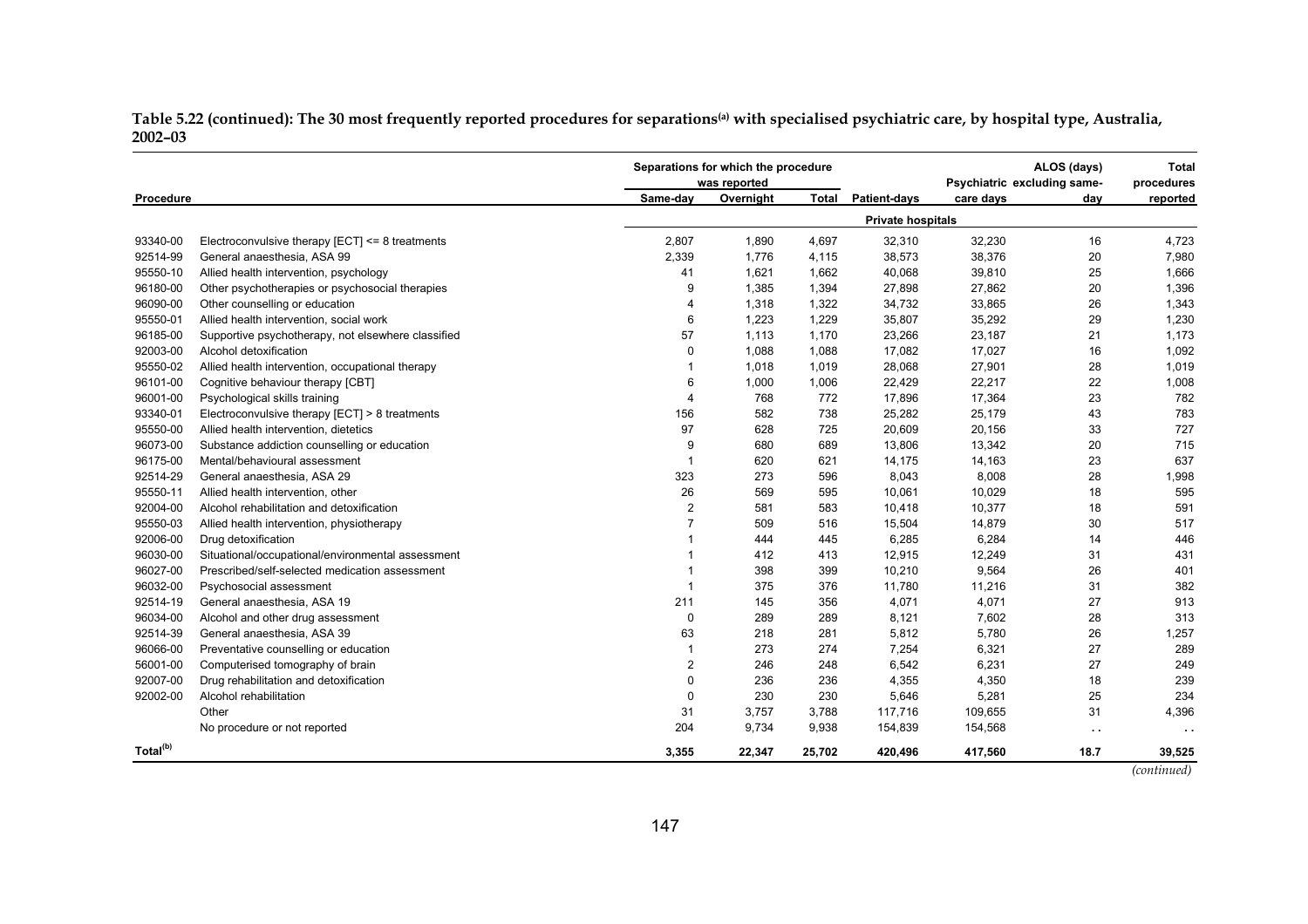Table 5.22 (continued): The 30 most frequently reported procedures for separations<sup>(a)</sup> with specialised psychiatric care, by hospital type, Australia, **2002–03**

|                      |                                                                            | Separations for which the procedure<br>ALOS (days)<br>was reported<br>Psychiatric excluding same- |           |        |                                     |           |        |            |
|----------------------|----------------------------------------------------------------------------|---------------------------------------------------------------------------------------------------|-----------|--------|-------------------------------------|-----------|--------|------------|
|                      |                                                                            |                                                                                                   |           |        |                                     |           |        | procedures |
| <b>Procedure</b>     |                                                                            | Same-day                                                                                          | Overnight | Total  | <b>Patient-days</b>                 | care days | day    | reported   |
|                      |                                                                            |                                                                                                   |           |        | <b>Public psychiatric hospitals</b> |           |        |            |
| 95550-01             | Allied health intervention, social work                                    | 130                                                                                               | 5,095     | 5,225  | 343,477                             | 342,554   | 67.4   | 5,227      |
| 96175-00             | Mental/behavioural assessment                                              | 248                                                                                               | 2,507     | 2,755  | 97,411                              | 97,381    | 38.8   | 2,756      |
| 95550-02             | Allied health intervention, occupational therapy                           | 3                                                                                                 | 2,666     | 2,669  | 291,521                             | 290,748   | 109.3  | 2,673      |
| 95550-10             | Allied health intervention, psychology                                     | 78                                                                                                | 1,782     | 1,860  | 149,579                             | 148,993   | 83.9   | 1,863      |
| 95550-03             | Allied health intervention, physiotherapy                                  | -1                                                                                                | 629       | 630    | 129,648                             | 129,644   | 206.1  | 632        |
| 95550-00             | Allied health intervention, dietetics                                      | 8                                                                                                 | 543       | 551    | 125,204                             | 125,140   | 230.6  | 552        |
| 93340-00             | Electroconvulsive therapy $[ECT] \leq 8$ treatments                        | 227                                                                                               | 316       | 543    | 11,716                              | 11,668    | 36.4   | 543        |
| 96073-00             | Substance addiction counselling or education                               | $\mathbf 0$                                                                                       | 334       | 334    | 10,716                              | 10,716    | 32.1   | 334        |
| 56001-00             | Computerised tomography of brain                                           | $\mathbf 0$                                                                                       | 270       | 270    | 29,876                              | 29,849    | 110.7  | 271        |
| 95550-05             | Allied health intervention, speech pathology                               | $\overline{2}$                                                                                    | 217       | 219    | 49,044                              | 49,042    | 226.0  | 219        |
| 92514-29             | General anaesthesia, ASA 29                                                | 149                                                                                               | 64        | 213    | 3,186                               | 3,186     | 47.5   | 642        |
| 95550-13             | Allied health intervention, music therapy                                  | $\mathbf 0$                                                                                       | 204       | 204    | 22,816                              | 22,695    | 111.8  | 204        |
| 92514-19             | General anaesthesia, ASA 19                                                | 32                                                                                                | 170       | 202    | 6,741                               | 6,723     | 39.5   | 1,163      |
| 95550-04             | Allied health intervention, podiatry                                       | $\mathbf 0$                                                                                       | 199       | 199    | 56,895                              | 56,895    | 285.9  | 199        |
| 92514-99             | General anaesthesia, ASA 99                                                | 3                                                                                                 | 192       | 195    | 46,941                              | 46,849    | 244.5  | 1,176      |
| 95550-09             | Allied health intervention, pharmacy                                       | $\mathbf{0}$                                                                                      | 191       | 191    | 8,324                               | 8,324     | 43.6   | 191        |
| 93340-01             | Electroconvulsive therapy [ECT] > 8 treatments                             | $\mathbf 0$                                                                                       | 173       | 173    | 39,642                              | 39,578    | 229.1  | 184        |
| 95550-11             | Allied health intervention, other                                          | $\mathbf 0$                                                                                       | 170       | 170    | 28,835                              | 28,826    | 169.6  | 170        |
| 96171-00             | Accompanying or transportation of client                                   | 0                                                                                                 | 77        | 77     | 7,882                               | 7,882     | 102.4  | 80         |
| 95550-12             | Allied health intervention, pastoral care                                  | $\mathbf 0$                                                                                       | 67        | 67     | 1,469                               | 1,469     | 21.9   | 67         |
| 96181-00             | Art therapy                                                                | $\mathbf 0$                                                                                       | 51        | 51     | 9,306                               | 9,306     | 182.5  | 51         |
| 95550-07             | Allied health intervention, orthoptics                                     | $\mathbf 0$                                                                                       | 44        | 44     | 8,587                               | 8,587     | 195.2  | 44         |
| 92514-39             | General anaesthesia, ASA 39                                                | 28                                                                                                | 13        | 41     | 729                                 | 729       | 53.9   | 148        |
| 97012-00             | Periodic oral examination                                                  | 0                                                                                                 | 39        | 39     | 7,605                               | 7,605     | 195.0  | 44         |
| 96021-00             | Self-care/self-maintenance assessment                                      |                                                                                                   | 36        | 37     | 3,156                               | 3,112     | 87.6   | 37         |
| 97311-00             | Removal of tooth or part(s) thereof                                        | $\Omega$                                                                                          | 28        | 28     | 7,448                               | 7,444     | 266.0  | 43         |
| 97511-00             | Metallic restoration of tooth, 1 surface                                   | $\mathbf{0}$                                                                                      | 26        | 26     | 8,616                               | 8,616     | 331.4  | 43         |
| 96090-00             | Other counselling or education                                             | $\mathbf{0}$                                                                                      | 20        | 20     | 476                                 | 404       | 23.8   | 20         |
| 30026-00             | Repair of wound of skin and subcutaneous tissue of other site, superficial | $\Omega$                                                                                          | 20        | 20     | 3,316                               | 3,316     | 165.8  | 27         |
| 90901-00             | Magnetic resonance imaging of brain                                        | $\mathbf 0$                                                                                       | 19        | 19     | 1,286                               | 1,277     | 67.7   | 19         |
|                      | Other                                                                      | 19                                                                                                | 333       | 352    | 219,406                             | 219,254   | 658.8  | 380        |
|                      | No procedure or not reported                                               | 250                                                                                               | 5,216     | 5,466  | 406,510                             | 389,080   |        |            |
|                      |                                                                            |                                                                                                   |           |        |                                     |           | $\sim$ | $\sim$     |
| Total <sup>(b)</sup> |                                                                            | 648                                                                                               | 12,867    | 13,515 | 906,139                             | 887,359   | 70.4   | 20,002     |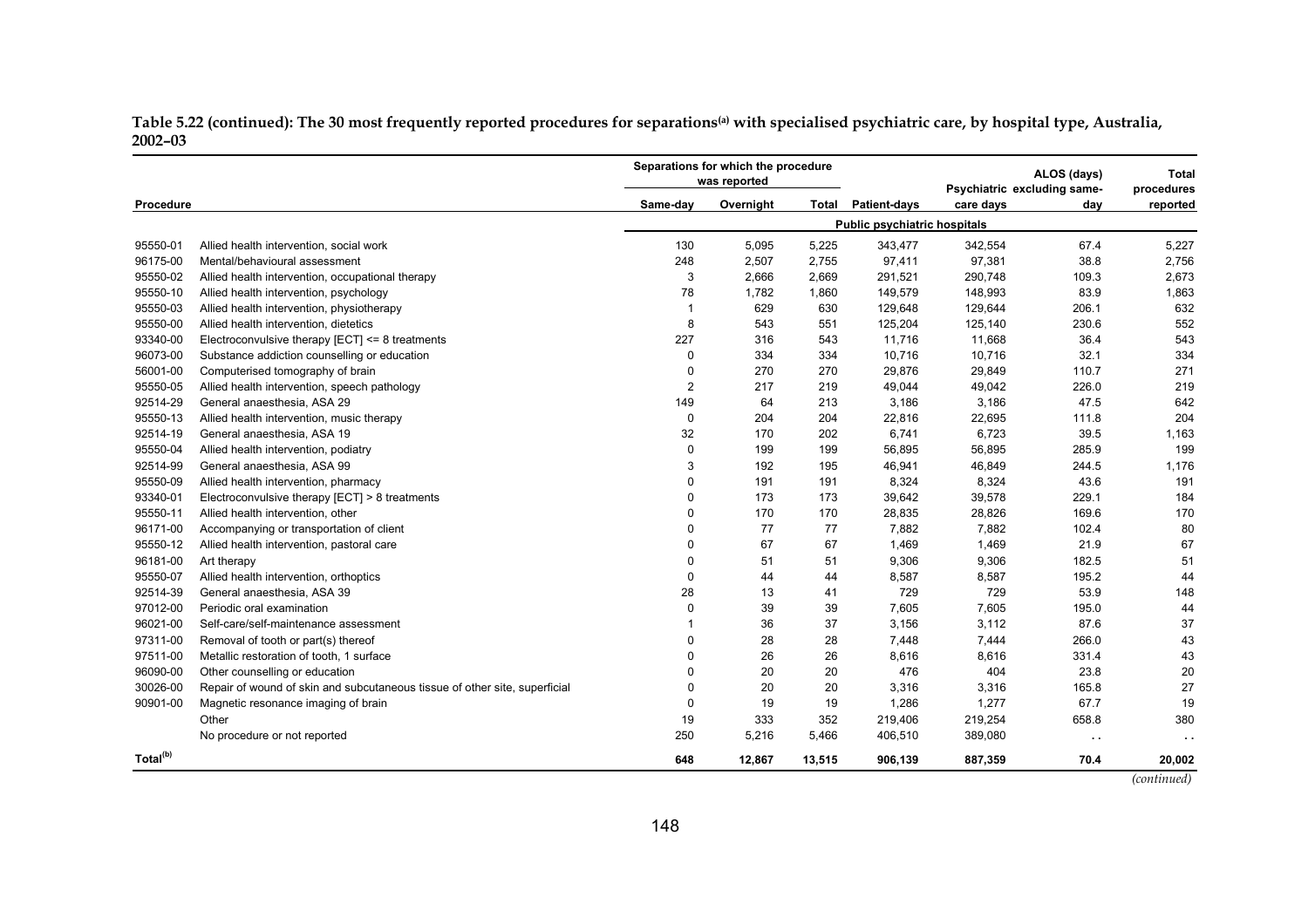Table 5.22 (continued): The 30 most frequently reported procedures for separations<sup>(a)</sup> with specialised psychiatric care, by hospital type, Australia, **2002–03**

|                      |                                                                   |                | Separations for which the procedure<br>was reported |              |                      | ALOS (days)<br>Psychiatric excluding same- |        | <b>Total</b><br>procedures |
|----------------------|-------------------------------------------------------------------|----------------|-----------------------------------------------------|--------------|----------------------|--------------------------------------------|--------|----------------------------|
| Procedure            |                                                                   | Same-day       | Overnight                                           | <b>Total</b> | Patient-days         | care days                                  | day    | reported                   |
|                      |                                                                   |                |                                                     |              | <b>All hospitals</b> |                                            |        |                            |
| 95550-01             | Allied health intervention, social work                           | 207            | 18,507                                              | 18,714       | 694,130              | 685,868                                    | 37.5   | 18,727                     |
| 95550-02             | Allied health intervention, occupational therapy                  | 59             | 13,166                                              | 13,225       | 587,876              | 581,815                                    | 44.6   | 13,235                     |
| 93340-00             | Electroconvulsive therapy $[ECT] \leq 8$ treatments               | 6,387          | 3,971                                               | 10,358       | 88,592               | 87,795                                     | 20.7   | 10,407                     |
| 92514-99             | General anaesthesia, ASA 99                                       | 5,343          | 4,019                                               | 9,362        | 150,138              | 148,318                                    | 36.0   | 22,317                     |
| 95550-10             | Allied health intervention, psychology                            | 140            | 5,785                                               | 5,925        | 256,331              | 254,609                                    | 44.3   | 5,934                      |
| 56001-00             | Computerised tomography of brain                                  | 25             | 4,266                                               | 4,291        | 131,702              | 128,172                                    | 30.9   | 4,307                      |
| 95550-03             | Allied health intervention, physiotherapy                         | 15             | 4,068                                               | 4,083        | 230,852              | 224,957                                    | 56.7   | 4,093                      |
| 95550-00             | Allied health intervention, dietetics                             | 163            | 3,498                                               | 3,661        | 225,774              | 221,916                                    | 64.5   | 3,669                      |
| 96175-00             | Mental/behavioural assessment                                     | 252            | 3,336                                               | 3,588        | 117,586              | 117,265                                    | 35.2   | 3,605                      |
| 93340-01             | Electroconvulsive therapy [ECT] > 8 treatments                    | 399            | 1,344                                               | 1,743        | 98,898               | 98,104                                     | 73.3   | 1,803                      |
| 92514-29             | General anaesthesia, ASA 29                                       | 790            | 839                                                 | 1,629        | 24,488               | 23,877                                     | 28.2   | 4,883                      |
| 96180-00             | Other psychotherapies or psychosocial therapies                   | 9              | 1,475                                               | 1,484        | 29,604               | 29,548                                     | 20.1   | 1,486                      |
| 96090-00             | Other counselling or education                                    | 5              | 1,362                                               | 1,367        | 35,480               | 34,528                                     | 26.0   | 1,388                      |
| 92003-00             | Alcohol detoxification                                            | $\overline{1}$ | 1,330                                               | 1,331        | 19,699               | 19,522                                     | 14.8   | 1,335                      |
| 96185-00             | Supportive psychotherapy, not elsewhere classified                | 57             | 1,127                                               | 1,184        | 23,455               | 23,376                                     | 20.8   | 1,187                      |
| 96073-00             | Substance addiction counselling or education                      | 9              | 1,127                                               | 1,136        | 27,084               | 26,589                                     | 24.0   | 1,163                      |
| 95550-11             | Allied health intervention, other                                 | 26             | 1,009                                               | 1,035        | 45,833               | 45,444                                     | 45.4   | 1,035                      |
| 96101-00             | Cognitive behaviour therapy [CBT]                                 | $\overline{7}$ | 1,009                                               | 1,016        | 22,672               | 22,460                                     | 22.5   | 1,018                      |
| 92514-19             | General anaesthesia, ASA 19                                       | 309            | 544                                                 | 853          | 15,622               | 15,472                                     | 28.1   | 2,960                      |
| 95550-05             | Allied health intervention, speech pathology                      | 3              | 838                                                 | 841          | 76,869               | 75,223                                     | 91.7   | 842                        |
| 95550-04             | Allied health intervention, podiatry                              | -1             | 795                                                 | 796          | 89,284               | 88,698                                     | 112.3  | 797                        |
| 96001-00             | Psychological skills training                                     | $\overline{4}$ | 773                                                 | 777          | 17,987               | 17,451                                     | 23.3   | 787                        |
| 95550-09             | Allied health intervention, pharmacy                              | $\overline{2}$ | 628                                                 | 630          | 19,479               | 18,769                                     | 31.0   | 630                        |
| 92004-00             | Alcohol rehabilitation and detoxification                         | $\overline{2}$ | 596                                                 | 598          | 10,616               | 10,532                                     | 17.8   | 606                        |
| 92514-39             | General anaesthesia, ASA 39                                       | 151            | 420                                                 | 571          | 13,111               | 12,268                                     | 30.9   | 2,085                      |
| 96032-00             | Psychosocial assessment                                           | $\mathbf{1}$   | 535                                                 | 536          | 13,924               | 13,329                                     | 26.0   | 542                        |
| 92515-99             | Sedation, ASA 99                                                  | 45             | 482                                                 | 527          | 16,497               | 15,177                                     | 34.1   | 782                        |
| 56007-00             | Computerised tomography of brain with intravenous contrast medium | $\Omega$       | 505                                                 | 505          | 14,226               | 13,312                                     | 28.2   | 505                        |
| 92006-00             | Drug detoxification                                               | $\overline{2}$ | 488                                                 | 490          | 6,649                | 6,596                                      | 13.6   | 491                        |
| 90901-00             | Magnetic resonance imaging of brain                               | $\overline{2}$ | 428                                                 | 430          | 16,690               | 15,753                                     | 39.0   | 434                        |
|                      | Other                                                             | 208            | 12,528                                              | 12,736       | 625,841              | 591,804                                    | 49.9   | 13,937                     |
|                      | No procedure or not reported                                      | 1,592          | 58,528                                              | 60,120       | 1,039,755            | 1,018,255                                  | $\sim$ | $\sim$                     |
| Total <sup>(b)</sup> |                                                                   | 8,965          | 104,080                                             | 113,045      | 2,384,159            | 2,346,002                                  | 22.8   | 126,990                    |

(a) Separations for which care type was reported as *Newborn* with no qualified days, and records for *Hospital boarders* and *Posthumous organ procurement* have been excluded.

(b) These totals are not necessarily equivalent to the sum of the rows because multiple procedures can be reported for each separation.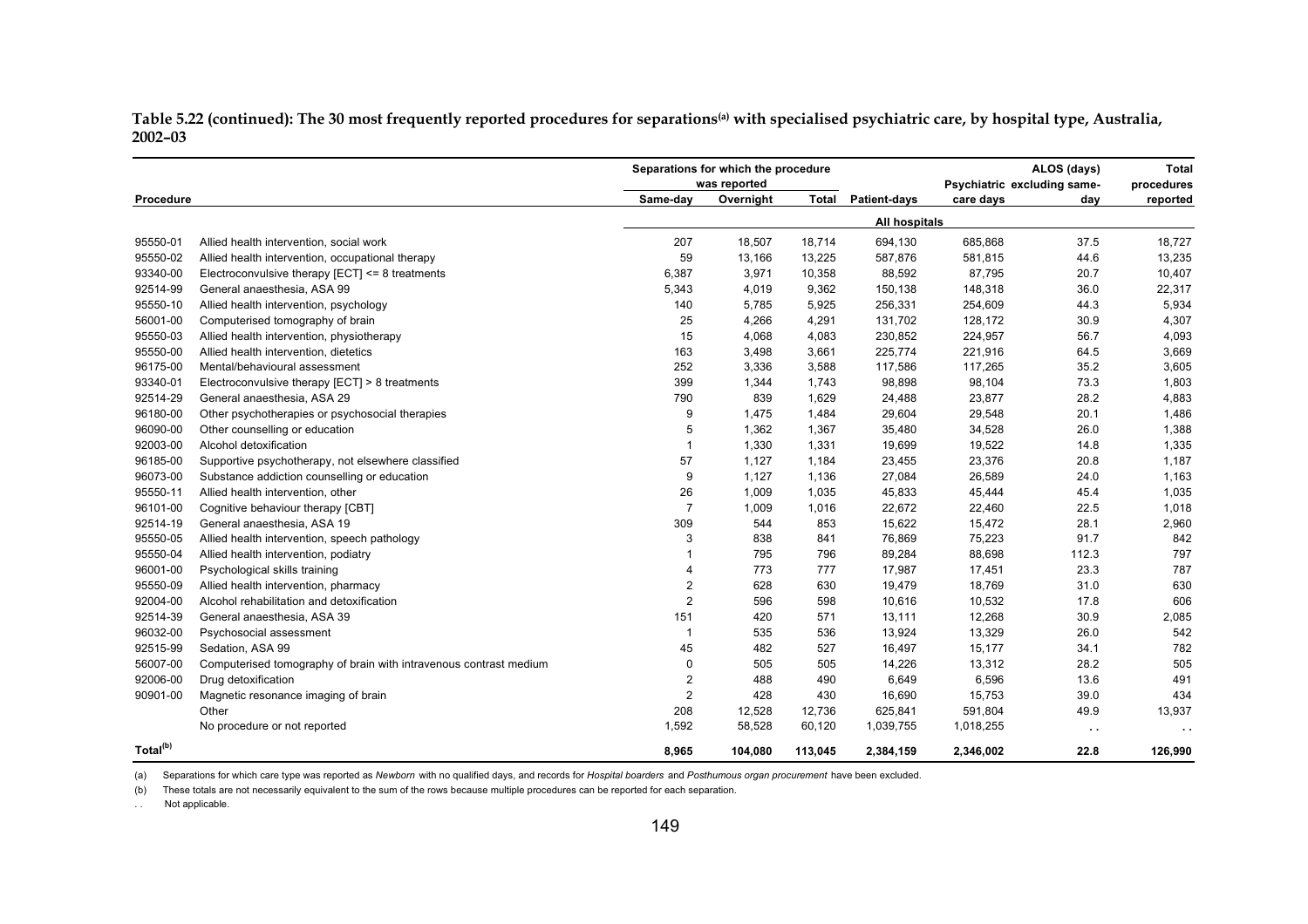## **5.6 Mode of admission**

Mode of admission is an administrative data element that distinguishes between transfers from other hospitals, statistical admissions following a change in care type, and other admissions. A high proportion (83.5%) of separations from public acute hospitals were 'Other admissions'; this includes planned and unplanned admissions excluding transfers from other hospitals and statistical admissions (Table 5.23). For private hospitals, the corresponding percentage was 94.4%. In public psychiatric hospitals, 65.8% of separations with specialised psychiatric care were 'Other admissions'.

# **5.7 Mode of separation**

Approximately 83.0% of separations (61,305 separations) with specialised psychiatric care from public acute hospitals and 95.0% (24,405) from private hospitals ended with a discharge either to the patient's usual residence or own accommodation, or to a welfare institution (Table 5.24). For public psychiatric hospitals, the equivalent figure was 70.3% (9,504), with 9.3% (1,258) ending in statistical discharges from leave and 8.0% (1,077) ending in discharge or transfer to an acute hospital. Statistical discharges from leave are statistical separations that occur while a patient is on leave from the hospital. Statistical discharge occurred for 8.1% of separations with specialised psychiatric care in Western Australia compared with the national average of 2.5%.

# **5.8 Care type**

Care type describes the treatment of a patient using the following categories: acute care, rehabilitation care, palliative care, geriatric evaluation and management care, psychogeriatric care, maintenance care or other admitted-patient care (Tables 5.25, 5.26 and 5.27). See the Glossary for further detail and Box 4.2 for differences between jurisdictions.

Acute care was the most frequently recorded care type in all jurisdictions and hospital sectors (105,381 or 93.2% of separations with specialised psychiatric care). It also accounted for the majority of patient-days (72.0%) reported for these separations, and the majority of associated psychiatric care days (72.1%). Maintenance care accounted for only 1.3% of separations with specialised psychiatric care, but for 17.2% of patient-days and 17.5% of psychiatric care days. In Queensland, the administrative practice of assigning maintenance care to long-stay patients has the effect of reducing the proportion of psychogeriatric and rehabilitation care types reported. The variation among the jurisdictions reflects differences in the types of admitted-patient services provided among the states and territories.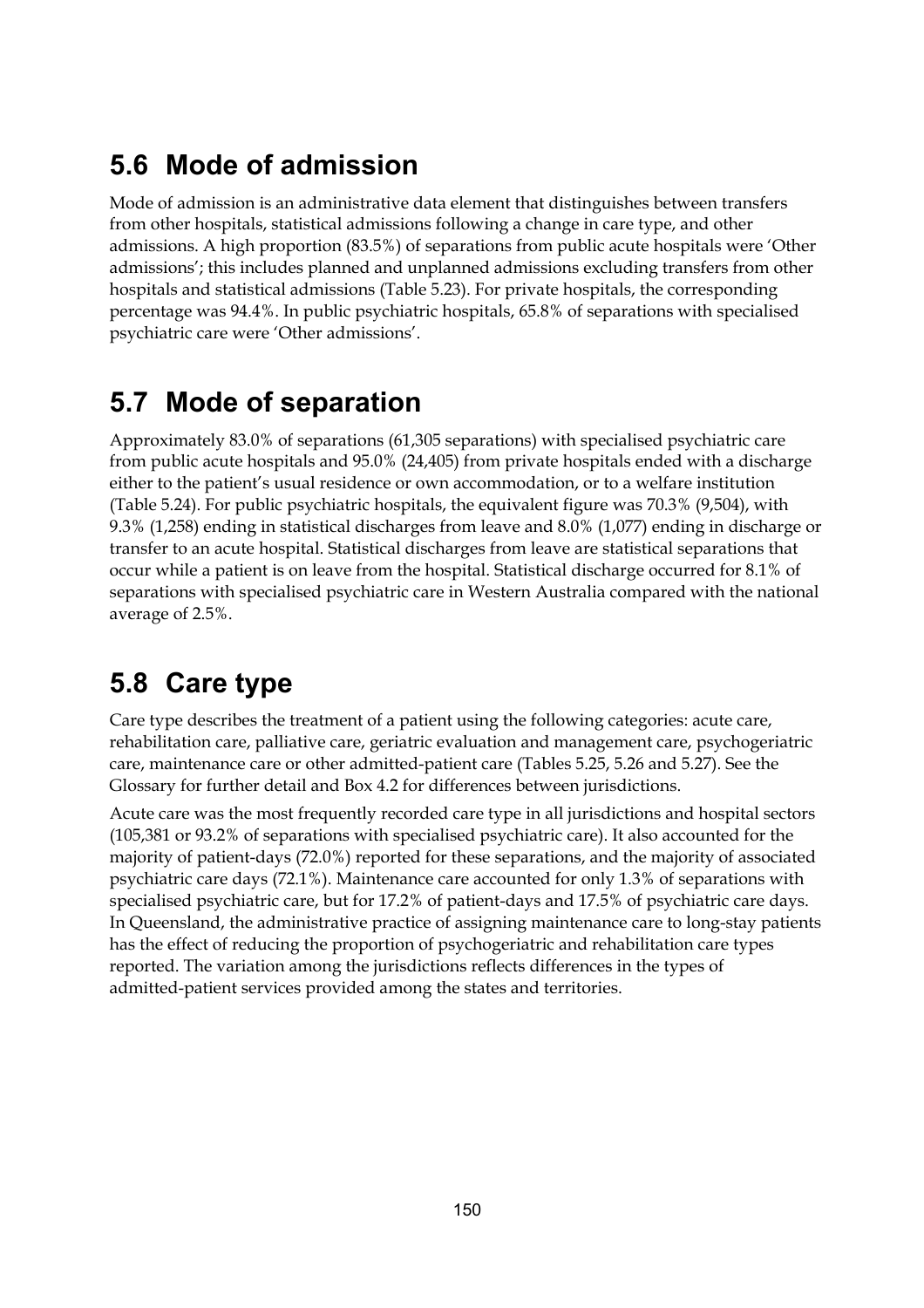| <b>Mode of admission</b>                           | <b>NSW</b>                   | Vic      | Qld         | <b>WA</b> | <b>SA</b>                     | Tas   | <b>ACT</b>           | <b>NT</b>            | <b>Total</b> |  |  |  |
|----------------------------------------------------|------------------------------|----------|-------------|-----------|-------------------------------|-------|----------------------|----------------------|--------------|--|--|--|
|                                                    |                              |          |             |           | <b>Public acute hospitals</b> |       |                      |                      |              |  |  |  |
| Admitted patient transferred from another hospital | 3,085                        | 1,376    | 1,137       | 1,155     | 1,542                         | 300   | 75                   | 9                    | 8,679        |  |  |  |
| Statistical admission-episode type change          | 273                          | 2,284    | 531         | 96        | 171                           | 70    | 2                    | 46                   | 3,473        |  |  |  |
| Other                                              | 16,769                       | 13,618   | 17,485      | 5,371     | 3,973                         | 2,452 | 1,237                | 771                  | 61,676       |  |  |  |
| Not reported                                       | $\Omega$                     | O        | 0           | $\Omega$  | 0                             | 0     | $\Omega$             | $\mathbf 0$          | $\Omega$     |  |  |  |
| Total                                              | 20,127                       | 17,278   | 19,153      | 6.622     | 5.686                         | 2,822 | 1,314                | 826                  | 73,828       |  |  |  |
|                                                    |                              |          |             |           | <b>Private hospitals</b>      |       |                      |                      |              |  |  |  |
| Admitted patient transferred from another hospital | 324                          | 479      | 82          | 301       | 102                           | n.p.  | n.p.                 | n.p.                 | 1,326        |  |  |  |
| Statistical admission-episode type change          | 3                            | 15       | 86          |           | 0                             | n.p.  | n.p.                 | n.p.                 | 108          |  |  |  |
| Other                                              | 6,806                        | 6,135    | 5,811       | 2,681     | 2,122                         | n.p.  | n.p.                 | n.p.                 | 24,268       |  |  |  |
| Not reported                                       | $\Omega$                     | $\Omega$ | 0           | $\Omega$  | 0                             | n.p.  | n.p.                 | n.p.                 | $\Omega$     |  |  |  |
| Total                                              | 7.133                        | 6.629    | 5.979       | 2.986     | 2.224                         | n.p.  | n.p.                 | n.p.                 | 25,702       |  |  |  |
|                                                    | Public psychiatric hospitals |          |             |           |                               |       |                      |                      |              |  |  |  |
| Admitted patient transferred from another hospital | 2,352                        | 66       | 204         | 791       | 717                           | 111   | $\ddot{\phantom{1}}$ | $\ddot{\phantom{1}}$ | 4,241        |  |  |  |
| Statistical admission-episode type change          | 110                          | 28       | 24          | $\Omega$  | 213                           | 0     | $\ddot{\phantom{1}}$ | $\ddot{\phantom{1}}$ | 375          |  |  |  |
| Other                                              | 5,226                        | 340      | 237         | 1,148     | 1,777                         | 171   | $\sim$ $\sim$        | $\ddot{\phantom{1}}$ | 8,899        |  |  |  |
| Not reported                                       | $\Omega$                     | $\Omega$ | $\mathbf 0$ | $\Omega$  | $\mathbf 0$                   | 0     | $\ddot{\phantom{1}}$ | $\ddot{\phantom{1}}$ | $\Omega$     |  |  |  |
| Total                                              | 7,688                        | 434      | 465         | 1,939     | 2,707                         | 282   | $\cdot$ .            | $\sim$ $\sim$        | 13,515       |  |  |  |
|                                                    |                              |          |             |           | All hospitals                 |       |                      |                      |              |  |  |  |
| Admitted patient transferred from another hospital | 5,761                        | 1,921    | 1,423       | 2,247     | 2,361                         | n.p.  | n.p.                 | n.p.                 | 14,246       |  |  |  |
| Statistical admission-episode type change          | 386                          | 2,327    | 641         | 100       | 384                           | n.p.  | n.p.                 | n.p.                 | 3,956        |  |  |  |
| Other                                              | 28,801                       | 20,093   | 23,533      | 9,200     | 7,872                         | n.p.  | n.p.                 | n.p.                 | 94,843       |  |  |  |
| Not reported                                       | $\Omega$                     | 0        | $\Omega$    | $\Omega$  | $\mathbf 0$                   | n.p.  | n.p.                 | n.p.                 | $^{\circ}$   |  |  |  |
| <b>Total</b>                                       | 34,948                       | 24,341   | 25,597      | 11,547    | 10,617                        | n.p.  | n.p.                 | n.p.                 | 113,045      |  |  |  |

#### Table 5.23: Separations<sup>(a)</sup> with specialised psychiatric care by mode of admission and hospital type, states and territories<sup>(b)</sup>, 2002-03

(a) Separations for which care type was reported as *Newborn* with no qualified days, and records for *Hospital boarders* and *Posthumous organ procurement* have been excluded.

(b) Interpretation of differences between jurisdictions needs to be undertaken with care, as they may reflect different service delivery and admission practices, and/or differences in the types of establishments categorise

. . Not applicable.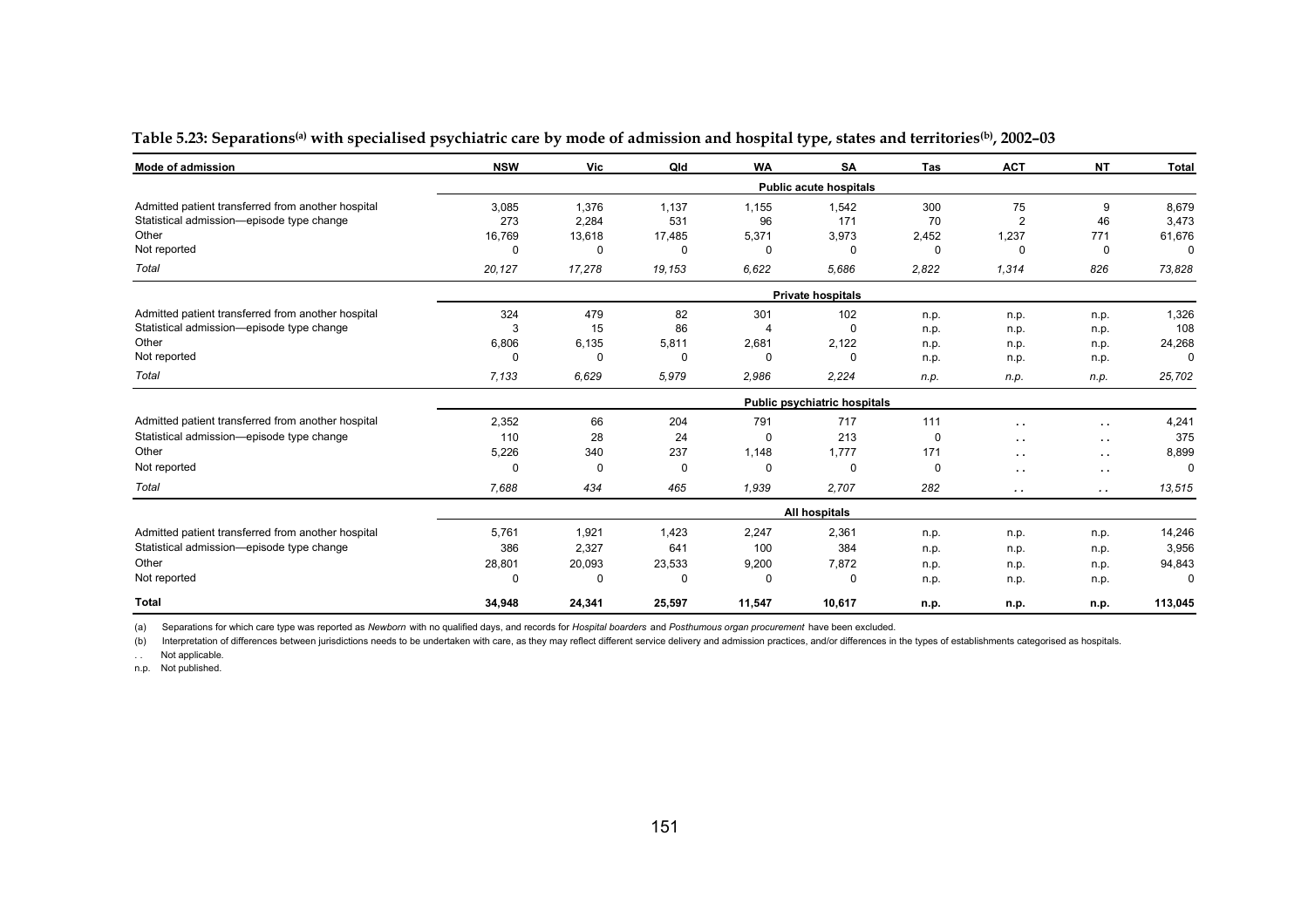| Mode of separation                                                                     | <b>NSW</b> | <b>Vic</b> | Qld    | <b>WA</b> | <b>SA</b>                     | Tas      | <b>ACT</b> | <b>NT</b>      | Total  |
|----------------------------------------------------------------------------------------|------------|------------|--------|-----------|-------------------------------|----------|------------|----------------|--------|
|                                                                                        |            |            |        |           | <b>Public acute hospitals</b> |          |            |                |        |
| Discharge/transfer to an(other) acute hospital                                         | 663        | 1.475      | 506    | 160       | 458                           | 351      | 52         |                | 3,666  |
| Discharge/transfer to a Residential Aged Care Service <sup>(c)</sup>                   | 151        | 344        | 50     | 85        | 138                           | 60       | 17         | $\overline{2}$ | 847    |
| Discharge/transfer to an(other) psychiatric hospital                                   | 580        | 0          | 84     | 343       | 792                           | $\Omega$ | 10         | $\Omega$       | 1,809  |
| Discharge/transfer to other health care accommodation (includes mothercraft hospitals) | 121        | 116        | 293    | 52        | 134                           | 116      | 4          | 39             | 875    |
| Statistical discharge type change                                                      | 176        | 881        | 598    | 75        | 115                           | 110      | 2          | 41             | 1,998  |
| Left against medical advice/discharge at own risk                                      | 345        | 286        | 587    | 126       | 140                           | 70       | 12         | 24             | 1,590  |
| Statistical discharge from leave                                                       | 710        | 0          | 203    | 640       | 22                            | 3        | 0          | 0              | 1,578  |
| Died                                                                                   | 78         | 20         | 16     | 27        | 16                            | 3        | 0          | $\Omega$       | 160    |
| Other (includes discharge to usual residence/own accommodation/welfare institution     | 17,303     | 14,156     | 16,816 | 5,114     | 3.871                         | 2,109    | 1,217      | 719            | 61,305 |
| Total                                                                                  | 20,127     | 17,278     | 19.153 | 6.622     | 5.686                         | 2,822    | 1.314      | 826            | 73,828 |
|                                                                                        |            |            |        |           | <b>Private hospitals</b>      |          |            |                |        |
| Discharge/transfer to an(other) acute hospital                                         | 134        | 352        | 76     | 82        | 11                            | n.p.     | n.p.       | n.p.           | 670    |
| Discharge/transfer to a Residential Aged Care Service <sup>(C)</sup>                   |            | 13         | 3      | 3         | 0                             | n.p.     | n.p.       | n.p.           | 25     |
| Discharge/transfer to an(other) psychiatric hospital                                   | 47         | 0          |        | 32        | 9                             | n.p.     | n.p.       | n.p.           | 90     |
| Discharge/transfer to other health care accommodation (includes mothercraft hospitals) | 5          |            |        |           | $\Omega$                      | n.p.     | n.p.       | n.p.           | 13     |
| Statistical discharge type change                                                      |            | 9          | 75     | 9         | $\Omega$                      | n.p.     | n.p.       | n.p.           | 96     |
| Left against medical advice/discharge at own risk                                      | 261        | 27         | 19     | 32        | 26                            | n.p.     | n.p.       | n.p.           | 365    |
| Statistical discharge from leave                                                       | 22         | $\Omega$   |        | 2         | <sup>0</sup>                  | n.p.     | n.p.       | n.p.           | 24     |
| Died                                                                                   | 5          |            |        | 2         | $\overline{2}$                | n.p.     | n.p.       | n.p.           | 14     |
| Other (includes discharge to usual residence/own accommodation/welfare institution     | 6,652      | 6,223      | 5,803  | 2,822     | 2,176                         | n.p.     | n.p.       | n.p.           | 24,405 |
| Total                                                                                  | 7.133      | 6.629      | 5,979  | 2,986     | 2.224                         | n.p.     | n.p.       | n.p.           | 25,702 |

#### Table 5.24: Separations<sup>(a)</sup> with specialised psychiatric care, by mode of separation and hospital type, states and territories<sup>(b)</sup>, 2002-03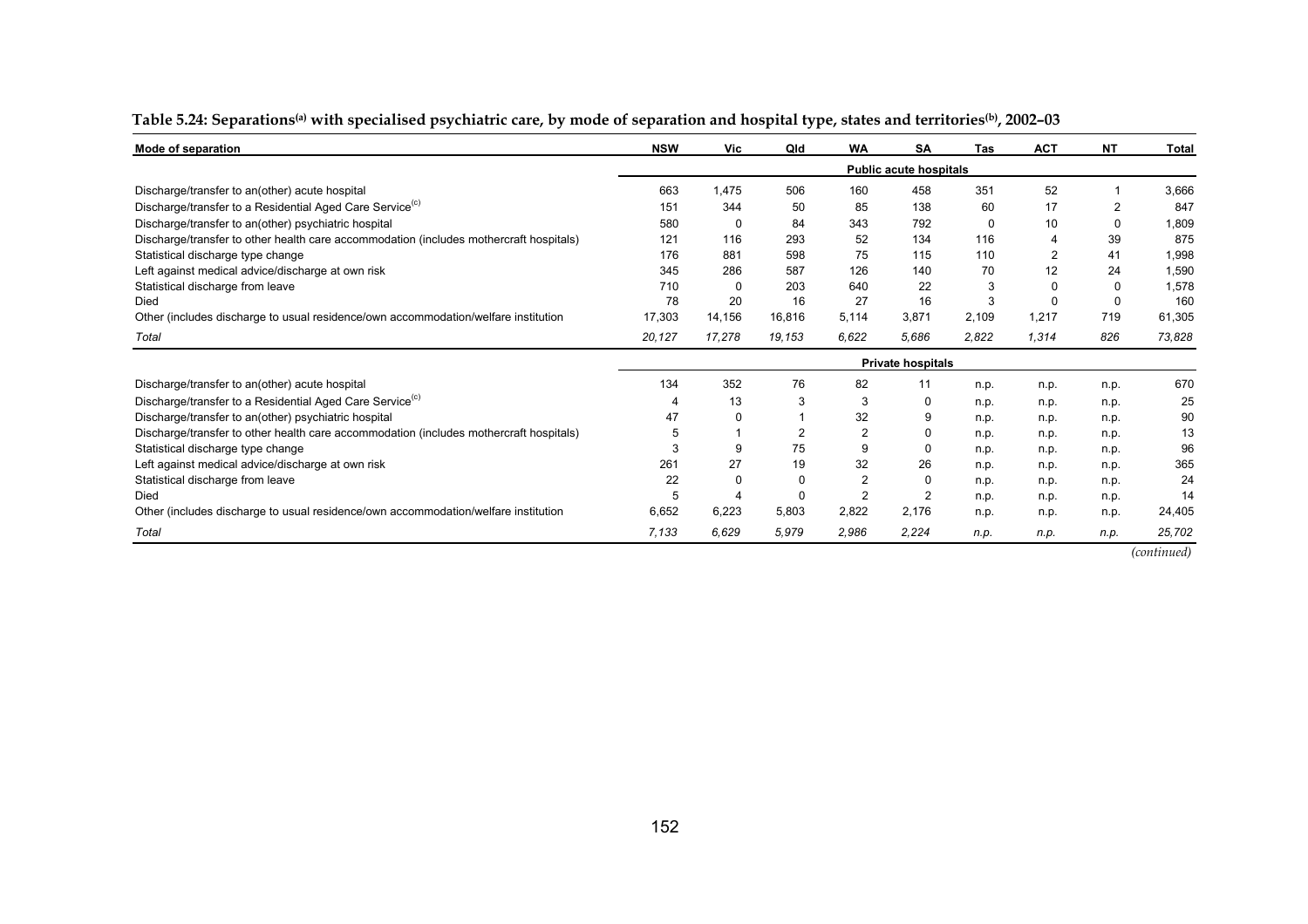| Mode of separation                                                                     | <b>NSW</b>           | Vic            | Qld    | <b>WA</b> | <b>SA</b>                    | <b>Tas</b> | <b>ACT</b>           | <b>NT</b>     | <b>Total</b> |
|----------------------------------------------------------------------------------------|----------------------|----------------|--------|-----------|------------------------------|------------|----------------------|---------------|--------------|
|                                                                                        |                      |                |        |           | Public psychiatric hospitals |            |                      |               |              |
| Discharge/transfer to an(other) acute hospital                                         | 460                  | 77             | 76     | 72        | 369                          | 23         | $\ddot{\phantom{1}}$ | $\sim$ $\sim$ | 1,077        |
| Discharge/transfer to a Residential Aged Care Service <sup>(c)</sup>                   | 48                   | 0              | 10     | 25        | 76                           | 35         | $\ddot{\phantom{a}}$ | $\sim$ $\sim$ | 194          |
| Discharge/transfer to an(other) psychiatric hospital                                   | 129                  | 0              | 138    | 71        | 216                          | 0          | $\ddot{\phantom{1}}$ | $\sim 10$     | 554          |
| Discharge/transfer to other health care accommodation (includes mothercraft hospitals) | 89                   | 0              | 12     | 21        | 3                            | 85         | $\ddot{\phantom{1}}$ | $\sim$ $\sim$ | 210          |
| Statistical discharge type change                                                      | 56                   | 43             | 24     | 0         | 94                           | 11         | $\ddot{\phantom{1}}$ | $\sim$ $\sim$ | 228          |
| Left against medical advice/discharge at own risk                                      | 390                  | 0              | 2      | 0         | 35                           | 0          | $\ddot{\phantom{1}}$ | $\sim$ $\sim$ | 427          |
| Statistical discharge from leave                                                       | 801                  | 11             | 28     | 297       | 110                          | 11         | $\ddot{\phantom{1}}$ | $\sim 10$     | 1,258        |
| Died                                                                                   | 28                   | $\overline{1}$ | 7      | 10        | 14                           | 3          | $\cdot$ .            | $\sim$ $\sim$ | 63           |
| Other (includes discharge to usual residence/own accommodation/welfare institution)    | 5,687                | 302            | 168    | 1.443     | 1.790                        | 114        | $\ddot{\phantom{1}}$ | $\sim$ $\sim$ | 9,504        |
| Total                                                                                  | 7.688                | 434            | 465    | 1,939     | 2.707                        | 282        | $\sim$               | $\cdot$ .     | 13,515       |
|                                                                                        | <b>All hospitals</b> |                |        |           |                              |            |                      |               |              |
| Discharge/transfer to an(other) acute hospital                                         | 1,257                | 1,904          | 658    | 314       | 838                          | n.p.       | n.p.                 | n.p.          | 5,413        |
| Discharge/transfer to a Residential Aged Care Service <sup>(C)</sup>                   | 203                  | 357            | 63     | 113       | 214                          | n.p.       | n.p.                 | n.p.          | 1,066        |
| Discharge/transfer to an(other) psychiatric hospital                                   | 756                  | 0              | 223    | 446       | 1.017                        | n.p.       | n.p.                 | n.p.          | 2,453        |
| Discharge/transfer to other health care accommodation (includes mothercraft hospitals) | 215                  | 117            | 307    | 75        | 137                          | n.p.       | n.p.                 | n.p.          | 1,098        |
| Statistical discharge type change                                                      | 235                  | 933            | 697    | 84        | 209                          | n.p.       | n.p.                 | n.p.          | 2,322        |
| Left against medical advice/discharge at own risk                                      | 996                  | 313            | 608    | 158       | 201                          | n.p.       | n.p.                 | n.p.          | 2,382        |
| Statistical discharge from leave                                                       | 1,533                | 11             | 231    | 939       | 132                          | n.p.       | n.p.                 | n.p.          | 2,860        |
| Died                                                                                   | 111                  | 25             | 23     | 39        | 32                           | n.p.       | n.p.                 | n.p.          | 237          |
| Other (includes discharge to usual residence/own accommodation/welfare institution)    | 29,642               | 20,681         | 22,787 | 9,379     | 7.837                        | n.p.       | n.p.                 | n.p.          | 95,214       |
| <b>Total</b>                                                                           | 34,948               | 24,341         | 25,597 | 11,547    | 10,617                       | n.p.       | n.p.                 | n.p.          | 113,045      |

#### **Table 5.24 (continued): Separations(a) with specialised psychiatric care, by mode of separation and hospital type, states and territories(b), 2002–03**

(a) Separations for which care type was reported as *Newborn* with no qualified days, and records for *Hospital boarders* and *Posthumous organ procurement* have been excluded.

(b) Interpretation of differences between jurisdictions needs to be undertaken with care, as they may reflect different service delivery and admission practices, and/or differences in the types of establishments categorise as hospitals.

(c) Unless this is the usual place of residence.

. . Not applicable.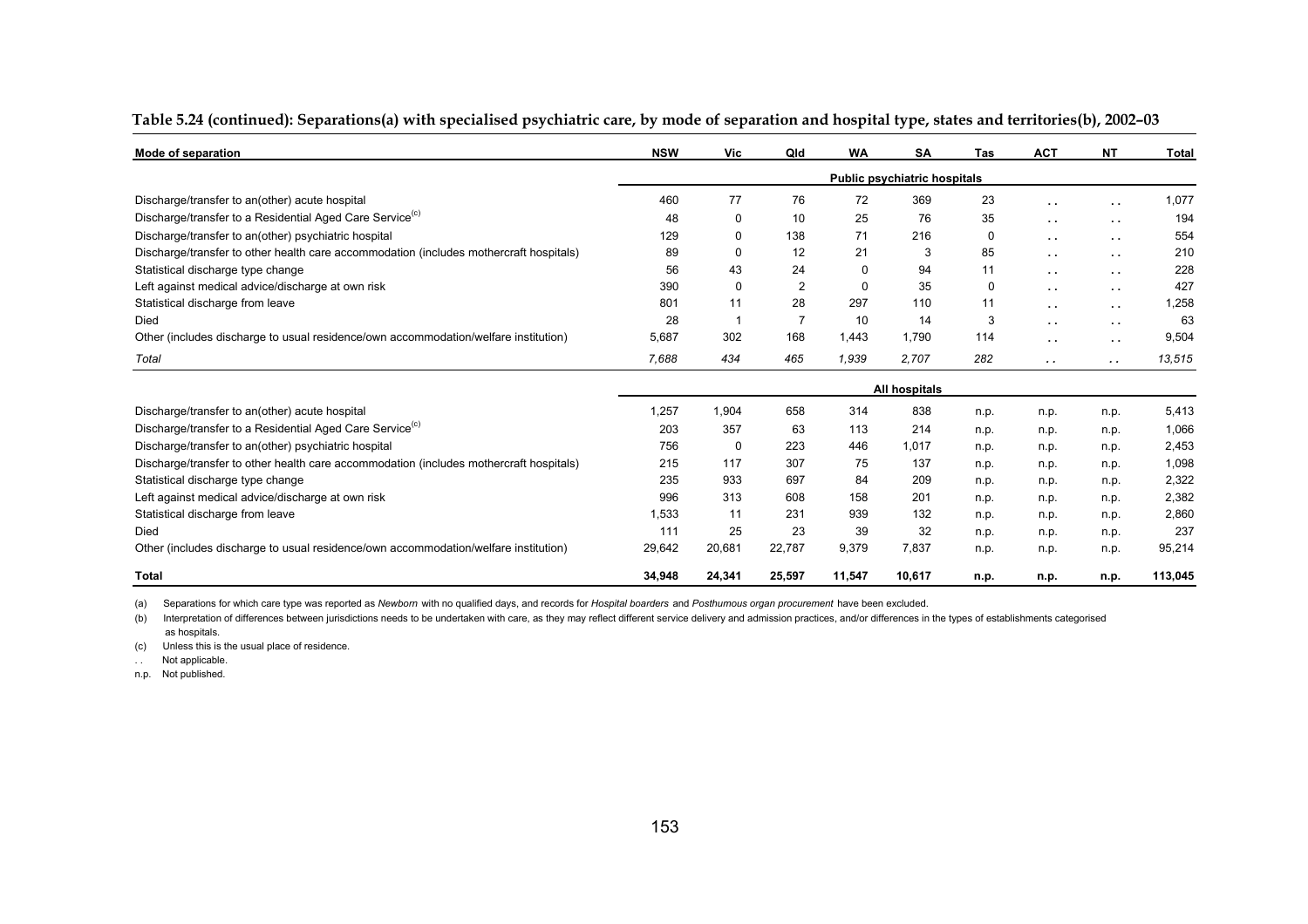| Care type                           | <b>NSW</b>     | Vic         | Qld            | <b>WA</b>      | <b>SA</b>                           | Tas         | <b>ACT</b>           | <b>NT</b>     | Total    |
|-------------------------------------|----------------|-------------|----------------|----------------|-------------------------------------|-------------|----------------------|---------------|----------|
|                                     |                |             |                |                | <b>Public acute hospitals</b>       |             |                      |               |          |
| Acute care                          | 19,359         | 17,278      | 18,278         | 5,998          | 5,369                               | 2,822       | 1,309                | 824           | 71,237   |
| Rehabilitation care                 | 105            | $\Omega$    | 6              | $\mathbf 0$    | $\mathbf 0$                         | 0           | $\overline{1}$       | -1            | 113      |
| Palliative care                     | 20             | $\Omega$    | $\Omega$       | $\Omega$       | $\Omega$                            | $\Omega$    | $\Omega$             | $\Omega$      | 20       |
| Geriatric evaluation and management | $\overline{1}$ | $\mathbf 0$ | $\mathbf{1}$   | $\mathbf 0$    | $\Omega$                            | 0           | $\mathbf{1}$         | 0             |          |
| Psychogeriatric care                | 524            | $\mathbf 0$ | 90             | 577            | 4                                   | O           | $\Omega$             | 0             | 1,195    |
| Maintenance care                    | 116            | $\Omega$    | 759            | 47             | 50                                  | 0           |                      |               | 974      |
| Other admitted patient care         | 2              | $\mathbf 0$ | 19             | $\mathbf 0$    | 263                                 | $\mathbf 0$ | $\overline{2}$       | $\Omega$      | 286      |
| Not reported                        | $\Omega$       | $\Omega$    | $\Omega$       | $\Omega$       | $\Omega$                            | $\Omega$    | $\Omega$             | $\Omega$      | $\Omega$ |
| Total                               | 20,127         | 17,278      | 19.153         | 6.622          | 5.686                               | 2,822       | 1,314                | 826           | 73,828   |
|                                     |                |             |                |                | Private hospitals <sup>(c)</sup>    |             |                      |               |          |
| Acute care                          | 4,074          | 6,629       | 5,465          | 2,956          | 2,221                               | n.p.        | n.p.                 | n.p.          | 22,096   |
| Rehabilitation care                 | 0              | $\mathbf 0$ | 105            | $\mathbf 0$    | $\Omega$                            | n.p.        | n.p.                 | n.p.          | 105      |
| Palliative care                     | O              | $\Omega$    | $\mathbf 0$    | 1              | $\Omega$                            | n.p.        | n.p.                 | n.p.          | -1       |
| Psychogeriatric care                |                | $\Omega$    | 17             | 28             | $\Omega$                            | n.p.        | n.p.                 | n.p.          | 46       |
| Maintenance care                    | 0              | $\Omega$    | 5              | $\mathbf 1$    | $\mathbf{0}$                        | n.p.        | n.p.                 | n.p.          |          |
| Other admitted patient care         | 3,058          | $\Omega$    | 387            | $\mathbf 0$    | 3                                   | n.p.        | n.p.                 | n.p.          | 3,448    |
| Total                               | 7,133          | 6.629       | 5.979          | 2,986          | 2,224                               | n.p.        | n.p.                 | n.p.          | 25,702   |
|                                     |                |             |                |                | <b>Public psychiatric hospitals</b> |             |                      |               |          |
| Acute care                          | 7,270          | 407         | 10             | 1,794          | 2,287                               | 280         | $\ddot{\phantom{0}}$ | $\sim$ $\sim$ | 12,048   |
| Rehabilitation care                 | 120            | $\mathbf 0$ | 19             | $\overline{2}$ | 407                                 | $\mathbf 0$ | $\ddot{\phantom{1}}$ | $\sim$        | 548      |
| Palliative care                     | 2              | $\Omega$    | $\mathbf 0$    | 0              | 0                                   |             | $\ddot{\phantom{1}}$ | $\sim$        |          |
| Geriatric evaluation and management | $\overline{2}$ | $\Omega$    | $\Omega$       | $\Omega$       | $\Omega$                            | O           | $\sim$               | $\sim$        |          |
| Psychogeriatric care                | 294            | $\Omega$    | $\Omega$       | 140            | $\Omega$                            |             | . .                  | $\sim$        | 435      |
| Maintenance care                    | 0              | 0           | 436            | 3              | 13                                  | 0           | $\cdot$ .            | $\sim$        | 452      |
| Other admitted patient care         | $\Omega$       | 27          | $\Omega$       | $\Omega$       | $\Omega$                            | $\Omega$    | $\ddot{\phantom{1}}$ | $\sim$        | 27       |
| Total                               | 7,688          | 434         | 465            | 1,939          | 2,707                               | 282         | . .                  | $\cdot$ .     | 13,515   |
|                                     |                |             |                |                | All hospitals                       |             |                      |               |          |
| Acute care                          | 30,703         | 24,314      | 23,753         | 10,748         | 9,877                               | n.p.        | n.p.                 | n.p.          | 105,381  |
| Rehabilitation care                 | 225            | $\Omega$    | 130            | 2              | 407                                 | n.p.        | n.p.                 | n.p.          | 766      |
| Palliative care                     | 22             | $\Omega$    | $\Omega$       |                | $\mathbf 0$                         | n.p.        | n.p.                 | n.p.          | 24       |
| Geriatric evaluation and management | 3              | $\Omega$    | $\overline{1}$ | $\Omega$       | $\Omega$                            | n.p.        | n.p.                 | n.p.          |          |
| Psychogeriatric care                | 819            | $\Omega$    | 107            | 745            | 4                                   | n.p.        | n.p.                 | n.p.          | 1,676    |
| Maintenance care                    | 116            | $\Omega$    | 1,200          | 51             | 63                                  | n.p.        | n.p.                 | n.p.          | 1,432    |
| Other admitted patient care         | 3,060          | 27          | 406            | $\Omega$       | 266                                 | n.p.        | n.p.                 | n.p.          | 3,761    |
| Total                               | 34,948         | 24,341      | 25,597         | 11,547         | 10,617                              | n.p.        | n.p.                 | n.p.          | 113,045  |

Table 5.25: Separations<sup>(a)</sup> with specialised psychiatric care, by care type and hospital type, states and territories<sup>(b)</sup>, 2002-03

(b) Interpretation of differences between jurisdictions needs to be undertaken with care, as they may reflect different service delivery and admission practices, and/or differences in the types of establishments categorise

as hospitals.

(c) Private hospitals reported no separations with a *Geriatric evaluation and management* care type.

. . Not applicable.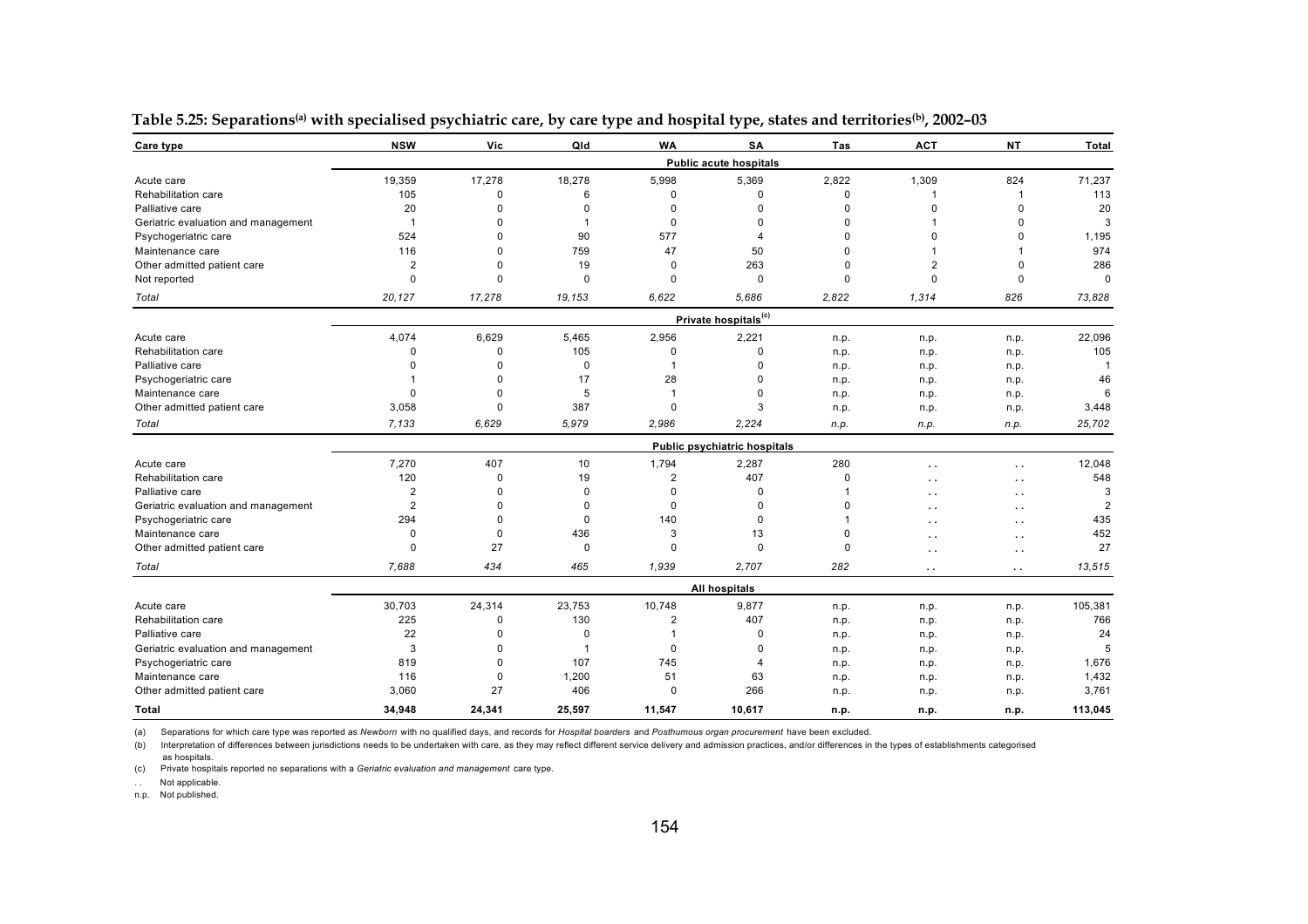| Care type                           | <b>NSW</b>     | Vic         | Old      | <b>WA</b>   | <b>SA</b>                        | Tas      | ACT            | <b>NT</b>            | <b>Total</b> |
|-------------------------------------|----------------|-------------|----------|-------------|----------------------------------|----------|----------------|----------------------|--------------|
|                                     |                |             |          |             | <b>Public acute hospitals</b>    |          |                |                      |              |
| Acute care                          | 260,670        | 298,609     | 201,064  | 77,635      | 61,508                           | 26,099   | 13,958         | 8,803                | 948,346      |
| Rehabilitation care                 | 1,476          | 0           | 41       | $\mathbf 0$ | $\mathbf 0$                      | 0        | 32             | 42                   | 1,591        |
| Palliative care                     | 166            | $\mathbf 0$ | 0        | $\Omega$    | 0                                | $\Omega$ | $\mathbf 0$    | 0                    | 166          |
| Geriatric evaluation and management | $\overline{4}$ | $\Omega$    | 12       | $\Omega$    | $\Omega$                         | $\Omega$ | $\overline{2}$ | 0                    | 18           |
| Psychogeriatric care                | 19,734         | $\Omega$    | 2,441    | 22,161      | 85                               | O        | $\Omega$       | $\Omega$             | 44,421       |
| Maintenance care                    | 17,182         | $\Omega$    | 32,556   | 5,068       | 5,087                            | 0        | 18             |                      | 59,912       |
| Other admitted patient care         | 9              | $\Omega$    | 196      | $\mathbf 0$ | 2,858                            | $\Omega$ | $\overline{7}$ | 0                    | 3,070        |
| Total <sup>(b)</sup>                | 299,241        | 298,609     | 236,310  | 104,864     | 69.538                           | 26,099   | 14,017         | 8.846                | 1.057.524    |
|                                     |                |             |          |             | Private hospitals <sup>(c)</sup> |          |                |                      |              |
| Acute care                          | 74,952         | 106,714     | 85,448   | 47,648      | 31,881                           | n.p.     | n.p.           | n.p.                 | 358,393      |
| Rehabilitation care                 | $\Omega$       | $\mathbf 0$ | 1,252    | $\Omega$    | 0                                | n.p.     | n.p.           | n.p.                 | 1,252        |
| Palliative care                     | $\Omega$       | 0           | 0        | 54          | $\Omega$                         | n.p.     | n.p.           | n.p.                 | 54           |
| Psychogeriatric care                | 3              | $\Omega$    | 448      | 999         | $\Omega$                         | n.p.     | n.p.           | n.p.                 | 1,450        |
| Maintenance care                    | $\Omega$       | $\Omega$    | 636      | 82          | $\Omega$                         | n.p.     | n.p.           | n.p.                 | 718          |
| Other admitted patient care         | 49,528         | 0           | 9,074    | $\mathbf 0$ | 27                               | n.p.     | n.p.           | n.p.                 | 58,629       |
| Total                               | 124,483        | 106,714     | 96,858   | 48,783      | 31,908                           | n.p.     | n.p.           | n.p.                 | 420,496      |
|                                     |                |             |          |             | Public psychiatric hospitals     |          |                |                      |              |
| Acute care                          | 272,629        | 19,245      | 491      | 48,962      | 51,560                           | 17,221   |                | $\ddot{\phantom{0}}$ | 410,108      |
| Rehabilitation care                 | 17,587         | $\mathbf 0$ | 1,583    | 3,613       | 29,411                           | 0        | . .            | $\sim$ $\sim$        | 52,194       |
| Palliative care                     | 276            | $\Omega$    | 0        | 0           | $\mathbf 0$                      | 145      |                | $\ddot{\phantom{0}}$ | 421          |
| Geriatric evaluation and management | 32             | $\Omega$    | 0        | $\Omega$    | $\Omega$                         | $\Omega$ |                | $\ddot{\phantom{0}}$ | 32           |
| Psychogeriatric care                | 59,005         | $\Omega$    | $\Omega$ | 20,239      | $\Omega$                         | 3        |                | $\ddot{\phantom{0}}$ | 79,247       |
| Maintenance care                    | $\Omega$       | $\Omega$    | 333,450  | 2,556       | 13,465                           | $\Omega$ |                | $\ddot{\phantom{0}}$ | 349,471      |
| Other admitted patient care         | $\Omega$       | 14,666      | $\Omega$ | $\Omega$    | $\Omega$                         | $\Omega$ |                | $\sim$ $\sim$        | 14,666       |
| Total                               | 349.529        | 33.911      | 335.524  | 75.370      | 94,436                           | 17.369   | . .            | $\ddot{\phantom{a}}$ | 906.139      |
|                                     |                |             |          |             | All hospitals                    |          |                |                      |              |
| Acute care                          | 608,251        | 424,568     | 287,003  | 174,245     | 144,949                          | n.p.     | n.p.           | n.p.                 | 1,716,847    |
| Rehabilitation care                 | 19,063         | $\Omega$    | 2,876    | 3,613       | 29,411                           | n.p.     | n.p.           | n.p.                 | 55,037       |
| Palliative care                     | 442            | $\Omega$    | 0        | 54          | $\Omega$                         | n.p.     | n.p.           | n.p.                 | 641          |
| Geriatric evaluation and management | 36             | $\Omega$    | 12       | $\Omega$    | $\Omega$                         | n.p.     | n.p.           | n.p.                 | 50           |
| Psychogeriatric care                | 78,742         | $\Omega$    | 2,889    | 43,399      | 85                               | n.p.     | n.p.           | n.p.                 | 125,118      |
| Maintenance care                    | 17,182         | 0           | 366,642  | 7,706       | 18,552                           | n.p.     | n.p.           | n.p.                 | 410,101      |
| Other admitted patient care         | 49,537         | 14,666      | 9,270    | $\mathbf 0$ | 2,885                            | n.p.     | n.p.           | n.p.                 | 76,365       |
| Total <sup>(b)</sup>                | 773,253        | 439,234     | 668.692  | 229.017     | 195.882                          | n.p.     | n.p.           | n.p.                 | 2,384,159    |

**Table 5.26: Patient-days for separations(a) with specialised psychiatric care, by care type and hospital type, states and territories(b), 2002–03** 

(b) Interpretation of differences between jurisdictions needs to be undertaken with care, as they may reflect different service delivery and admission practices, and/or differences in the types of establishments categorise

(c) Private hospitals reported no separations with a *Geriatric evaluation and management* care type.

. . Not applicable.

as hospitals.